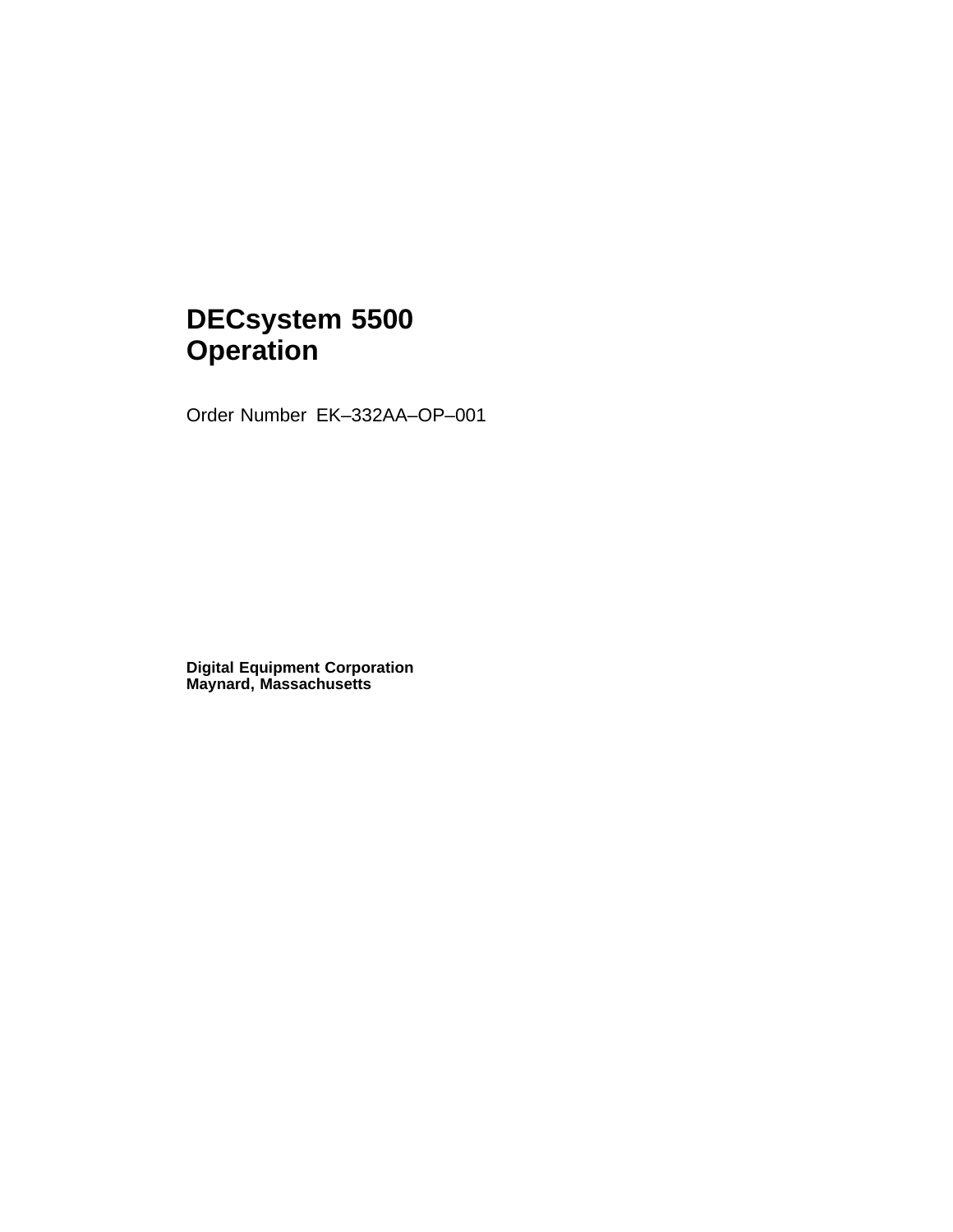#### **First Printing, August 1990**

The information in this document is subject to change without notice and should not be construed as a commitment by Digital Equipment Corporation.

Digital Equipment Corporation assumes no responsibility for any errors that may appear in this document.

The software, if any, described in this document is furnished under a license and may be used or copied only in accordance with the terms of such license. No responsibility is assumed for the use or reliability of software or equipment that is not supplied by Digital Equipment Corporation or its affiliated companies.

Restricted Rights: Use, duplication or disclosure by the U.S. Government is subject to restrictions as set forth in subparagraph (c)(1)(ii) of the Rights in Technical Data and Computer Software clause at DFARS 252.227–7013.

© Digital Equipment Corporation 1990 All rights reserved. Printed in U.S.A.

The Reader's Comments form at the end of this document requests your critical evaluation to assist in preparing future documentation.

The following are trademarks of Digital Equipment Corporation.

| CompacTape                 | <b>DEQNA</b> | <b>ULTRIX</b>    |
|----------------------------|--------------|------------------|
| DDCMP                      | <b>DESTA</b> | <b>UNIBUS</b>    |
| $_{\rm DEC}$               | <b>DSSI</b>  | <b>VAX</b>       |
| $DEC\!$                    | <b>IVIS</b>  | <b>VAX 4000</b>  |
| $\rm{DECnet}$              | MicroVAX     | VAXcluster       |
| $\operatorname{DECserver}$ | <b>PDP</b>   | VAX DOCUMENT     |
| DECsystem 5500             | Professional | <b>VAXELN</b>    |
| $\operatorname{DECUS}$     | Q-bus        | VAXlab           |
| DECwriter                  | ReGIS        | VMS              |
| DELNI                      | RQDX         | VТ               |
| DELQA                      | ThinWire     | the DIGITAL Logo |
|                            |              |                  |

Prestoserve is a trademark of Legato Systems, Inc.

X Window System is a trademark of Massachusetts Institute of Technology.

**FCC NOTICE:** The equipment described in this manual generates, uses, and may emit radio frequency energy. The equipment has been type tested and found to comply with the limits for a Class A computing device pursuant to Subpart J of Part 15 of FCC Rules, which are designed to provide reasonable protection against such radio frequency interference when operated in a commercial environment. Operation of this equipment in a residential area may cause interference, in which case the user at his own expense may be required to take measures to correct the interference.

S1298

This document was prepared using VAX DOCUMENT, Version 1.2.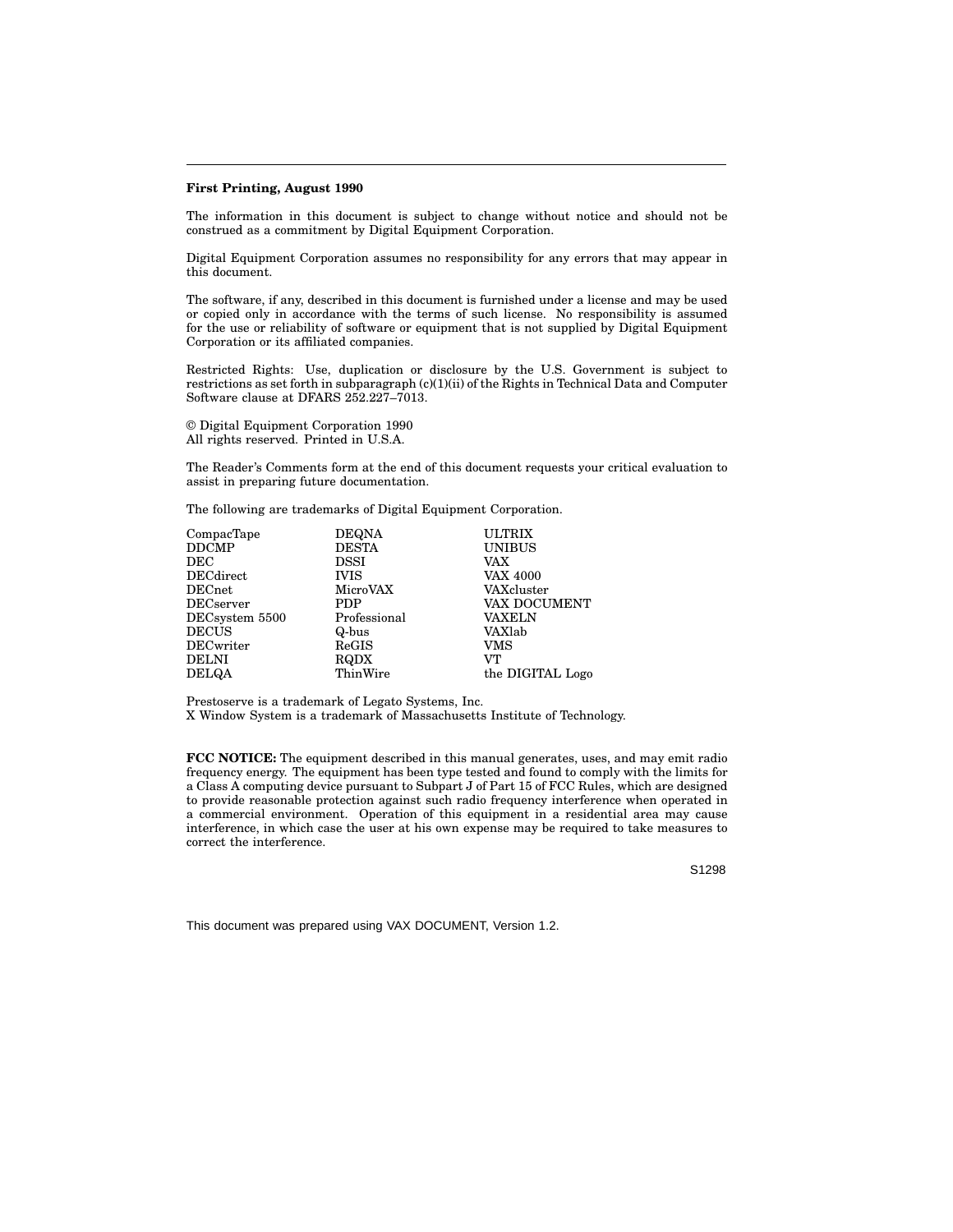# Preface ix

# Chapter 1 System Overview

| 1.1                                             | $1 - 2$  |
|-------------------------------------------------|----------|
| The BA430 Enclosure<br>111                      | $1 - 6$  |
| Mass Storage Shelf<br>1.1.1.1                   | $1 - 8$  |
| 1.1.1.2                                         | $1 - 9$  |
| 1.1.1.3                                         | $1 - 11$ |
| DSSI and SCSI Connectors<br>1.1.1.4             | $1 - 14$ |
| 1.1.1.5<br>Power Supply Controls and Indicators | $1 - 14$ |
| 1.1.1.6                                         | $1 - 17$ |
| 1.2<br>Functional Description of Base System    | $1 - 18$ |
| Base System Components<br>1.2.1                 | $1 - 18$ |
| Central Processing Unit (CPU)<br>1.2.1.1        | $1 - 19$ |
| 1.2.1.2<br>Console Serial Line Unit (SLU)       | $1 - 19$ |
| 1.2.1.3<br>Main Memory                          | $1 - 19$ |
| Network Controller<br>1.2.1.4                   | $1 - 19$ |
| 1.2.1.5<br>Embedded DSSI Adapter                | $1 - 20$ |
| 1.2.1.6<br>Embedded SCSI Adapter                | $1 - 20$ |
| 1.2.2                                           | $1 - 20$ |
| 1.2.2.1<br>Mass Storage Devices and Controllers | $1 - 20$ |
| Mass Storage Subsystems<br>1.2.2.2              | $1 - 21$ |
| 1.2.2.3<br>Mass Storage and Q-bus Expanders     | $1 - 22$ |
| Communications Controllers<br>1.2.2.4           | $1 - 22$ |
| Printer Interfaces<br>1.2.2.5                   | $1 - 24$ |
| 1.2.2.6                                         | $1 - 24$ |
|                                                 |          |

**iii**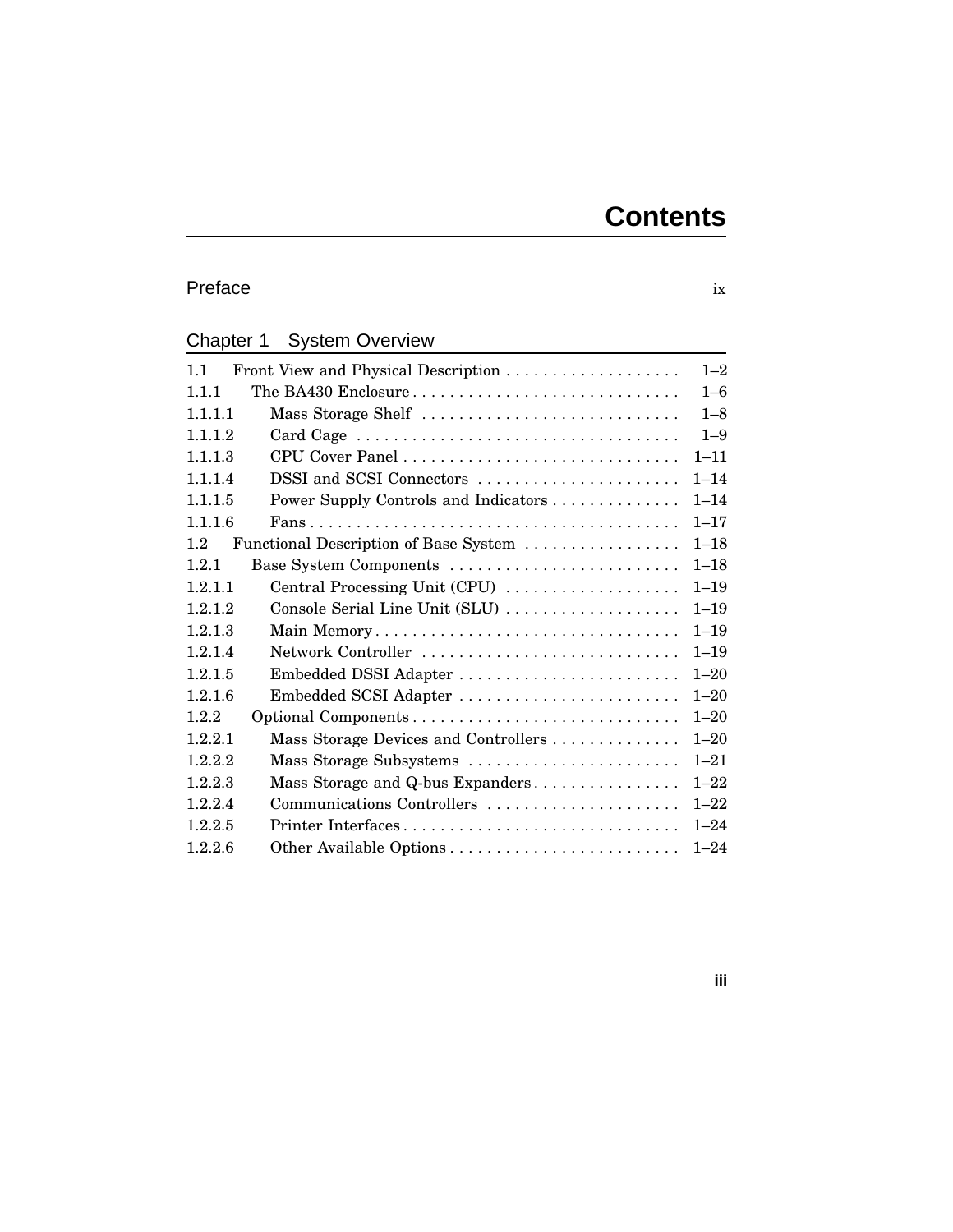# Chapter 2 Operating the System

| 2.1     | Before You Operate the System                 | $2 - 1$  |
|---------|-----------------------------------------------|----------|
| 2.2     |                                               | $2 - 1$  |
| 2.2.1   | Normal Operation                              | $2 - 1$  |
| 2.2.2   |                                               | $2 - 2$  |
| 2.3     | Turning On the System                         | $2 - 4$  |
| 2.4     | Booting the System                            | $2 - 5$  |
| 2.4.1   | Booting the System from Console Mode          | $2 - 6$  |
| 2.4.2   | $2 - 7$                                       |          |
| 2.5     | Using Console Security                        | $2 - 8$  |
| 2.6     |                                               | $2 - 10$ |
| 2.7     | Halting the System                            | $2 - 10$ |
| 2.8     | Restarting the System                         | $2 - 11$ |
| 2.9     | Turning Off the System                        | $2 - 11$ |
| 2.10    | Recovering from an Over Temperature Condition | $2 - 12$ |
| 2.11    | Console Commands                              | $2 - 12$ |
| 2.11.1  | The boot Command                              | $2 - 15$ |
| 2.11.2  |                                               | $2 - 17$ |
| 2.11.3  | The d (deposit) Command                       | $2 - 17$ |
| 2.11.4  | The dump Command                              | $2 - 18$ |
| 2.11.5  | The e (examine) Command                       | $2 - 20$ |
| 2.11.6  |                                               | $2 - 21$ |
| 2.11.7  | The fill Command                              | $2 - 21$ |
| 2.11.8  |                                               | $2 - 22$ |
| 2.11.9  | The help Command                              | $2 - 22$ |
| 2.11.10 |                                               | $2 - 22$ |
| 2.11.11 |                                               | $2 - 22$ |
| 2.11.12 |                                               | $2 - 22$ |
| 2.11.13 | The passwd Command                            | $2 - 23$ |
| 2.11.14 | The printenv Command                          | $2 - 24$ |
| 2.11.15 | The seteny Command                            | $2 - 26$ |
| 2.11.16 | The show device Command                       | $2 - 26$ |
| 2.11.17 | The show dssi Command                         | $2 - 27$ |
| 2.11.18 | The show ethernet Command                     | $2 - 27$ |
| 2.11.19 | The show scsi Command                         | $2 - 28$ |
| 2.11.20 | The unpriv Command                            | $2 - 29$ |

**iv**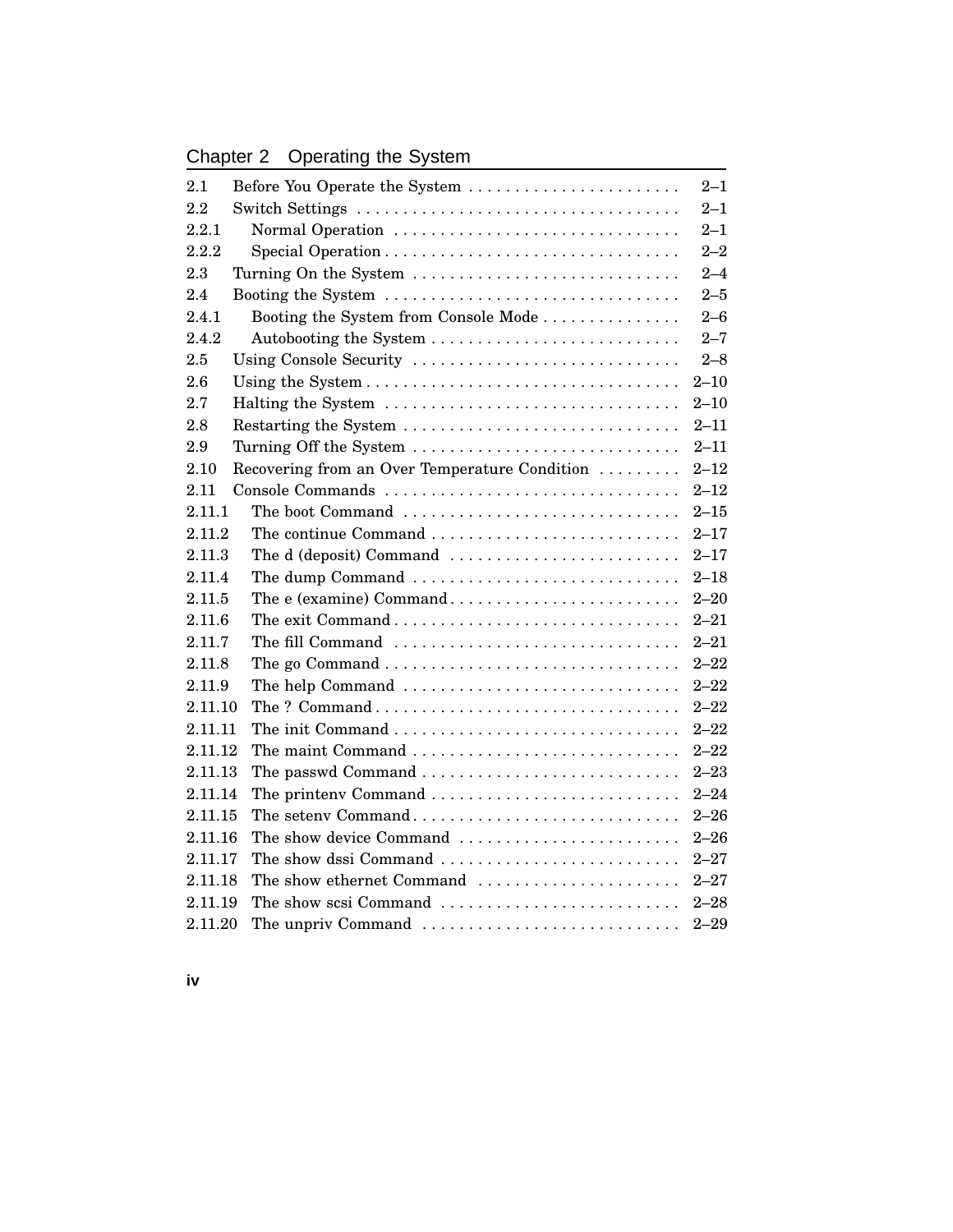# Chapter 3 Operating the System Options

| Mass Storage Options<br>3.1                                                           | $3 - 1$  |
|---------------------------------------------------------------------------------------|----------|
| TK70 Tape Drive<br>3.1.1                                                              | $3 - 2$  |
| 3.1.1.1<br>Design of the Drive                                                        | $3 - 3$  |
| Labeling a Tape Cartridge<br>3.1.1.2                                                  | $3 - 4$  |
| 3.1.1.3<br>Write-Protecting a Tape Cartridge                                          | $3 - 5$  |
| Tape Cartridge Handling and Storage Guidelines<br>3.1.1.4                             | $3 - 7$  |
| 3.1.1.5<br>Inserting a Tape Cartridge                                                 | $3 - 7$  |
| Removing a Tape Cartridge<br>3.1.1.6                                                  | $3 - 10$ |
| Summary of TK70 Tape Drive Controls and Indicator<br>3.1.1.7                          |          |
|                                                                                       | $3 - 12$ |
| TLZ04 Tape Drive<br>3.1.2                                                             | $3 - 13$ |
| 3.1.2.1<br>Proper Handling of Cassette Tapes                                          | $3 - 15$ |
| 3.1.2.2<br>Setting the Write-Protect Tab on the Cassette Tape                         | $3 - 15$ |
| 3.1.2.3<br>Inserting a Cassette Tape into the Drive $\dots \dots \dots$               | $3 - 16$ |
| System Software<br>3.1.2.4                                                            | $3 - 17$ |
| Cleaning the Heads $\dots \dots \dots \dots \dots \dots \dots \dots \dots$<br>3.1.2.5 | $3 - 18$ |
| RF/RZ-Series Integrated Storage Elements<br>3.1.3                                     | $3 - 19$ |
| RV20 Optical Disk Subsystem<br>3.1.4                                                  | $3 - 24$ |
| RRD40 Digital Disk Subsystem<br>3.1.5                                                 | $3 - 24$ |
| 3.1.6<br>TS05 Tape Drive                                                              | $3 - 24$ |
| TU81-Plus Tape Drive<br>3.1.7                                                         | $3 - 24$ |
| 3.2<br>Communications Controller Options                                              | $3 - 24$ |
| 3.2.1<br>Asynchronous Serial Controllers                                              | $3 - 24$ |
| Without Modem Support<br>3.2.1.1                                                      | $3 - 25$ |
| 3.2.1.2                                                                               | $3 - 26$ |
| Synchronous Controllers<br>3.2.2                                                      | $3 - 27$ |
| 3.2.3<br>Network Controllers                                                          | $3 - 27$ |
| 3.3                                                                                   | $3 - 28$ |
| 3.4                                                                                   | $3 - 29$ |

**v**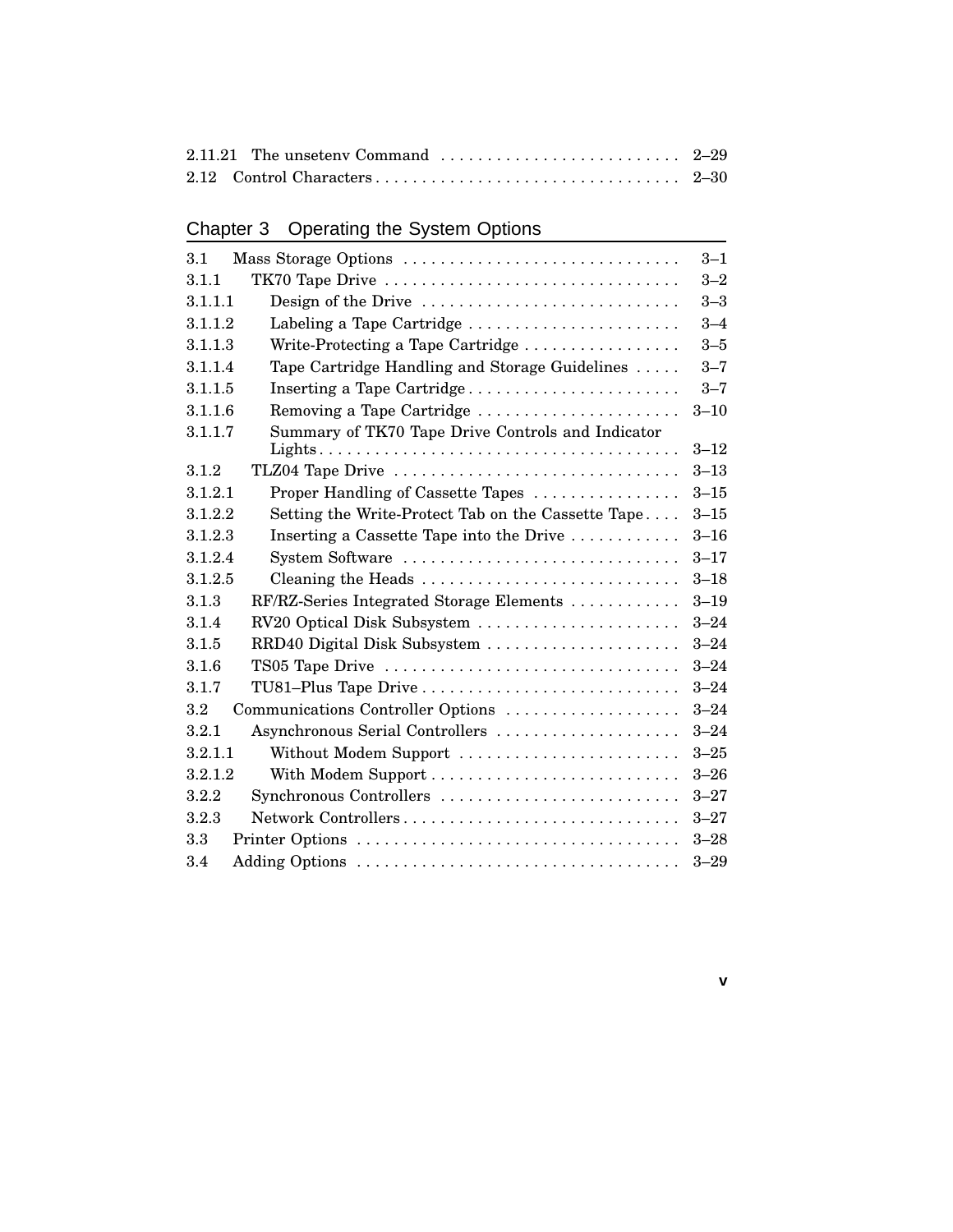### Appendix A Related Documentation

### Glossary

## **Index**

### Figures

| $1 - 1$  |                                                    | $1 - 2$  |
|----------|----------------------------------------------------|----------|
| $1 - 2$  |                                                    | $1 - 3$  |
| $1 - 3$  | Upper Door Opened                                  | $1 - 4$  |
| $1 - 4$  |                                                    | $1 - 5$  |
| $1 - 5$  | Front View of the BA430 Enclosure                  | $1 - 7$  |
| $1 - 6$  | Mass Storage Shelf                                 | $1 - 8$  |
| $1 - 7$  |                                                    | $1 - 10$ |
| $1 - 8$  |                                                    | $1 - 12$ |
| $1 - 9$  | Connectors for DSSI and SCSI Busses                | $1 - 14$ |
| $1 - 10$ |                                                    | $1 - 15$ |
| $1 - 11$ | Sample Power Bus Configuration                     | $1 - 17$ |
| $1 - 12$ | System Air Circulation                             | $1 - 18$ |
| $2 - 1$  | Language Selection Menu                            | $2 - 3$  |
| $2 - 2$  |                                                    | $2 - 5$  |
| $2 - 3$  | Successful Power-Up to Console Mode                | $2 - 6$  |
| $2 - 4$  | Successful Power-Up and Automatic Boot             | $2 - 7$  |
| $3 - 1$  |                                                    | $3 - 3$  |
| $3 - 2$  | Labeling a Tape Cartridge                          | $3 - 4$  |
| $3 - 3$  | Tape Cartridge Write-Protect Switch                | $3-6$    |
| $3 - 4$  | Inserting a Tape Cartridge                         | $3-9$    |
| $3 - 5$  | Removing a Tape Cartridge                          | $3 - 11$ |
| $3 - 6$  | TLZ04 Tape Drive                                   | $3 - 14$ |
| $3 - 7$  | Setting the Write-Protect Tab on the Cassette Tape | $3 - 16$ |
| $3 - 8$  | Inserting a Cassette Tape into the Drive           | $3 - 17$ |
| $3 - 9$  | Inserting the Head Cleaning Cassette               | $3 - 19$ |
| $3 - 10$ | RF-Series ISE Controls and Indicators              | $3 - 20$ |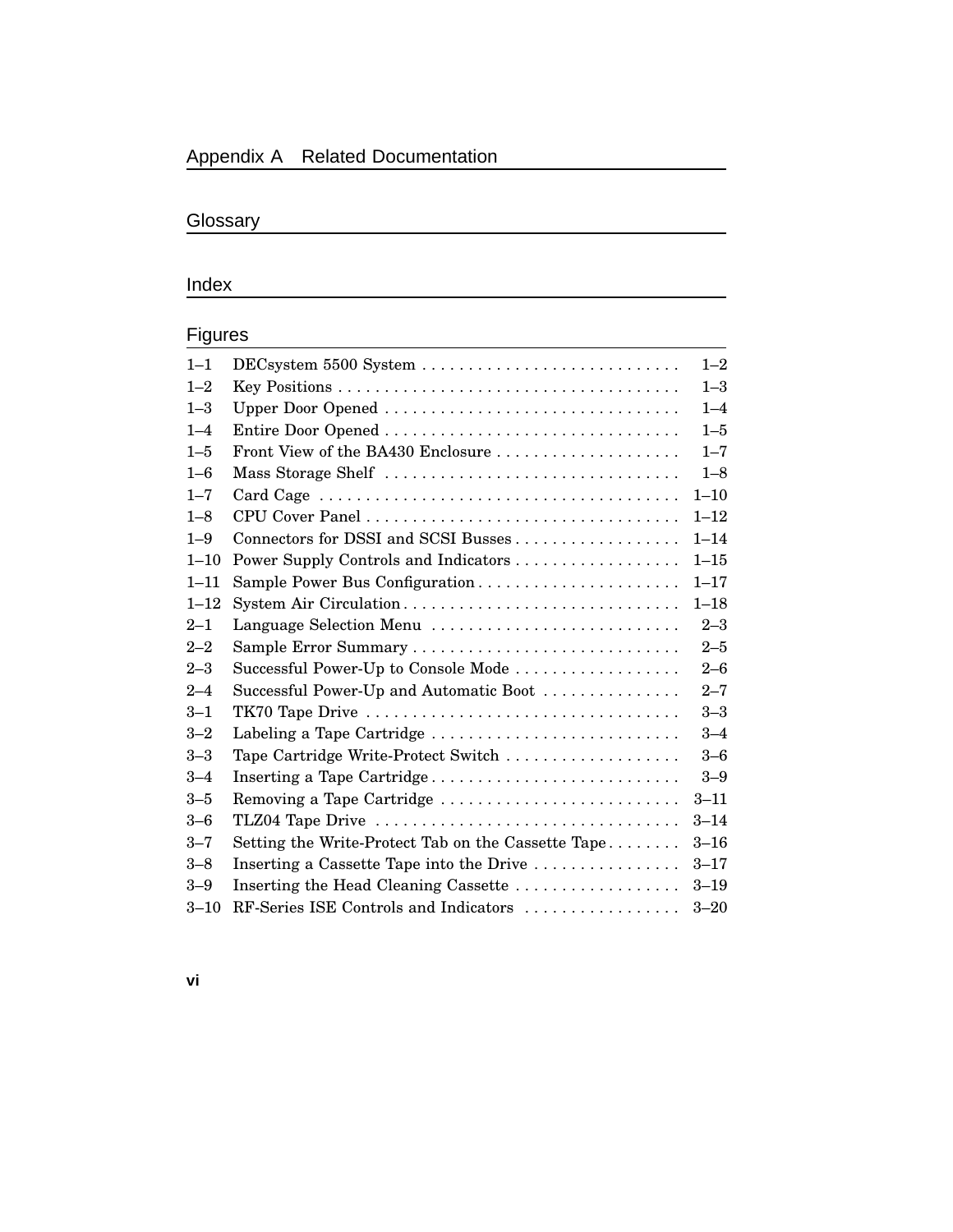### Tables

| 2-4 Default Environment Variables  2-25                |  |
|--------------------------------------------------------|--|
| 2-5 Normal-Mode Control Characters  2-30               |  |
|                                                        |  |
|                                                        |  |
|                                                        |  |
| 3–4 TLZ04 Drive Indicators (Abnormal Conditions)  3–15 |  |
|                                                        |  |

**vii**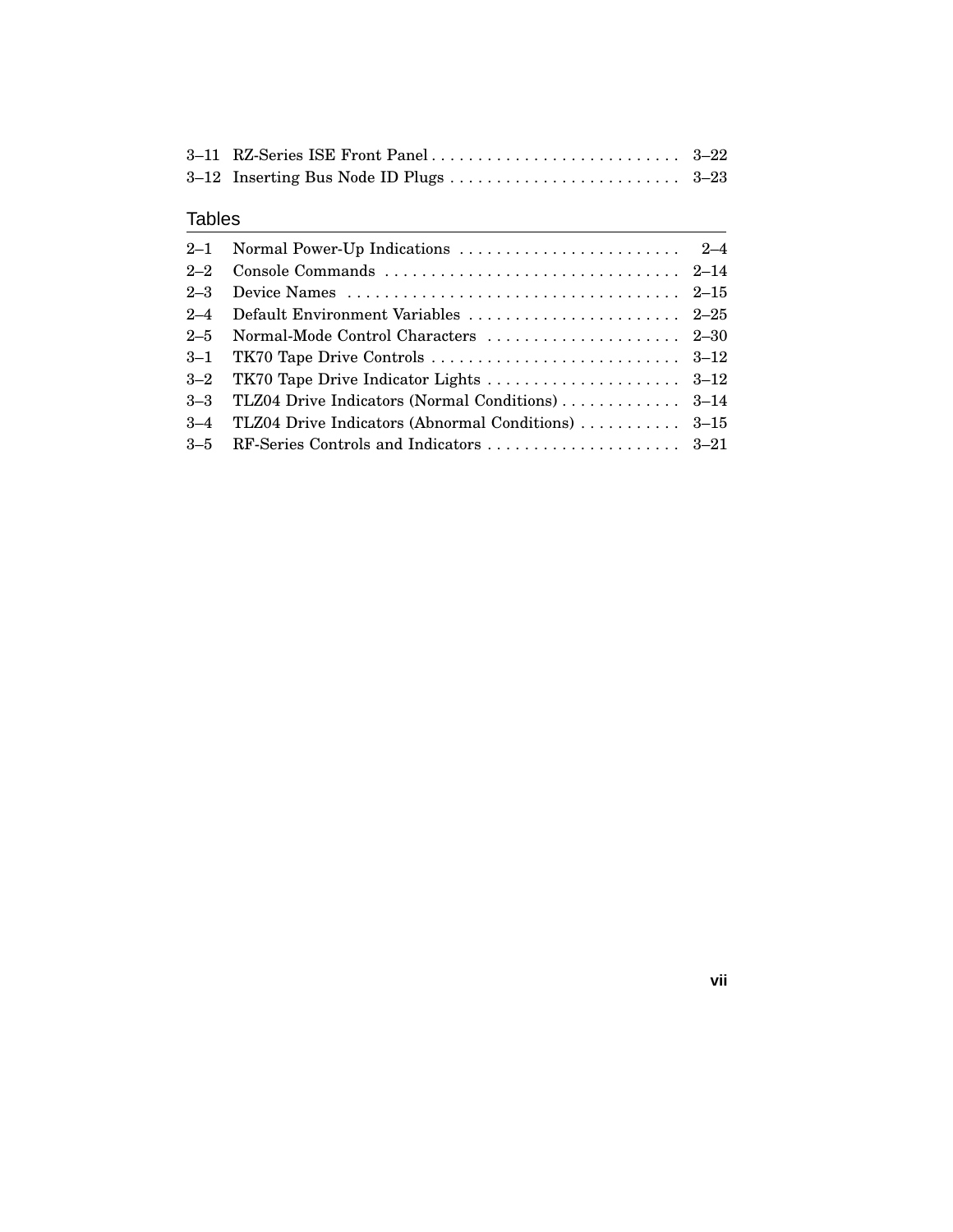This manual describes how to use the DECsystem 5500 system. The system uses the RISC-based KN220 CPU module set and ULTRIX operating system. The DECsystem 5500 system is housed in the BA430 pedestal enclosure.

The manual is structured as follows:

- Chapter 1 provides an overview of the system.
- Chapter 2 describes how to use the system.
- Chapter 3 describes how to use options installed in the system.
- Appendix A lists related documentation.
- A glossary explains key terms.

**ix**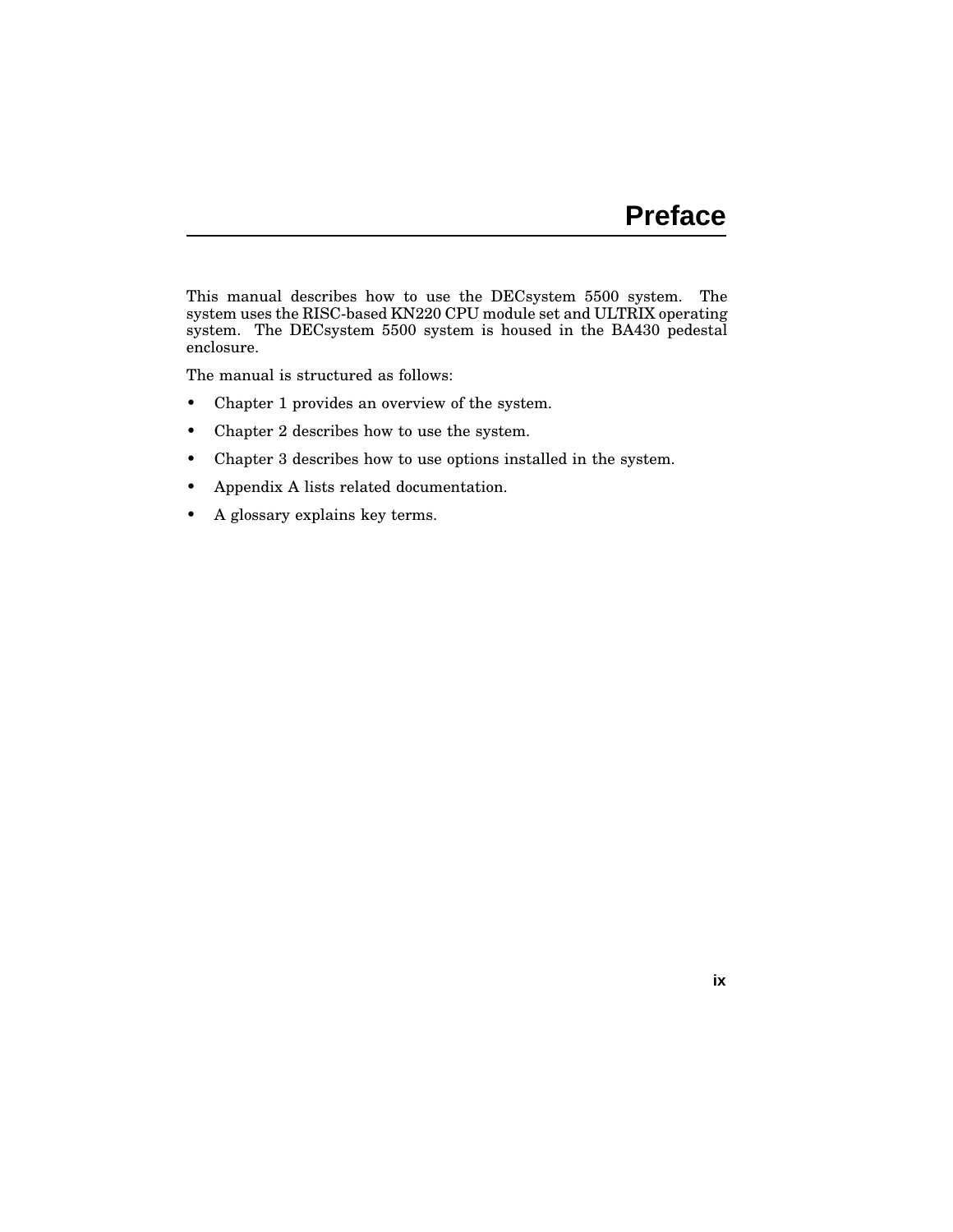# **Conventions**

The following conventions are used in this manual:

| Convention         | Meaning                                                                                                                           |
|--------------------|-----------------------------------------------------------------------------------------------------------------------------------|
| Return             | A key name is shown enclosed to indicate that you press a named<br>key on the keyboard.                                           |
| Ctrl/x             | A sequence such as Ctrl/x indicates that you must hold down the<br>key labeled Ctrl while you press another key.                  |
| Ħ                  | Arguments enclosed in square brackets are optional.                                                                               |
| <i>Italic type</i> | Italic type indicates an argument for which you must supply a<br>value, environment variables, and references to other documents. |
| bold               | This bold lowercase type indicates a command name.<br>For<br>example: The <b>seteny</b> command is described in the next section. |
| bold user input    | This bold upper or lowercase type indicates user input. For<br>example:                                                           |
|                    | Type <b>maint</b> at the console prompt.                                                                                          |
|                    | or                                                                                                                                |
|                    | >>> show device                                                                                                                   |
| <b>NOTE</b>        | Notes provide general information about the current topic.                                                                        |
| <b>CAUTION</b>     | Cautions provide information to prevent damage to equipment<br>or software. Read these carefully.                                 |
| <b>WARNING</b>     | Warnings provide information to prevent personal injury. Read<br>these carefully.                                                 |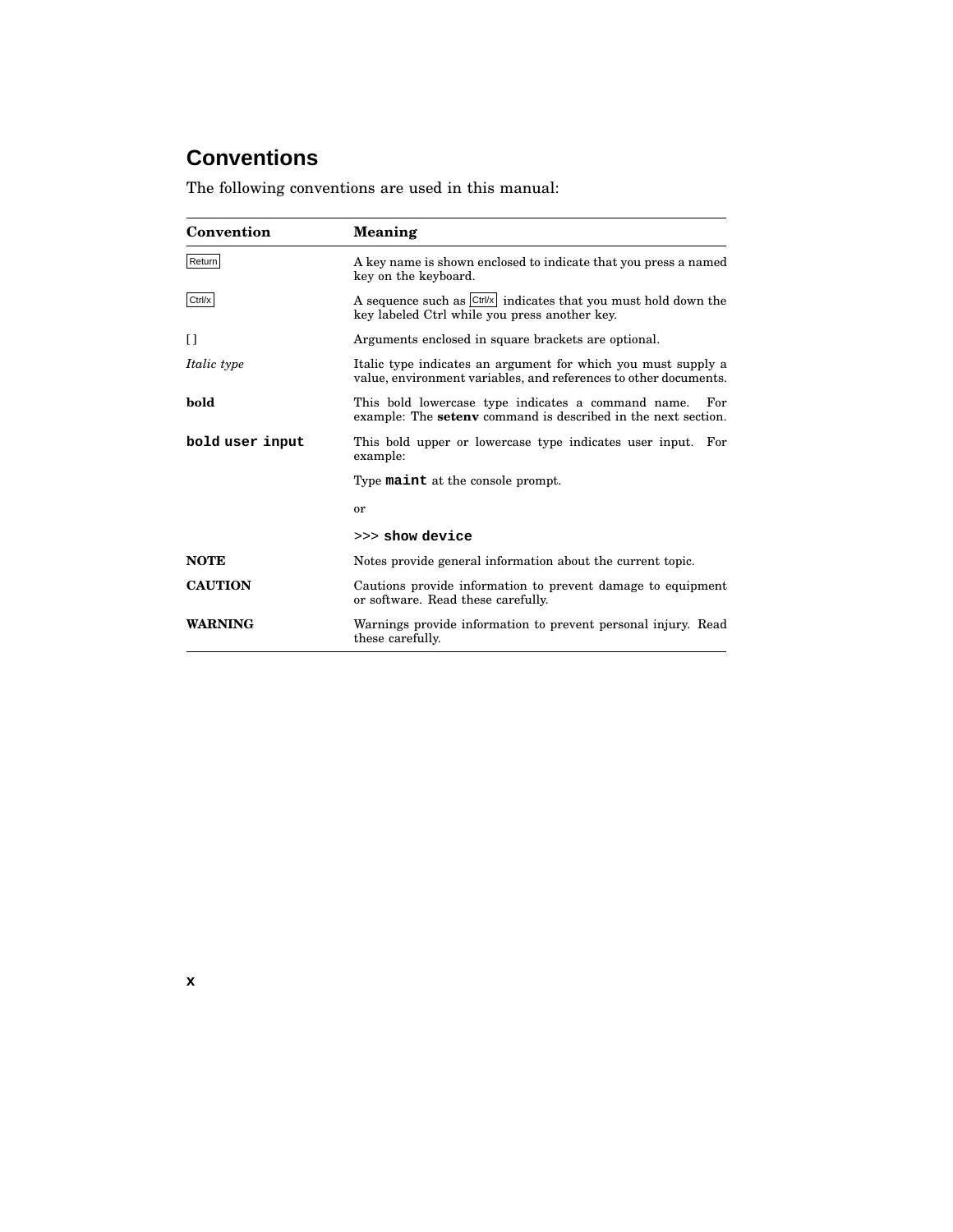# **System Overview**

DECsystem 5500 systems house all components in a BA430 enclosure. This enclosure is a free-standing pedestal that houses the following:

- Card cage
- System controls
- Central processing unit (CPU) module set
- Memory modules
- Communications controller modules
- Tape drive controller module
- Console module
- RF-series or RZ-series Integrated Storage Elements, or both
- TK70 tape drive or TLZ04 tape drive
- Power supply
- Fans

Up to four storage devices in the following combinations can be mounted inside the BA430 enclosure:

- Four RF-series or RZ-series Integrated Storage Elements (ISEs), or a combination of both
- One tape device, the TK70 or TLZ04 tape drive, and up to three RFseries or RZ-series ISEs, or a combination of both

This chapter describes the system components and their functions.

Chapters 2 and 3 describe how to use the system and options.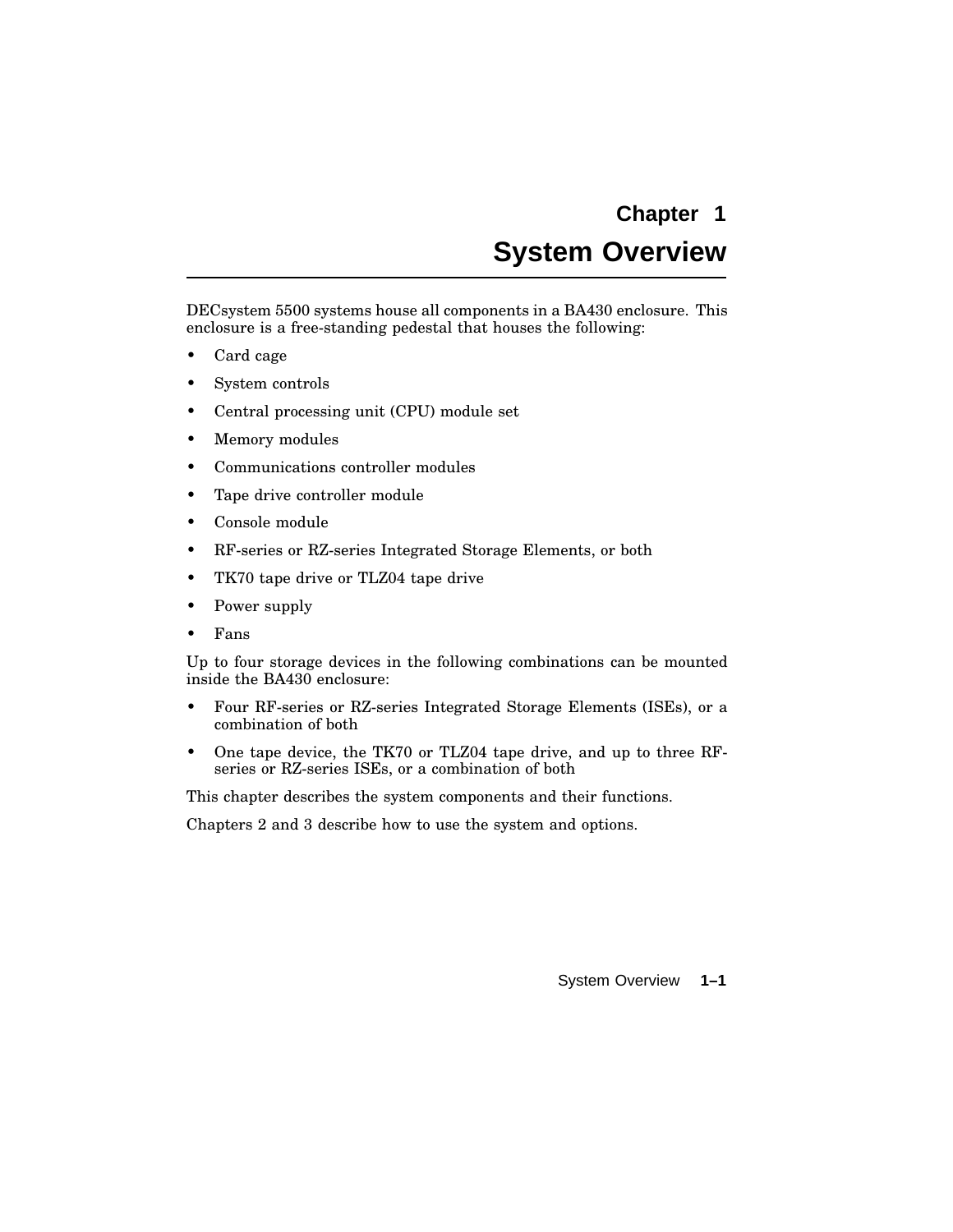## **1.1 Front View and Physical Description**

The front of the system has a divided door that restricts access to the system controls. Figure 1–1 shows the system with the front door closed.

#### **Figure 1–1: DECsystem 5500 System**



A three-position rotary lock allows you to lock both the upper and lower doors, or to lock just the lower door. Opening the upper door allows you to access the controls for the storage devices and the System Control Panel (SCP). Opening the entire door allows you to access all system controls and cable connections.

Figure 1–2 shows the three key positions and the controls accessible in each position.

**1–2** DECsystem 5500 Operation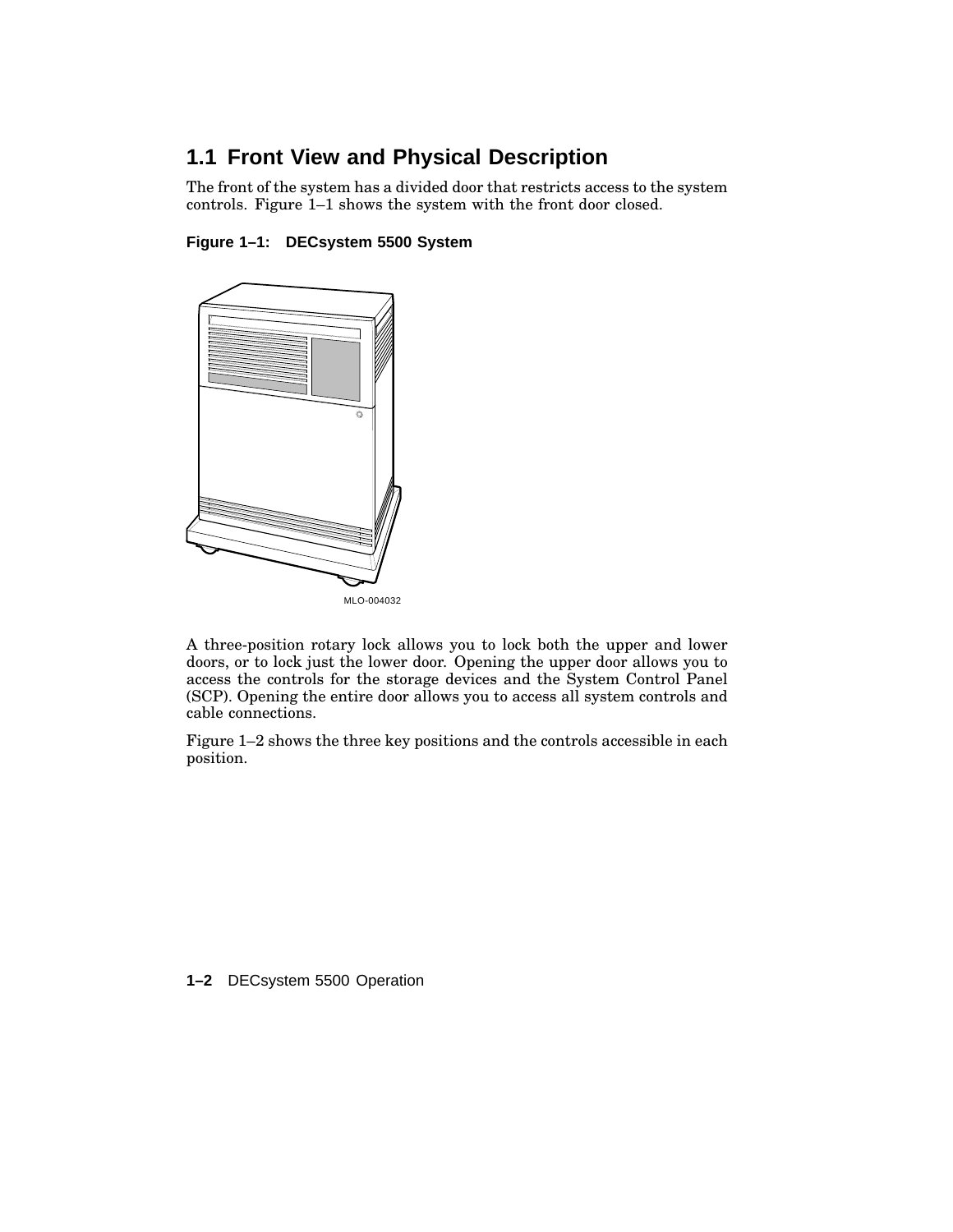#### **Figure 1–2: Key Positions**



#### **Opening and Closing the Divided Door**

The divided door allows you to access the mass storage devices and system control panel (SCP), while restricting access to the power switch and the console module. Open and close the door as follows:

1. Insert the key in the lock on the front door. Turn the key to the top position (Figure 1–3) to open just the upper portion of the door, or to the bottom position (Figure 1–4) to open the entire door.

With the key in the bottom position, the upper and lower doors will open together.

- 2. Swing the door open.
- 3. To close the door, simply reverse the procedure. When pushing the doors closed, push gently at the top right of the upper door and the bottom right of the lower door.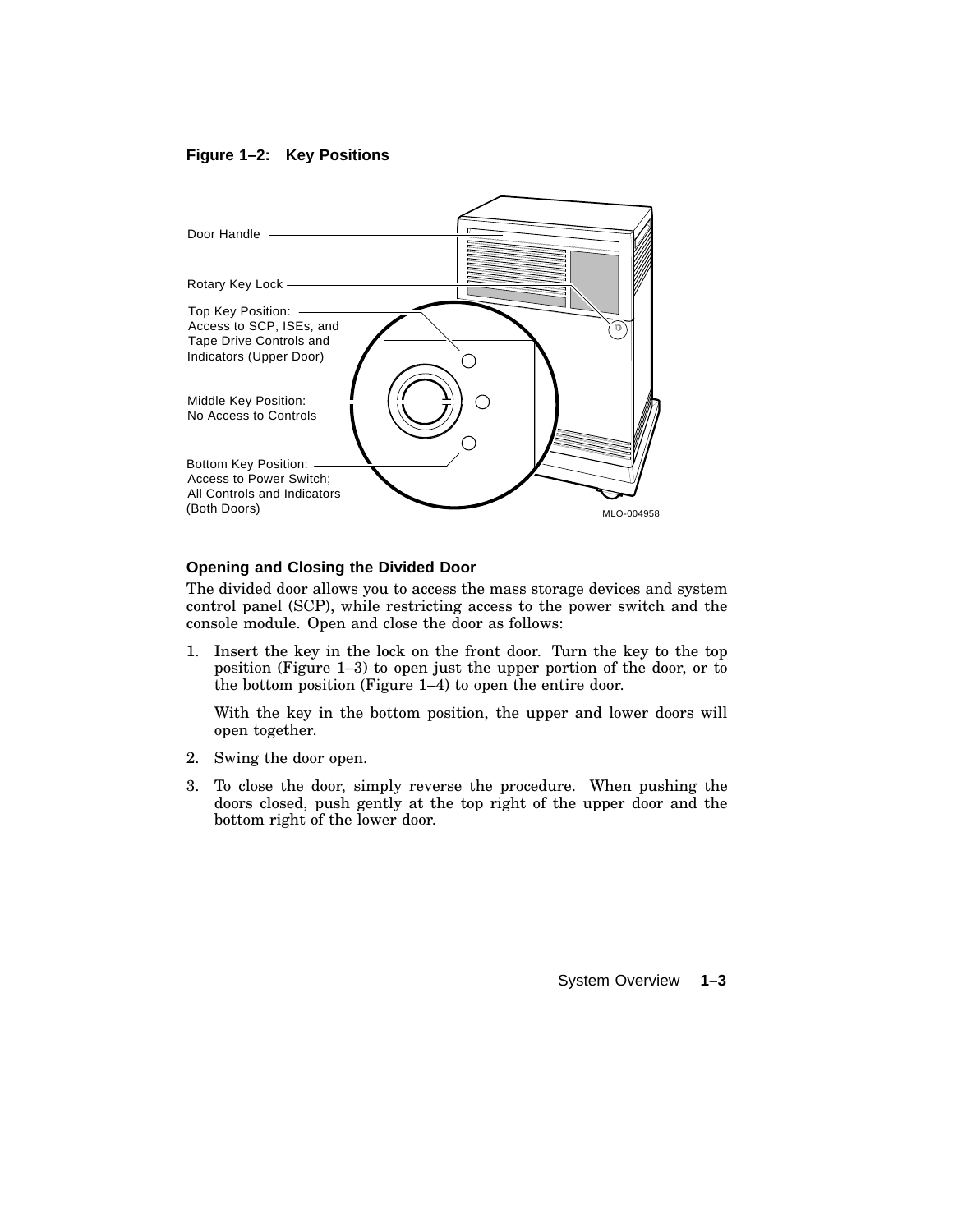**Figure 1–3: Upper Door Opened**



**1–4** DECsystem 5500 Operation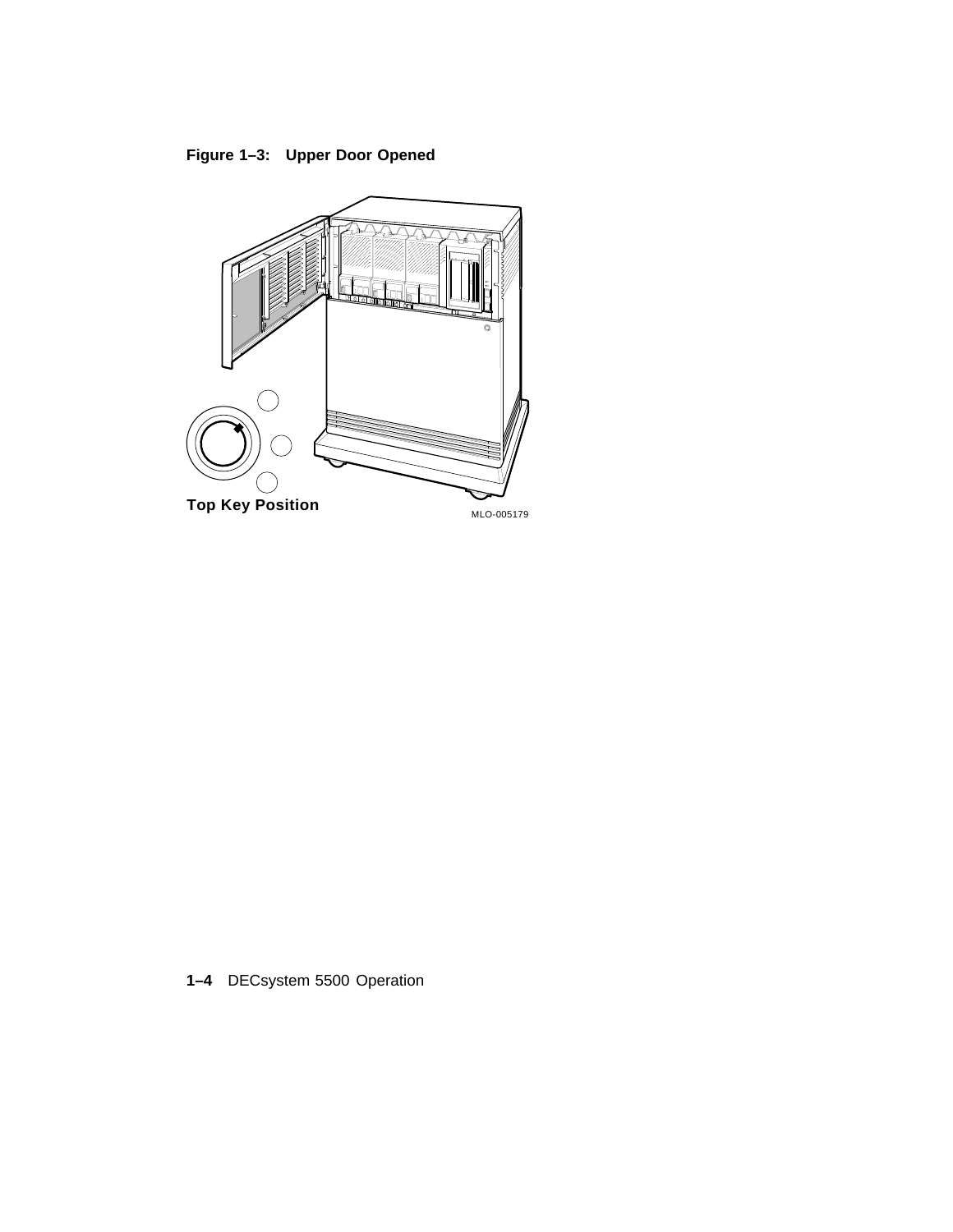### **Figure 1–4: Entire Door Opened**



The next section describes the BA430 enclosure, which is exposed when you open the entire door.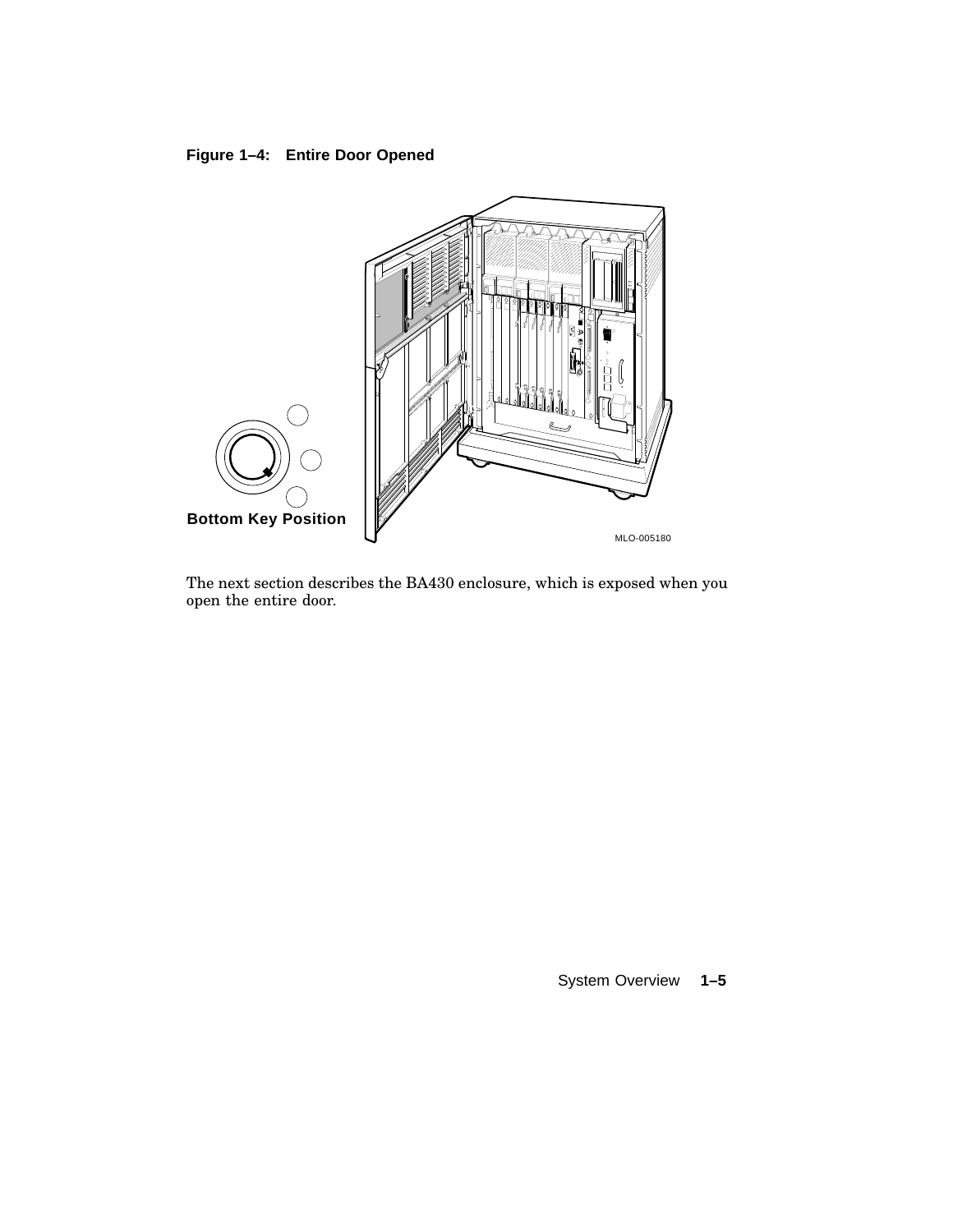#### **1.1.1 The BA430 Enclosure**

Opening the front door enables you to access the components housed in the BA430 enclosure. Figure 1–5 shows a typical configuration.

The BA430 enclosure can contain the following:

- Mass storage
	- TK70 or TLZ04 tape drive and up to three RF-series or RZ-series ISEs, or a combination of both
	- No tape drive and up to four RF-series or RZ-series ISEs, or a combination of both

All DECsystem 5500 systems contain the following:

- System Control Panel (SCP)
- Card cage containing modules CPU, memory, communications controllers, mass storage controllers
- CPU cover panel
- Power supply
- Fans

**1–6** DECsystem 5500 Operation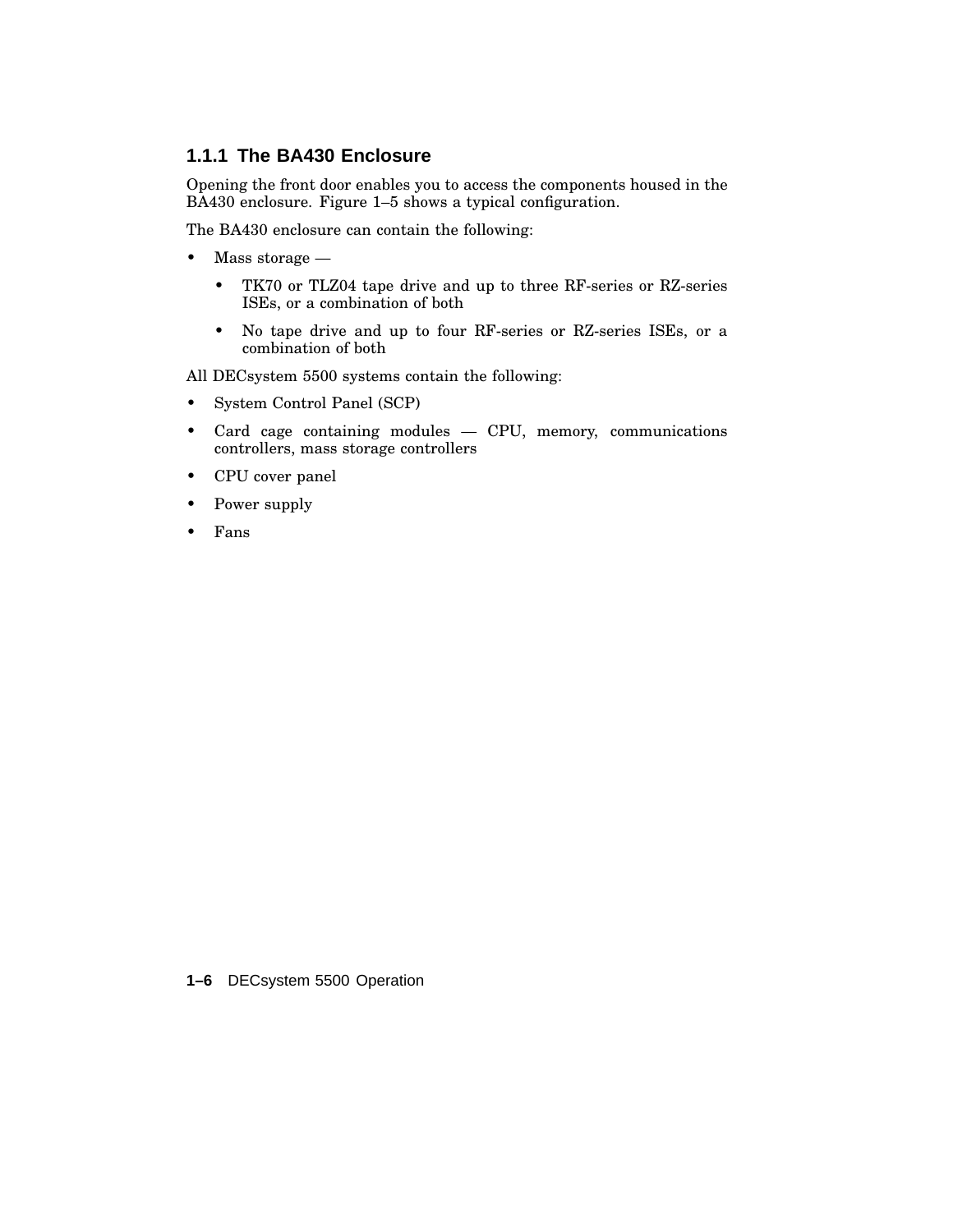

**Figure 1–5: Front View of the BA430 Enclosure**

System Overview **1–7**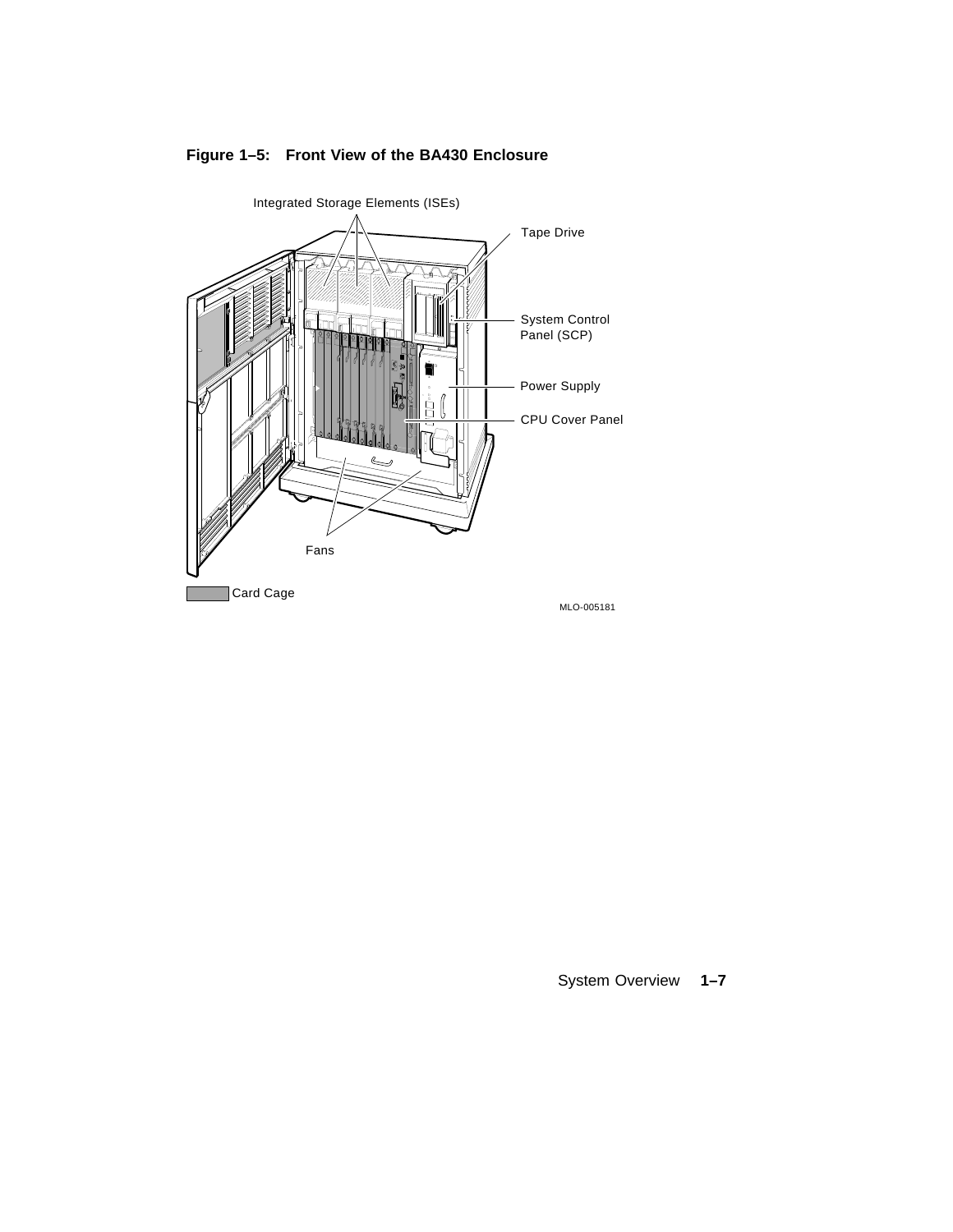#### **1.1.1.1 Mass Storage Shelf**

The mass storage shelf extends across the top of the enclosure. The shelf contains a system control panel (SCP), tape device, and up to three RFseries or RZ-series ISEs (tapeless systems can have up to four ISEs). Each ISE has its own panel with controls and indicators. Instructions for using mass storage devices are in Chapter 3. The SCP is to the right of the storage devices. Figure 1–6 shows the mass storage shelf.

**NOTE:** *RZ-series hard disk drives do not have controls or indicators on their front panel.*



#### **Figure 1–6: Mass Storage Shelf**

MLO-005386

The SCP has two indicators: the DC OK indicator and the Over Temperature Warning indicator. The green DC OK light indicates that the power supply voltages are within the correct operating range. If the DC OK indicator is not lit when the system power is on, refer to the *DECsystem 5500 Troubleshooting and Diagnostics* manual included in the Customer Hardware Information Kit.

The red Over Temperature Warning indicator flashes to indicate that the system's internal temperature is approaching a level that may cause system components to overheat. In addition to the flashing Over Temperature Warning light, an audible alarm also provides warning of a possible over temperature condition. If the components continue to heat, the system will automatically shut down to prevent components from being damaged. Chapter 2 provides instruction for turning on the system after a preventive shutdown due to overheat conditions.

**1–8** DECsystem 5500 Operation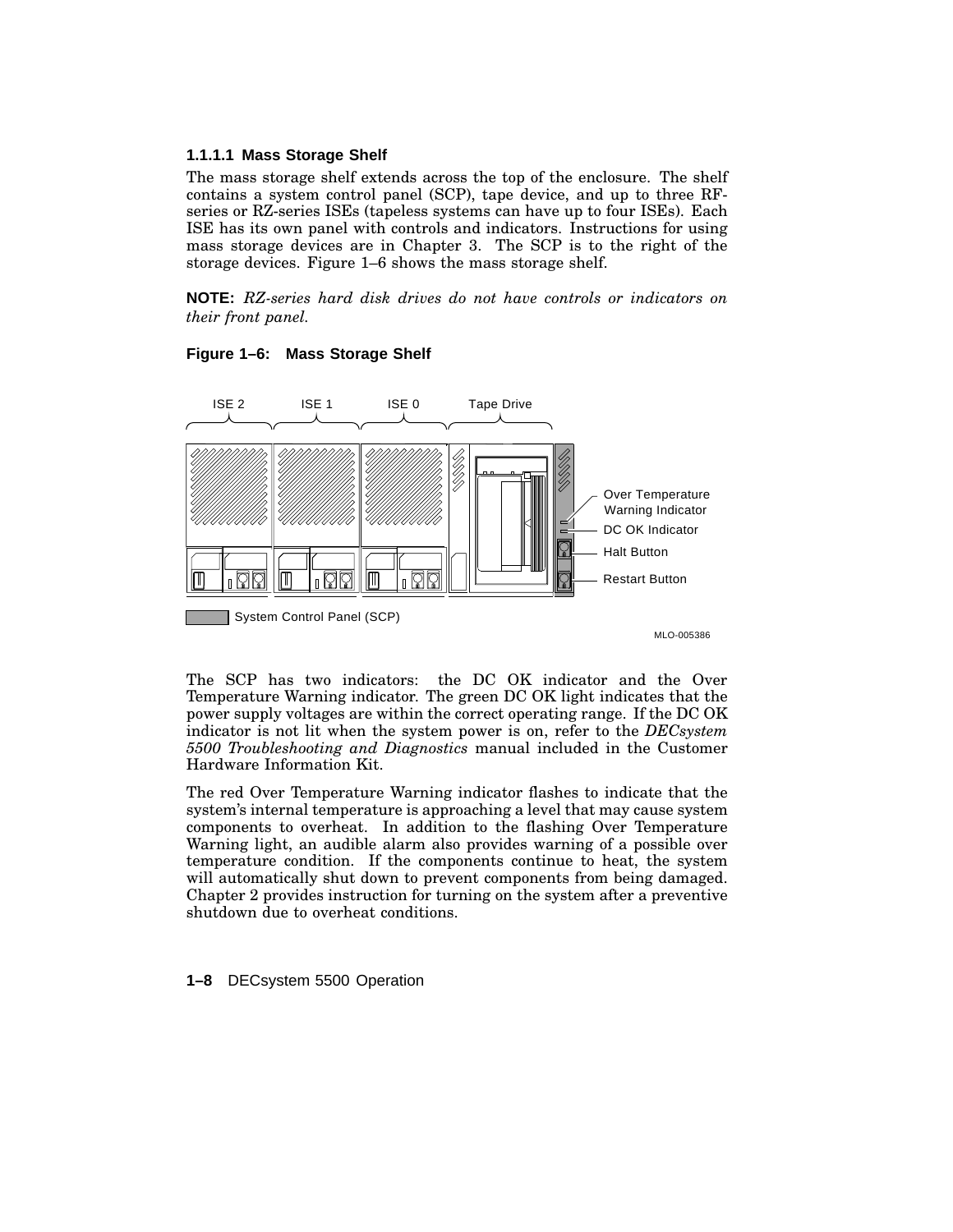Below the indicators are the Halt and Restart buttons. The Halt button is a two-position button. When you press the button, the system halts. A red indicator on the Halt button lights when the button is set to the in position. Before you can enter console commands, you must press the Halt button again to return it to the out position. When the Halt button is returned to the out position, the console mode prompt (>>) is displayed on the console terminal screen. Now you can enter console commands. If you inadvertently press the Halt button, enter continue Return to continue. Chapter 2 describes halting the system in more detail.

**CAUTION:** *Pressing the Halt button halts the system regardless of the setting of the Function switch on the console module.*

Below the Halt button is the Restart button. The Restart button has a green indicator. When you press the Restart button, the system returns to a power-up condition and self-tests are run. If the *bootmode* variable is set to *a* and you have assigned a value to the *bootpath* environment variable, the system will reboot system software. Chapter 2 contains additional instructions on restarting your system.

**NOTE:** *The Halt and Restart buttons can be disabled to prevent accidental activation. Contact your Digital service representative if you want to disable the controls on the SCP.*

#### **1.1.1.2 Card Cage**

The modules in your system are mounted in a 12-slot card cage under the mass storage shelf, as shown in Figure 1–7.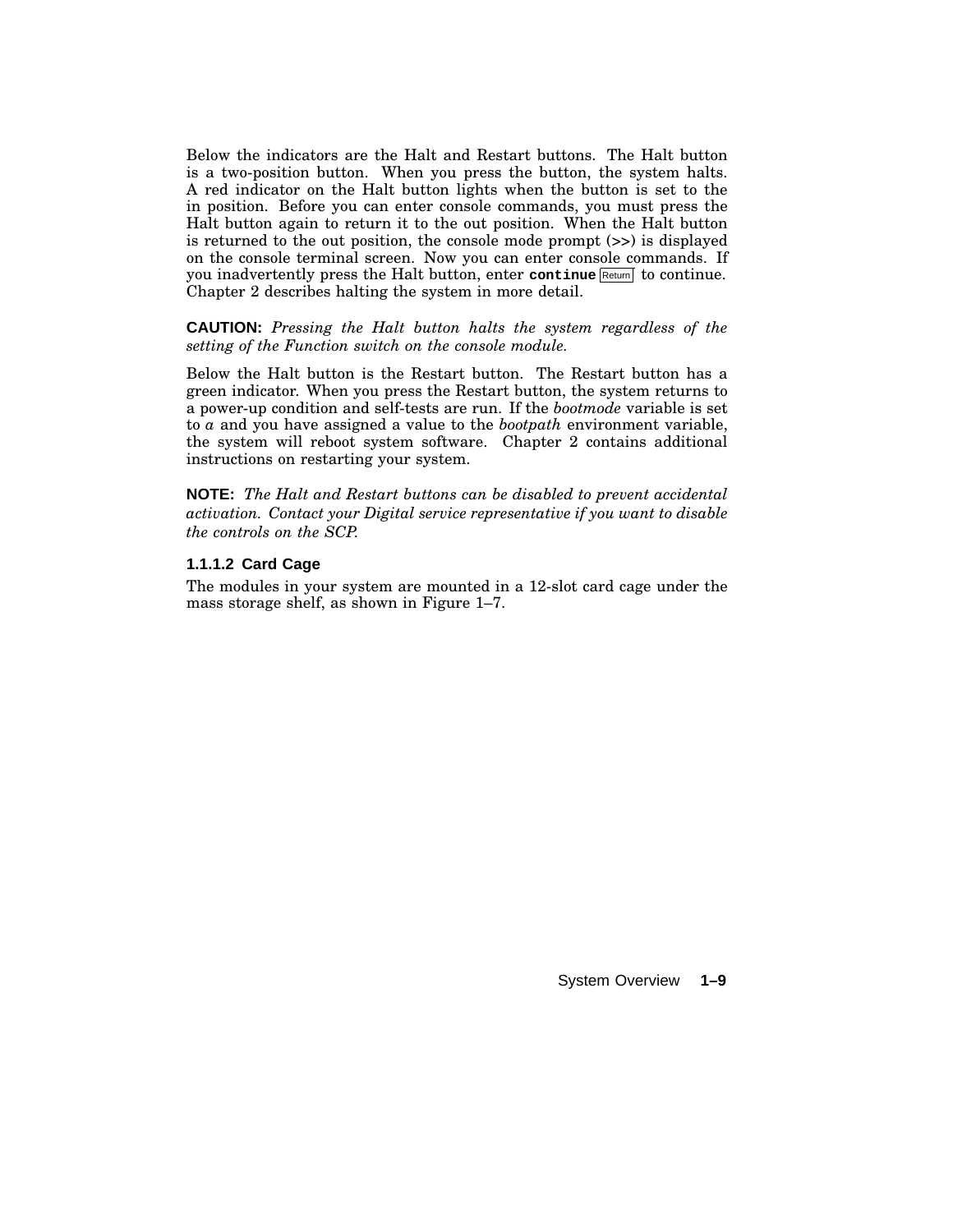**Figure 1–7: Card Cage**



The central processing unit (CPU) module set is installed in slots 1 and 2 with its associated memory module in slot 3. Additional memory modules may be installed in slots 4 through 6. Remaining slots are available for Q-bus option modules.

The number and type of modules installed in your system depend on your configuration. Each Q-bus slot, even an empty one, is protected by a module cover. Together the covers form a shield. The purpose of the shield is as follows:

- To protect external devices from electrical interference generated by the system
- To protect the system from electrical interference generated by external devices
- To maintain air flow integrity

**CAUTION:** *Do not operate the system without Digital-supplied module covers. The covers are required to protect the equipment and to meet*

**1–10** DECsystem 5500 Operation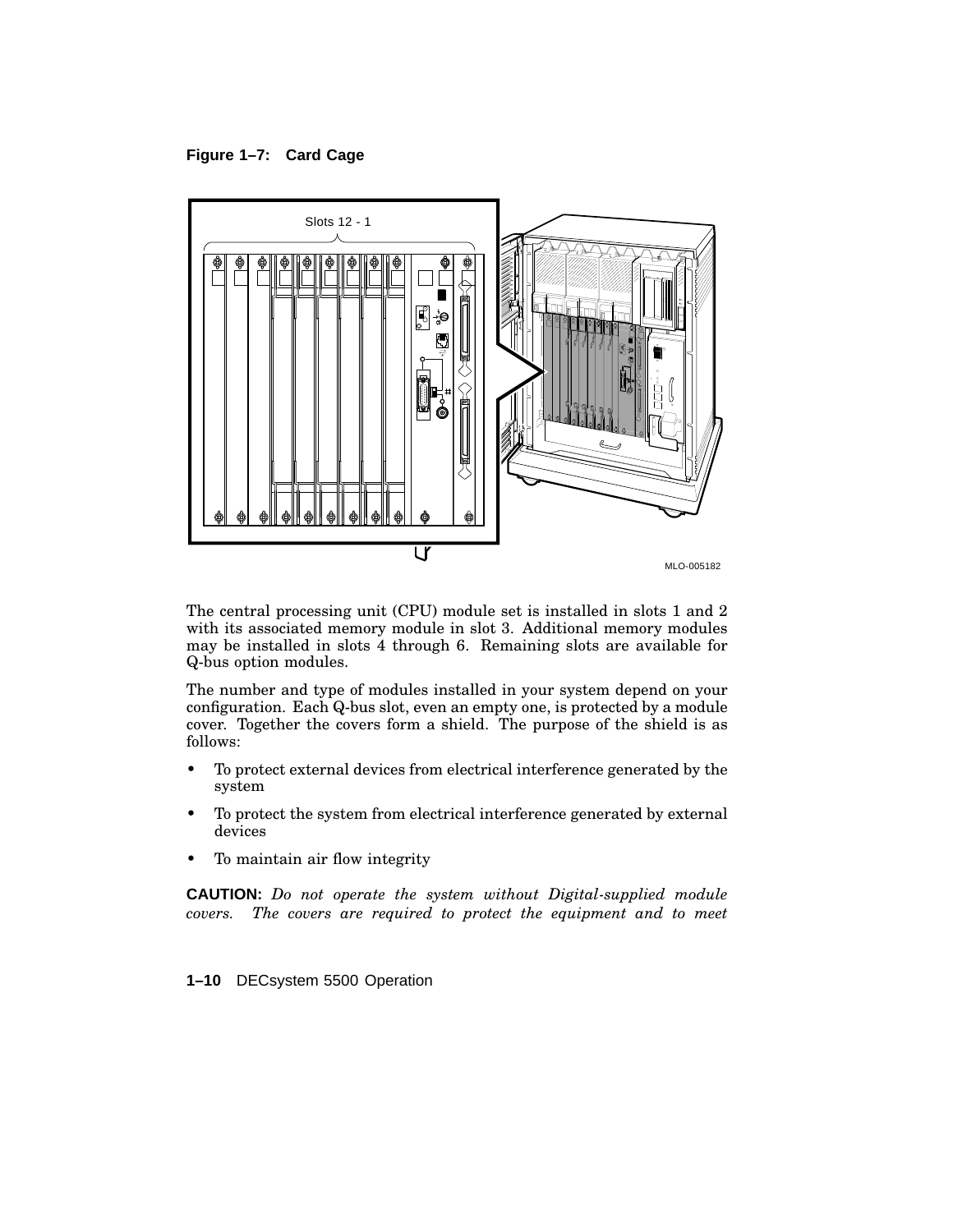*international regulatory standards. Do not substitute other module covers as they may not meet the required specifications.*

*Operating the system without the module covers has the following consequences:*

- *• The system may overheat due to improper air circulation.*
- *• The system will not comply with FCC and VDE requirements for electrostatic shielding and may produce electrical interference that affects other equipment.*
- *• The system is susceptible to electrical interference or damage from external sources.*

The design of the module covers varies, depending on the type of module installed in the slot. Modules requiring external cable connections, such as communications controllers, have recessed covers that are riveted directly to the module. The recessed module covers allow space for connecting cables. Modules requiring no external cable connections, such as mass storage controllers, are covered by flush covers. Empty slots are also covered by flush covers which may be single or double width. All covers, except those covering empty slots, have a label identifying the module installed in the slot.

Cables connecting your system to peripheral devices (such as terminals, modems, and printers) are attached to communications controllers. Each cable can contain multiple lines. The cables run under the BA430 enclosure and out the back or side of the enclosure, where the cables are split into individual lines. Chapter 3 describes these connections in more detail.

#### **1.1.1.3 CPU Cover Panel**

The CPU module set is behind a double-width cover panel that has internal cable connections to the memory module(s). Figure 1–8 shows the CPU cover panel.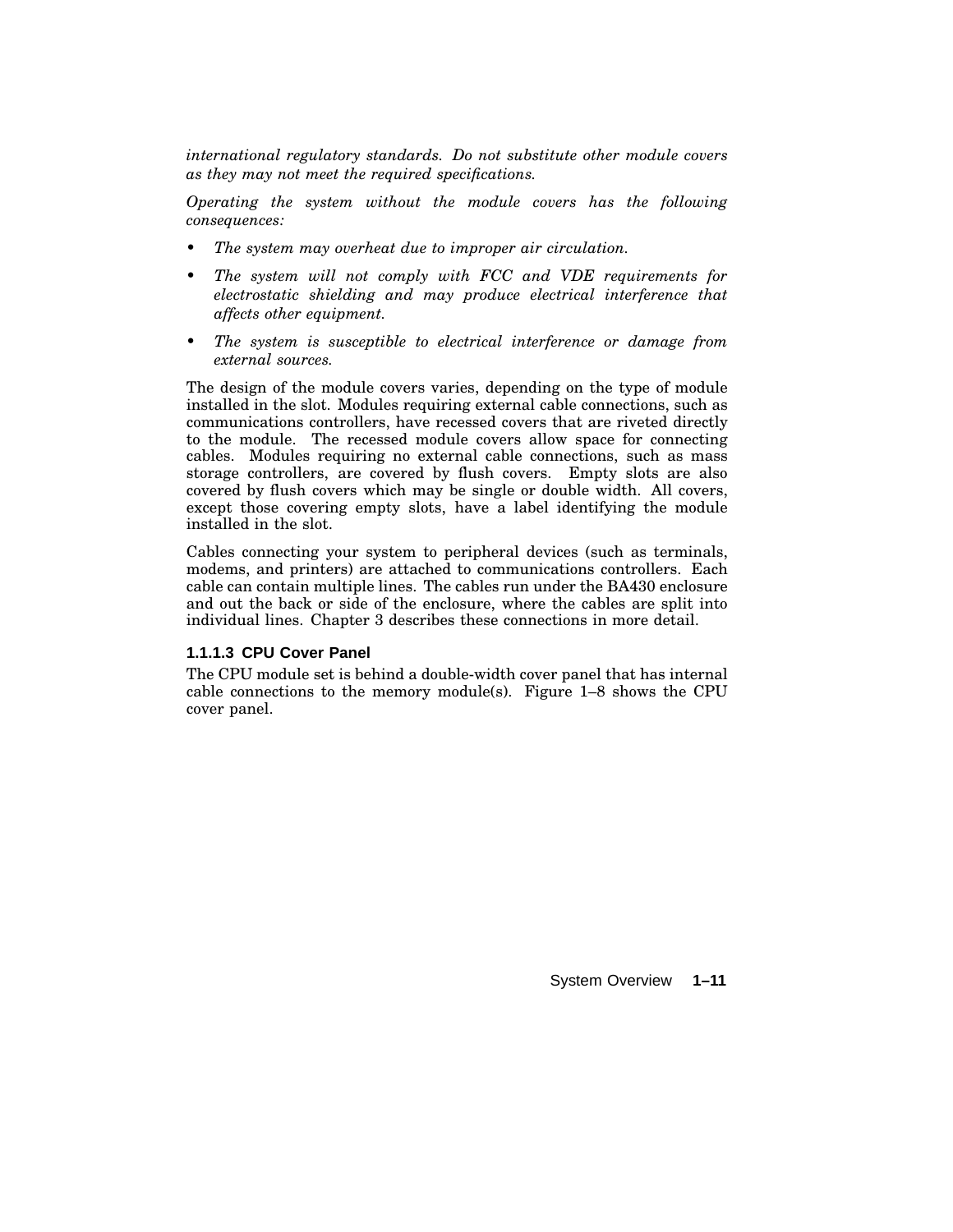**Figure 1–8: CPU Cover Panel**



The CPU cover panel has the following components:

Function switch — When the switch is down (dot outside the circle), breaks are disabled. When the switch is up (dot inside the circle), breaks are enabled. When breaks are enabled, pressing Break on the console terminal halts the processor and transfers control to the console program.

The setting of the Function switch is also used in conjunction with the three-position Operation switch to control what occurs during a power-up sequence.

#### **1–12** DECsystem 5500 Operation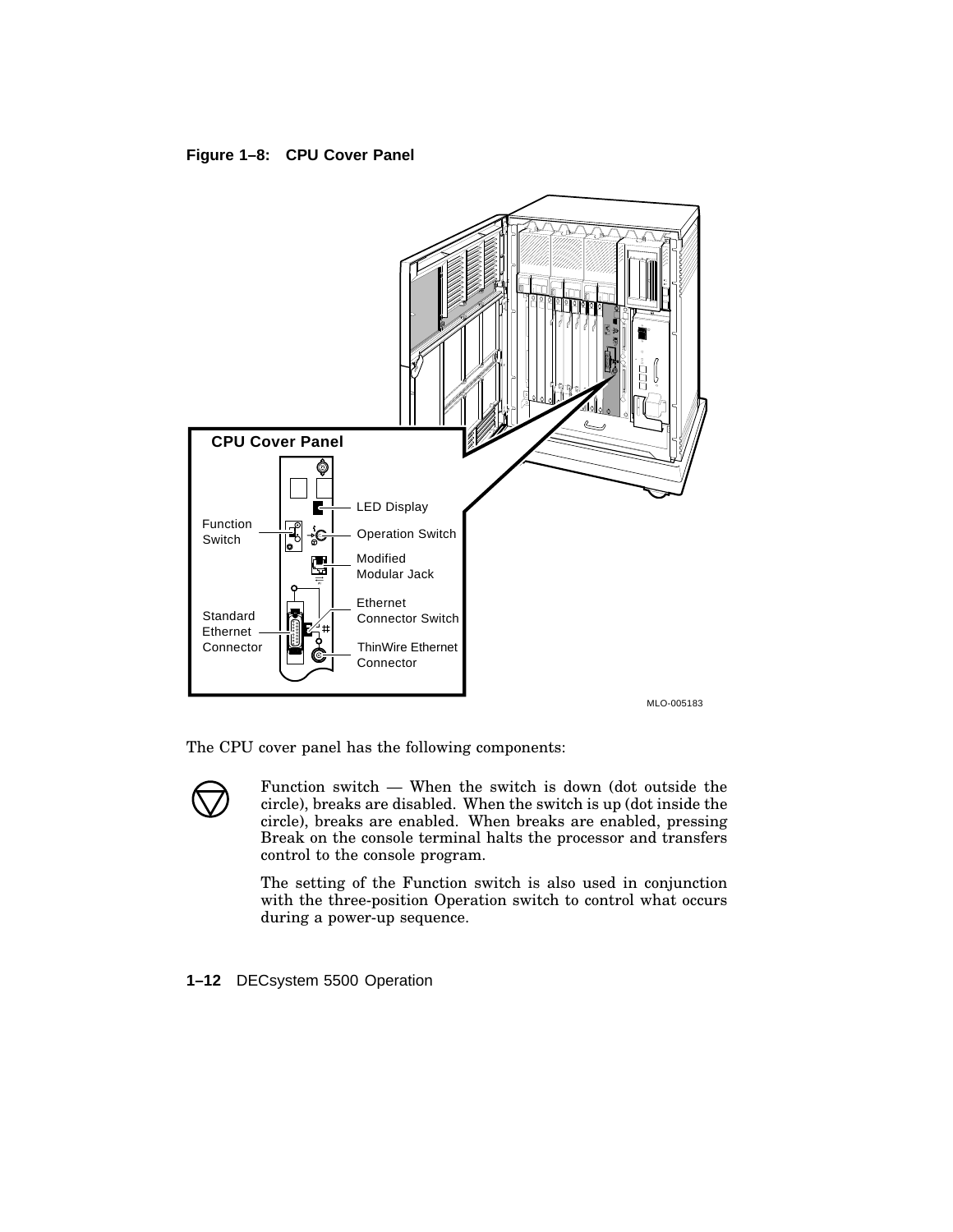- Operation switch This three-position rotary switch determines how the system responds at power-up. The Operation switch and its uses relative to the Function switch setting are described below:
	- Action Mode If the Function switch is set to down (dot  $\frac{1}{2}$ outside the circle), the system displays a Language Selection Menu at power-up. If your console terminal does not support multiple languages, it defaults to English. After you select a language, the power-up tests are run, and the console prompt (>>) is displayed.

If the Function switch is set to up (dot inside the circle), the console serial line external loopback test is executed. This function requires special loopback connectors and is for Digital Field Service use only.

Normal Mode — Power-up self-tests run, and the system either enters Normal console mode, indicated by the >> prompt, or the system autoboots from a device previously defined by the user. The system autoboots only if you have set the *bootmode* environment variable to *a*, and have assigned a value to the *bootpath* environment variable.

If the Function switch is set to up (dot inside the circle), breaks are enabled. If the Function switch is set to down (dot outside the circle), breaks are disabled.



Maintenance Mode — Power-up self-tests run. Then the system enters Maintenance mode, indicated by the >>> prompt.



The light-emitting diode (LED) display shows the testing sequence during power-up.

Modified modular jack (MMJ) — This console terminal connector provides the connection for the console terminal.

Ethernet connectors — The CPU cover panel has two Ethernet connectors: a BNC-type connector for ThinWire Ethernet, and a 15-pin connector for a standard Ethernet transceiver cable. The Ethernet connector switch allows you to set the type of connection.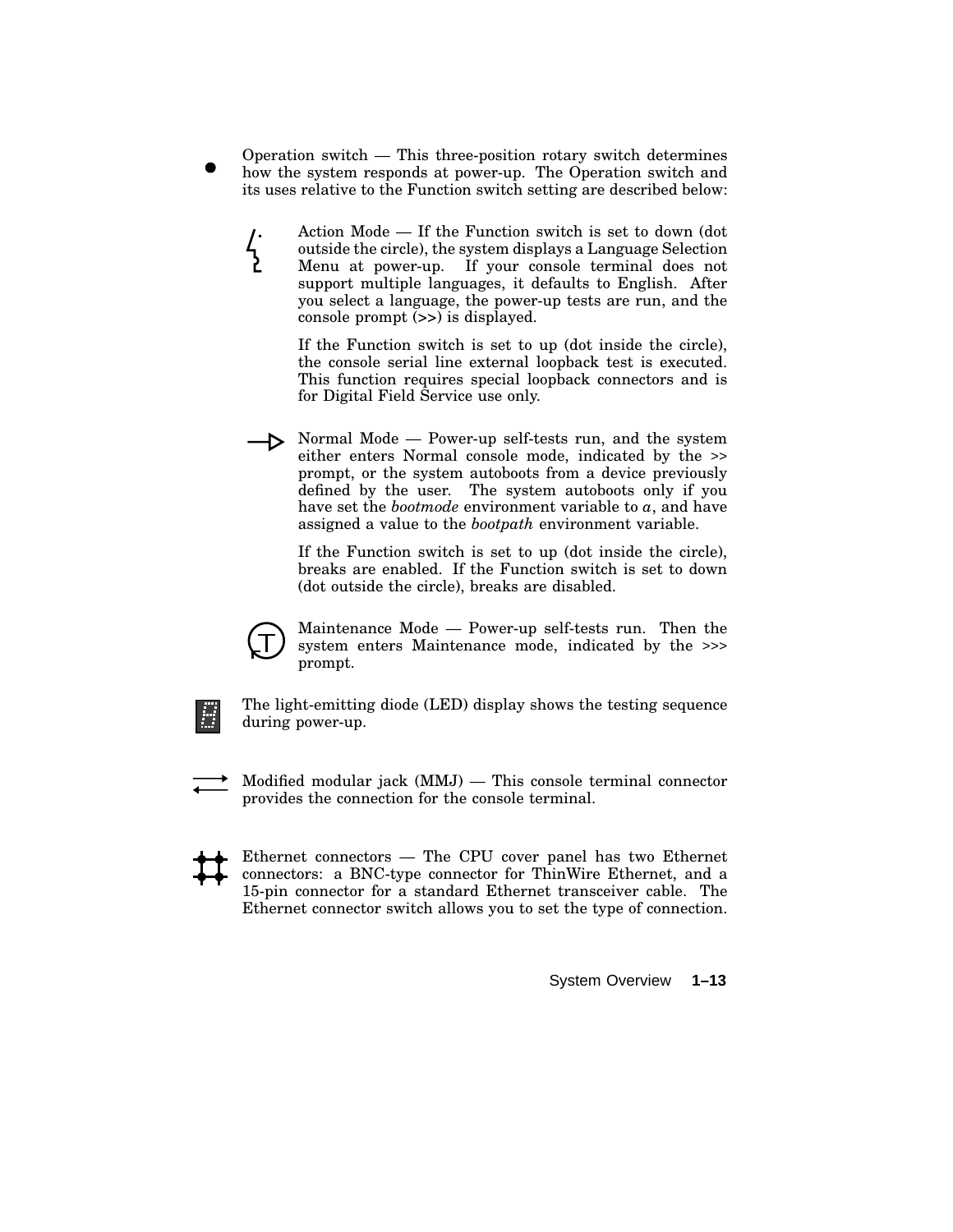To use the standard transceiver cable connection, set the switch to the up position. To use the ThinWire cable connection, set the switch to the down position. A green indicator light (LED) for each connector indicates which connection is active.

#### **1.1.1.4 DSSI and SCSI Connectors**

Two panels provide connectors for DSSI and SCSI busses. The connectors allow you to expand your system by connecting additional mass storage devices to the busses. Figure 1–9 shows the locations of the DSSI and SCSI connectors available for mass storage expansion.

#### **Figure 1–9: Connectors for DSSI and SCSI Busses**



#### **1.1.1.5 Power Supply Controls and Indicators**

To the right of the card cage is the power supply. The power supply provides power to the mass storage devices, the modules installed in the card cage, and the fans.

To prevent damage due to overheating, the power supply monitors the internal temperature and the speed of the fans. If the power supply detects overheating or a fan failure, the power supply will shut down the system.

**1–14** DECsystem 5500 Operation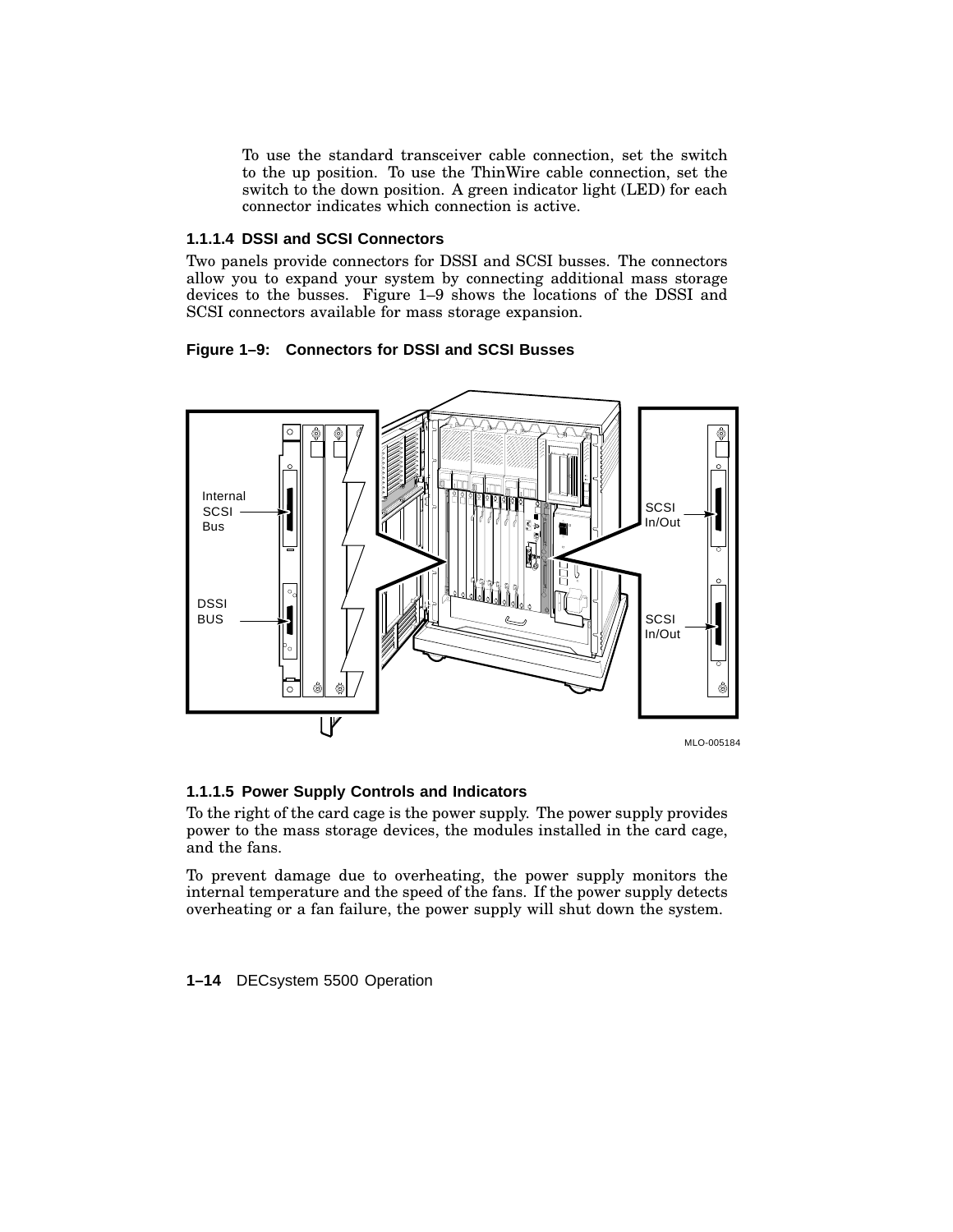Figure 1–10 shows the controls and indicators on the power supply.





The controls and indicator lights function as follows.



Power switch — The power switch is used to turn system power on and off. The off position is indicated by a 0; the on position is indicated by a 1.

The power switch also functions as the system circuit breaker. In the event of a power surge, the breaker will trip, causing the power switch to return to the off position (0). Turning on the system resets the circuit breaker. If the circuit breaker trips, wait one minute before turning on the system again.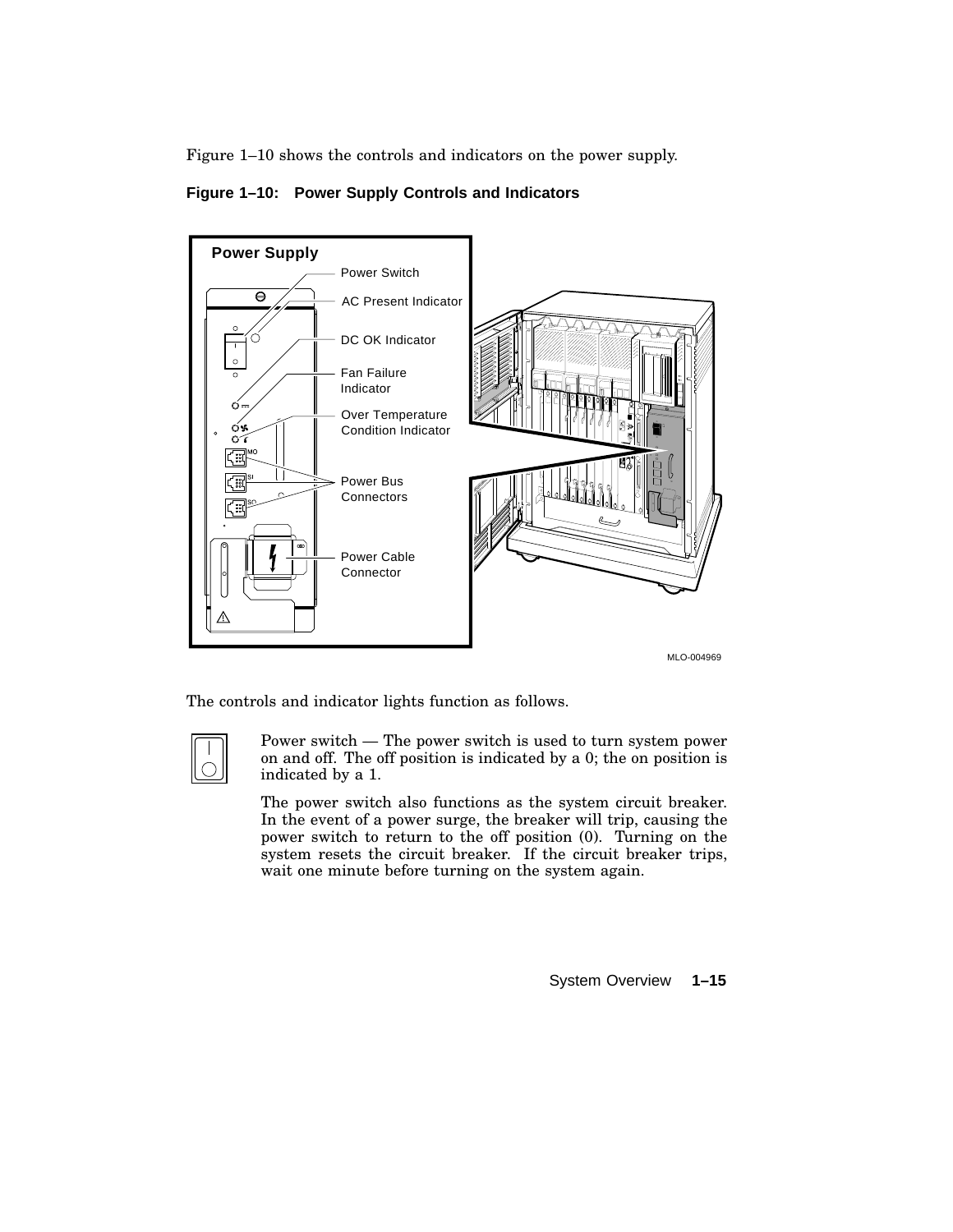- AC Present Indicator The orange AC Present indicator lights when the power switch is set to on and voltage is present at the input of the power supply. If the AC Present indicator does not light when the power switch is set to on, refer to your *DECsystem 5500 Troubleshooting and Diagnostics* manual.
- DC OK When the green DC OK indicator is lit, the power === supply voltages are within the correct operating range. If the DC OK indicator does not light when the power switch is set to on, refer to your *DECsystem 5500 Troubleshooting and Diagnostics* manual.
	- Fan Failure indicator The amber Fan Failure indicator lights if either of the two cooling fans stop working. The power supply will automatically shut down the system as a precautionary measure when a fan failure is detected. Call your Digital service representative if a fan failure occurs.
	- Over Temperature Condition indicator The amber Over Temperature Condition indicator lights if the enclosure has shut down due to an over temperature condition. Section 2.10 provides instructions on recovering from an over temperature condition.
	- Power bus connectors Three power bus connectors allow you to configure a power bus for systems expanded with a B400X or R400X expander. The power bus allows you to turn power on and off for one or more expanders through the power supply designated as the main power supply; this way, one power switch can control power for an entire expanded system. Figure 1–11 illustrates a possible power bus configuration for an expanded system.
		- **MO** The main out (MO) connector sends the power control bus signal to the expander. One end of a power bus cable is connected here, the other end is connected to the secondary in (SI) connector of an expander power supply.
		- The secondary in (SI) connector receives the power bus SI control signal from the main (system) power supply. In a power bus with more than one expander, the power control bus signal is passed along, using the secondary in and out connectors as shown in Figure 1–11.
- **1–16** DECsystem 5500 Operation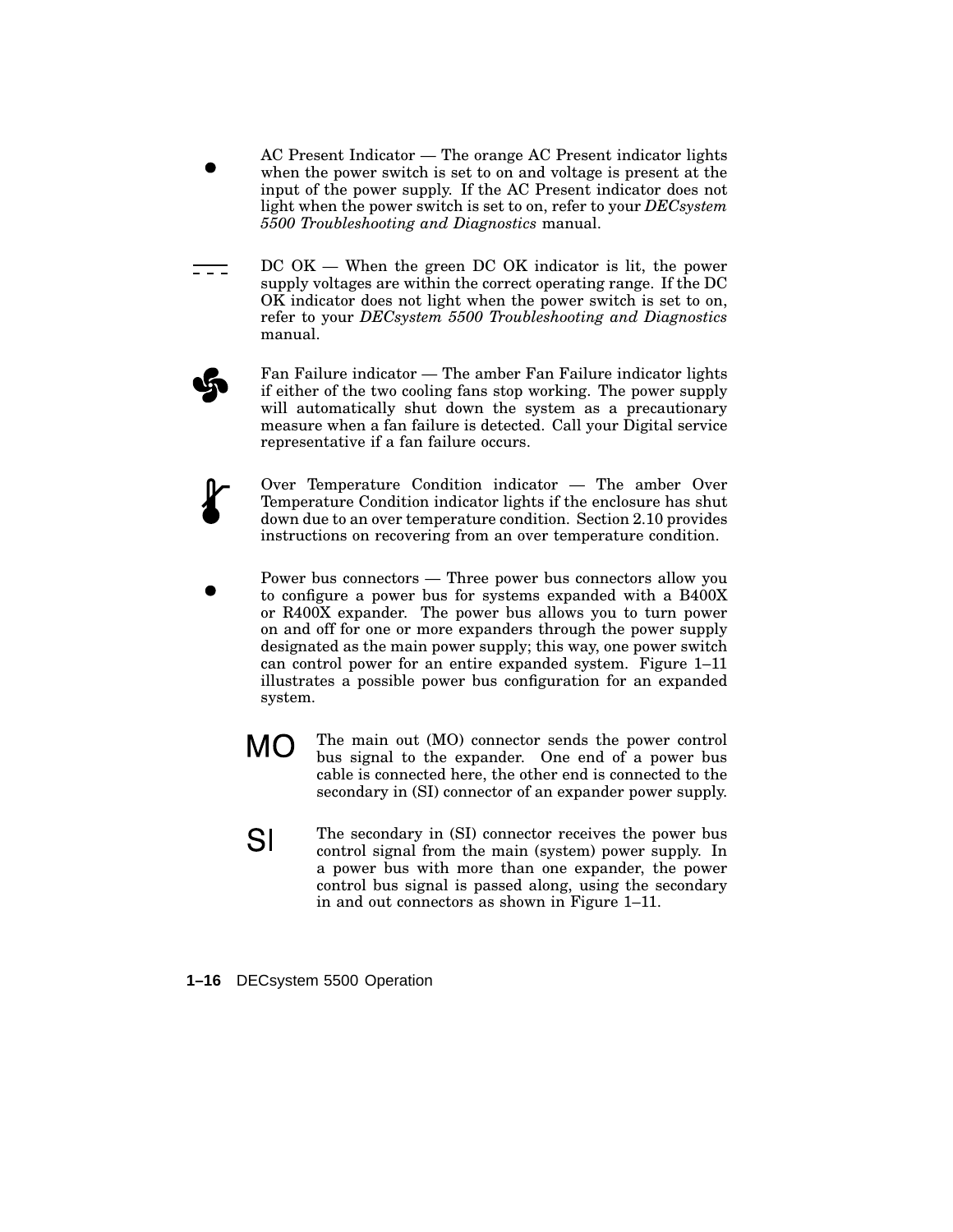



#### **Figure 1–11: Sample Power Bus Configuration**

#### **1.1.1.6 Fans**

Two fans located under the card cage draw air in through the top of the enclosure, down through the card cage, and out the bottom. The speed of the fans varies, depending on the surrounding room temperature. To reduce the load on the fans, keep the system away from heat sources. Figure 1–12 shows the air flow through the system enclosure.

**NOTE:** *The power supply monitors the fans. If either fan stops working, the Fan Failure indicator on the power supply lights, and the system automatically shuts down as a precautionary measure. Call your Digital service representative if a fan fails.*

**NOTE:** *The fan speed control can be set so that the fans will run at their maximum speed. This setting is recommended if you want potentially higher system module reliability, and do not object to the increased fan noise. Contact your Digital service representative to override the fan speed control.*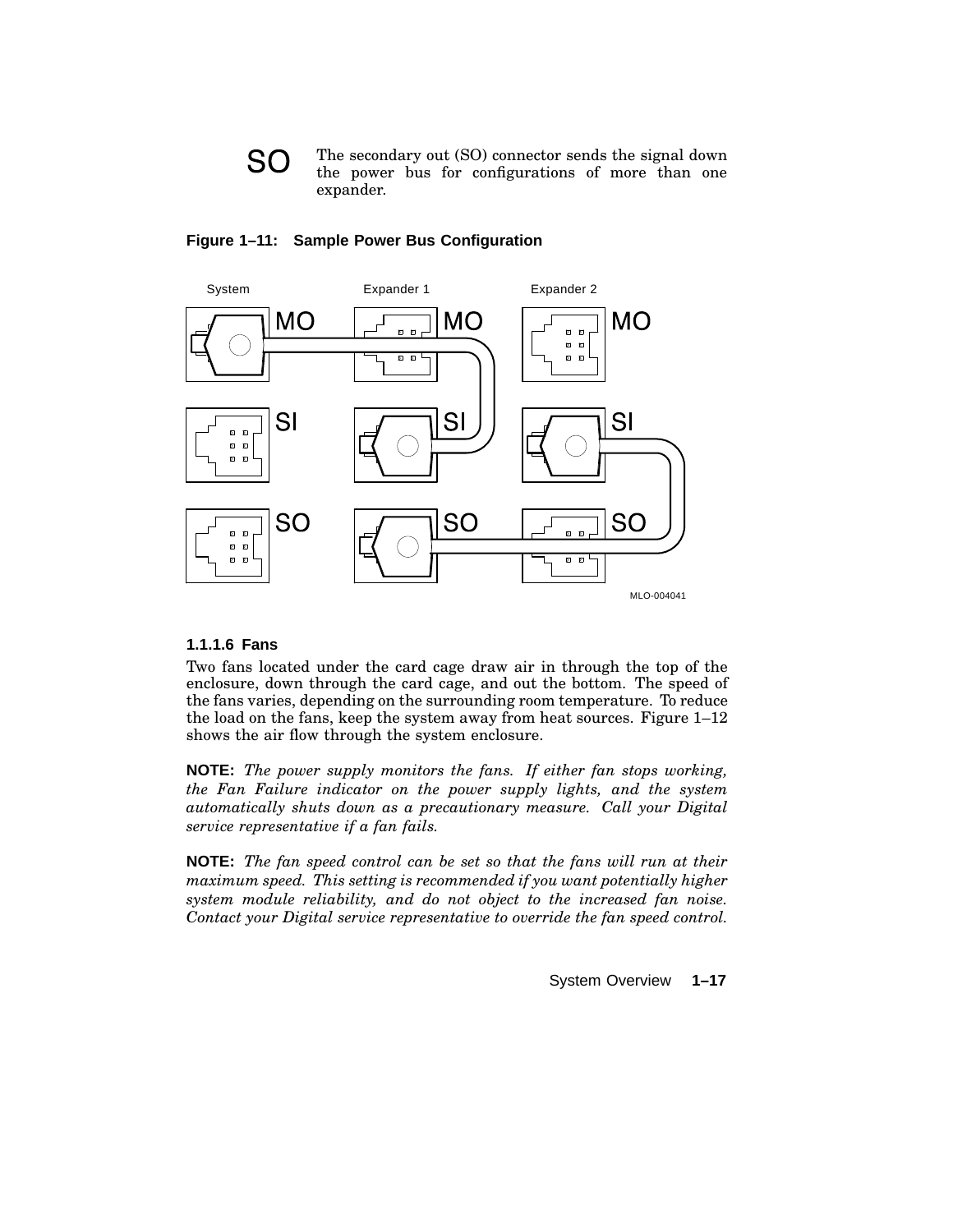**Figure 1–12: System Air Circulation**



# **1.2 Functional Description of Base System**

Each DECsystem 5500 includes base system components common to all systems. Your system may have optional components as well. Your system was configured at the factory, based on your order.

The following sections describe base system components and options, in turn.

### **1.2.1 Base System Components**

Base system components include the following:

- Central processing unit (CPU)
- Console serial line unit (SLU)
- Main memory
- Network controller
- Embedded DSSI adapter
- Embedded SCSI adapter

**1–18** DECsystem 5500 Operation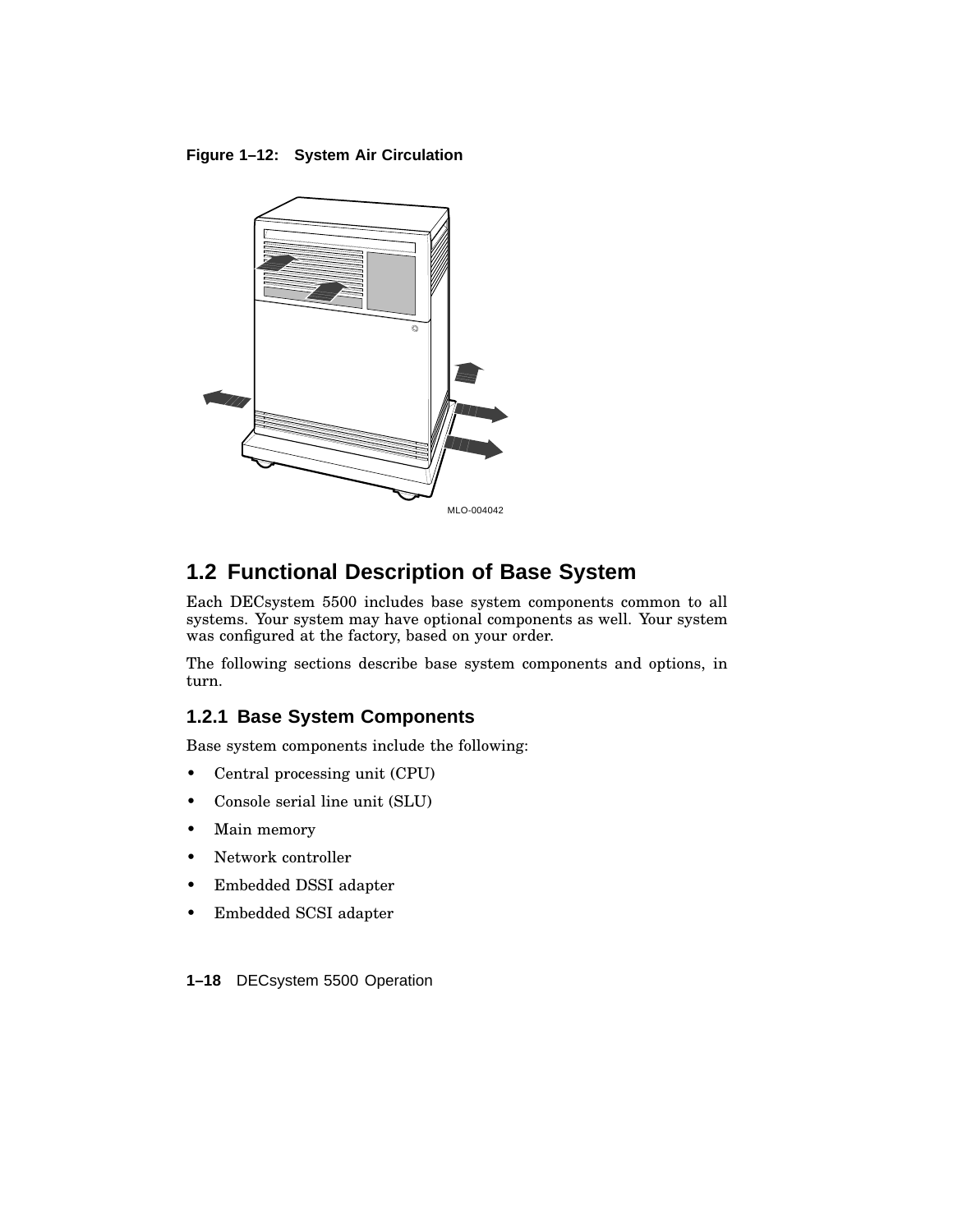#### **1.2.1.1 Central Processing Unit (CPU)**

The central processing unit (CPU) controls the execution of all instructions and processes. The CPU circuits contain the logic, arithmetic, and control functions used by the system. DECsystem 5500 systems use the RISCbased KN220 CPU module set.

#### **1.2.1.2 Console Serial Line Unit (SLU)**

Each system has a serial line unit connecting the console terminal to the system. The SLU connector (a modified modular jack) is located on the CPU cover panel. The console serial line provides a means of communicating with the CPU.

#### **1.2.1.3 Main Memory**

Main memory provides the electrical storage area for data and instructions used by the CPU. When you start your system, the operating system is loaded into main memory. Application programs must also be loaded into memory.

When the system cannot load everything into memory at once, it reads in units of data called pages (512 bytes of data) from disk. A large main memory increases the efficiency of processing, since fewer pages must be copied to and from the disk. Each configuration comes with a standard memory option and capacity for up to four memory modules. By adding more main memory, you can increase efficiency.

The contents of memory are volatile. This means they are lost when you turn off power to the system. Use mass storage devices, such as integrated storage elements and tape cartridges, to store software and data permanently.

#### **1.2.1.4 Network Controller**

Network communications controllers allow you to connect to an Ethernet network. With a network connection and appropriate network software, you can use network services, such as mail; access data stored on other systems; perform operations, such as editing and printing on remote systems; and share resources, such as laser printers. Your system comes with an on-board Ethernet controller that is part of the CPU module set. The system can be connected to either a standard Ethernet cable or a ThinWire Ethernet cable. Connectors for both types of cables are on the CPU cover panel.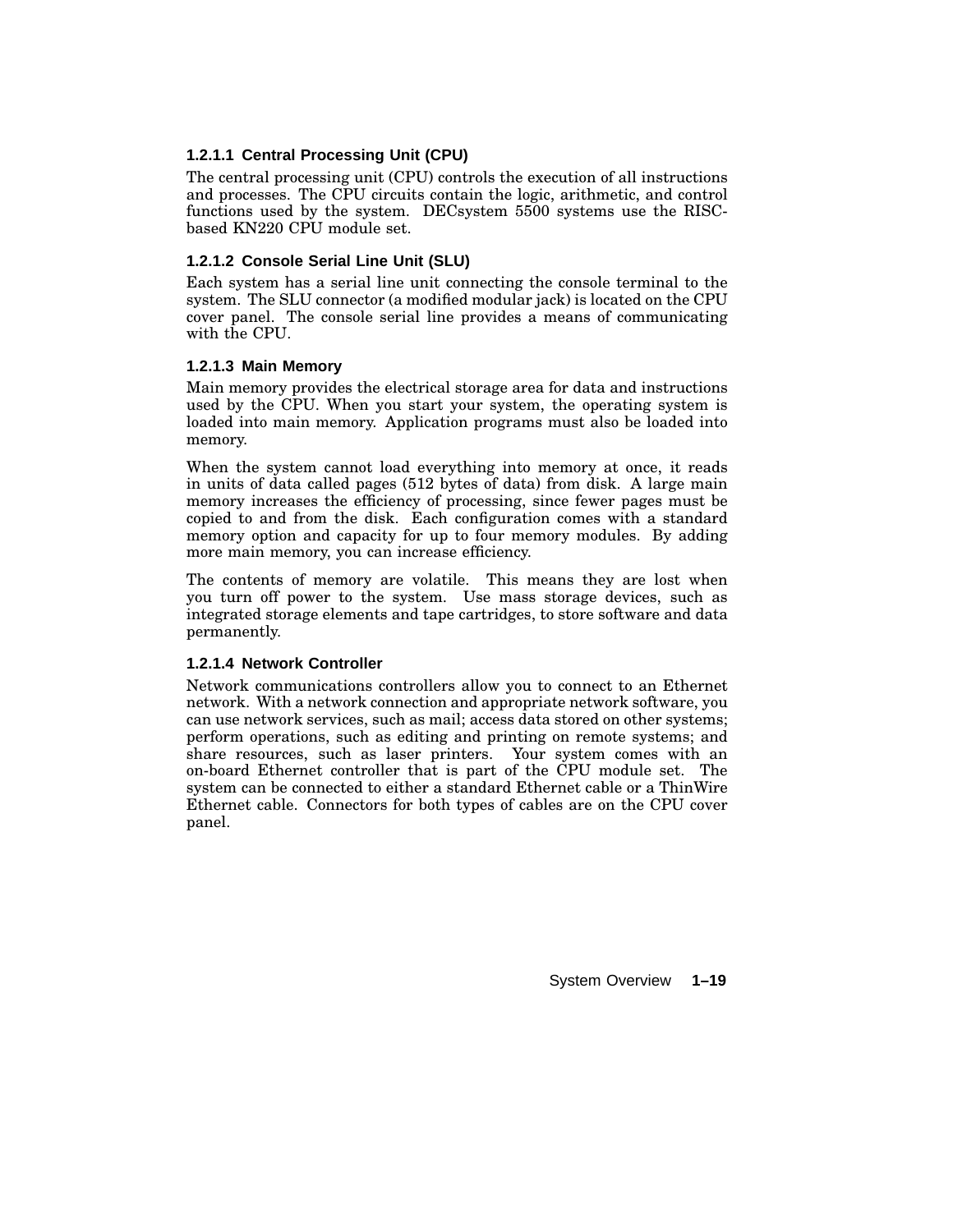#### **1.2.1.5 Embedded DSSI Adapter**

Your system has a Digital Storage System Interconnect (DSSI) adapter built into the CPU. The DSSI adapter provides a DSSI bus through which the CPU can communicate with the RF-series ISEs. A DSSI bus can support seven RF-series ISEs.

#### **1.2.1.6 Embedded SCSI Adapter**

Your system has a Small Computer System Interface (SCSI) adapter built into the CPU. The SCSI adapter provides a SCSI bus through which the CPU can communicate with the RZ-series ISEs, TLZ04 tape drive, or RRD40 compact disk drive. A SCSI bus can support up to seven devices.

### **1.2.2 Optional Components**

System options can include multiples of components that are part of the base system (for example, additional memory modules or ISEs) and the following kinds of options:

- Mass storage devices and controllers
- Mass storage subsystems
- Mass storage expanders
- Communications controllers and adapters
- Printer interfaces

#### **1.2.2.1 Mass Storage Devices and Controllers**

Mass storage devices record data on magnetic media. The data recorded is not lost when you turn off the system, but can be altered or erased if you record over the data. Use mass storage devices to store data and software permanently. When the data or software is needed, the CPU transfers it from the mass storage device into main memory. The two primary types of mass storage devices are the RF-series or RZ-series ISEs, and devices with removable media, such as tape cartridges and compact disks.

#### **RF-Series Integrated Storage Elements (DSSI)**

Up to four DSSI RF-series ISEs can be installed in your system. An ISE is an intelligent storage device that contains its own controller. Special mounting hardware allows the device to plug directly into the BA400-series backplane.

#### **RZ-Series Integrated Storage Elements (SCSI)**

Up to four SCSI RZ-series ISEs can be installed in your system. RZ-series ISEs deliver the capacity, speed, and dependability required by DECsystem

**1–20** DECsystem 5500 Operation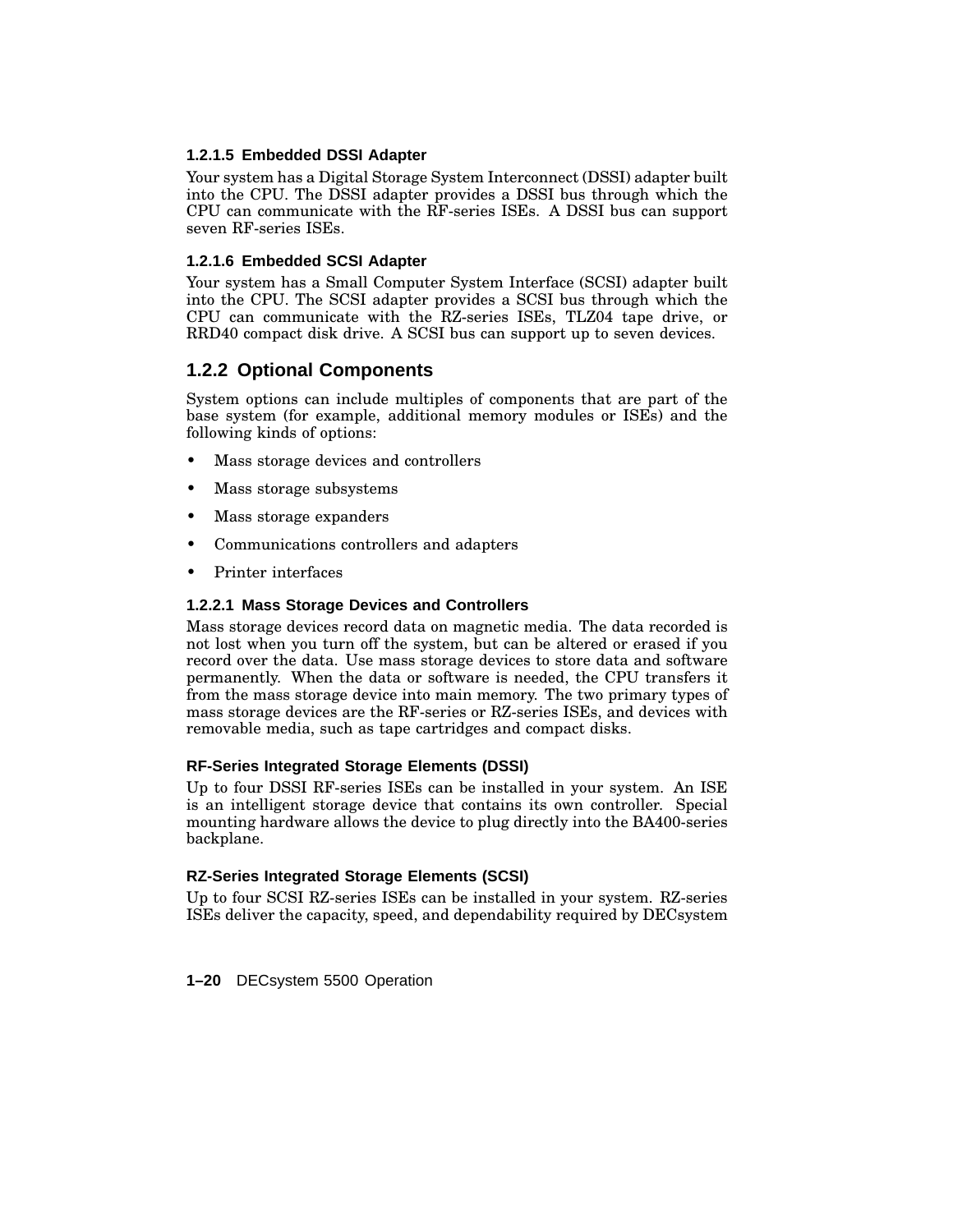5500 systems, while meeting SCSI standards. Each RZ-series ISE contains its own controller. Special mounting hardware allows the device to plug directly into the BA400-series backplane.

#### **Devices with Removable Media**

Devices with removable media, such as tape cartridges, are used as both input and output devices. In addition, compact optical disks are used as input devices when you install software or copy data to your system. You use tape cartridges and tapes as output devices when you copy software or data from your system. You can copy individual files or programs, or you can copy (back up) the contents of an entire fixed disk. Tapes are commonly used to archive data.

#### **Mass Storage Controllers and Adapters**

All mass storage devices require a controller, a device that controls activity between the CPU and the mass storage devices. While RF-series ISEs, RZ-series ISEs, and the TLZ04 tape drive have built-in controllers, other storage options require a controller module located in your system's card cage. The controller for the TK70 tape drive is the TQK70; the KDA50 is a controller for RA-series disk drives. Each KDA50 controller supports up to four RA-series disk drives.

The CPU communicates with the RF-series ISEs through a DSSI adapter, which is built into the CPU. The CPU communicates with the RZ-series ISEs and the TLZ04 tape drive through a SCSI adapter, which is also built into the CPU.

Additional DSSI busses can be added to your system by using the KFQSA DSSI storage adapter. Each KFQSA storage adapter can support up to seven RF-series ISEs. Additional SCSI busses can be added to your system by using the KZQSA SCSI storage adapter. Each KZQSA storage adapter can support up to seven SCSI devices.

#### **1.2.2.2 Mass Storage Subsystems**

Several optional mass storage subsystems are available for DECsystem 5500 systems. Such subsystems include RRD40 Digital Disk Subsystems, the RV20 Optical Disk Subsystem, TS05 and TU81 tape drives, and the SA600 Storage Array (with up to eight RA90 disk drives). If your system includes an optional mass storage subsystem, refer to the user's guide or owner's manual for that subsystem for instructions on how to operate the device.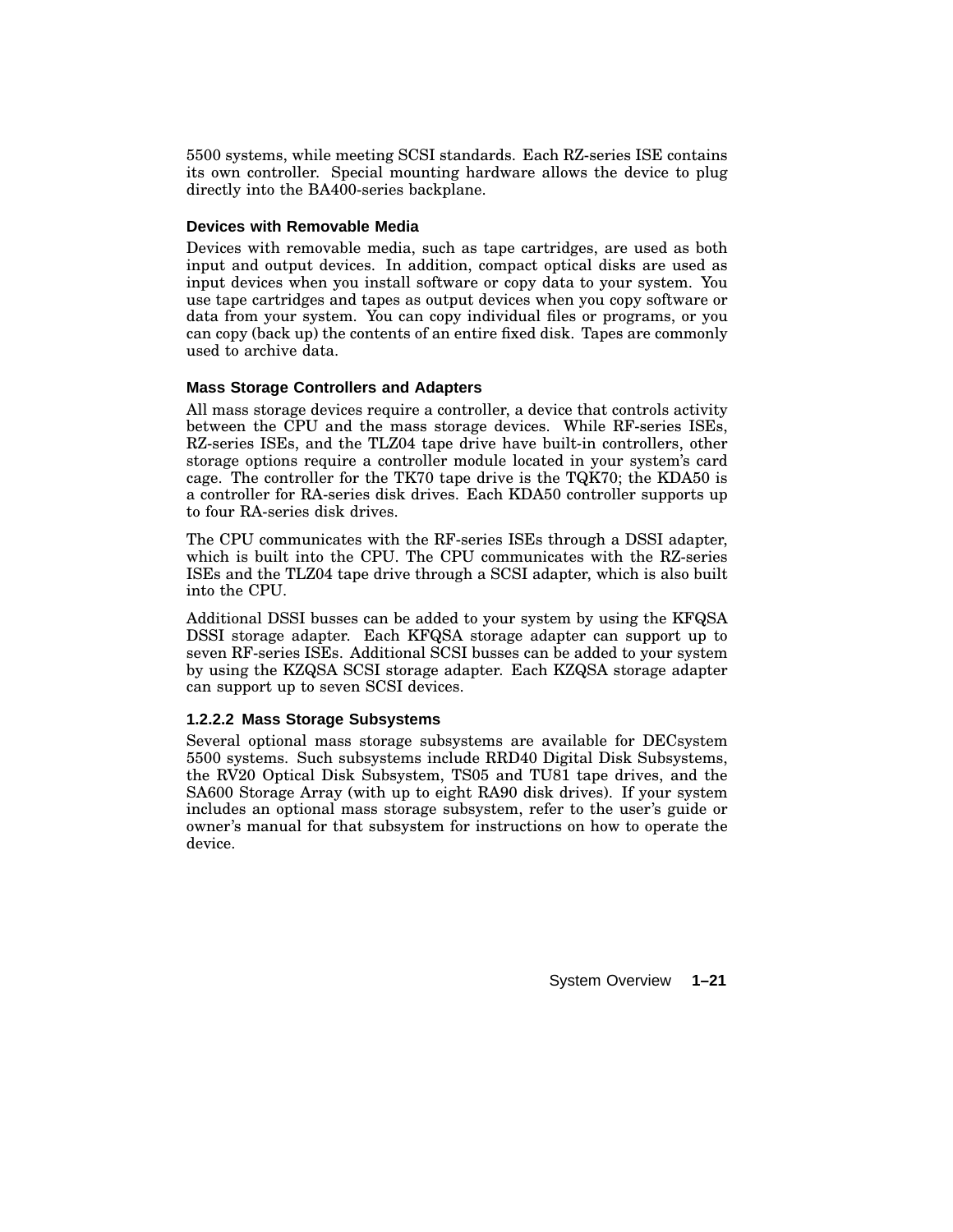#### **1.2.2.3 Mass Storage and Q-bus Expanders**

You can expand the mass storage capacity of your DECsystem 5500 system by using the R400X expander. The R400X expander provides space for up to seven additional RF-series or RZ-series ISEs, or a combination of both.

The B400X expander provides 11 additional Q-bus slots for a system total of 22 Q-bus slots. The B400X also has room for up to four mass storage devices. See your Digital representative for more information on these and other expander products.

#### **1.2.2.4 Communications Controllers**

Besides the console serial line, most systems have additional communications controllers for connecting additional terminals, and for communicating with other systems over telephone or network lines. Communications controllers provide standard interfaces between peripheral devices and the system. Many communications controllers provide support for multiple data lines.

The following types of communications controllers are available:

- Asynchronous serial controllers
- Synchronous serial controllers
- DECservers
- Network controllers

Serial controllers transmit data one character at a time. A device at the transmitting end breaks bytes of data into bits. A device at the receiving end assembles incoming bits into bytes of data.

#### **Asynchronous Serial Controllers**

Asynchronous serial controllers provide low-speed connections between peripheral devices and the system. Asynchronous communication between the system and the peripheral depends on recognition of a pattern of start and stop bits, not on a time interval.

Asynchronous serial controllers may be divided into those without modem support and those with modem support.

You use serial controllers without modem support to connect additional terminals and printers to your system. For example, the CXA16 module provides connections for up to 16 serial lines with no modem support.

**NOTE:** *Printers equipped with a microprocessor (intelligent printers) may require modem control signals to function correctly. Do not attach a printer requiring modem control signals to a controller with no modem support.*

**1–22** DECsystem 5500 Operation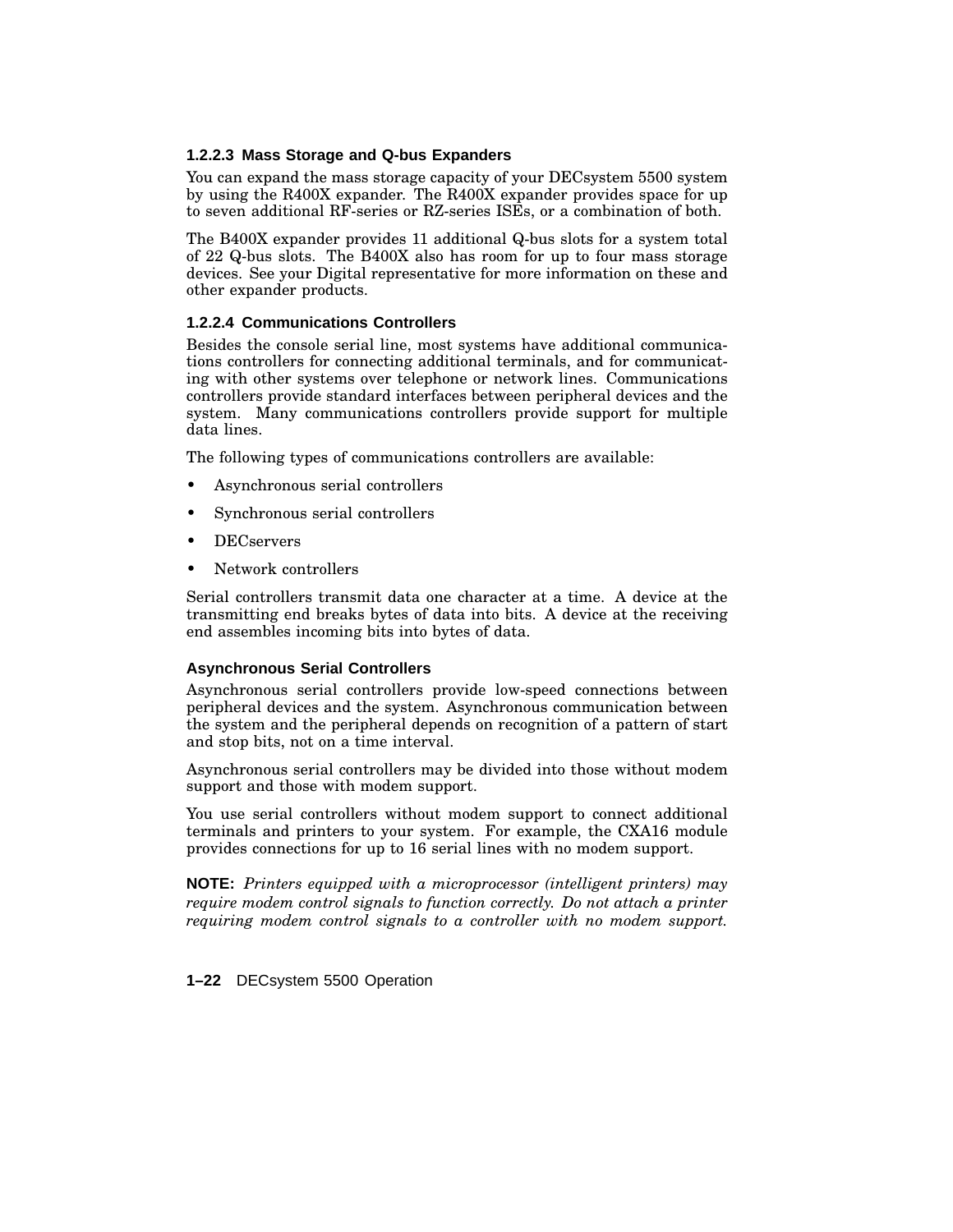#### *Check your printer documentation to determine the proper communications interface for your printer.*

Communications controllers with modem support allow you to communicate over telephone lines. With a modem connected to your system, you can access other computers and you can dial into your system from a remote terminal or computer.

Computers transmit digital signals, while telephone lines (with the exception of digital leased lines) transmit analog signals. When two computers communicate over telephone lines, a modem is required at both the transmitting and receiving ends of the line. At the transmitting end, the modem converts digital signals from the computer (or terminal) to analog signals prior to transmission. At the receiving end, another modem converts the analog signals back into digital signals the computer can process.

The degree of modem support depends on the number of modem control signals recognized by the device. Full modem support (according to Digital standards) requires recognition of eleven signals. The CXY08 module supports up to eight serial lines with full modem support.

#### **Synchronous Serial Controllers**

Synchronous serial controllers provide high-speed connections between systems. Communication between synchronous devices depends on time intervals that are synchronized before transmission of data begins. Synchronous devices can also have modem support.

#### **DECservers**

DECservers are terminal servers (a combination of hardware and software) that allow you to connect multiple terminals or printers to hosts in an Ethernet local area network (LAN).

Terminal servers perform the functions of traditional data terminal switches but multiplex the lines over the Ethernet. Using a DECserver offloads communications processing from the host system.

#### **Network Controllers**

The network controller function for your system is implemented on the CPU module, but a second network controller, the DESQA Ethernet adapter module, can be added to your system.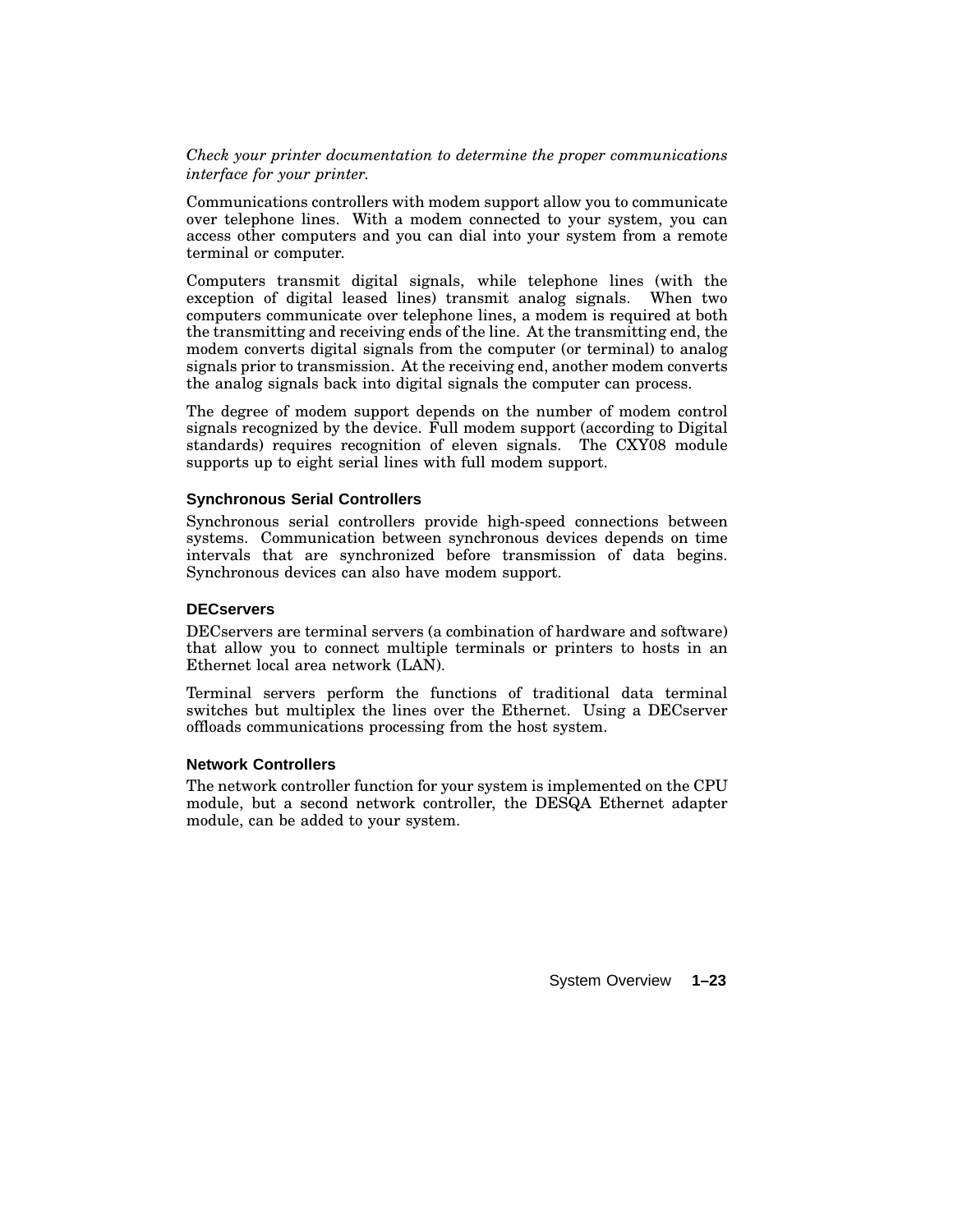#### **1.2.2.5 Printer Interfaces**

Some printers require specific interfaces to communicate with the system. For example, the LG01, LG02, and LP25–LP29 printers require the LPV11– SA interface module.

#### **1.2.2.6 Other Available Options**

Your system arrives configured with the options you ordered. As your needs change, you can add more options. Your Digital sales representative can advise you on available options. *DECsystem 5500 Technical Information* describes the options currently available for DECsystem 5500 systems. Digital provides installation for additional options that you order.

**1–24** DECsystem 5500 Operation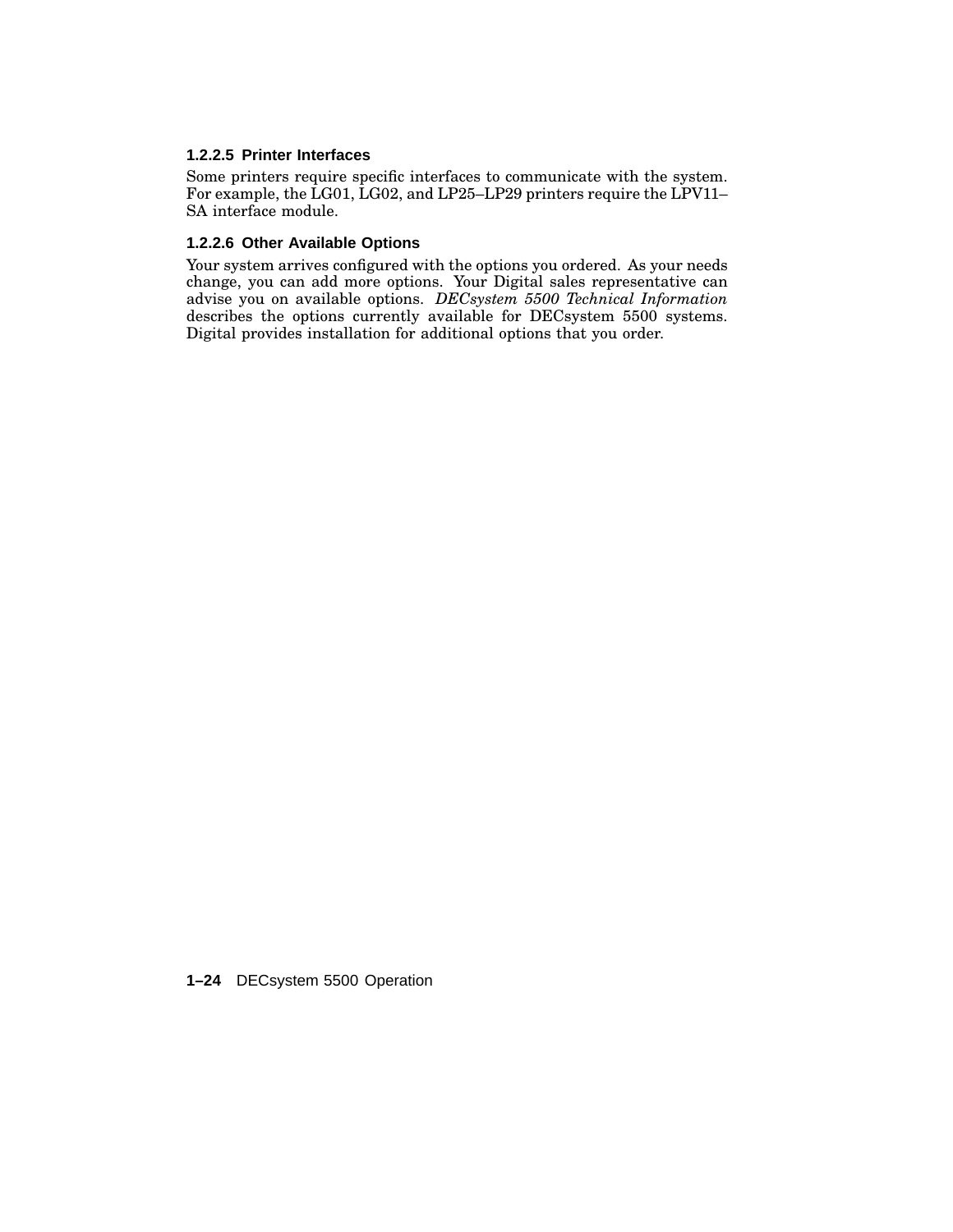# **Chapter 2 Operating the System**

This chapter describes how to operate your DECsystem 5500 once the system software has been installed.

### **2.1 Before You Operate the System**

This chapter assumes that your system has been properly installed. Installation includes running the diagnostic software shipped with your system and installing the ULTRIX operating system. To install the operating system or layered products, see the instructions in your system software installation manual or layered product installation manual. Some of the instructions may require you to remove the front panel of the system to change switch settings on the CPU cover panel.

**NOTE:** *The use of Prestoserve™ software, included with your operating system, requires a special CPU configuration. If the line*

?79 1 0A FF 0000 0000

*is displayed during power-up tests, your CPU is not configured to run Prestoserve software. Contact your Digital service representative before running Prestoserve software.*

The remainder of this chapter assumes that system software has been installed.

### **2.2 Switch Settings**

Switch settings vary, depending on the operation being performed. The next two sections describe switch settings for normal and for special operations. Set the switches according to your needs.

#### **2.2.1 Normal Operation**

Switch settings for normal operation are the following:

• Digital recommends you run the system with breaks disabled (Function switch down, dot outside the circle) to prevent the user from

Operating the System **2–1**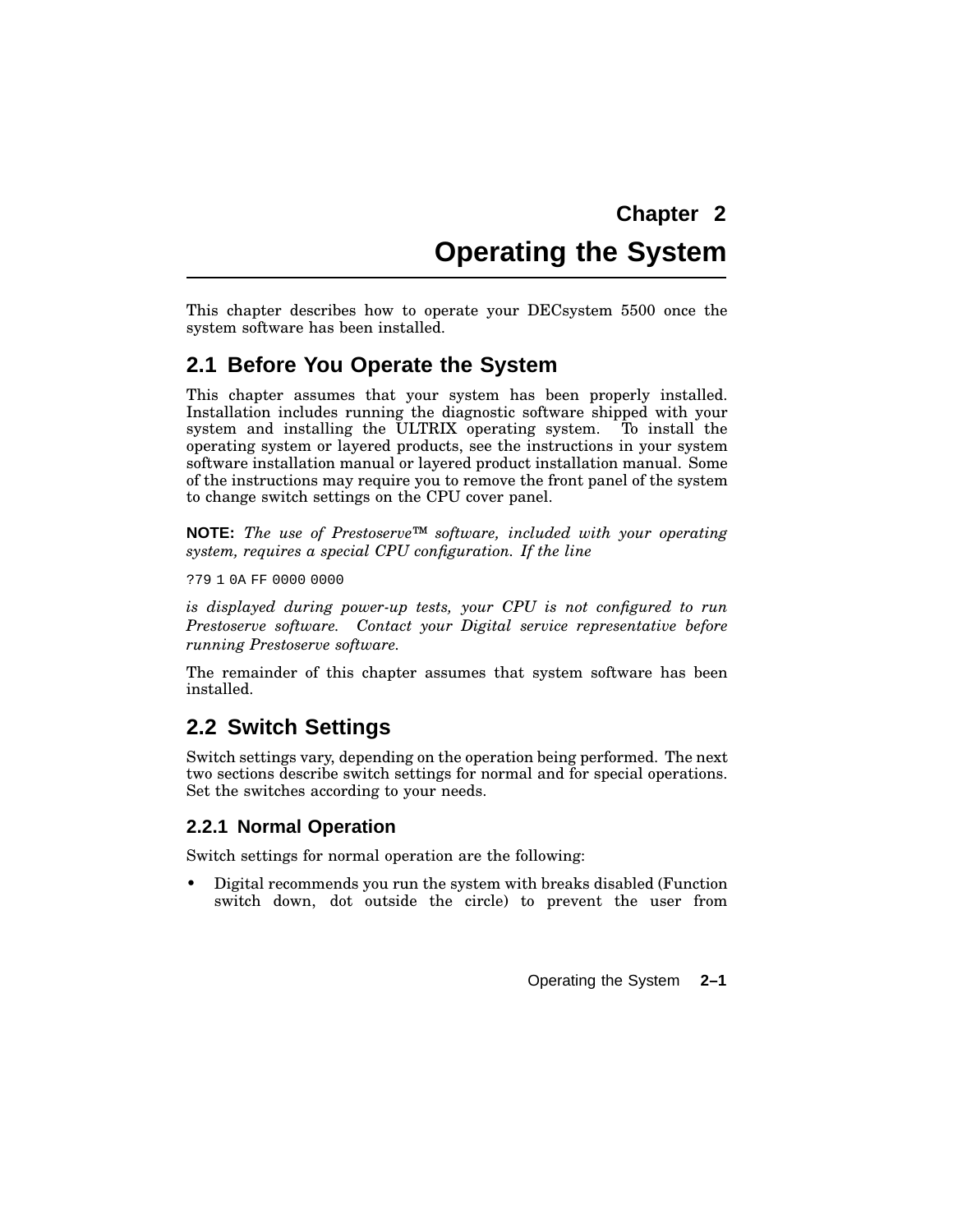inadvertently halting the system by pressing Break on the console terminal. Halting the system causes all activity to stop.

- The Operation switch on the CPU cover panel is set to Normal (indicated by an arrow).
- The baud rate switch inside the CPU cover panel is set to 9600.
- The Write-Protect button for each RF-series ISE is set to out (not lit). This setting allows system software to write to the storage element.
- The Run/Ready button for each RF-series ISE is set to in (glows green when the storage element is not being used). This setting makes the storage element available for use (on line).
- The Halt button on the SCP is set to out (not lit).
- For expanded systems using power bus cables to link an expander(s), the power switches on all expander power supplies should remain on (set to 1) at all times. The system power supply sends the power bus signal needed to turn the expanders on or off.

#### **2.2.2 Special Operation**

Certain operations require that you change some of the normal operating settings.

- If you need the ability to halt the system from the console terminal, for example, when installing system software or performing certain types of backup, set the Function switch to up (dot inside the circle). This allows you to halt the system by pressing Break on the console terminal.
- If you want data on a particular ISE to be write-protected, during backup procedures for example, you must set the Write-Protect switch to in (glows).

**NOTE:** *ISEs containing system software and user accounts must remain write-enabled. ISEs containing applications or sensitive data may be write-protected.*

- If you want to use the Language Selection Menu to select a new language for the console program before you turn on your system, set the Operation switch to the Action mode. A human profile indicates the Action mode. Set the Function switch to down (dot outside the circle). When you turn on your system, a Language Selection Menu appears, as shown in Figure 2–1.
- **2–2** DECsystem 5500 Operation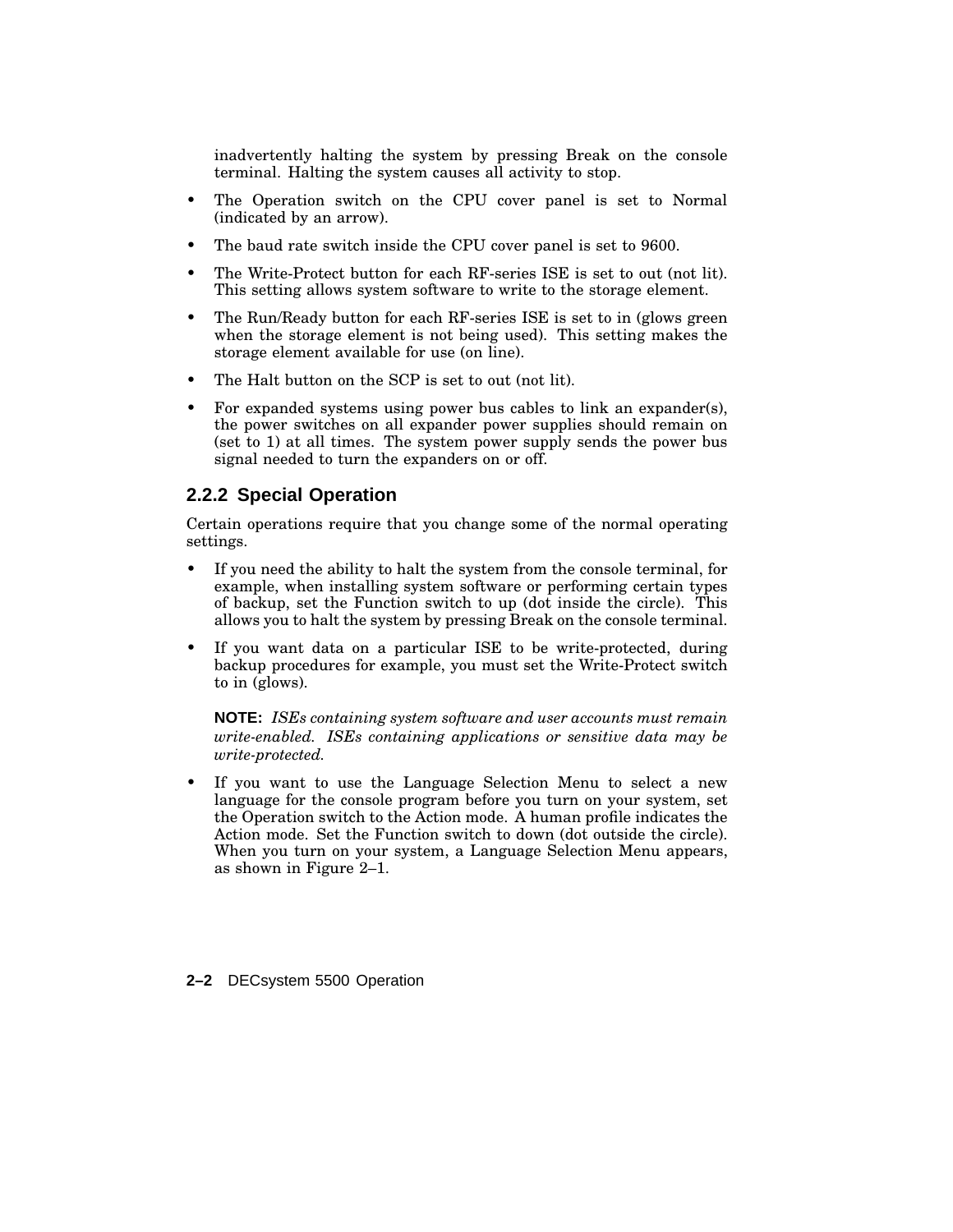#### **Figure 2–1: Language Selection Menu**

```
KN220-A Vn.n
 1) Dansk
 2) Deutsch (Deutschland/Österreich)
 3) Deutsch (Schweiz)
 4) English (United Kingdom)
 5) English (United States/Canada)
 6) Español
 7) Français (Canada)
 8) Français (France/Belgique)
 9) Français (Suisse)
10) Italiano
11) Nederlands
12) Norsk
13) Português
14) Suomi
15) Svenska
```
(1..15):

Select a language by typing in the number listed next to the language. Save the language you have selected by rotating the Operation switch to Normal mode, indicated by an arrow.

**NOTE:** *If you do not select a language within thirty seconds, the system defaults to English (United States/Canada).*

If the Operation switch is set to Normal mode (indicated by an arrow), then the language selected is saved and is automatically used during subsequent reboots of the system.

**NOTE:** *If the Operation switch is set to Action mode (indicated by the human profile) and the Function switch is set to down (dot outside the circle), the system will prompt for the language at each power-up.*

If your system has been powered off for more than 10 days, the battery unit that saves the system clock and the language selection may have run down. The Language Selection Menu will automatically display when you power up your system, regardless of the Operation switch setting. Once the system is booted, reset the system clock, as described in your system software manual.

Operating the System **2–3**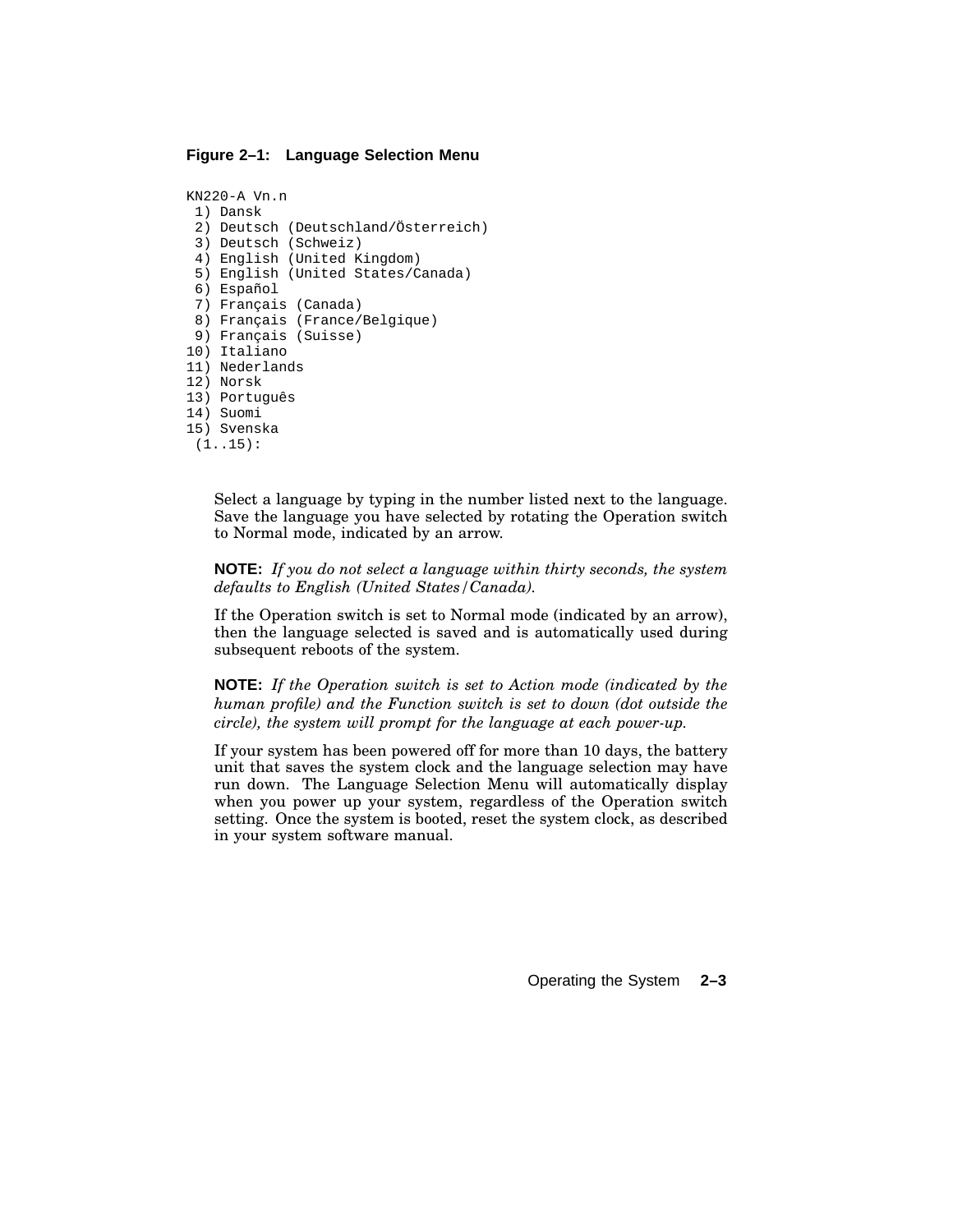## **2.3 Turning On the System**

Once you have set the switches correctly, you are ready to turn on the system. Use the following procedure:

- 1. Turn on the console terminal and wait for it to complete its self-tests.
- 2. Turn on the system by setting the power switch to 1.

**NOTE:** *For systems using the R400X or B400X expander linked by a power bus cable, the power switch on the DECsystem 5500 provides the power control bus signal to the expander(s). Setting the power switch to on (1) on the DECsystem 5500 will cause the expander(s) to power up as well. The power switch on each expander should always remain set to on (1).*

When you turn on the power, you should see the indications listed in Table 2–1.

| Indicator                                  | <b>Normal Indication</b>                                                                                                                 |
|--------------------------------------------|------------------------------------------------------------------------------------------------------------------------------------------|
| System DC OK lights (power supply and SCP) | Glow green                                                                                                                               |
| AC Present light (power supply)            | Glows orange                                                                                                                             |
| RF-series ISE Run/Ready lights             | Glow green steadily within 20<br>seconds                                                                                                 |
| RF-series ISE Fault light                  | Lights temporarily at power-up.                                                                                                          |
| TK70 tape drive indicator lights           | Orange, yellow, and green lights<br>glow during self-tests. The green<br>light remains on.                                               |
| TLZ04 tape drive indicators                | Tape and drive indicators flash<br>during self-tests. The drive<br>indicator glows green when self-<br>tests are successfully completed. |

**Table 2–1: Normal Power-Up Indications**

If you do not observe the indications in Table 2–1, refer to *DECsystem 5500 Troubleshooting and Diagnostics*.

Every time you turn on your system, it runs a series of self-tests on the CPU and memory. Your console terminal first displays a line of information identifying the CPU, the version of the firmware, and the version of the hardware. In the sample screens provided in this chapter, the CPU is identified as a KN220–A, and the version of the firmware is indicated as Vn.n. Your system will display actual version numbers. The console

**2–4** DECsystem 5500 Operation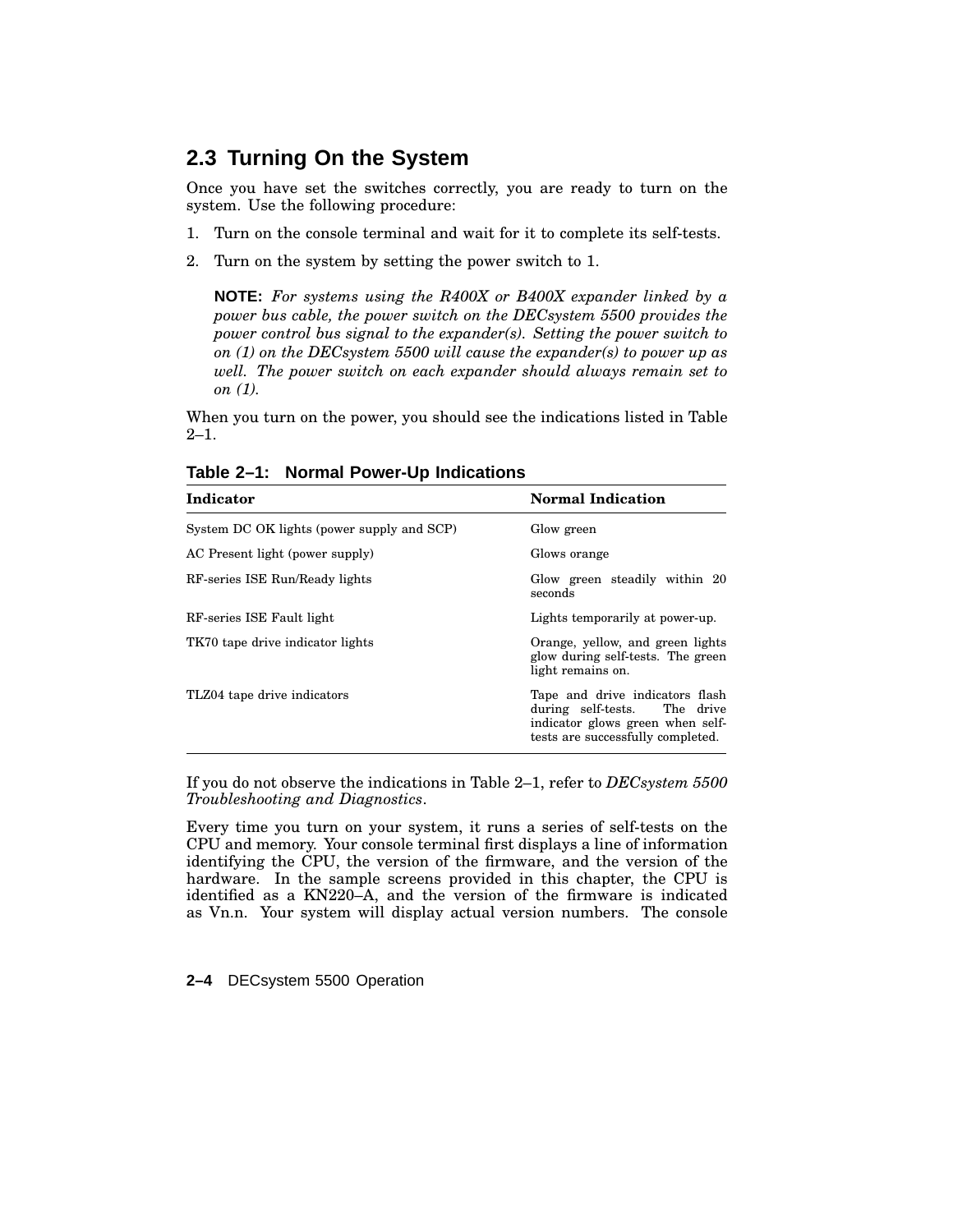terminal then displays a countdown as the system tests itself. Depending on the value of the *bootmode* environment variable, when the self-tests are successful, the system either autoboots system software or goes into console mode, as described in Sections 2.4.1 and 2.4.2.

If your system detects an error during its self-tests, it displays an error summary consisting of several lines of hexadecimal numbers and enters Maintenance mode (>>>). A Digital service representative can use the error summary to diagnose the system. Depending on the type of error, one or more error summaries may display on the console terminal. A sample error summary is shown in Figure 2–2.

#### **Figure 2–2: Sample Error Summary**

```
KN220-A Vn.n
Performing normal system tests.
83..82..81..80..79..78..77..76..75..74..73..72..71..70..69..68..67..
66..65..
?79 2 06 FF 0000 0007
P1 =28000000 P2 =2807FFFC P3 =00000000 P4 =00000000 P5 =00000000
P6 =00000000 P7 =00000000 P8 =00000000 P9 =00000000 P10=00000000
P11=00000000 P12=00000000 P13=00000000 P14=00000000 P15=00000000
P16=00000000 P17=00000000 P18=00000000 P19=00000000 P20=00000000
gp =1C270008 sp =B8001B1C fp =00000000 sr =B048FF04
epc=BFC2903C badvaddr =00000000 cause =00000000
64..63..62..61..60..59..58..57..56..55..54..53..52..51..50..
49..48..47..46..45..44..43..42..41..40..39..38..37..36..35..34..33..
32..31..30..29..28..27..26..25..24..23..22..21..20..19..18..17..16..
15..14..13..12..11..10..09..08..07..06..05..04..03..
Normal operation not possible.
```
>>>

If possible, print out or copy down the error summary and give it to your Digital service representative.

## **2.4 Booting the System**

DECsystem 5500 systems boot in one of two ways. You can manually boot the system from console mode or you can configure the system to autoboot on power-up. The value of the *bootmode* environment variable determines how the system boots.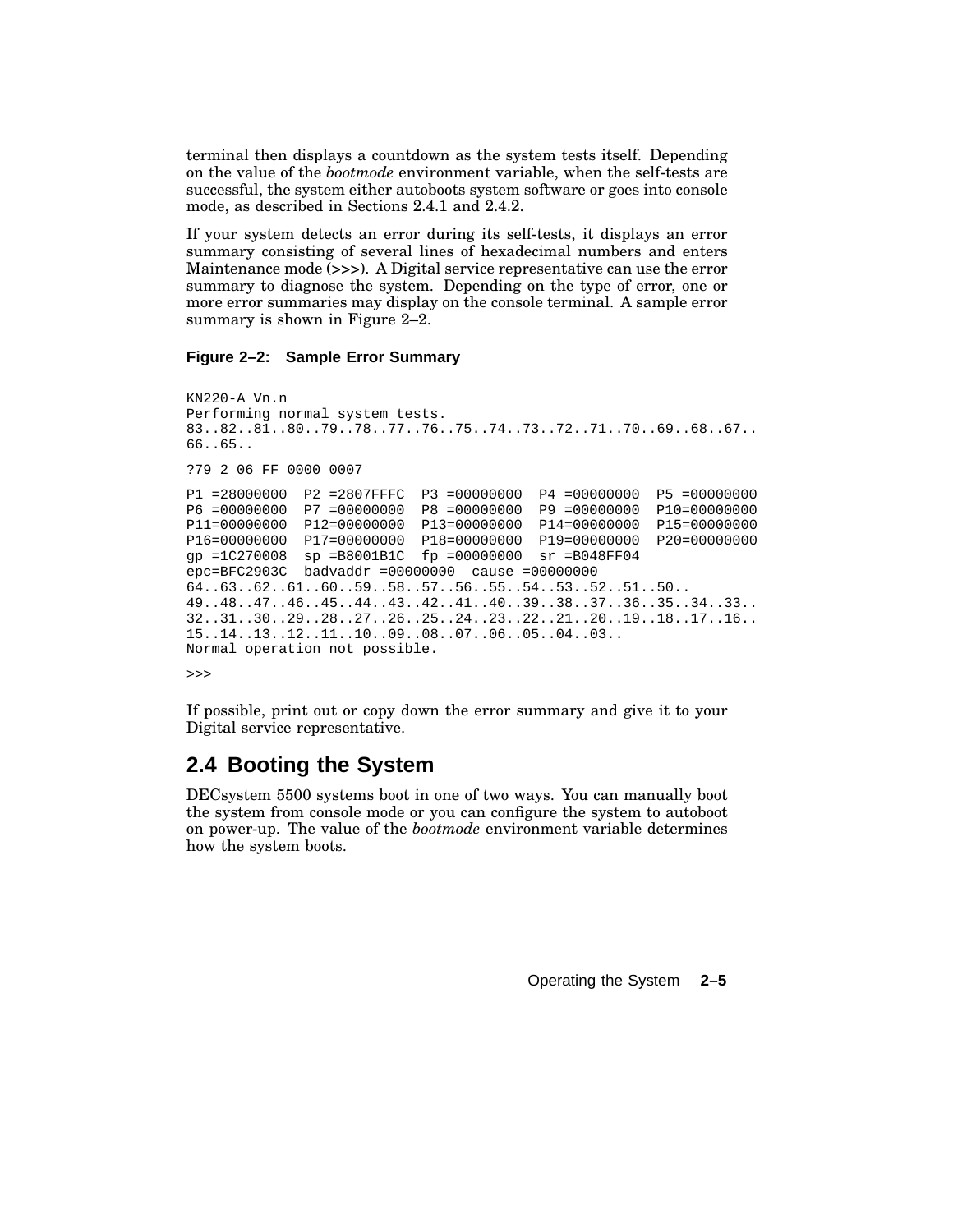### **2.4.1 Booting the System from Console Mode**

When the *bootmode* environment variable is not initialized (as shipped from the factory) the system powers up to console mode (>> prompt) after successfully completing its self-tests.

**NOTE:** *The memory size and Ethernet address are displayed when self-tests complete successfully.*

Figure 2–3 shows a successful power-up to console mode.

#### **Figure 2–3: Successful Power-Up to Console Mode**

```
KN220-A Vn.n
Performing normal system tests.
83..82..81..80..79..78..77..76..75..74..73..72..71..70..69..68..67..
66..65..64..63..62..61..60..59..58..57..56..55..54..53..52..51..50..
49..48..47..46..45..44..43..42..41..40..39..38..37..36..35..34..33..
32..31..30..29..28..27..26..25..24..23..22..21..20..19..18..17..16..
15..14..13..12..11..10..09..08..07..06..05..04..03..
Tests completed.
Memory Size: 16777216 (0x1000000)
Ethernet Address: 08-00-2b-0c-c4-7a
>>
```
#### **NOTE:** *If the line*

?79 1 0A FF 0000 0000

*is displayed during power-up tests, your CPU is not configured to run Prestoserve™ software. Contact your Digital service representative before running Prestoserve software.*

#### **Loading System Software**

To load system software from console mode, use the command

**boot** [-f *file*] [-s | -m] [-n] [*arg*...]

For example,

>> **boot -f tm(0,0)**

tells the system to boot software from a cartridge in the TK70 tape drive. For a complete description of the **boot** command, refer to the section on console commands, Section 2.11.

**2–6** DECsystem 5500 Operation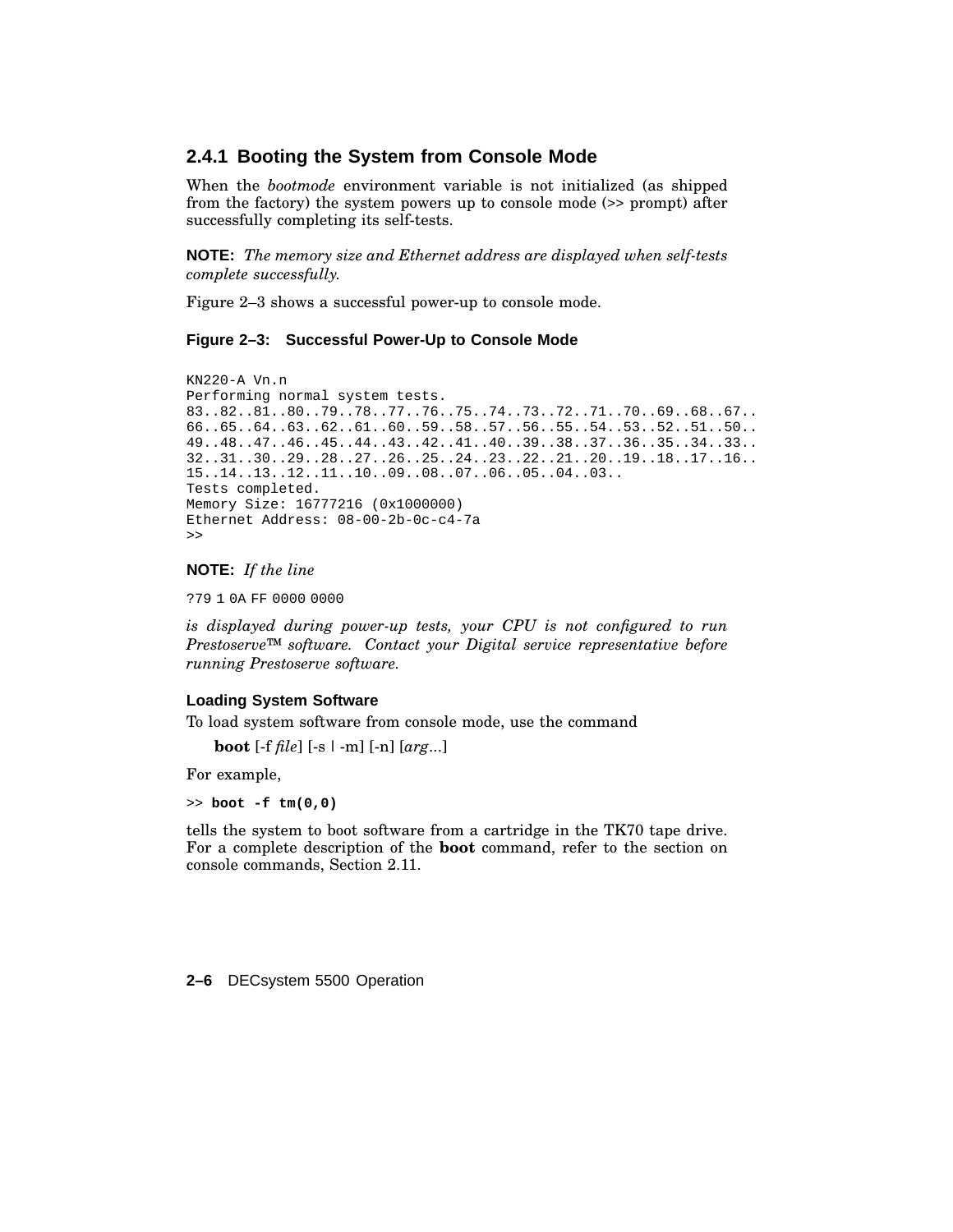Software manuals may instruct you to power up with the Function switch set to breaks enabled, or up (dot inside the circle), and to use the **boot** command.

### **2.4.2 Autobooting the System**

By assigning values to environment variables, you can define a device from which the system will automatically boot at power up. Use the **setenv** command to assign values to the *bootpath* and *bootmode* environment variables. The *bootpath* variable specifies a device from which to autoboot. The *bootmode* variable must be set to *a* for the system to autoboot. For example,

```
>> setenv bootpath rf(0,0,0)vmunix
>> setenv bootmode a
```
defines an RF-series ISE with controller 0, unit number 0, and logical block number 0 as the boot device; and a value of *a* (autoboot) is assigned to the *bootmode* variable. Now, when the system is powered up, the system runs self-tests and, on completion, attempts to load system software from ISE 0. For a complete description of the **setenv** and **unsetenv** commands, refer to Section 2.11.

Figure 2–4 shows a successful power-up and automatic boot when a boot device has been specified.

#### **Figure 2–4: Successful Power-Up and Automatic Boot**

```
KN220-A Vn.n
Performing normal system tests.
83..82..81..80..79..78..77..76..75..74..73..72..71..70..69..68..67..
66..65..64..63..62..61..60..59..58..57..56..55..54..53..52..51..50..
49..48..47..46..45..44..43..42..41..40..39..38..37..36..35..34..33..
32..31..30..29..28..27..26..25..24..23..22..21..20..19..18..17..16..
15..14..13..12..11..10..09..08..07..06..05..04..03..
Tests completed.
```
Autoboot:Waiting to load rf(0,0,0)vmunix(CTRL-C to abort)...loading

#### **NOTE:** *If the line*

?79 1 0A FF 0000 0000

*is displayed during power-up tests, your CPU is not configured to run Prestoserve™ software. Contact your Digital service representative before running Prestoserve software.*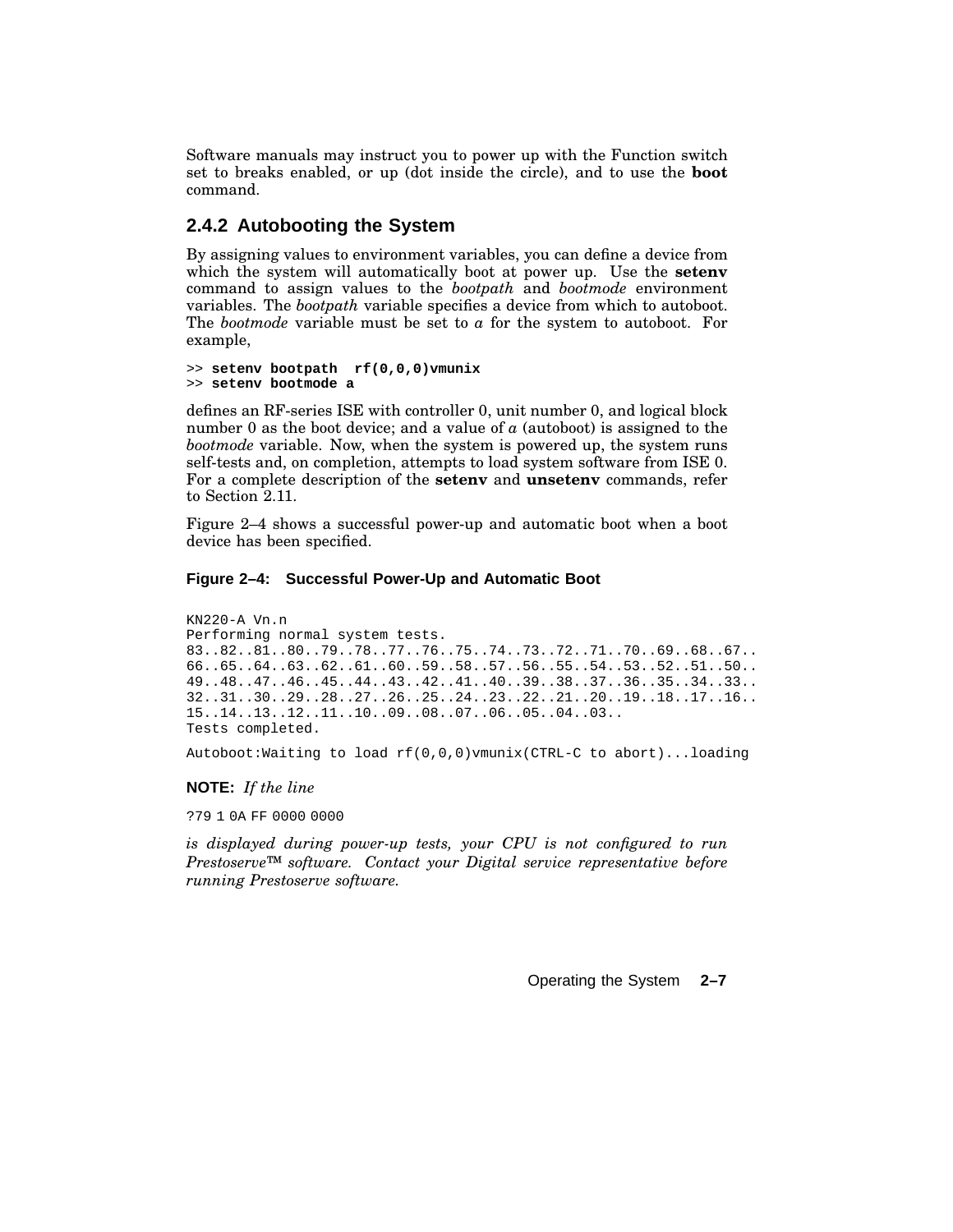#### **Changing the Boot Device**

Once you have set the environment variables to recognize a boot device and to autoboot, the system autoboots from that device each time you turn on the system. These environment variables are stored in nonvolatile memory and will remain in effect until you change their values. You can change the variables by using the **setenv** command to assign a new boot device. To display console environment variables and their current values, use the **printenv** command at the console prompt  $(>)$ . For a complete description of each console command, refer to Section 2.11.

## **2.5 Using Console Security**

DECsystem 5500 systems have a console security feature as part of the console firmware. The security feature allows you to secure the system. When the system is secure, unprivileged users (users who do not know the security password) are limited to the **boot** command (with no arguments). Privileged users, knowing the security password, have access to all console commands.

### **Securing the System**

To secure the system, use the **passwd** command as follows:

**NOTE:** *If unprivileged users are to be allowed to boot the system, the system manager should assign values to the bootpath and bootmode variables before securing the system. Once the system is secure, unprivileged users cannot issue the boot command with arguments.*

1. At the console prompt (>>), enter the set password command,

**passwd -s**.

2. At the "New password:" prompt, enter a password of 8 to 32 characters.

You must retype the password for verification.

3. After the password has been accepted, enter the command

#### **passwd -u**

which causes the console module to display the unprivileged console prompt (s>). Unprivileged users are limited to the **boot** command with no arguments.

The following example shows how to secure the system.

#### **2–8** DECsystem 5500 Operation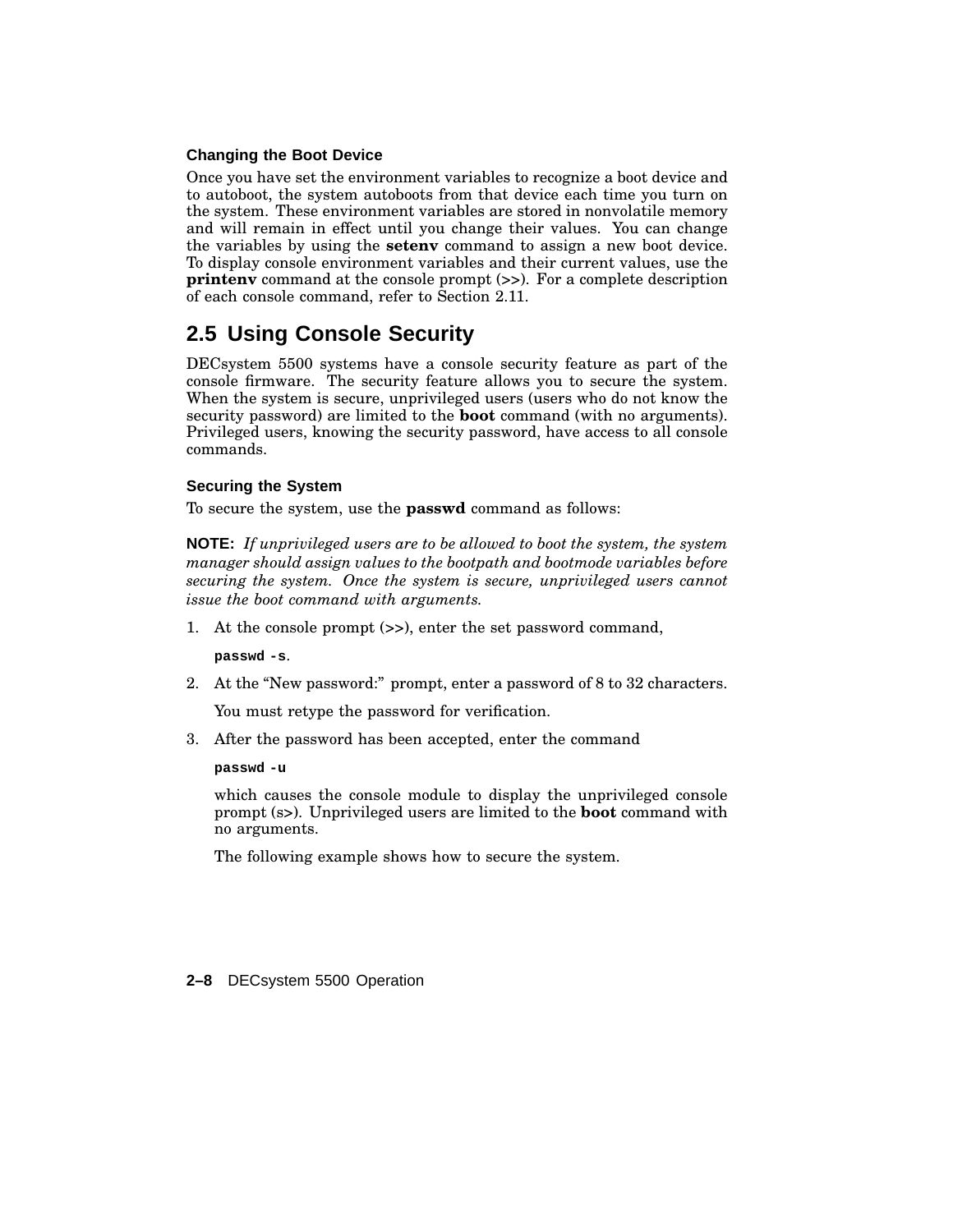```
>> passwd -s
New password:
Retype new password:
New password accepted
>> passwd -u
Memory Size: 16777216 (0x1000000) bytes
Ethernet Address: 08-00-2b-12-81-22
s>
```
4. To maintain security, the Operation switch should remain set to Normal mode (indicated by the arrow) and the lower front door should be locked.

#### **Privileged Users**

By entering the security password, privileged users have access to all the console commands. In the example below, the **passwd** command is used to access the privileged console prompt (>>).

```
s> passwd
Password:
Password accepted.
Memory Size: 16777216 (0x1000000) bytes
Ethernet Address: 08-00-2b-12-81-22
\rightarrow
```
For a complete description of the **passwd** command, refer to Section 2.11.13.

#### **Unsecuring the System**

Privileged users can remove the security restrictions by entering the **clear password** command, **passwd -c**, at the console prompt (>>). For example,

```
>> passwd -c
>>
```
removes all security restrictions from the console firmware. The system is now unsecure.

If you forget the security password, you must use the following procedure to clear the password.

- 1. Set the Operation switch to the Maintenance mode setting (indicated by a T inside a circle).
- 2. Press the Restart button on the System Control Panel (SCP).
- 3. After the system completes self-tests, enter the maintenance command **unpriv** at the Maintenance mode prompt (>>>).
- 4. Reset the Operation switch to the Normal mode setting (indicated by an arrow).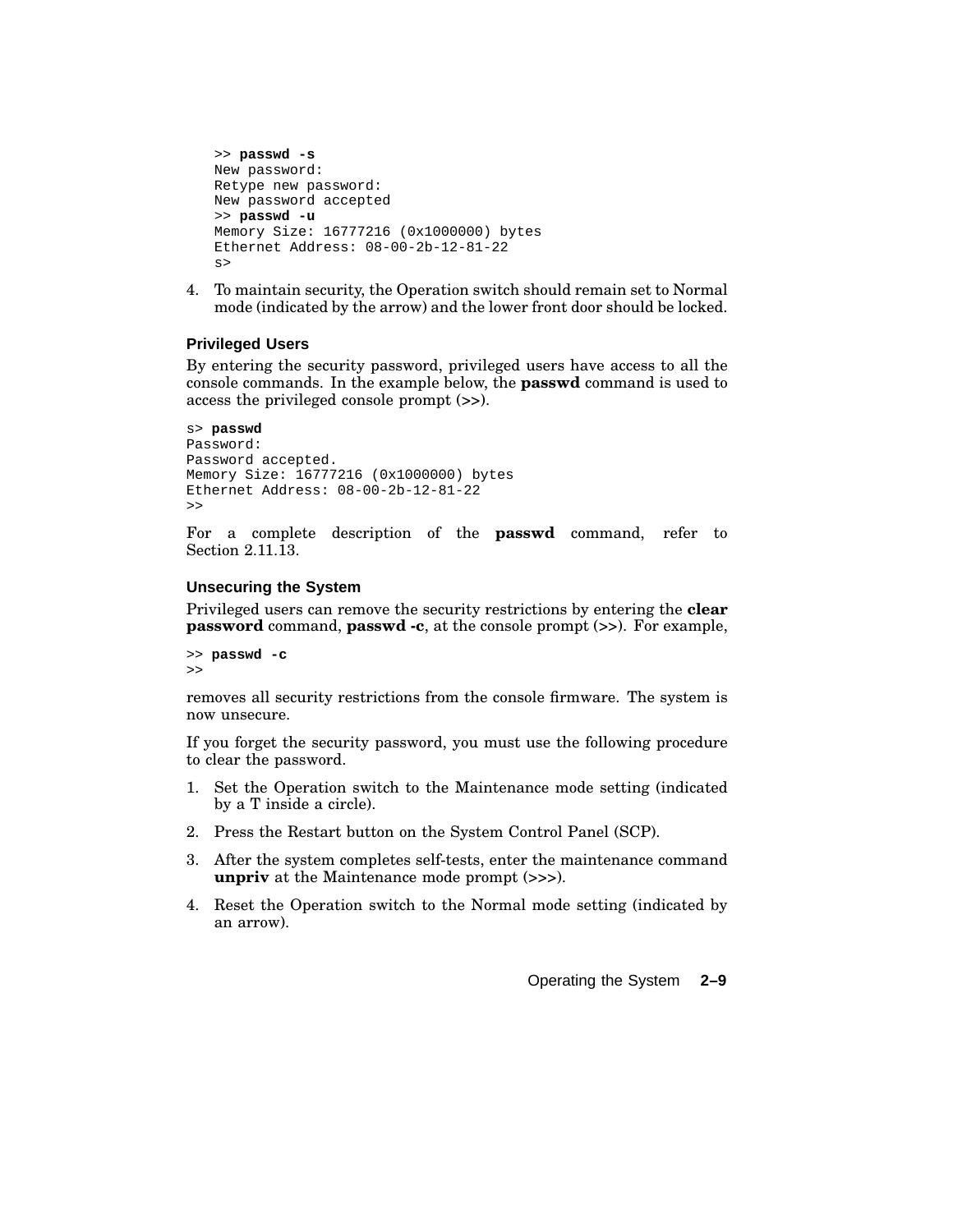5. Press the Restart button and wait for self-test to complete. You can now enter a new security password.

For a complete description of the **passwd** and **unpriv** commands, refer to Section 2.11.

## **2.6 Using the System**

Once the system software is loaded, the first screen for the system software is displayed on the console terminal after a few seconds. That display is described in the system software documentation.

You are now ready to use the system. Refer to the system software manuals and application manuals for more specific instructions on using the system.

Your system software manuals cover the following:

- Installing software on your system
- Running software to perform tasks
- Making and restoring backup copies of system software or data files
- Accessing devices and utilities in your system

## **2.7 Halting the System**

Halting the system interrupts all processes and returns control to the console program. You may need to halt the system during software installation. Or, you may want to boot the system from another device, for example, a tape cartridge containing software.

**CAUTION:** *Halting your system without following the shutdown procedure described in your system software manuals may result in loss of data.*

You can halt the system in two ways:

- You can press the Halt button twice  $-$  in to halt the system, and out to enter console mode.
- If the Function switch on the CPU cover panel is set to up, or breaks enabled (dot inside the circle), you can press the Break key on the console terminal. If the Function switch is not set to up and you wish to halt the system by pressing Break, change the setting of the Function switch from down to up (dot inside the circle).

**NOTE:** *If the power is on when you change the setting of the Function switch, you must press the Restart button or power up your system again for the new setting to take effect.*

**2–10** DECsystem 5500 Operation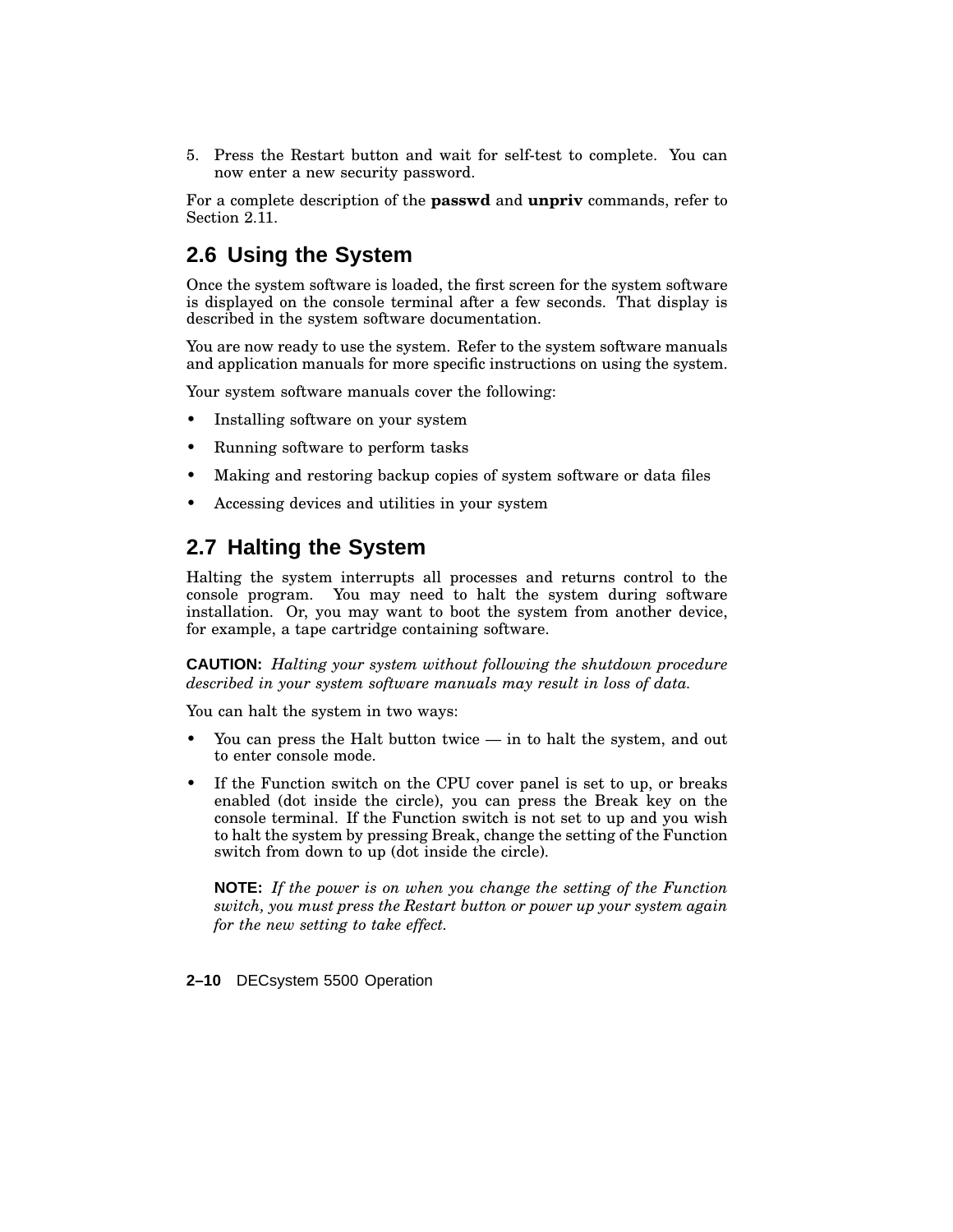**CAUTION:** *If you shut off your console terminal while breaks are enabled, the system will interpret the action as a break, and the system halts.*

When the console mode prompt  $(\gg)$  is displayed on your screen, the system is halted.

If you inadvertently halt the system, enter continue Return at the console prompt. The processes interrupted by the halt will continue.

## **2.8 Restarting the System**

**NOTE:** *Restarting the system aborts all current and pending operations. To prevent loss of data, warn all users to log off prior to restarting the system. Follow the shutdown procedure described in your system software manuals before restarting the system.*

Restarting returns the system to a power-up condition. All current and pending operations are aborted and the usual power-up tests are run.

You restart the system by pressing in the Restart button on the system control panel.

**NOTE:** *The Halt button must be out (not lit) to effect a restart operation.*

## **2.9 Turning Off the System**

**CAUTION:** *Turning off your system without following the shutdown procedure described in your system software manuals may result in loss of data.*

Once you have completed the recommended procedure, you can turn off your system by setting the power switch to 0.

**NOTE:** *For systems expanded with the R400X or B400X expander and linked by a power bus cable, you need only turn off the system. The expander(s) will power down when you set the system power switch to off (0). The power switch for each expander should always remain set to on (1). Note that the orange AC indicator on the expander power supply should remain lit even though the system is powered down.*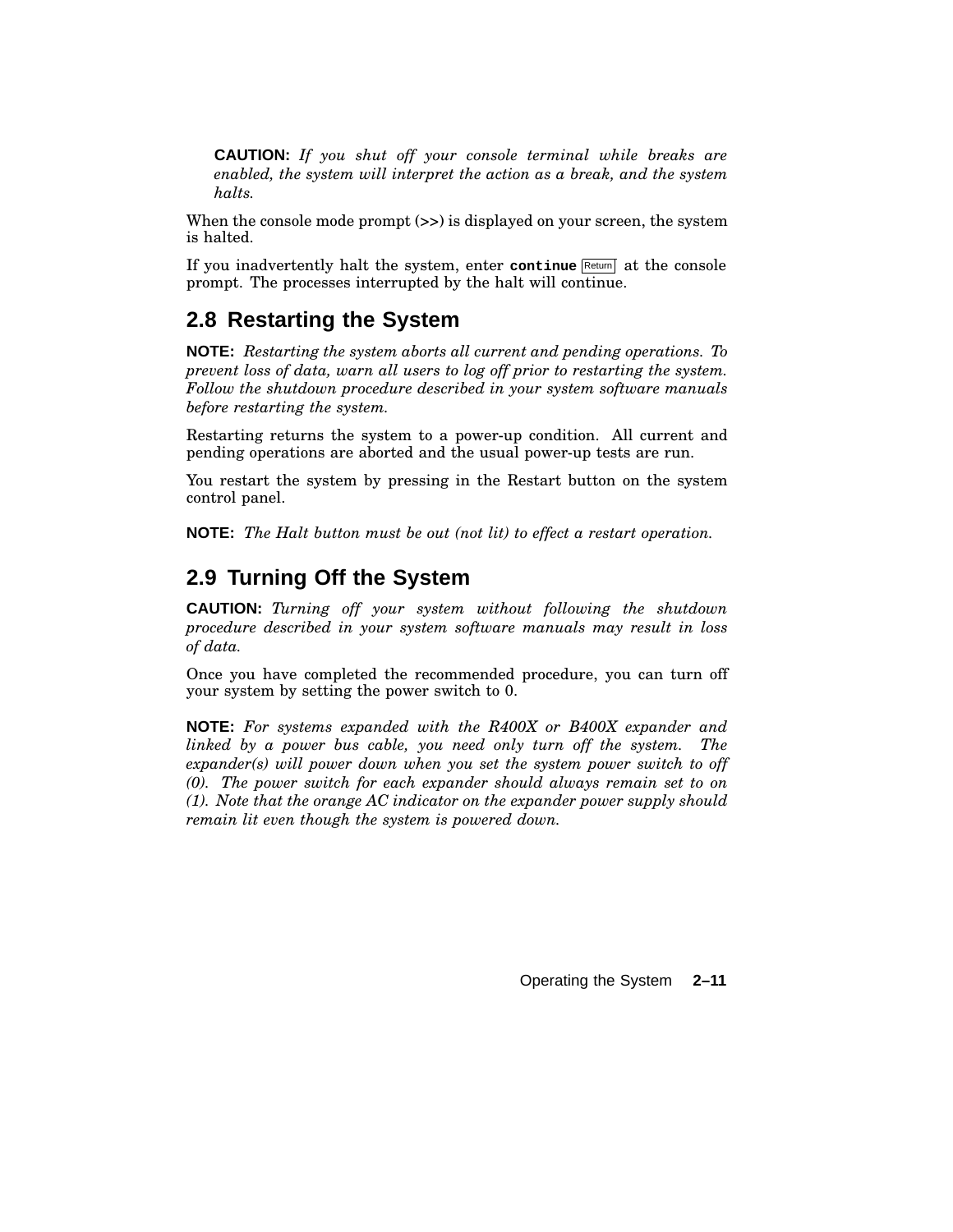## **2.10 Recovering from an Over Temperature Condition**

If your system's internal temperature approaches a level that may cause components to overheat, an audible alarm will sound and the Over Temperature Warning indicator on the SCP will flash. If the temperature continues to increase, the system will automatically shut down.

When the system shuts down due to overheating, the Over Temperature Condition indicator on the power supply remains lit. To recover from a shutdown, set the power switch to off (0) and wait five minutes before turning on the system.

To prevent an over temperature condition, use the following precautions:

- Make sure your system is away from heat sources.
- Check that the system's air vents are not blocked.
- Check that the room temperature is within acceptable operating limits: 10°C to 40°C (50°F to 104°F).

## **2.11 Console Commands**

The console program displays the >> prompt when it is ready to accept commands. Observe the following rules when typing console commands:

- All commands typed at console level are case-sensitive. The console firmware does not recognize uppercase and lowercase letters as the same input.
- Command execution begins when you press Return.
- Enter numeric values as follows:
	- Enter *decimal values* as a string of decimal digits with no leading zeros (for example, 123).
	- Enter *octal values* as a string of octal digits with a leading zero (for example, 0177).
	- Enter *hexadecimal values* as a string of hexadecimal digits preceded by 0x (for example, 0x3ff).
	- Enter *binary values* as a string of binary digits preceded by 0b (for example, 0b1001).
	- When reading or writing to memory, you have a choice of data sizes: byte, halfword, or word. Because a word is four bytes, successive addresses, when referenced by a word, are successive
- **2–12** DECsystem 5500 Operation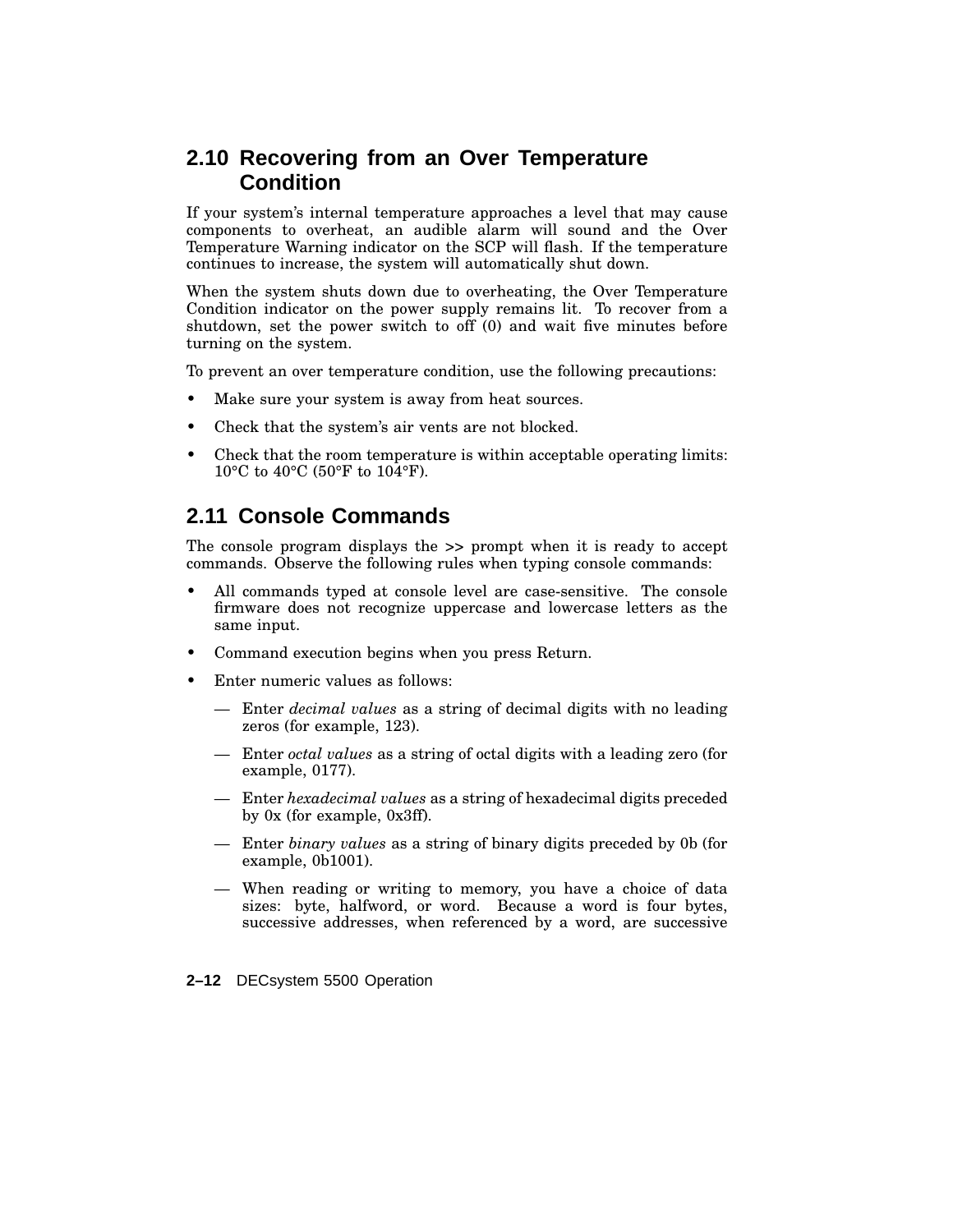multiples of four. For example, the address following 0x80000004 is 0x80000008. An error will occur if you try to specify an address that is not on a boundary for the data size you are using.

#### **Conventions Used in This Section**

- Letters in **bold monospace** type are to be typed exactly as shown.
- Letters in *italics* represent arguments for which you supply values. (Note that help and menu screens display these arguments in all capital letters.)
- Arguments enclosed in square brackets ([]) are optional.
- Ellipses  $(...)$  follow an argument that can be repeated.
- A vertical bar ( | ) separates choices. You can think of it as a symbol meaning *or*.
- Parentheses are used as in algebraic expressions. For example,

 $-(b \mid h \mid w)$ 

means enter -b or -h or -w.

#### **Getting Help**

You can get help with console command syntax in several ways:

- You can enter **help** or a question mark (**?**) to display a menu of all console commands.
- You can enter the name of the command for which you want help as an argument to **help** or **?**.

For example, entering **? e** at the console prompt (>>) displays the syntax for the **examine (e)** command:

```
e [-(b|h|w)] ADDR
>>
```
If you type an incorrect command line, you get a help screen.

For example, the **e** command requires an *addr* argument. Entering **e -b** at the console prompt (>>) without entering an address causes the screen to display the correct syntax for the command:

```
e [-(b|h|w)] ADDR
\geq
```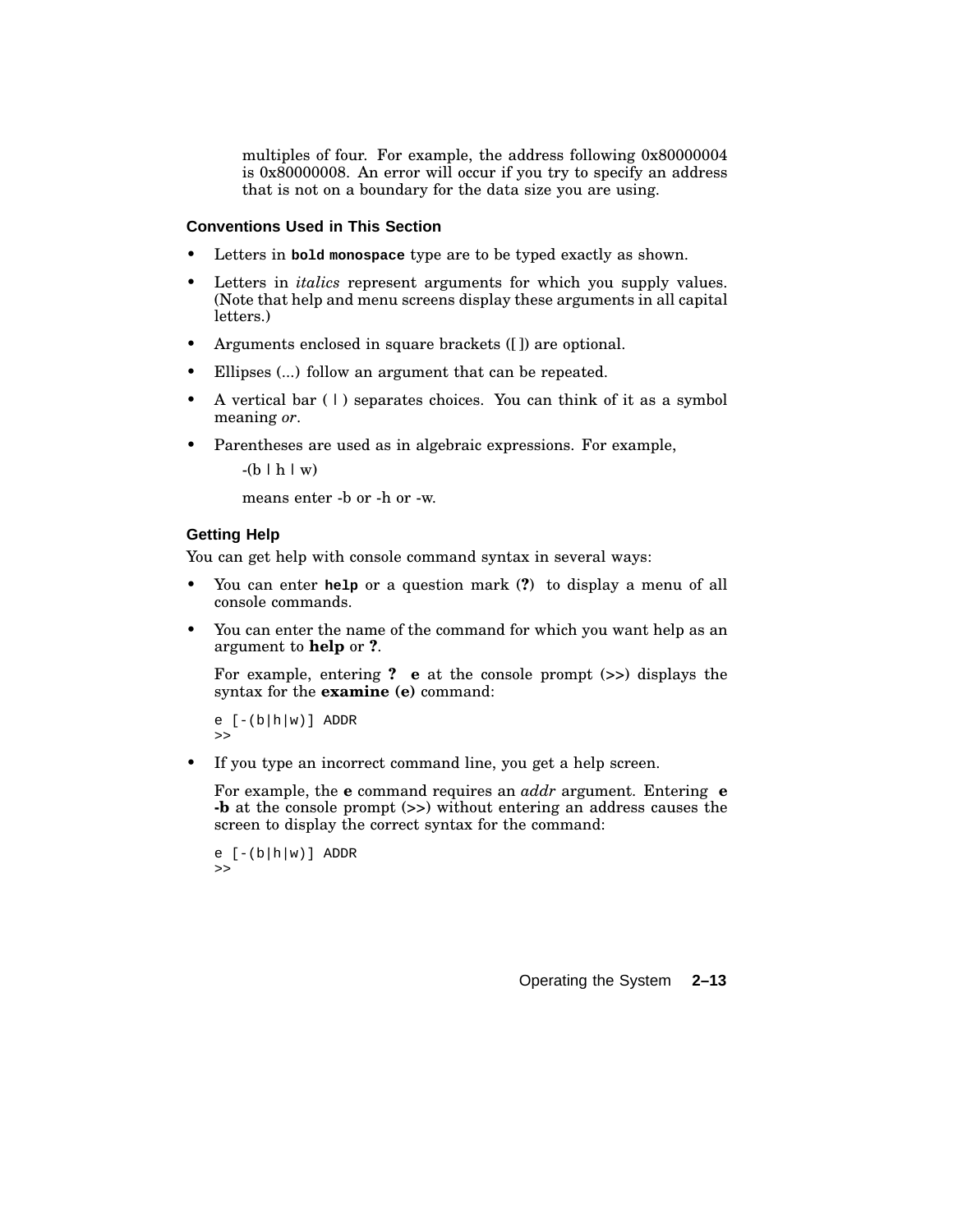## **Console Commands**

Table 2–2 lists the console commands.

| Command                    | <b>Description</b>                                                                               |
|----------------------------|--------------------------------------------------------------------------------------------------|
| continue                   | Returns control to the processes interrupted by a halt signal                                    |
| <b>boot</b>                | Boots the operating system                                                                       |
| d                          | Deposits data at a given address                                                                 |
| dump                       | Dumps memory to the screen                                                                       |
| e                          | Examines memory                                                                                  |
| exit <sup>1</sup>          | Exits Maintenance mode and returns control to Normal console mode                                |
| fill                       | Deposits data in an address range                                                                |
| go                         | Resumes execution of the program in memory                                                       |
| help                       | Displays the syntax of console commands                                                          |
| ?                          | Displays the syntax of console commands                                                          |
| init                       | Reinitializes memory                                                                             |
| maint                      | Causes the console to enter Maintenance mode                                                     |
| passwd                     | Allows you to use the console security feature                                                   |
| printeny                   | Displays console environment variables                                                           |
| seteny                     | Sets console environment variables                                                               |
| show device <sup>1</sup>   | Displays a list of available devices, their unit numbers, and controller<br>numbers              |
| show $dssi^1$              | Displays a list of available DSSI storage devices, their unit numbers, and<br>controller numbers |
| show ethernet <sup>1</sup> | Displays the hardware address of your Ethernet controller.                                       |
| show $scsi^1$              | Displays a list of available SCSI storage devices, their unit numbers, and<br>controller numbers |
| unpriv <sup>1</sup>        | Sets the security password to zero                                                               |
| unseteny                   | Unsets console environment variables                                                             |
|                            | <sup>1</sup> This command is only available in Maintenance mode.                                 |

**Table 2–2: Console Commands**

## **2–14** DECsystem 5500 Operation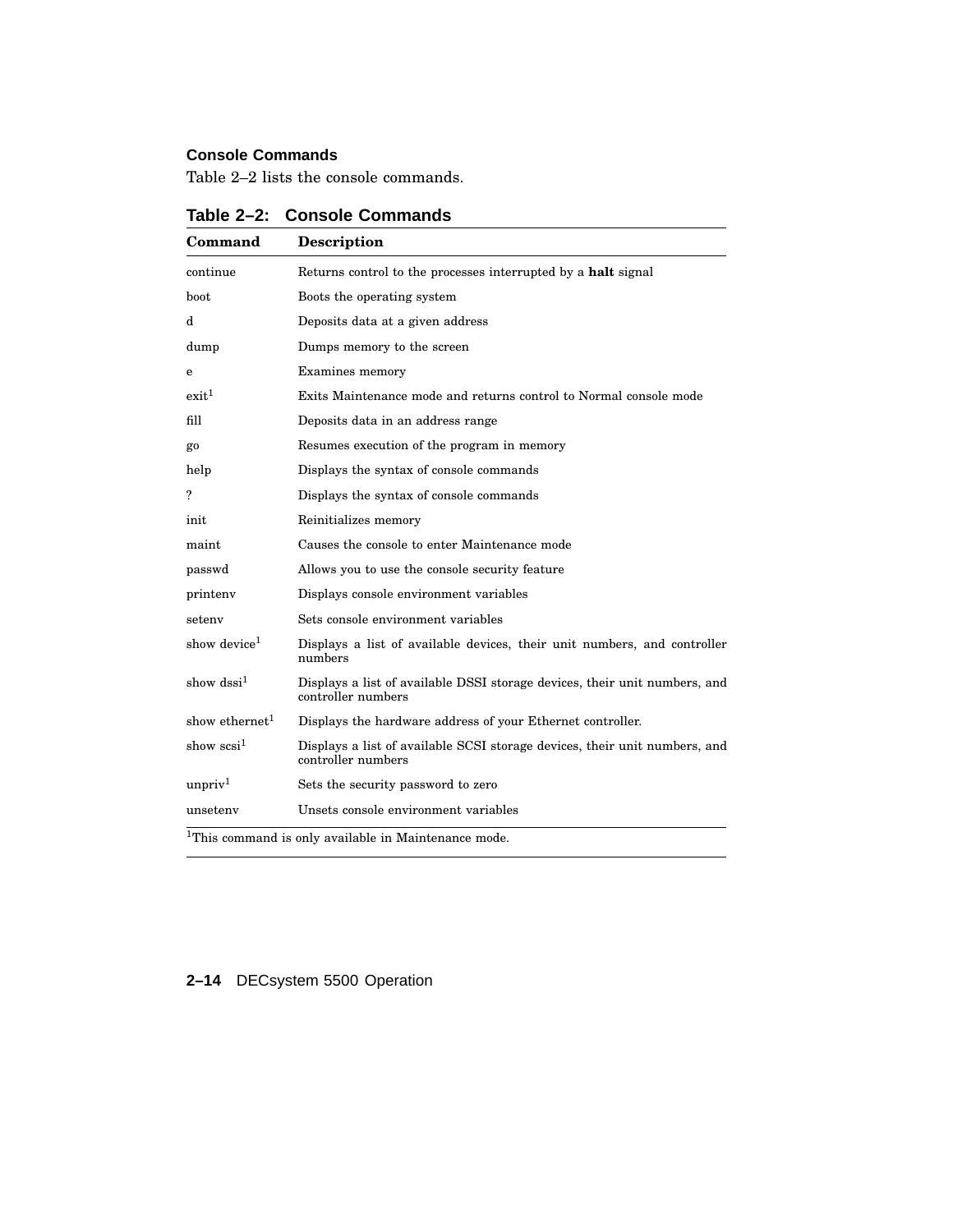### **2.11.1 The boot Command**

**boot** [-f *file*] [-s | -m] [-n] [*arg*...]

This command loads the file that contains the operating system.

• The optional -f flag followed by the *file* parameter specifies the file you want to use during a boot procedure. If you do not specify the -f flag and a file, the file specified by the environment variable *bootpath* is loaded.

The *file* parameter has the format

*dev*([*controller*][*,unit-number*] [*,logical block number*])[*filename*]

— *dev* indicates the device from which you are booting the operating system. Typical devices are *rf* for RF-series ISEs, *rz* for RZ-series ISEs, *ra* for RA-series hard disk drives, *tm* for a TK70 tape drive, *tz* for a TLZ04 tape drive, and *mop* for a network. Entering *mop* nullifies the other arguments in the list, so that *file* takes the form *mop*(). Table 2–3 lists the device names for each device.

| Device Type          | Protocol     | <b>Number</b><br>of Units | <b>Device Name</b> |
|----------------------|--------------|---------------------------|--------------------|
| RF-series ISE        | DSSI         | 8                         | rf                 |
| RZ-series ISE        | <b>SCSI</b>  | 8                         | rz                 |
| RA-series fixed-disk | <b>MSCP</b>  | 4                         | ra                 |
| TK70 tape drive      | <b>TMSCP</b> | 4                         | tm                 |
| TLZ04 tape drive     | <b>SCSI</b>  | 2                         | tz                 |
| Ethernet adapter     | <b>MOP</b>   | 1                         | mop                |
| Ethernet adapter     | TFTP         | 1                         | tftp               |

**Table 2–3: Device Names**

— *controller* indicates the ID number of the controller for the device from which you are booting the operating system.

— *unit-number* indicates the unit number of the device from which you are booting the operating system.

To display a list of devices, their unit numbers and controller numbers, enter Maintenance mode and enter the command **show device** at the Maintenance prompt >>>. After reviewing the display, enter **exit** and press Return to return to the Normal console prompt >>.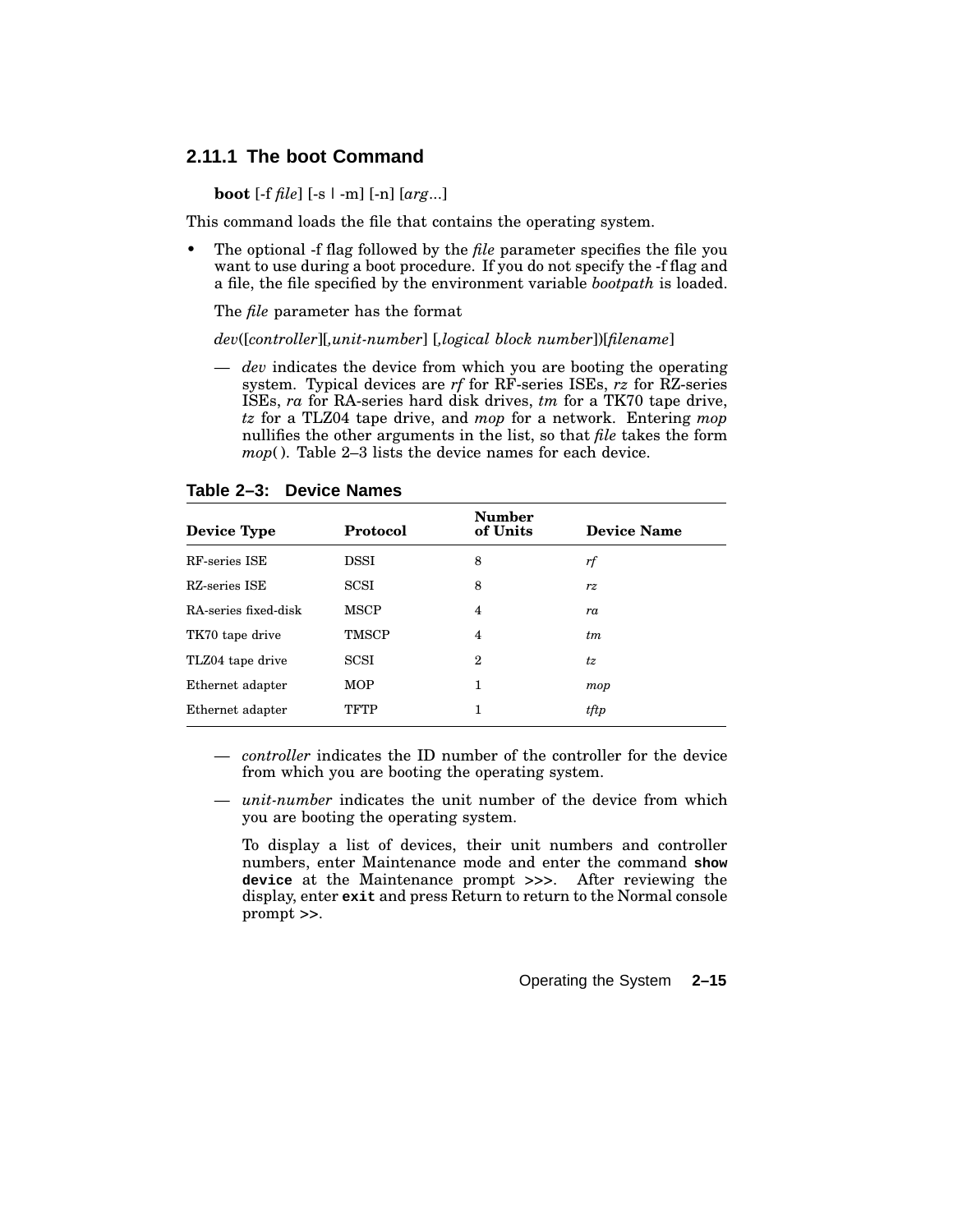Example:

```
>> maint
>>>show device
DSSI Node 0 (R7QJNG)
-rf(0,0,*) (RF71)
DSSI Node 1 (TEST2)
 -rf(1,1,*) (RF71)
DSSI Node 2 (BILLY)
 -rf(2,2,*) (RF71)
DSSI Node 7 (*)
SCSI Node 0
-tz(0,0,'') (......) -DIA0SCSI Node 1
 -rz(0,1,*) (RZ56)
SCSI Node 7 (*)
Ethernet Adapter
 -mop() -EZA0 (08-00-2B-12-81-22)
VME Interface Board - Not Installed
>>>exit
>>
```
As in the preceding example, the **show device** command displays the device names followed by the controller number and unit number in parentheses. The asterisk indicates the logical block number variable, which is determined during installation of the operating system software.

- *logical block number* specifies the absolute block number from the beginning of the disk. Logical block numbers are only meaningful for disk devices.
- *file name* indicates the name of the operating system file.
- The optional -s flag causes the operating system to boot in singleuser mode. Unless -s is specified, the system will boot in multiuser mode -m.
- The optional -n flag causes the specified file to be loaded but not executed.
- The optional *arg* parameter contains any information to be passed to the booted image.

**2–16** DECsystem 5500 Operation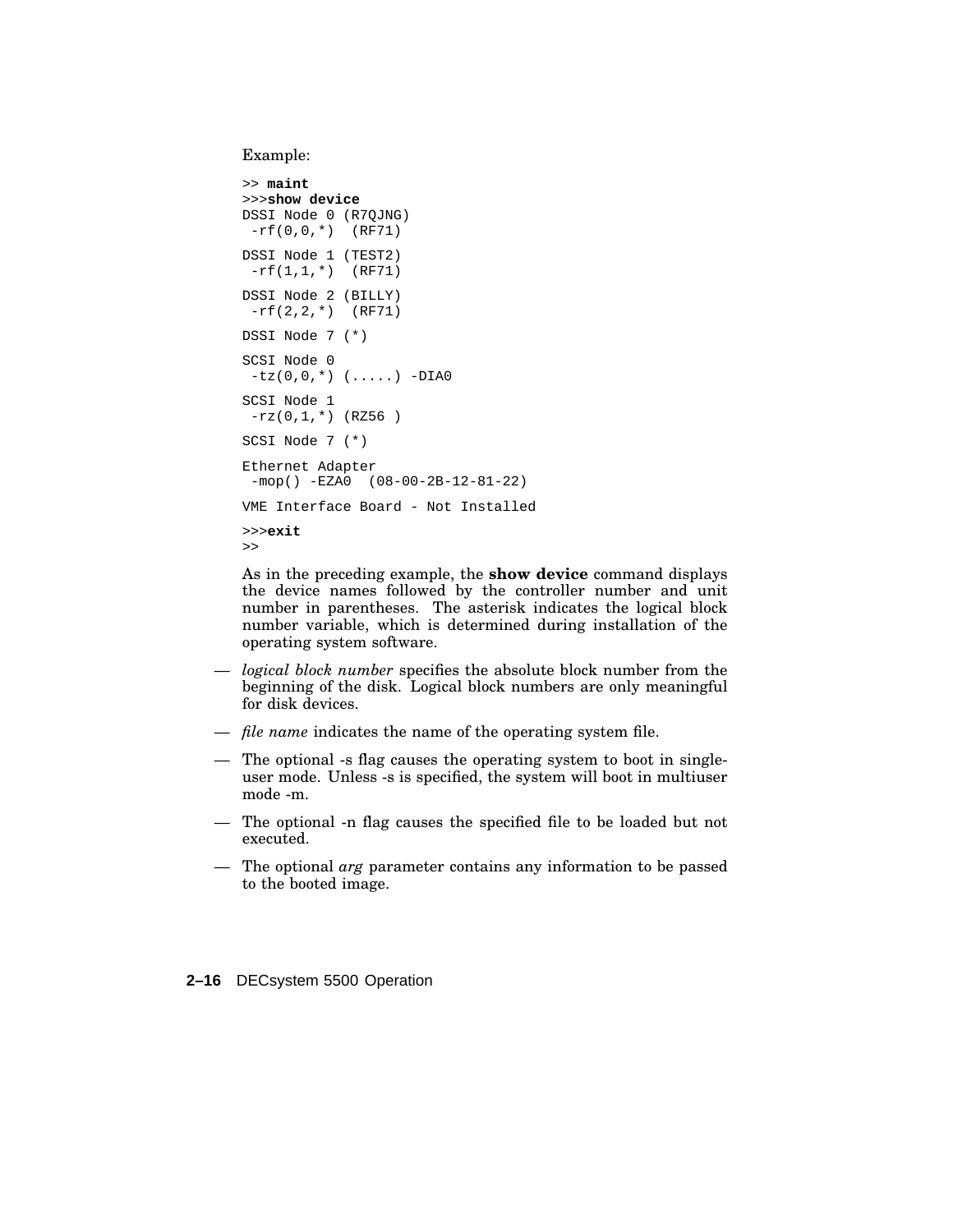Examples:

>> **boot -f rf(2,2,0)vmunix**

This command boots the file *vmunix*, located at logical block number 0 of the second RF-series ISE (unit number 2), using controller 2.

>> **boot -f rz(0,2,0)vmunix**

This command boots the file *vmunix*, located at logical block number 0 of the second RZ-series ISE (unit number 2), using controller 2.

>> **boot -f ra(0,0,0)vmunix**

This command boots the file *vmunix*, located at logical block number 0 of the first hard disk (unit number 0), using controller 0.

>> **boot -f tm(0,0)**

This command boots from a TK70 tape drive, which is unit 5 in this example.

>> **boot -f tz(0,5)**

This command boots from a TLZ04 tape drive, which is unit 0 in this example.

## **2.11.2 The continue Command**

#### **continue**

This command returns control to the processes interrupted by a halt signal. Use this command if you inadvertently halt the system by pressing Break or the Halt button.

Pressing Break or the Halt button causes the system state to be saved in the halt state memory block. When you enter the **continue** command, the system state is reloaded and execution continued.

#### **2.11.3 The d (deposit) Command**

**d** [[-(b | h | w)] [*addr*]] | [-H *reg-name*] *val*

This command deposits a single byte, halfword, or word value at the specified address. If you repeat the command without specifying an address, the data will be deposited in the next word location.

The first parameter, which is optional, indicates the data size. If not given, data size defaults to word. If you do not specify a data size, a word is used.

Use -b to deposit 1 byte of data.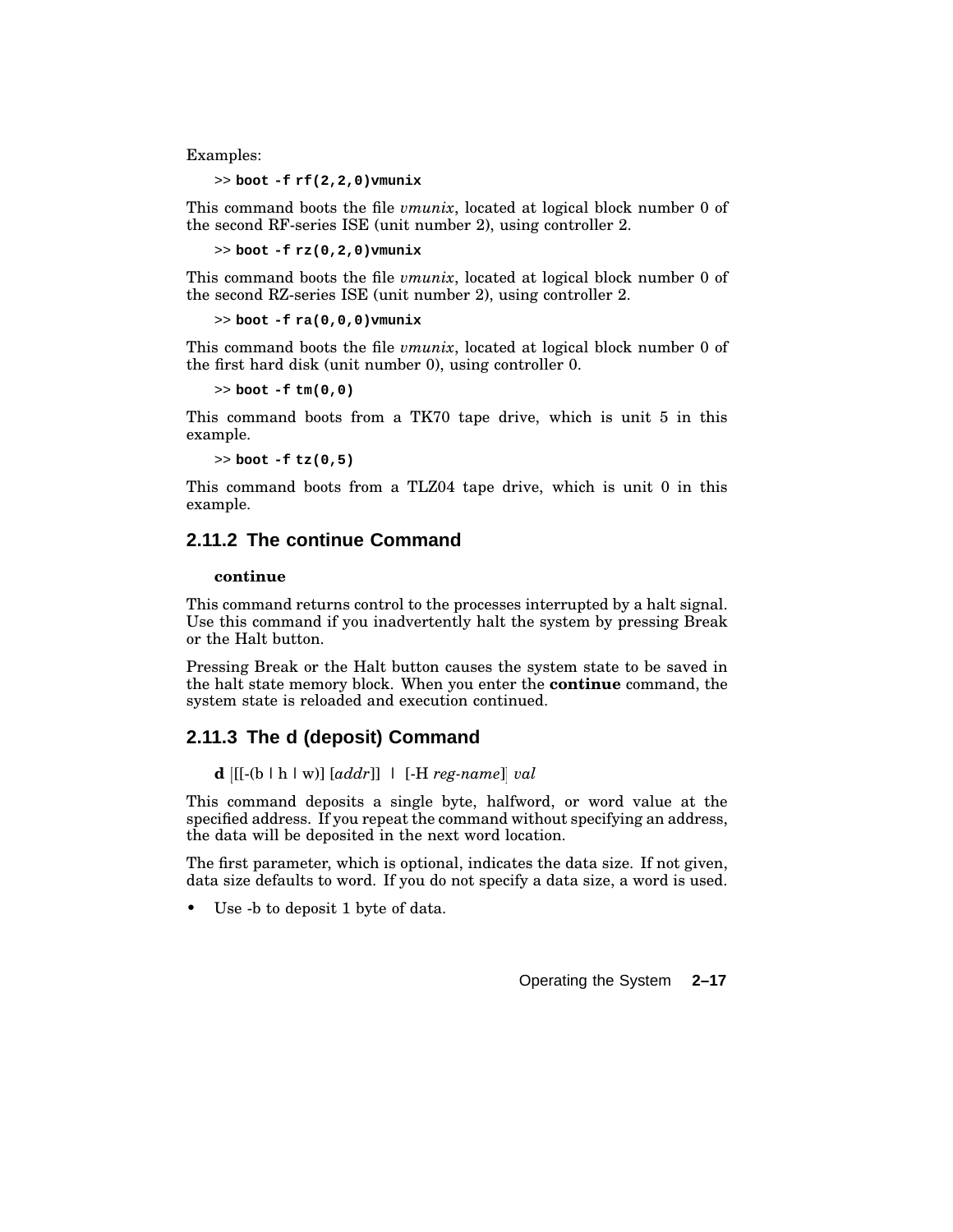- Use -h to deposit a halfword (2 bytes) of data.
- Use -w to deposit a word  $(4 \text{ bytes})$  of data.

The *addr* parameter indicates the address to which you want data written. System address space ranges from 0x80000000 to 0xbf000000.

The -H parameter specifies that the data is to be deposited to a register in the halt state memory block. This memory location is where all the R3000 internal registers are saved when the system is halted. The *reg-name* parameter specifies the name of the particular R3000 internal register for which you want data written.

The *val* parameter contains the data you want deposited at the given address.

Example:

>> **d -w 0x80000000 0xffffffff**

This command deposits the value 0xffffffff, with a data size of one word, at address 0x80000000.

Example:

>> **d -H at 0x00ab**

This command deposits the value 0x00ab, with a data size of one word, for the R3000 internal register named "at" currently stored in the halt state memory block.

### **2.11.4 The dump Command**

**dump** [-H] | [[[-(b | h | w)] [-(o | d | u | x | c | B)]] | [-I]] *rng*

This command shows a formatted display of the contents of memory.

The -H parameter displays the contents of the halt state memory block. All R3000 internal registers are stored in the halt state memory block when the system is halted. The -H parameter option cannot be used with any other command parameter.

The second parameter, which is optional, indicates the data size. If you do not specify a data size, the system uses a word.

- -b displays memory in bytes.
- -h displays memory in halfwords.
- -w displays memory in words.

**2–18** DECsystem 5500 Operation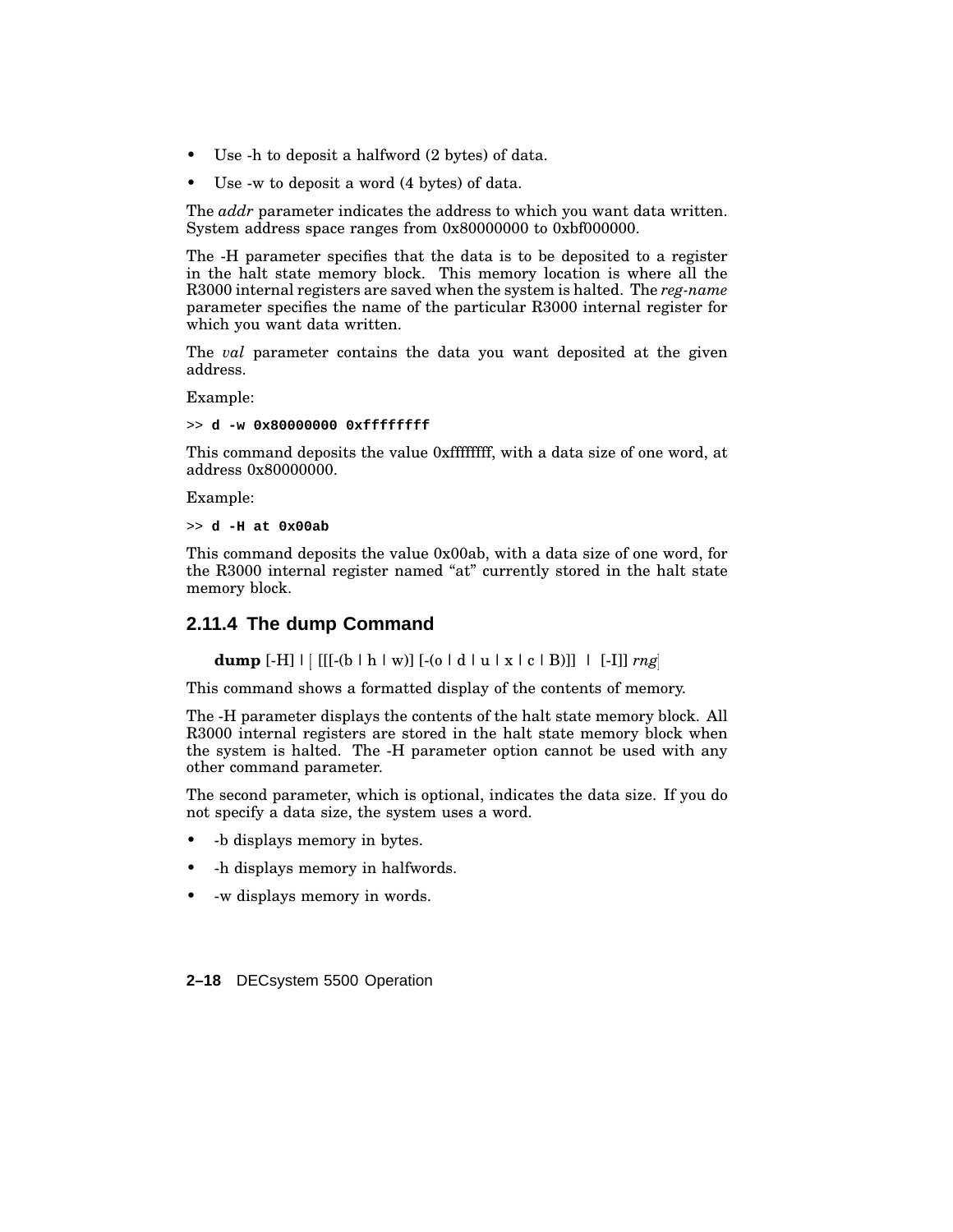The next parameter, also optional, determines how data is displayed.

- -o displays memory in octal format.
- -d displays memory in decimal format.
- -u displays memory in unsigned decimal format.
- -x displays memory in hexadecimal format.
- -c displays memory in ASCII format.
- -B displays memory in binary format.

If no format argument is given, hexadecimal format is used.

The -I parameter displays memory in assembly language format.

The *rng* parameter indicates the range of memory you want to see. You can specify the range in one of two ways:

- *addr#cnt* displays the number of addresses specified by *cnt*, beginning at *addr*.
- *addr:addr* displays all values between the specified addresses.

Examples:

>> **dump 0x80000000#0xf**

This command uses hexadecimal format to dump the first 15 words of memory to the screen.

>> **dump -b 0x80000000#0xf**

This command uses hexadecimal format to dump the first 15 bytes of memory to the screen. The dump display shows rows of address contents. The left-most column gives the address of the first field in each row.

|                       | $>>$ dump $-I$ 0x80030200:0x80030220 |       |              |
|-----------------------|--------------------------------------|-------|--------------|
| 0x80030200:           | c048228                              | jal   | 0x801208a0   |
| 0x80030204:           | 2021                                 | addu  | a0,zero,zero |
| 0x80030208:           | 8fbf0014                             | lw    | ra, 0x14(sp) |
| $0x8003020c$ :        | 27bd0018                             | addiu | sp,0x18      |
| 0x80030210:           | 3e00008                              | ήr    | ra           |
| $0 \times 80030214$ : | O                                    | nop   |              |
| 0x80030218:           | 27bdffe8                             | addiu | sp, 0xffe8   |
| $0x8003021c$ :        | afbf0014                             | SW    | ra, 0x14(sp) |
| >                     |                                      |       |              |

This command displays in assembly language format, all values between the specified addresses. The first column lists the memory location in hexadecimal, the second column lists the contents of the memory location,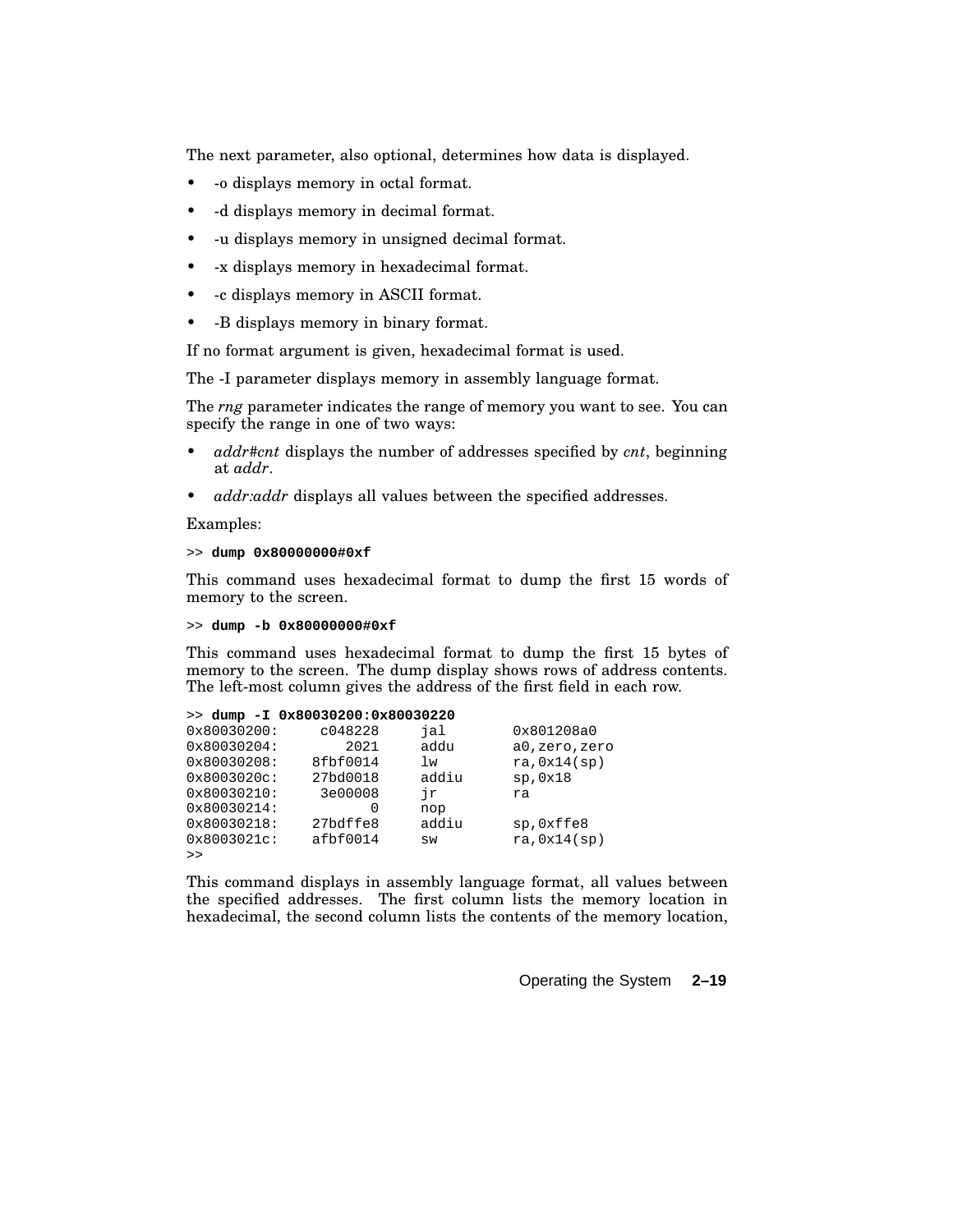the third column lists the R3000 assembly language instruction, and the fourth column lists the corresponding operand.

### **2.11.5 The e (examine) Command**

**e** [-(b | h | w)] *addr*

This command examines the byte, halfword, or word at the specified address. If you repeat the command without specifying an address, the next word location will be examined.

The first parameter, which is optional, indicates the data size. If not given, data size defaults to word. If you do not specify the data size, a word is used.

- -b indicates a single byte.
- -h indicates a halfword.
- -w indicates a word.

The *addr* parameter indicates an address in the range 0x80000000 to 0xbf000000.

When you enter the examine command, a display similar to the following appears:

0x80000005: 65 0x41 'A'

The left-most field echoes the address you entered.

The next three fields display the contents of the address in decimal, hexadecimal, and ASCII formats, respectively. If the ASCII character is unprintable, it is displayed as an octal value preceded by a backslash: for example,  $\sqrt[3]{032}$ .

Example:

>> **e 0x80000000**

This command examines the word at address 0x80000000. The resulting display might look like this:

0x800000000: 1008385985 0x3c1abfc1 '\301'

**2–20** DECsystem 5500 Operation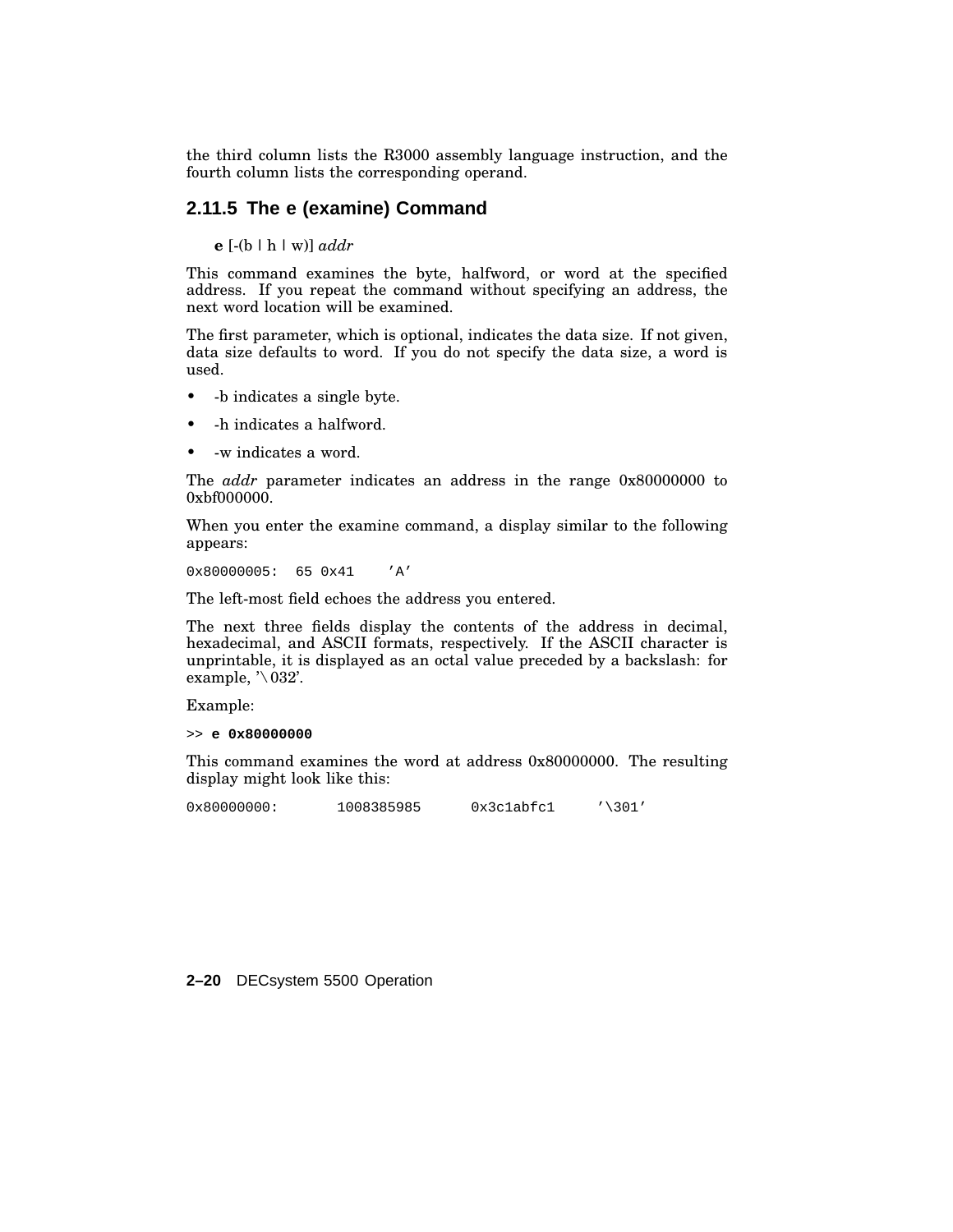## **2.11.6 The exit Command**

**exit**

This command is used in Maintenance mode (>>>) to return control to Normal console mode (>>).

Example:

>>>**exit** >>

### **2.11.7 The fill Command**

**fill** [-(b | h | w)] [-v *val*] *rng*

This command writes a specified value to a range of memory. If you do not specify a value, the system puts zeros in the memory range.

The first parameter, which is optional, indicates the data size. If not given, data size defaults to word.

- -b indicates bytes.
- -h indicates halfwords.
- -w indicates words.

The optional parameter -v *val* specifies the numeric value to write to memory. If you do not specify a value, all zeros are written. If the size of *val* does not match the data size parameter, *val* is truncated or expanded as necessary.

The *rng* parameter indicates the memory range. You can specify the range in one of two ways:

- *addr#cnt* fills addresses beginning at *addr* and continuing for *cnt* locations.
- *addr:addr* fills all locations between the two given addresses.

Example:

>> **fill -v 0xffffffff 0x80000010:0x800000ff**

This command sets all bits to 1 at addresses 16 to 255.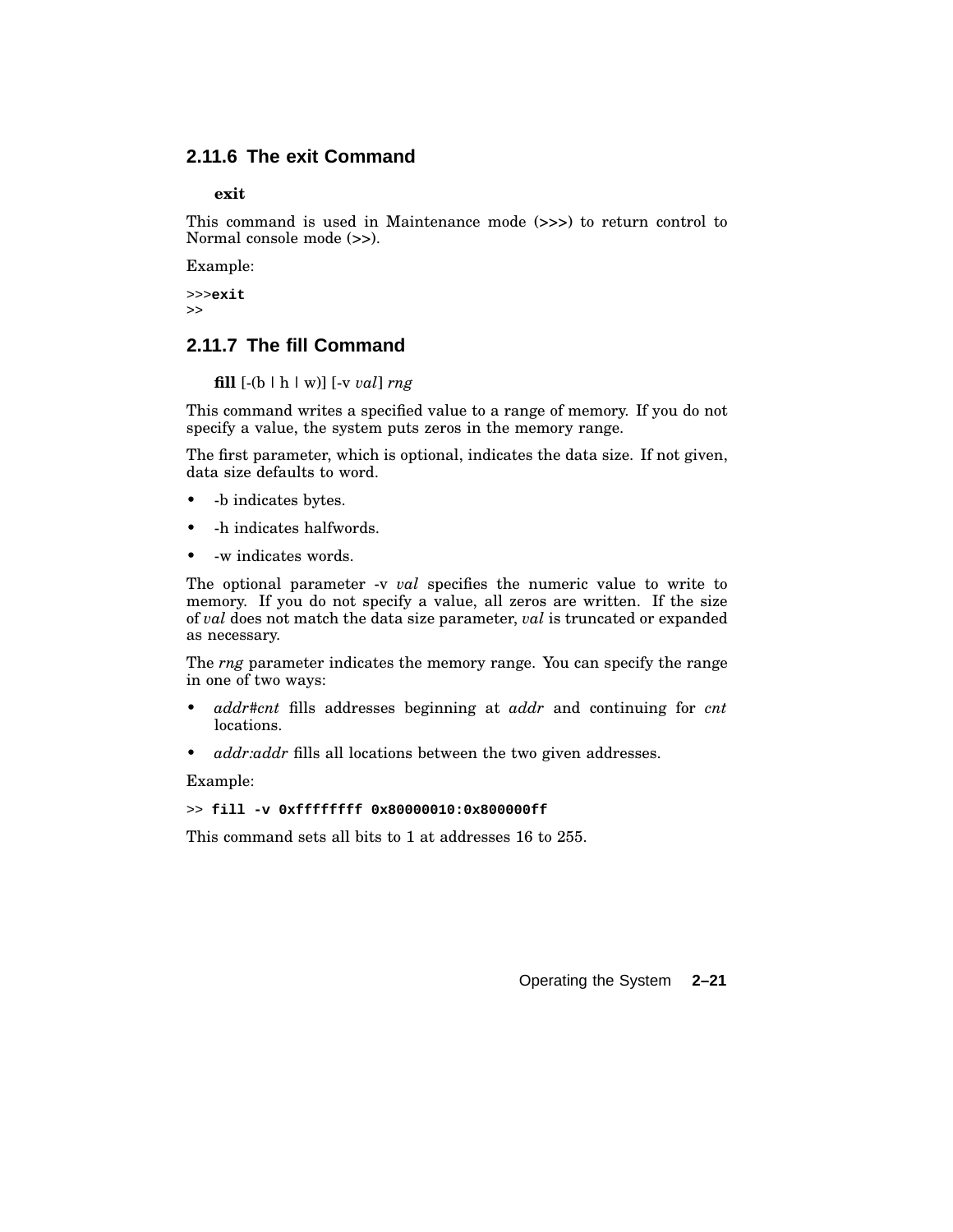## **2.11.8 The go Command**

**go** [*pc*]

This command transfers control to the indicated entry-point address.

The optional *pc* parameter indicates the entry-point address you want to use.

If you do not specify an entry address, the system uses the entry point of the program module that was most recently loaded. If no program module was previously loaded, the system uses 0 as the entry-point address.

## **2.11.9 The help Command**

**help** [*cmd*]

This command displays the correct syntax for the console commands.

The optional *cmd* parameter indicates the command for which you want information. If you do not specify *cmd*, the complete console menu appears.

## **2.11.10 The ? Command**

**?** [*cmd*]

This command functions exactly like the help command.

### **2.11.11 The init Command**

**init**

This command fully initializes the system.

The effect of the init command is identical to turning on the power or pressing the Reset button, except that the system does not execute its selftest. The memory size and Ethernet address are displayed.

### **2.11.12 The maint Command**

#### **maint**

This command causes the console to enter Maintenance mode (>>>). This command must be used before entering Maintenance mode commands. Its companion command, **exit**, is used to return the console to Normal mode.

**2–22** DECsystem 5500 Operation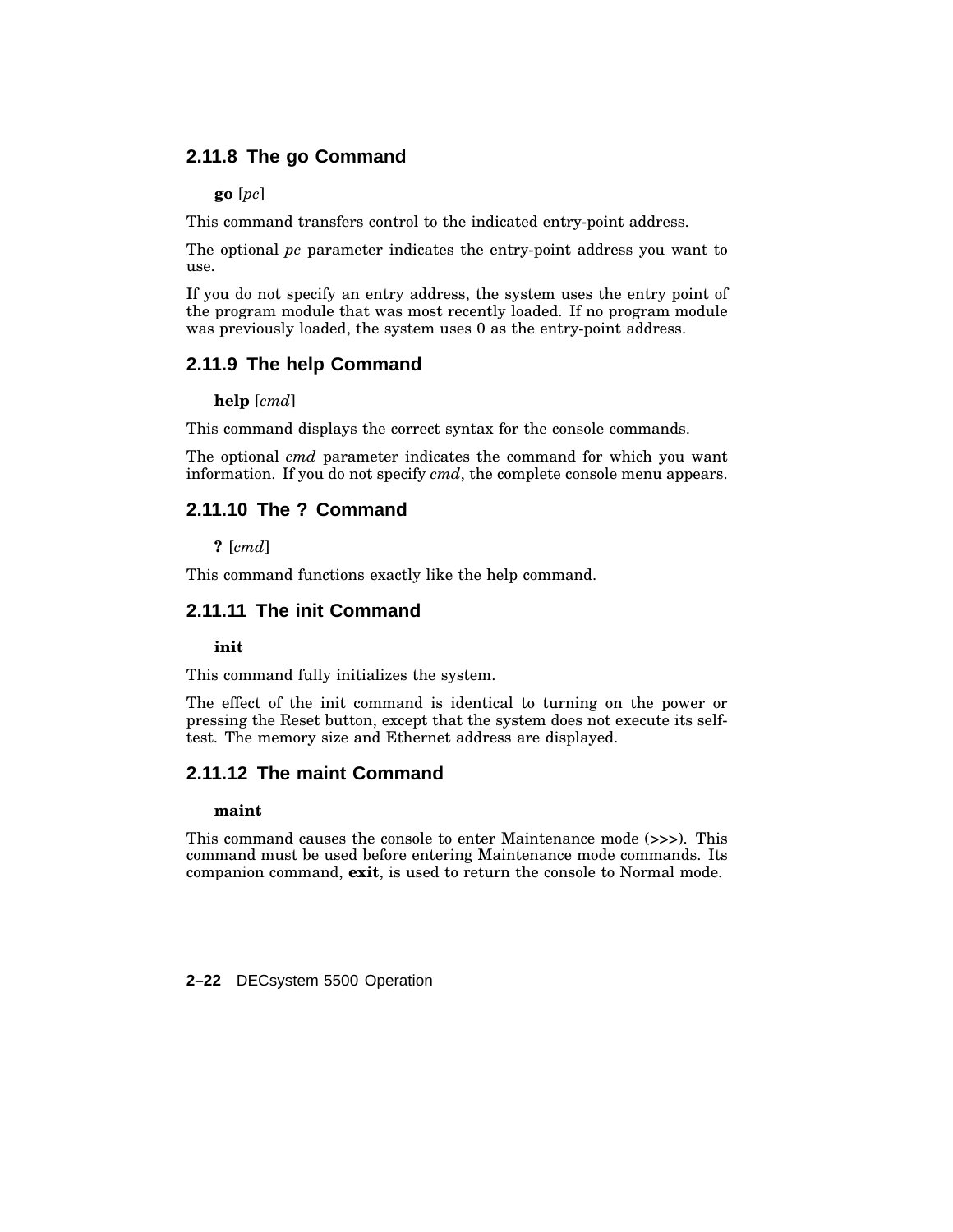Example:

```
>>
>> maint
>>>
>>>exit
>>
```
## **2.11.13 The passwd Command**

**passwd** [-s | -c | -u]

The four variants of this command are used to control the console security feature. Using the console security feature, you can secure the system and limit unprivileged users (users who do not know the security password) to the **boot** console command. Refer to Section 2.5 for more information.

The use of the **passwd** command with flags [-s | -c | -u] is restricted to privileged mode (>>), while the use of **passwd** without flags is restricted to unprivileged mode (s>).

**passwd -s** — This command is used to set a new security password. The security password can be from 8 to 32 characters long. This variant is available only in privileged mode (>>).

**passwd -u** — This command causes the console user to be unprivileged. The unprivileged console prompt (s>) is displayed.

**passwd** — This command enables the console user to enter the security password to access the privileged console prompt (>>).

**passwd -c** — This command removes security restrictions by clearing the security password.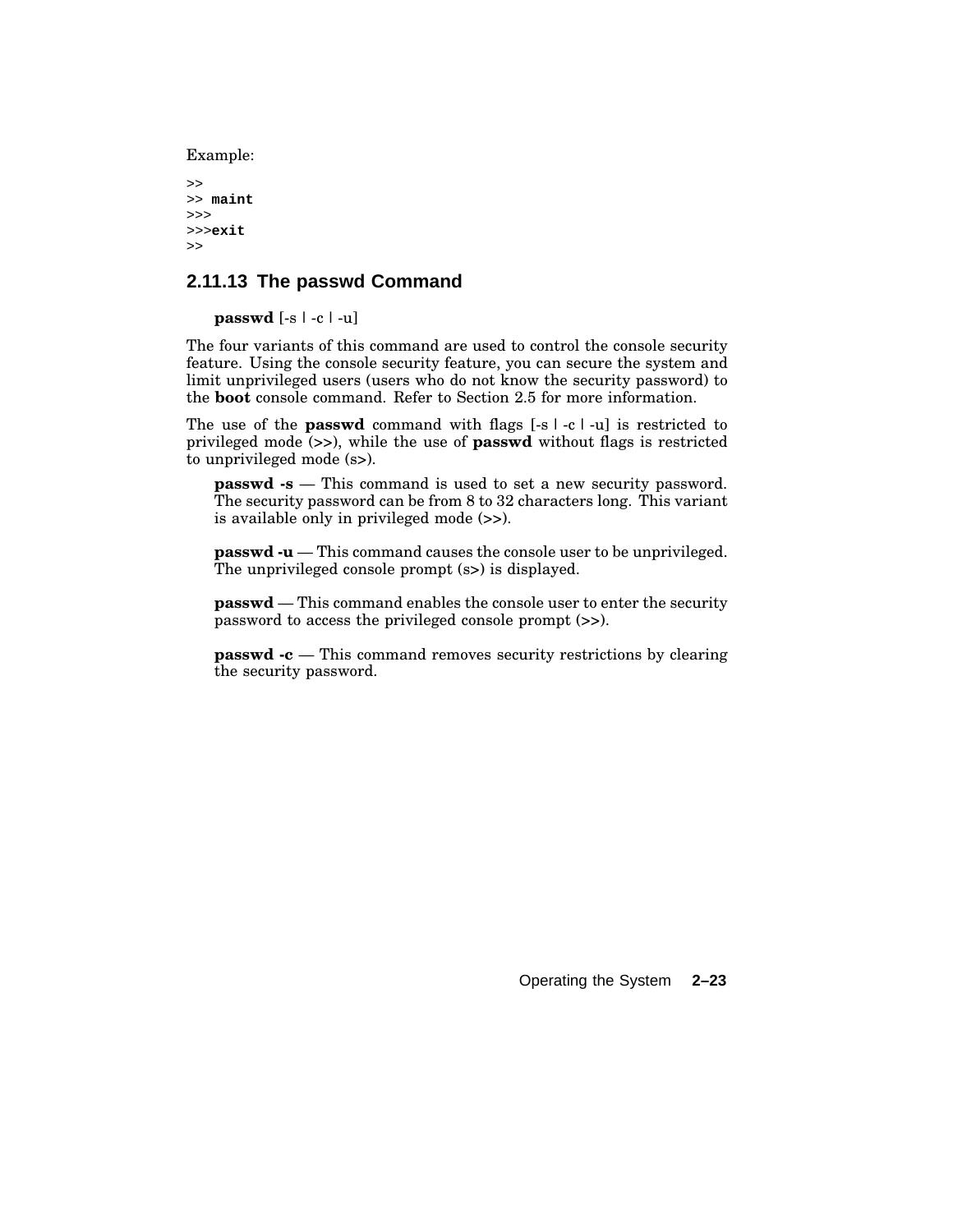## **2.11.14 The printenv Command**

**printenv** [*evar*...]

This command displays the current value for the specified environment variable, or for all the environment variables.

The optional *evar* parameter indicates the variable whose value you want to see. If you do not specify a variable, the complete environment variable table is displayed. A typical display looks like this:

bootpath= bootmode=\* console=0 scsiid0=7 scsiid1=7 scsiid2=7 scsiid3=7 scsiid4=7 scsiid5=7 scsiid6=7 scsiid7=7 baud=9600 systype=0x820b0a00 bitmap=0xa3ff0000 bitmaplen=0x1000 memdescriptor=0x5 osconsole=0

There are three types of variables: volatile (lost when power resumes), nonvolatile (maintained after power resumes), and fixed (rebuilt when power is turned on). Table 2–4 lists the default variables.

**2–24** DECsystem 5500 Operation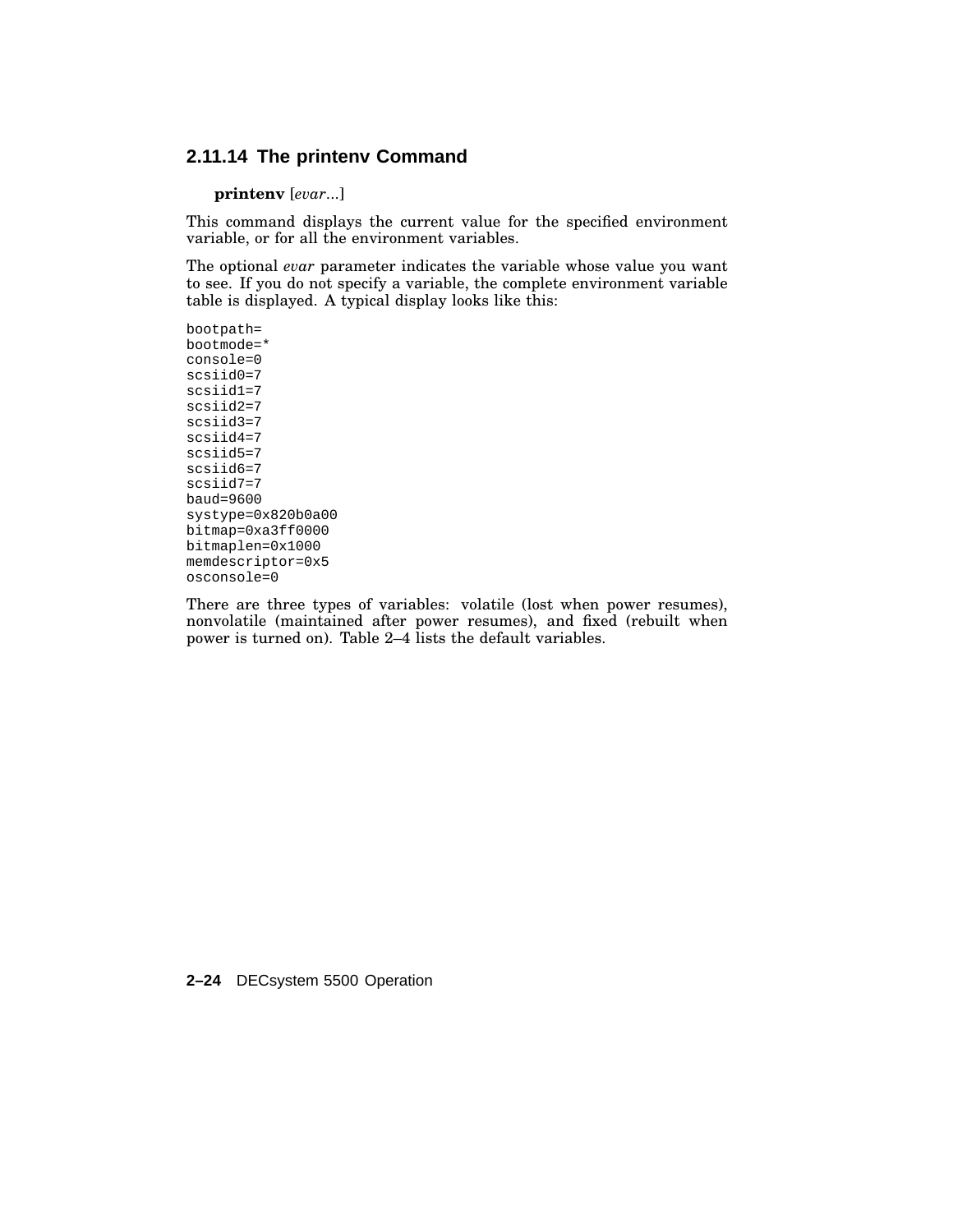| Variable      | Type        | <b>Description</b>                                                                                                                                                                                                                                                                                                                         |
|---------------|-------------|--------------------------------------------------------------------------------------------------------------------------------------------------------------------------------------------------------------------------------------------------------------------------------------------------------------------------------------------|
| bootpath      | Nonvolatile | Indicates the default bootpath. The system uses this<br>variable when you type the auto command.<br>An<br>example of a bootpath definition is: $rf(0,0,0)$ vmunix.                                                                                                                                                                         |
| bootmode      | Nonvolatile | Determines what programs run when the system is<br>turned on or reset. Use one of the following codes:                                                                                                                                                                                                                                     |
|               |             | Autoboots the operating system using the bootpath<br>$\boldsymbol{a}$<br>variable                                                                                                                                                                                                                                                          |
|               |             | $\boldsymbol{d}$<br>Bypasses self-tests, system enters console mode<br>(>>).                                                                                                                                                                                                                                                               |
| console       | Fixed       | The system always selects TTY(0) as the console device.                                                                                                                                                                                                                                                                                    |
| scsiid#       | Fixed       | The SCSI controller number. The variable may be 0–7.<br>The default value is 7.                                                                                                                                                                                                                                                            |
| baud          | Fixed       | The baud rate of the console terminal line is determined<br>by the Baud Rate switch inside the CPU cover panel.<br>The factory setting is 9600.<br>For instructions on<br>changing the baud rate, refer to your DECsystem 5500<br><i>Technical Information</i> manual. Allowed values are 300,<br>600, 2400, 4800, 9600, 19200, and 38400. |
| systype       | Fixed       | Identifies the processor. Bits 24–31 contain the CPU<br>type; bits $16-23$ contain the system type $(6$ for KN220);<br>bits 08–15 contain the firmware revision level; and bits<br>00–07 contain the hardware version level.                                                                                                               |
| bitmap        | Fixed       | Indicates the address of the memory bitmap.<br>The<br>bitmap keeps track of good and bad memory pages.<br>Each bit corresponds to one page in memory; 1<br>indicates the page is good, and 0 indicates the page<br>is bad. Do not change this variable.                                                                                    |
| bitmaplen     | Fixed       | Indicates the length of the memory bitmap. Do not<br>change this variable.                                                                                                                                                                                                                                                                 |
| memdescriptor | Volatile    | Used to describe the memory configuration of the<br>This variable is set using test 9A in<br>system.<br>Maintenance mode.                                                                                                                                                                                                                  |
| osconsole     | Fixed       | The system always selects TTY(0) as the console device.                                                                                                                                                                                                                                                                                    |

**Table 2–4: Default Environment Variables**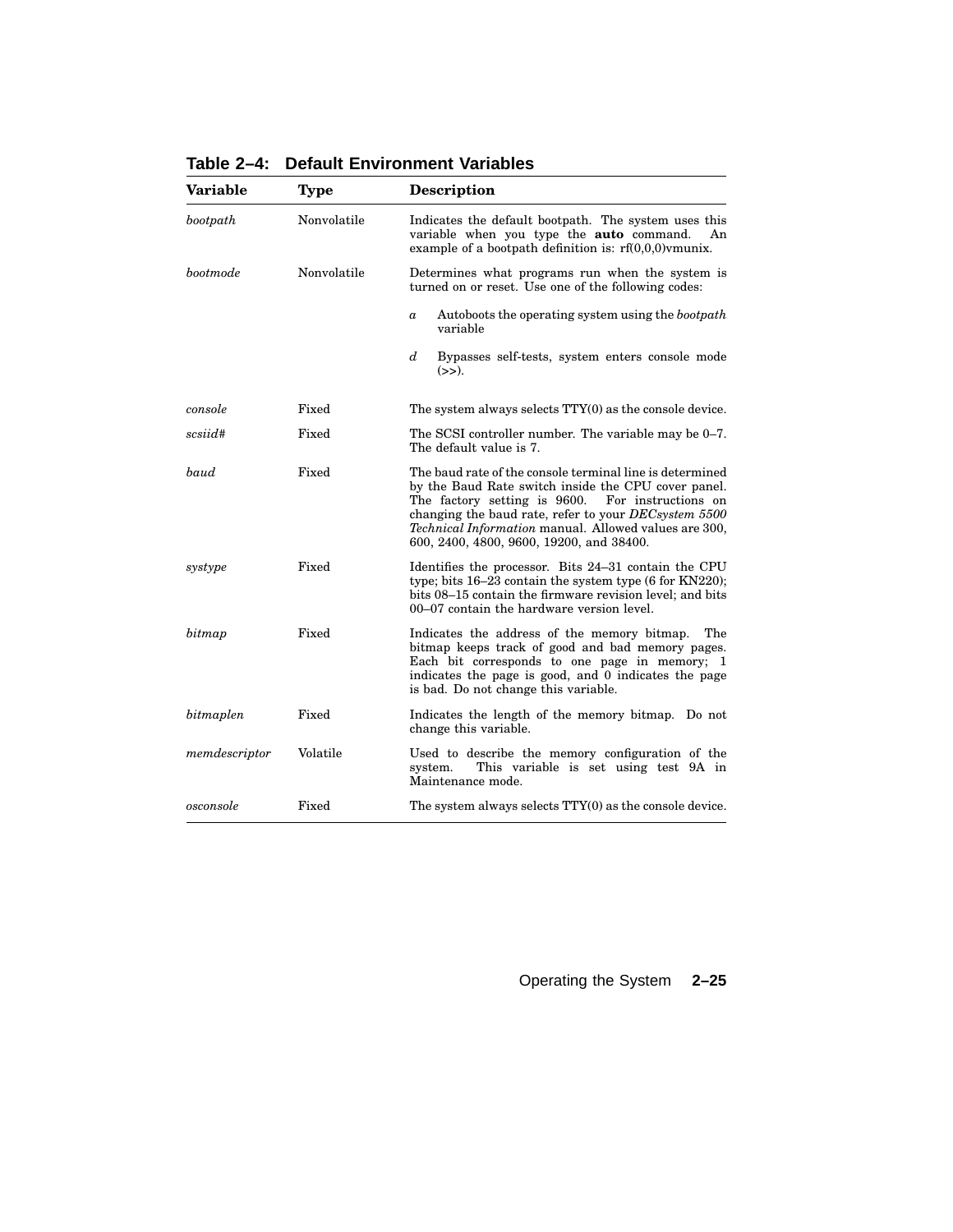## **2.11.15 The setenv Command**

#### **setenv** *evar str*

This command assigns new values to the specified environment variable. Refer to the discussion of the **printenv** command for a description of each variable.

- The *evar* parameter indicates the variable you want to set.
- The *str* parameter indicates the value you want to specify.

Example:

```
>> setenv bootmode a
```
The command in the above example assigns a value of *a* to the *bootmode* variable. This will cause the system to autoboot at power-up.

You can also add your own environment variables. These variables are stored in volatile memory. The environment variables table can contain up to 16 variables, for a total of 256 characters.

## **2.11.16 The show device Command**

#### **show device**

This Maintenance mode command displays a list of available devices, their unit numbers, and controller numbers. The device names are followed by the controller number and unit number in parentheses.

**NOTE:** *This command may require a few minutes to list devices.*

Example:

```
>> maint
>>>show device
DSSI Node 0 (R7QJNG)
 -rf(0,0,*) (RF71)
DSSI Node 1 (TEST2)
 -rf(1,1,*) (RF71)
DSSI Node 2 (BILLY)
-rf(2,2,*) (RF71)
DSSI Node 7 (*)
SCSI Node 0
-tz(0,0,*) (\ldots)
```
#### **2–26** DECsystem 5500 Operation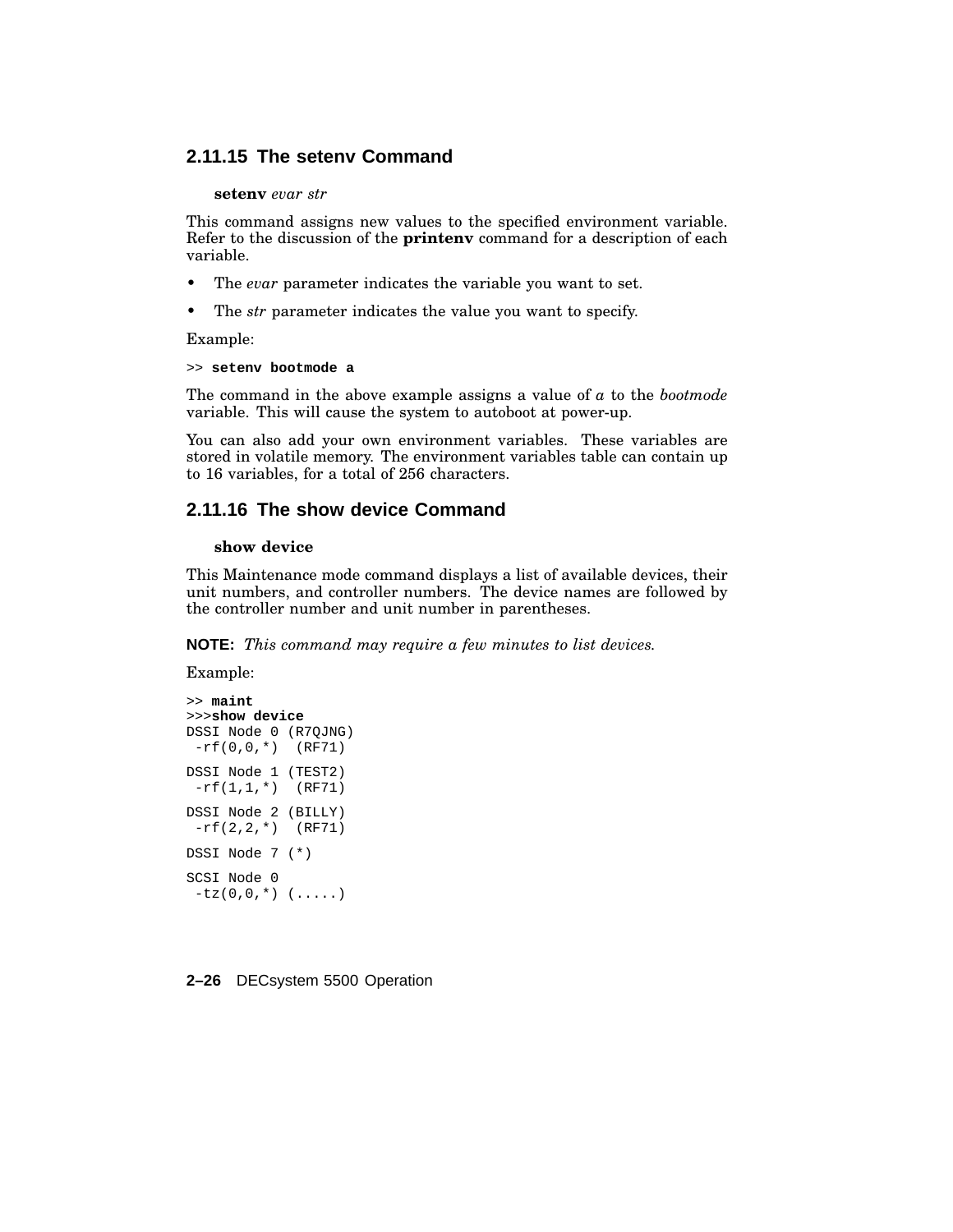```
SCSI Node 1
-rz(0,1,*) (RZ56)
SCSI Node 7 (*)
Ethernet Adapter
-mop() -EZA0 (08-00-2B-12-81-22)
VME Interface Board - Not Installed
>>>exit
\gt
```
## **2.11.17 The show dssi Command**

#### **show dssi**

This Maintenance mode command displays a list of available DSSI storage devices. The device names are followed by the controller number and unit number in parentheses.

**NOTE:** *This command may require a few minutes to list devices.*

Example:

```
>> maint
>>>show dssi
DSSI Node 0 (R7QJNG)
-rf(0,0,*) (RF71)
DSSI Node 1 (TEST2)
-rf(1,1,*) (RF71)
DSSI Node 2 (BILLY)
-rf(2,2,*) (RF71)
DSSI Node 7 (*)
>>>exit
\gt
```
## **2.11.18 The show ethernet Command**

#### **show ethernet**

This Maintenance mode command displays the hardware address of your on-board Ethernet controller, as well as the address for any additional DESQA Ethernet controller in your system. As in the following example, the DESQA module is indicated by XQA0.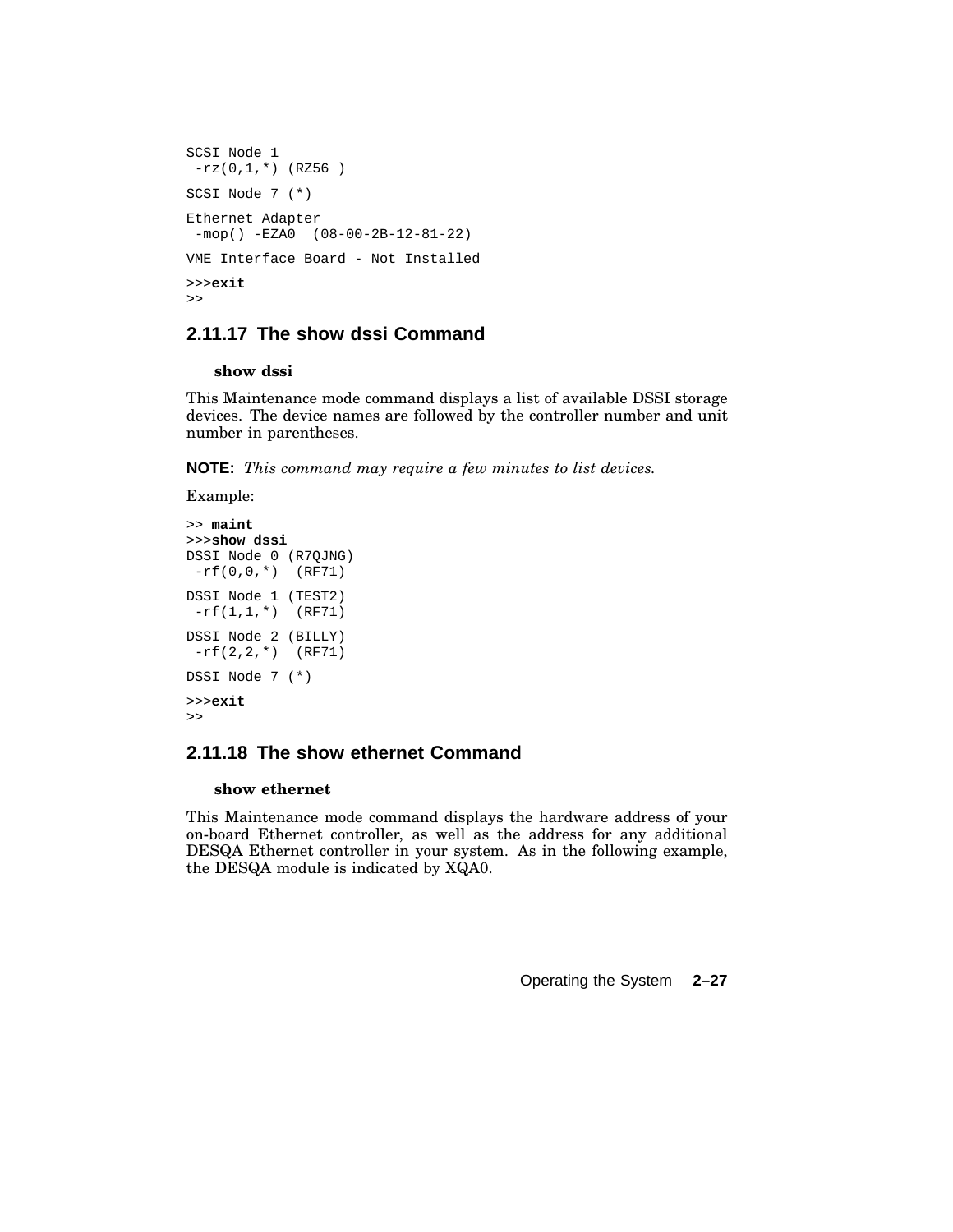Example:

```
>> maint
>>>show ethernet
Ethernet Adapter
-mop() -EZA0 (08-00-2B-12-81-22)
Ethernet Adapter 0 (774440)
-XQA0 (08-00-2B-06-16-F2)
>>>exit
>>
```
## **2.11.19 The show scsi Command**

#### **show scsi**

This Maintenance mode command displays a list of available SCSI storage devices. The device names are followed by the controller number and unit number in parentheses.

**NOTE:** *This command may require a few minutes to list devices.*

```
Example:
>> maint
>>>show scsi
```

```
SCSI Node 0
-tz(0,0,*) (TLZ04)
SCSI Node 1
 -rz(0,1,*) (RZ56 )
SCSI Node 2
-rz(0, 2, *) (RRD40) -DIA2
SCSI Node 4
 -tz(0, 4, *) (.....) -DIA4
SCSI Node 7 (*)
>>>exit
\gt
```
A second variation of this command, **show scsi/full**, provides the following additional information for each SCSI device:

Device type Storage capacity

#### **2–28** DECsystem 5500 Operation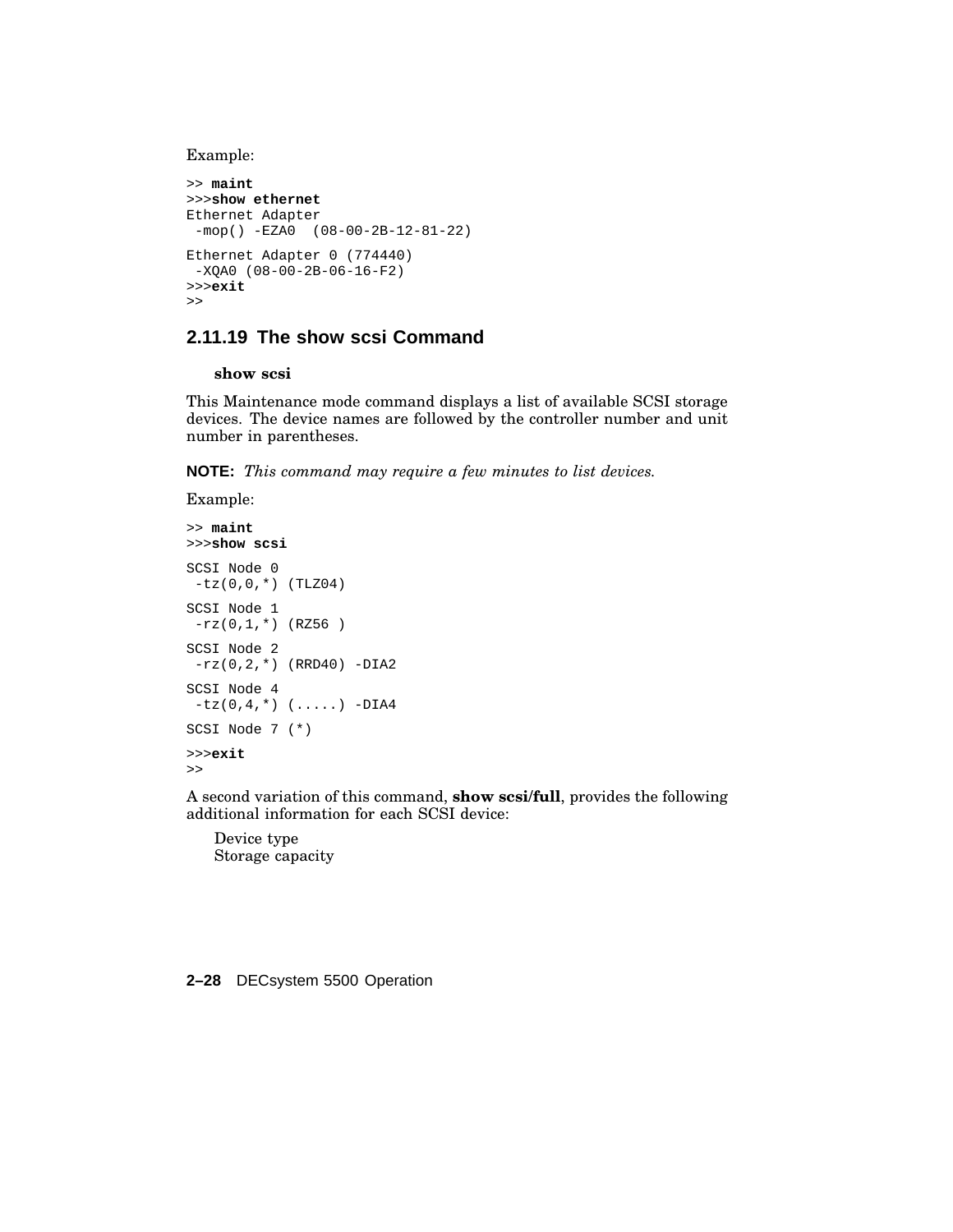Product identification Revision number Removable or fixed storage medium (r or f)

>> **maint** >>>**show scsi/full**

| Boot Path                                                    | Dev                           | Cap (in Hex)                            | Product Id                                                    | Revs                             | r/f                         |
|--------------------------------------------------------------|-------------------------------|-----------------------------------------|---------------------------------------------------------------|----------------------------------|-----------------------------|
| $-tz(0,0,*)$<br>$-rz(0,1,*)$<br>$-rz(0.2.*)$<br>$-tz(0,4,*)$ | TAPE<br>DISK<br>CDROM<br>TAPE | 4B0 MBs<br>27A MBs<br>23B MBs<br>5A MBs | TLZ04 1989(C)DEC<br>$(C)$ DEC<br>RZ56<br>RRD40<br>TM DEC<br>. | 0304<br>0200<br>250円<br>$\cdots$ | r<br>$\mathsf{f}$<br>r<br>r |
| SCSI Node 7                                                  |                               |                                         |                                                               |                                  |                             |

>>>**exit**

## $>$

## **2.11.20 The unpriv Command**

#### **unpriv**

This Maintenance mode command clears the security password by setting it to zero. This command is used to unsecure the console security feature if you forget the security password. To enter Maintenance mode, set the Operation switch to Maintenance mode (indicated by a T inside a circle). Press the Restart button on the SCP. After clearing the password, you must reset the Operation switch to Normal mode (indicated by an arrow) and press the Restart button again.

## **2.11.21 The unsetenv Command**

#### **unsetenv** *evar*

This command removes the specified variable from the environment variables table.

The *evar* parameter indicates the variable you are removing. Refer to Table 2–4 earlier in this section for a description of each variable.

The **unsetenv** command does not affect the environment variables stored in nonvolatile memory. These variables are reset at the next reset or power cycle.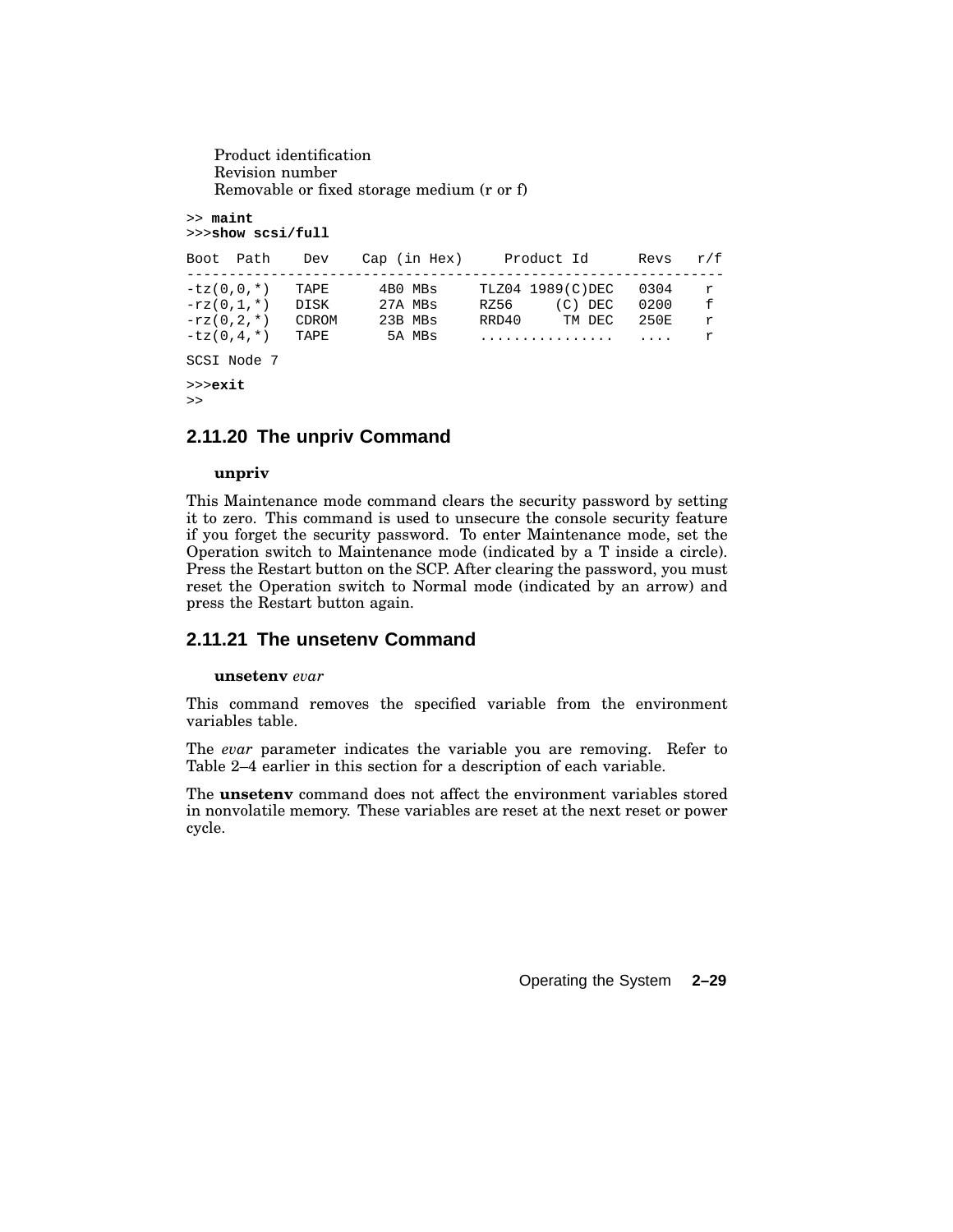## **2.12 Control Characters**

Table 2–5 lists the key combinations that have an immediate effect in console mode.

**Table 2–5: Normal-Mode Control Characters**

| <b>Character</b> | Action                                                                                                                                                                                                                                                                                                                                          |
|------------------|-------------------------------------------------------------------------------------------------------------------------------------------------------------------------------------------------------------------------------------------------------------------------------------------------------------------------------------------------|
| Return           | Also <cr>. Ends a command line. Command characters are buffered until<br/>you press Return.</cr>                                                                                                                                                                                                                                                |
| <b>DELETE</b>    | Deletes the previously typed character.                                                                                                                                                                                                                                                                                                         |
|                  | If you define the console terminal as hard copy (environment variable <i>term</i> )<br>set to <i>hardcopy</i> ), the deleted text is displayed surrounded by backslashes.<br>If the console terminal is a CRT (environment variable <i>term</i> set to <i>crt</i> ),<br>each delete is displayed with the sequence <bs><sp><bs>.</bs></sp></bs> |
|                  | Deletes received are ignored when there are no characters to be deleted.                                                                                                                                                                                                                                                                        |
| CTRL/C           | Causes the console to abort the processing of a command.                                                                                                                                                                                                                                                                                        |
| CTRL/O           | Causes console output to be discarded until you enter the next CTRL/O or<br>until the next console prompt or error message is issued.<br>$CTRLO$ is also canceled when you enter $CTRUC$ .                                                                                                                                                      |
| CTRL/Q           | Resumes console output that was suspended when you entered CTRL/S.                                                                                                                                                                                                                                                                              |
| CTRL/R           | Causes the current command line to be displayed without any deleted<br>characters.                                                                                                                                                                                                                                                              |
| CTRL/S           | Suspends output on the console terminal until you enter CTRLO.                                                                                                                                                                                                                                                                                  |
| CTRL/U           | Discards all characters accumulated for the current line.                                                                                                                                                                                                                                                                                       |
| CTRL/V           | Suppresses any special meaning associated with the next character.                                                                                                                                                                                                                                                                              |

## **2–30** DECsystem 5500 Operation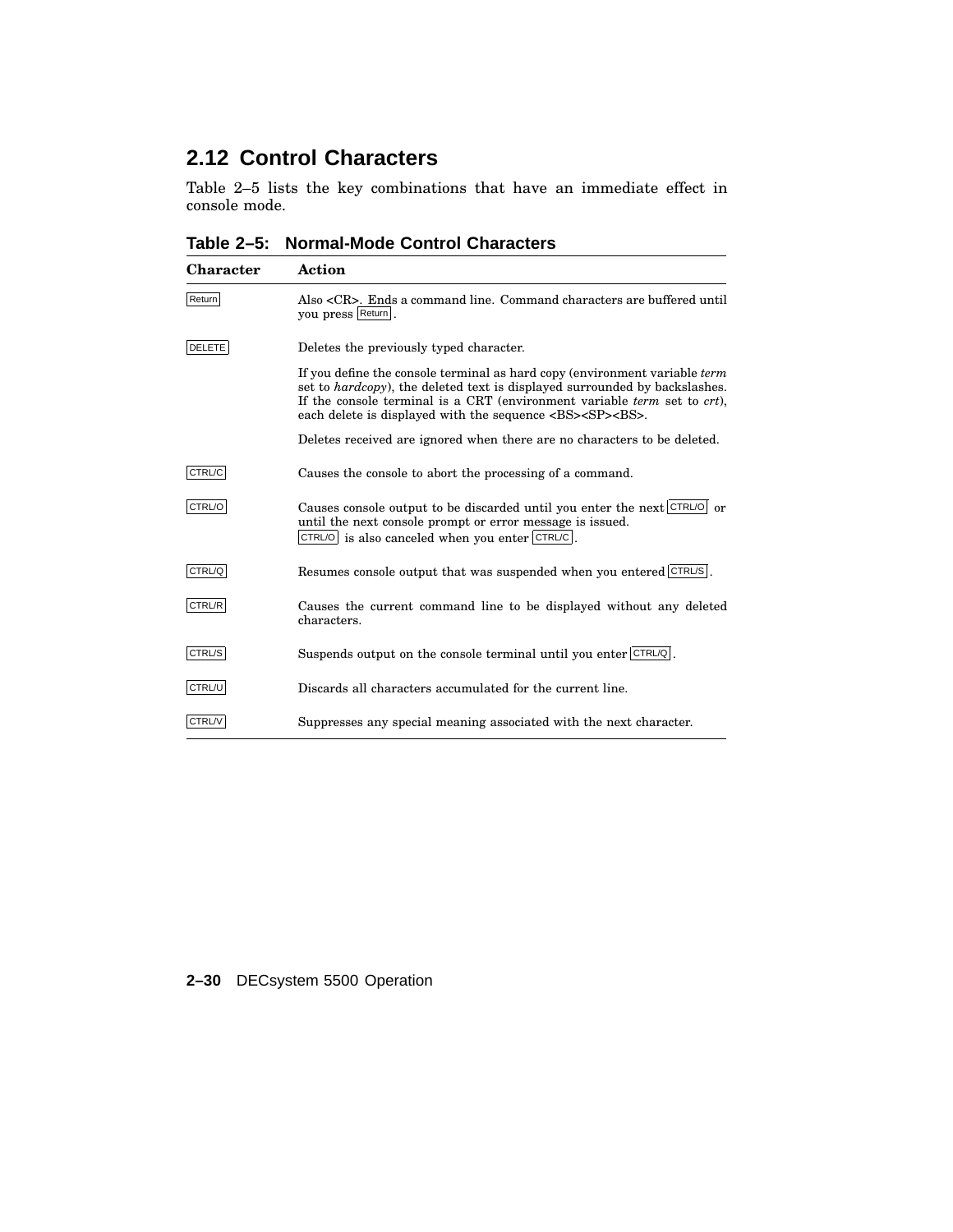## **Chapter 3**

# **Operating the System Options**

This chapter describes how to use options that may already be part of your system, or that you can add to your system. The following types of options are covered:

- Mass storage devices and controllers
- Communications controllers
- Printers

## **3.1 Mass Storage Options**

The following mass storage options are available with DECsystem 5500 pedestal systems:

- TK70 tape drive
- TLZ04 tape drive
- RF-series Integrated Storage Elements
- RZ-series Integrated Storage Elements

**NOTE:** *In addition, the RV20 Optical Disk Subsystem, RRD40 Digital Disk Subsystems, and TSV05 and TU81 tape drives can be attached to the DECsystem 5500 system. If your system contains one of these options, refer to the user's guide or owner's manual for instructions on how to operate the device.*

This chapter describes how to use TK70 and TLZ04 tape drives; it also describes how to use the controls for RF-series and RZ-series ISEs. In the case of the tape drive, it also describes how to insert and remove the tape cartridge. To use any mass storage device, you must properly identify the device to the operating system and use appropriate operating system commands. Refer to your system software documentation for details.

Operating the System Options **3–1**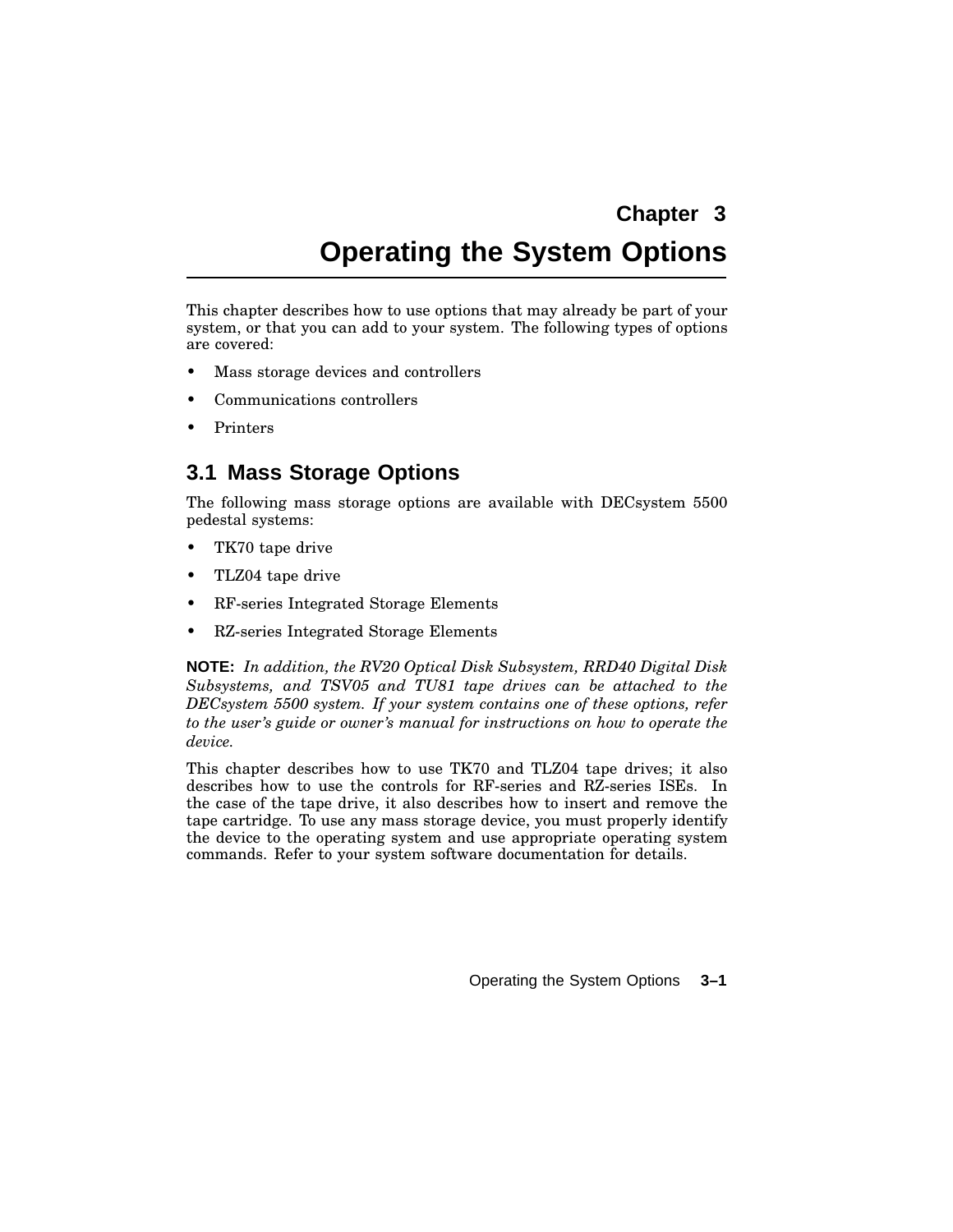## **3.1.1 TK70 Tape Drive**

The TK70 tape drive is located behind the upper door of the system. To use the drive, move the key to the top position and open the door.

The TK70 tape drive holds one removable magnetic tape cartridge. The drive can read data written on either a CompacTape II or CompacTape cartridge. You can identify the type of cartridge by the label on the cartridge.

You can use a CompacTape II or CompacTape cartridge as an input device to load software or data into your system. The TK70 drive can read data on both types of cartridges, written by either a TK70 drive or a TK50 drive. (The TK50 drive records data in a format different from that of the TK70.)

You should use a CompacTape II as an output device to make copies or backups of software or data. The TK70 drive cannot write to a CompacTape II or CompacTape that has been previously written by a TK50 tape drive.

#### **TK70 Tape Drive Controls**

The tape drive has two primary controls: the cartridge insert/release handle (subsequently referred to as ''the handle'') and the Unload button. You use the handle to insert or remove cartridges and lock them into position. Pull the handle open to insert or remove a tape cartridge. Push the handle closed to lock a tape cartridge into position and load the tape.

You use the Unload button to rewind and unload the tape. Unloading and rewinding can also be controlled by software. Refer to your system software manuals for appropriate commands.

The drive also has three indicator lights that tell you the status of the drive.

- Orange light (Write-Protected): A steady orange light indicates that the cartridge is write-protected.
- Yellow light (Tape in Use): A steady yellow light indicates that the tape is loaded. A blinking yellow light indicates that the tape is in motion.
- Green light (Operate Handle): A steady green light indicates that you can move the handle to insert or remove a tape. A blinking green light indicates a cartridge load fault. You can also move the handle when the green light is blinking.

All three lights blinking simultaneously indicates a fault condition.

Figure 3–1 shows the TK70 tape drive with the controls and indicator lights labeled.

**3–2** DECsystem 5500 Operation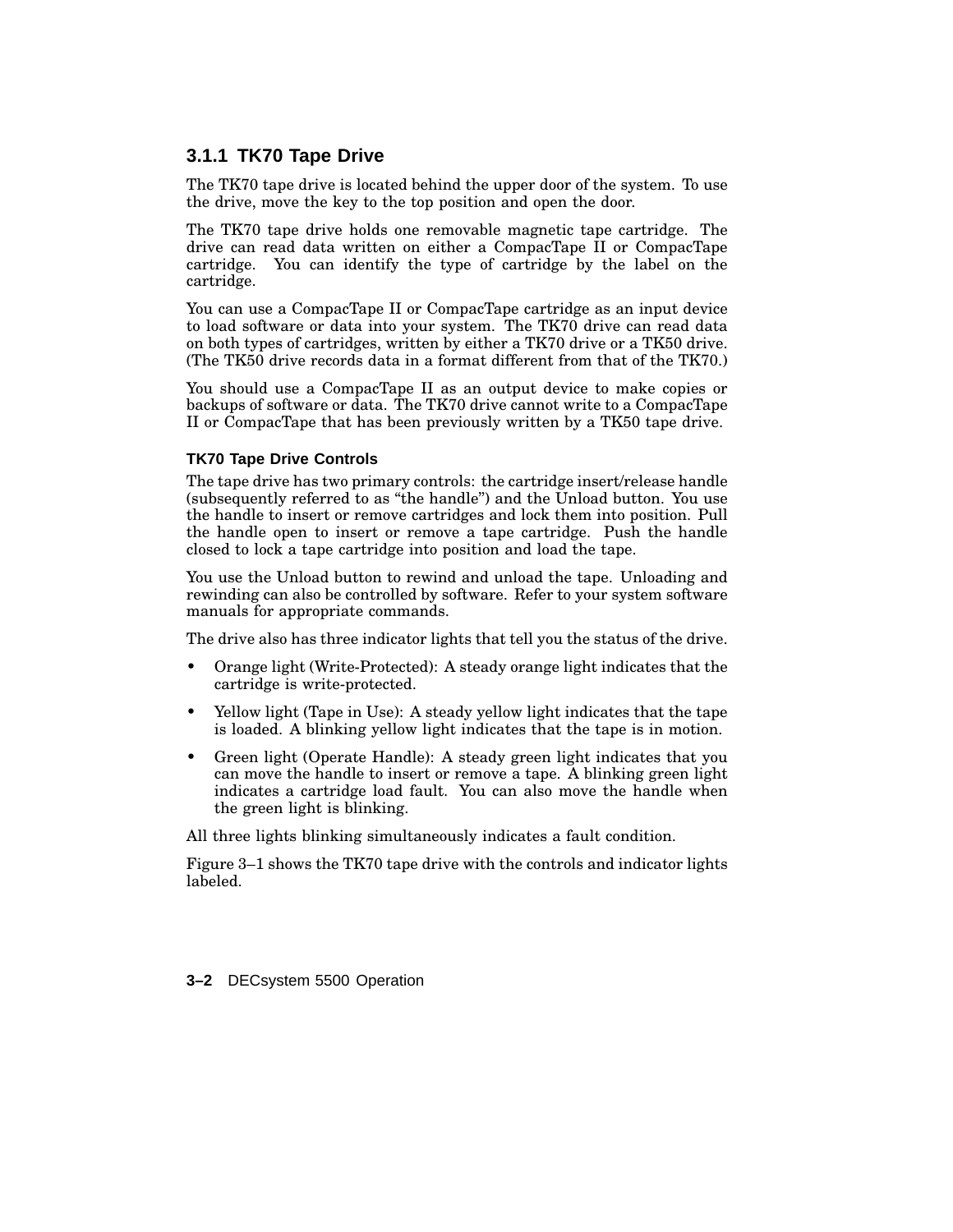To operate the drive properly, you must carefully monitor the indicator lights. The instructions for inserting and removing cartridges, which appear later in this section, tell you what should happen at each step. A table at the end of the section summarizes light and control combinations.





#### **3.1.1.1 Design of the Drive**

The TK70 tape drive operates like a reel-to-reel tape deck. Inside the drive is a take-up reel with a leader attached. Inside the cartridge is a single reel containing the magnetic tape. When you insert the cartridge and push in the handle, the leader in the drive automatically couples with the leader in the cartridge, and the tape winds onto the take-up reel. The coupling and winding process is called loading. When the automatic loading process is complete, the tape is ready to use.

Once the cartridge is loaded, you cannot remove it without rewinding and uncoupling the leaders, a process called unloading. Even if you have not used the tape, you must unload it before you can remove the cartridge. When you press the Unload button, the tape rewinds into the cartridge and the leaders uncouple.

Operating the System Options **3–3**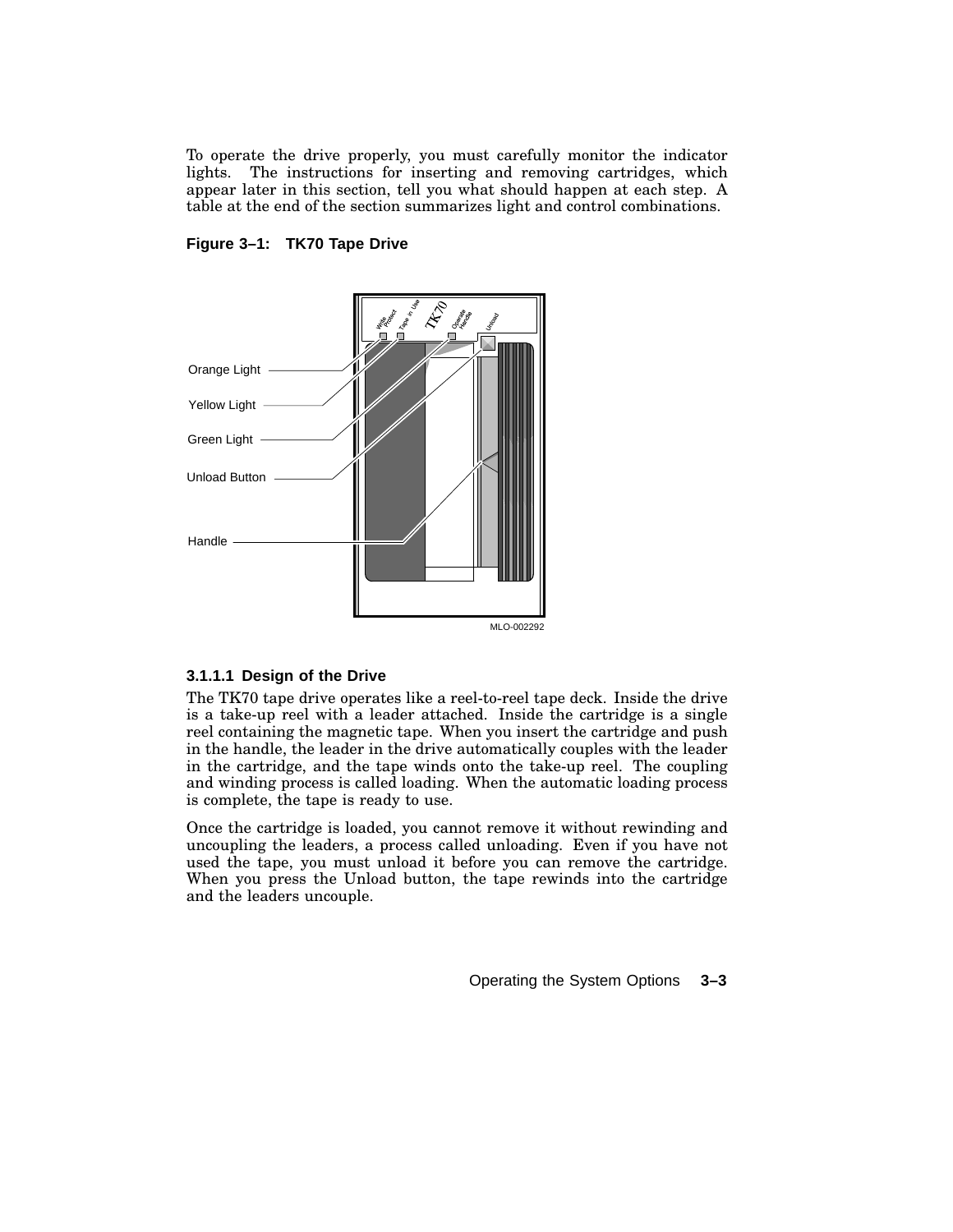### **3.1.1.2 Labeling a Tape Cartridge**

When recording data on a cartridge, label its contents. For your convenience, a slot for the label is provided on the front of the cartridge. Write the identification on the label and insert the label in the slot on the front of the cartridge, as shown in Figure 3–2. The label is visible when the tape is in the drive.





To indicate that the tape was recorded on a TK70 tape drive, check the box labeled 296MB. The 95MB box is used for tapes recorded on a TK50 drive.

**NOTE:** *Do not write on the tape cartridge or attach labels to the top, bottom, or sides of the cartridge.*

**3–4** DECsystem 5500 Operation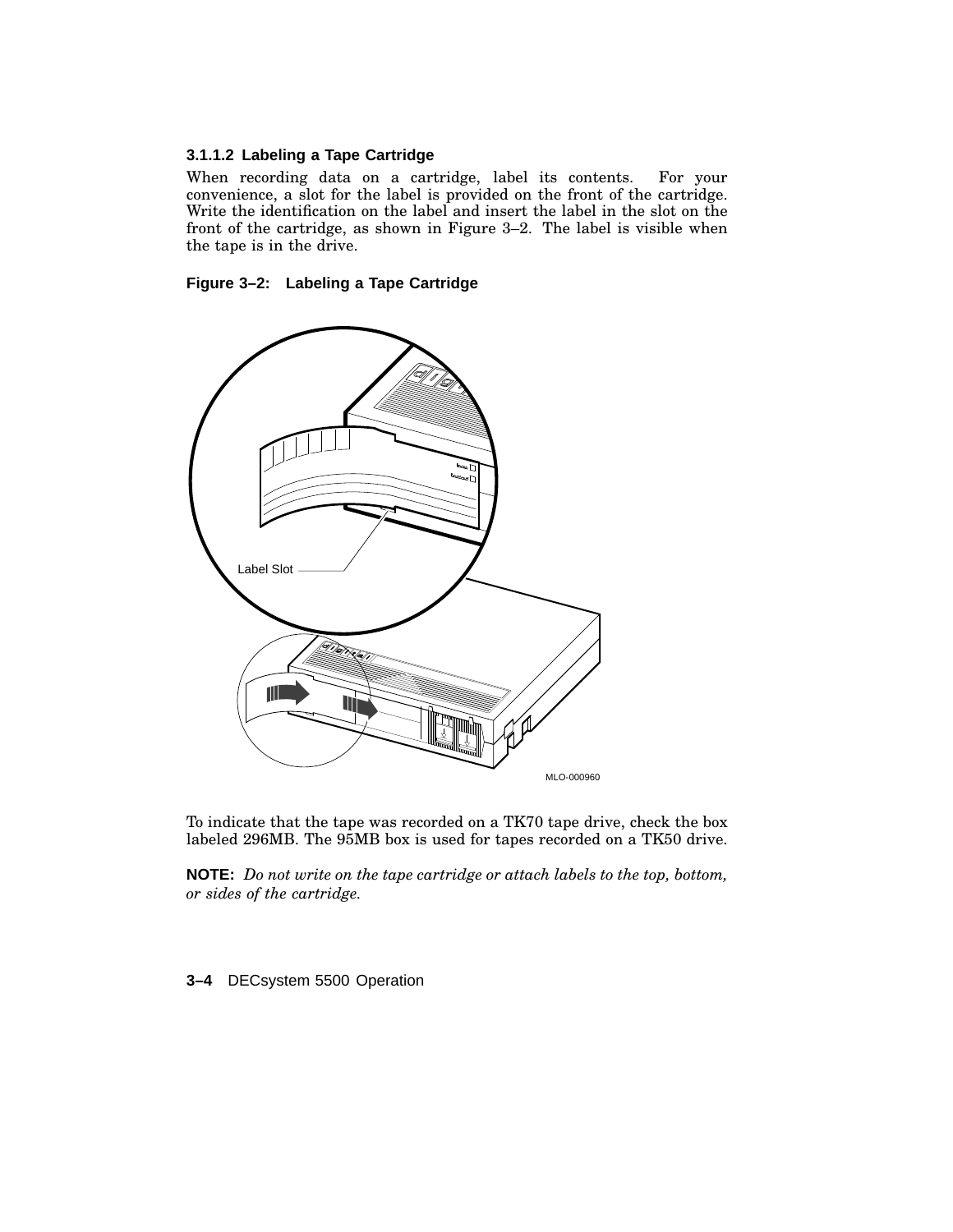#### **3.1.1.3 Write-Protecting a Tape Cartridge**

Write-protecting a tape cartridge prevents accidental erasure of information stored on the tape. You can write-protect a tape cartridge in two ways:

- Set the write-protect switch on the cartridge to the write-protect position.
- Write-protect the cartridge by using operating system commands described in your system software manuals.

Your system can read information on the tape regardless of the position of the write-protect switch or whether writing is software-disabled. However, the system cannot write data to the tape when the write-protect switch is set to the write-protect position, or when writing is software disabled.

When you use a cartridge to install software, make sure the cartridge is write-protected. Two icons on the switch indicate the write-protect status, as shown in Figure 3–3. An orange rectangle is visible when the switch is in the write-protect position. If you do not see an orange rectangle, slide the switch toward the label slot.

When you insert a write-protected cartridge into the drive, the orange indicator light comes on. The system recognizes the tape as being writeprotected under any one of the following conditions:

- The write-protect switch on the cartridge is set to the write-protect position.
- An operating system command has write-protected the tape.
- A tape recorded on a TK50 tape drive is inserted into the drive.

Removing write-protection depends on how the tape was recorded and how it is write-protected. You cannot write-enable a tape recorded on a TK50 tape drive either by moving the write-protect switch on the cartridge or by using software commands. The TK70 drive always recognizes a tape recorded on a TK50 drive as write-protected. You can remove writeprotection on tapes recorded on a TK70 drive as follows:

• If the cartridge is write-protected *only* by the write-protect switch on the cartridge and not the operating system, moving the switch to the write-enabled position causes the orange light to go out at the end of the executing command.

Operating the System Options **3–5**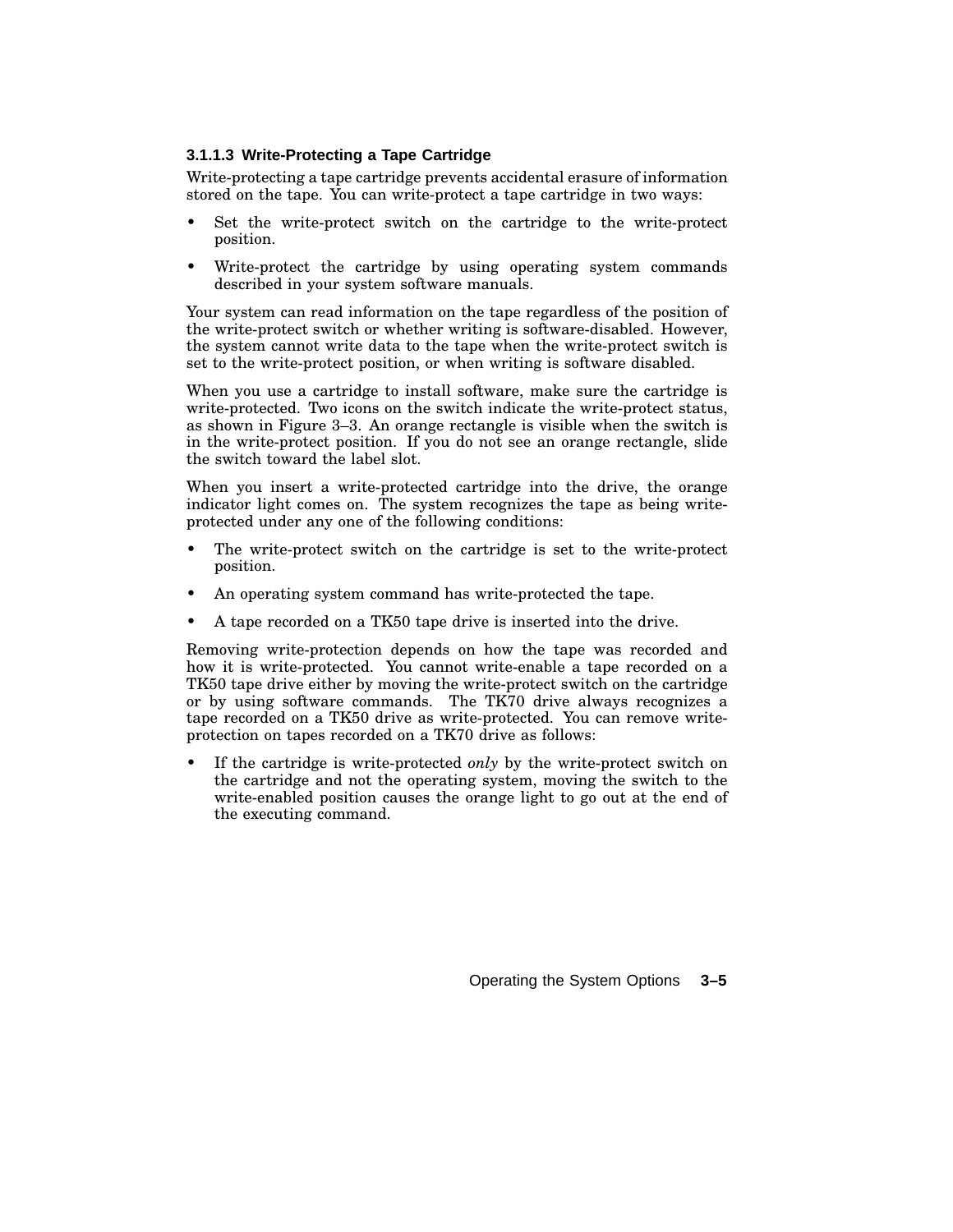



- If the cartridge is write-protected *only* by a software command and not the write-protect switch, removing the operating system restriction causes the orange light to go out.
- If the cartridge is write-protected by *both* the switch on the cartridge and a software command, you must change the switch setting and remove the operating system restriction.

## **3–6** DECsystem 5500 Operation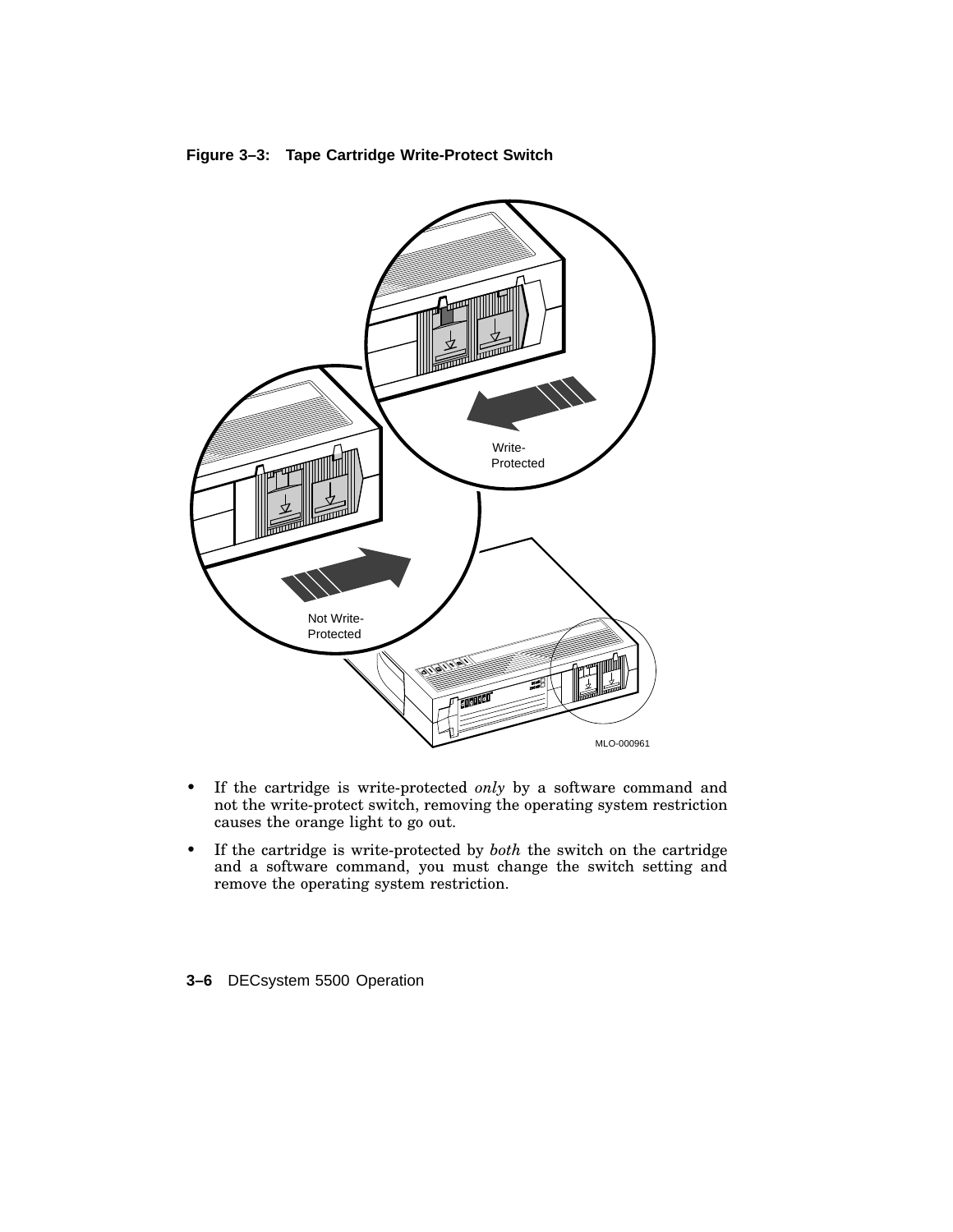When you use a CompacTape II cartridge to make a backup copy of files, make sure the orange write-protect light on the TK70 drive is off. If the light is not off, check for any of the write-protect conditions described above. Change the switch setting and/or operating system restriction as necessary. Do not begin your operation until the orange light goes off.

#### **3.1.1.4 Tape Cartridge Handling and Storage Guidelines**

- Do not touch the exposed surface of the tape.
- Do not drop the tape cartridge. The impact from a fall can damage the tape cartridge.
- Allow new tapes to stabilize at room temperature for 24 hours before using them.
- Place an identification label only in the label slot on the front of the tape cartridge.
- Store tape cartridges in a dust-free environment.
- Keep tape cartridges away from direct sunlight, heaters, and other sources of heat. Store tape cartridges in a stable temperature between 10° and 40° Celsius (50° and 104° Fahrenheit).
- Store tape cartridges where the relative humidity is between 20 and 80 percent.
- Keep tape cartridges away from magnets and equipment that generate magnetic fields, such as motors, transformers, terminals, and audio equipment.
- Keep tape cartridges away from x-ray equipment.

#### **3.1.1.5 Inserting a Tape Cartridge**

Before you use the tape drive, make sure the system is turned on (the power switch glows). During power-up, the TK70 drive runs self-tests that last a few seconds. All three lights (orange, yellow, and green) come on momentarily, then the yellow light blinks during the self-tests. At the end of the tests, the yellow light goes off and the green light comes on, accompanied by a short beep. The green light and the beep indicate that you can move the cartridge release handle.

**CAUTION:** *Move the handle only when the green indicator light is on. Moving the handle while the yellow light is on could damage the drive. If all three lights blink rapidly at any time, a fault condition exists. Press the Unload button once. If the fault is cleared, the tape unloads. The yellow light blinks during unloading, then the green light comes on. If the fault*

Operating the System Options **3–7**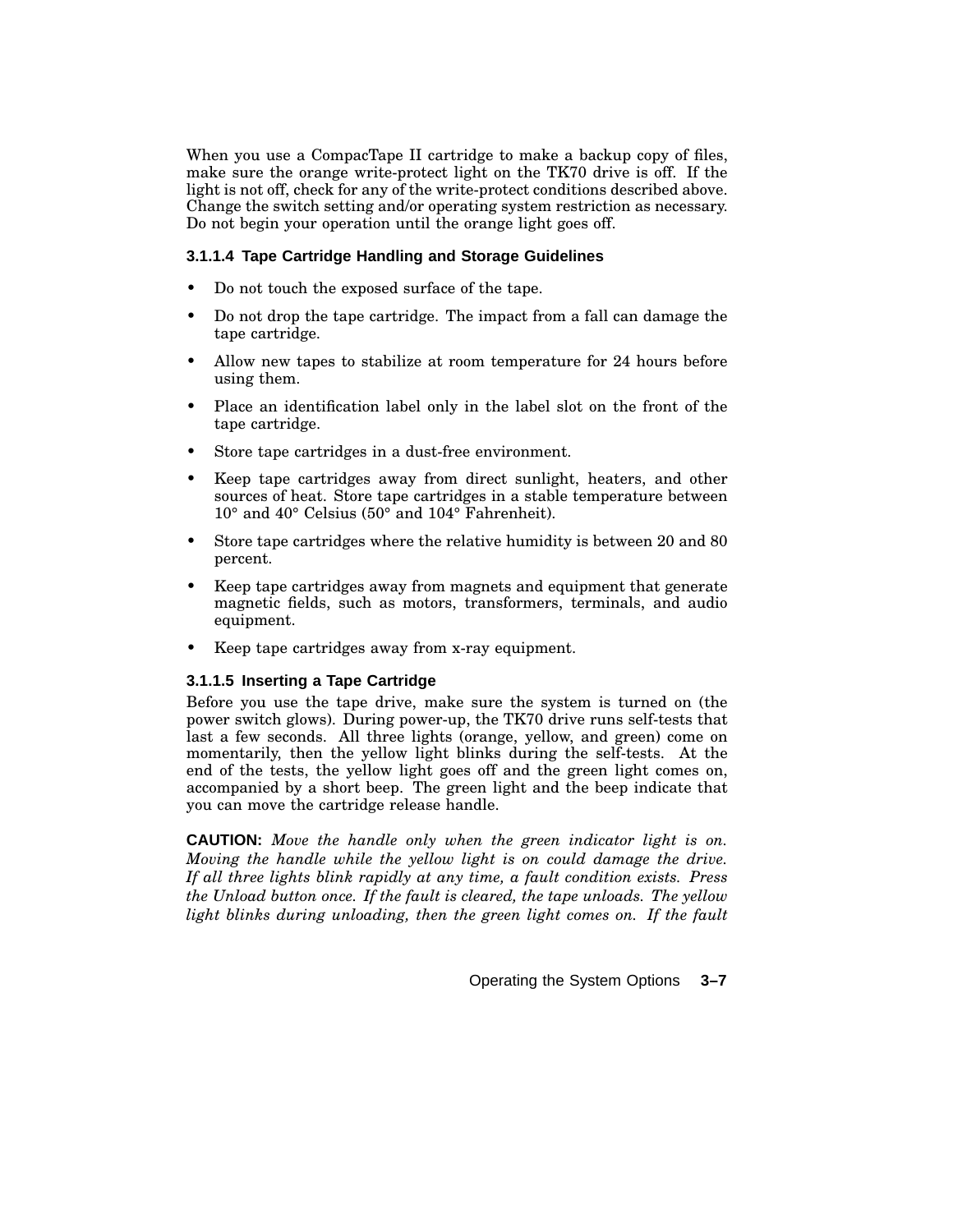*is not cleared, the three lights continue to flash. Do not attempt to use the tape drive or to remove the tape cartridge. Call your Digital service representative.*

Use the following procedure to insert a tape cartridge (see Figure 3–4):

- 1. Pull the handle open.
- 2. Position the cartridge so the arrow on the cartridge faces left and points toward the drive. Insert the cartridge into the TK70 tape drive until you feel the cartridge lock into place.
- 3. Push the handle closed.

The green light goes off and the yellow light blinks as the tape loads. When the yellow light glows steadily, the tape is ready to use.

**NOTE:** *If the green light blinks rapidly when you push the handle closed, the drive has detected a cartridge fault. Pull the handle open and remove the cartridge. Use another cartridge.*

Refer to Appendix C of this manual for instructions on how to create backup files on a tape cartridge.

**NOTE:** *If a cartridge is new, the drive performs a calibration sequence that takes approximately 30 seconds when the drive receives the first command from the operating system. The yellow light blinks rapidly and irregularly during calibration.*

**3–8** DECsystem 5500 Operation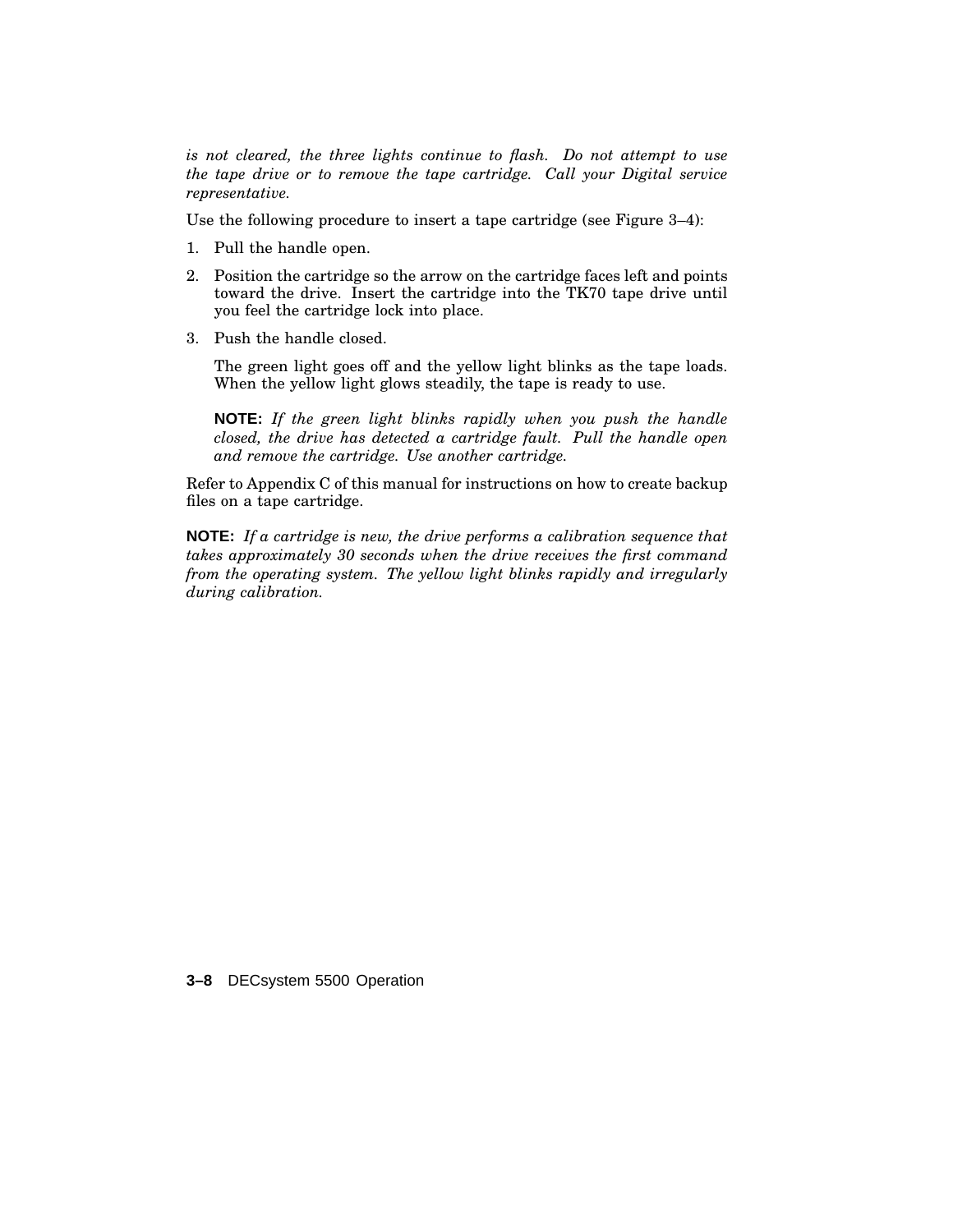

## **Figure 3–4: Inserting a Tape Cartridge**

Operating the System Options **3–9**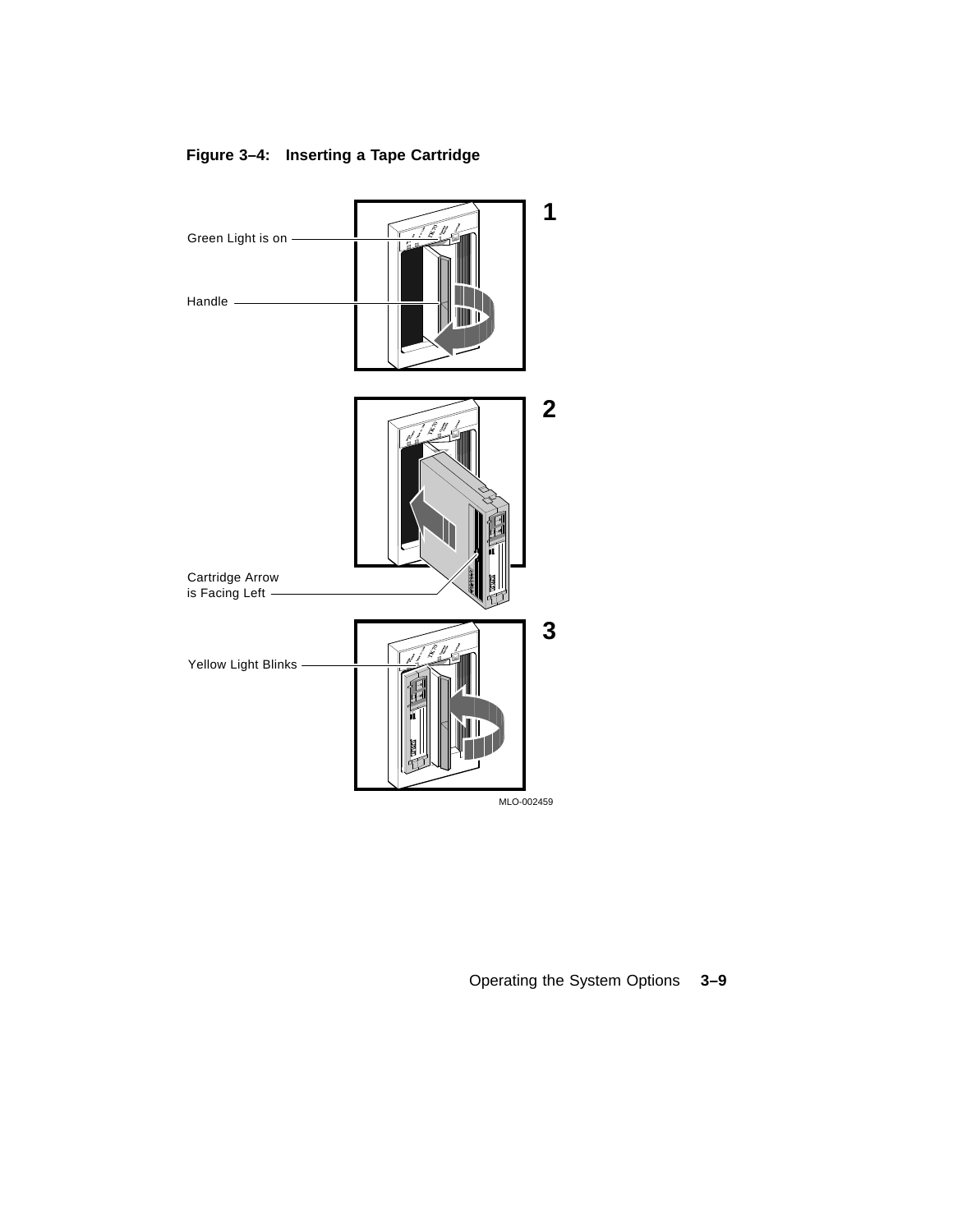#### **3.1.1.6 Removing a Tape Cartridge**

You must unload a tape before you can remove the cartridge from the tape drive. Use the following procedure (see Figure 3–5):

1. Press the Unload button. You can also issue a software command to unload the cartridge. Refer to your system software manuals for the appropriate command.

The yellow light blinks slowly, as the tape rewinds and unloads into the cartridge. This may take up to 90 seconds.

2. When the yellow light goes off and the green light comes on (you also hear a beep), pull the handle open.

**CAUTION:** *Move the handle only when the yellow indicator light is off and the green indicator light is on. Moving the handle while the yellow light is blinking could damage the drive.*

- 3. Remove the tape cartridge and store it in its container.
- 4. Push the handle closed.

The green light remains on, indicating that there is power to the drive and that you can safely move the handle.

**CAUTION:** *Remove the tape cartridge from the tape drive when the cartridge is not in use or before you turn off the system. Failure to remove the cartridge may damage the tape cartridge.*

**3–10** DECsystem 5500 Operation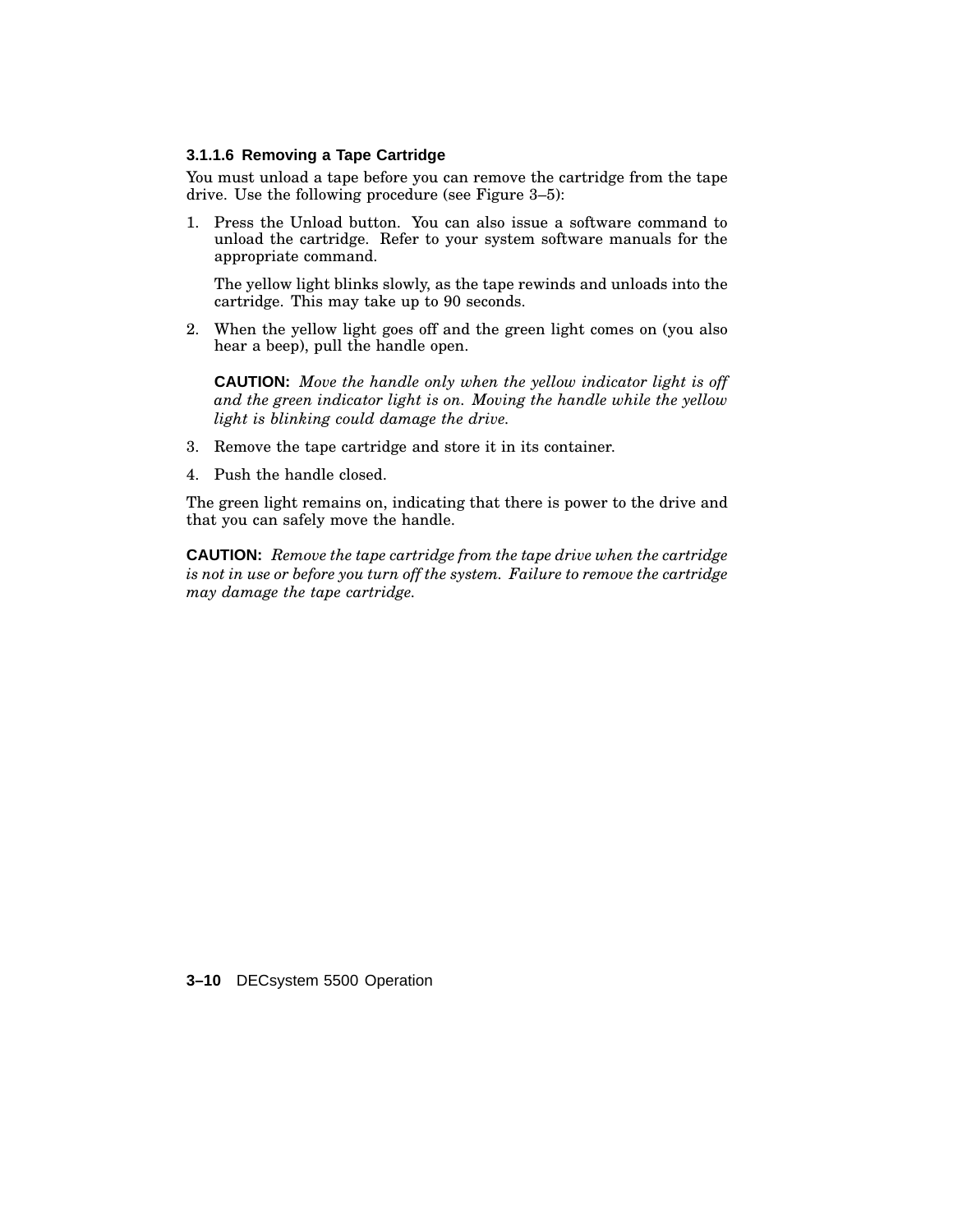**Figure 3–5: Removing a Tape Cartridge**



Operating the System Options **3–11**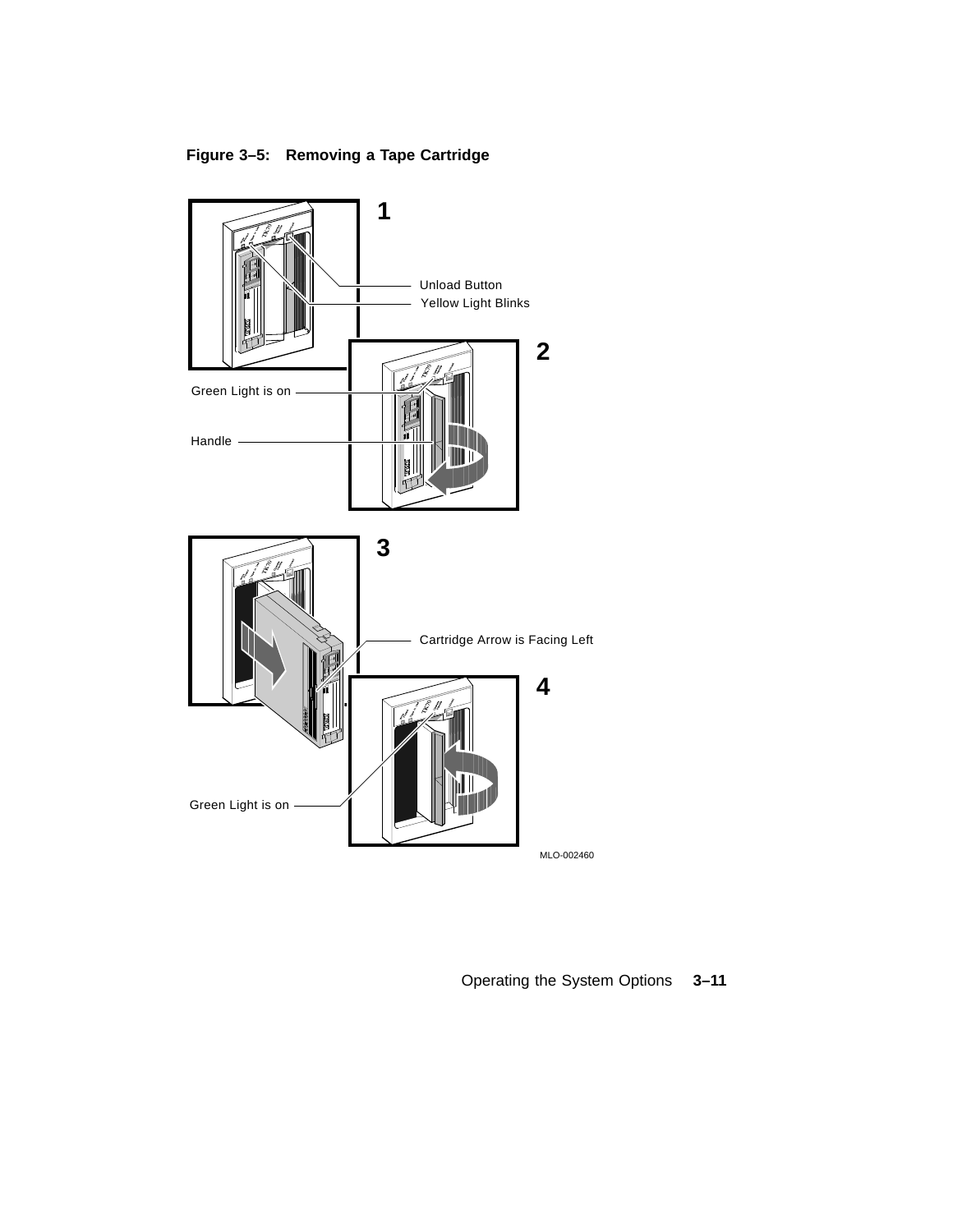#### **3.1.1.7 Summary of TK70 Tape Drive Controls and Indicator Lights**

Table 3–1 summarizes the TK70 tape drive controls. Table 3–2 describes the meaning of the indicator lights.

**Table 3–1: TK70 Tape Drive Controls**

| Control       | Position                    | <b>Function</b>                                                                       |
|---------------|-----------------------------|---------------------------------------------------------------------------------------|
| Handle        | Open                        | Lets you insert or remove a tape after rewind and<br>unload operations are completed. |
|               | Closed                      | Locks tape in operating position and begins load<br>sequence.                         |
| Unload button | Momentary<br>contact switch | Rewinds and unloads the tape.                                                         |

**Table 3–2: TK70 Tape Drive Indicator Lights**

| Orange   | Yellow                   | Green       | Condition                                                                                                                                                                                                                                                                                                                                                                                                                  |
|----------|--------------------------|-------------|----------------------------------------------------------------------------------------------------------------------------------------------------------------------------------------------------------------------------------------------------------------------------------------------------------------------------------------------------------------------------------------------------------------------------|
| Off      | Off                      | Off         | No power to the tape drive.                                                                                                                                                                                                                                                                                                                                                                                                |
| Off      | Off                      | On steadily | Safe to move cartridge release<br>handle. Power is present.                                                                                                                                                                                                                                                                                                                                                                |
| Off      | Off                      | Blinking    | Load fault. The cartridge leader<br>may be defective. Pull out the<br>handle and remove the cartridge.<br>Do not use the cartridge.                                                                                                                                                                                                                                                                                        |
| On/Off   | On steadily              | Off         | Tape is loaded but not in motion.                                                                                                                                                                                                                                                                                                                                                                                          |
| On/Off   | Blinking                 | Off         | Tape is in motion.                                                                                                                                                                                                                                                                                                                                                                                                         |
| On       | On steadily/<br>blinking | On          | Cartridge is write-protected.                                                                                                                                                                                                                                                                                                                                                                                              |
| Blinking | Blinking                 | Blinking    | A fault is occurring. Press the<br>Unload button to unload the tape<br>cartridge. If the fault is cleared,<br>the yellow light blinks while the<br>tape rewinds. When the green light<br>comes on, you can move the handle<br>to remove the cartridge. If the<br>fault is not cleared, all three lights<br>continue to blink. Do not attempt<br>to remove the tape cartridge. Call<br>your Digital service representative. |

#### **3–12** DECsystem 5500 Operation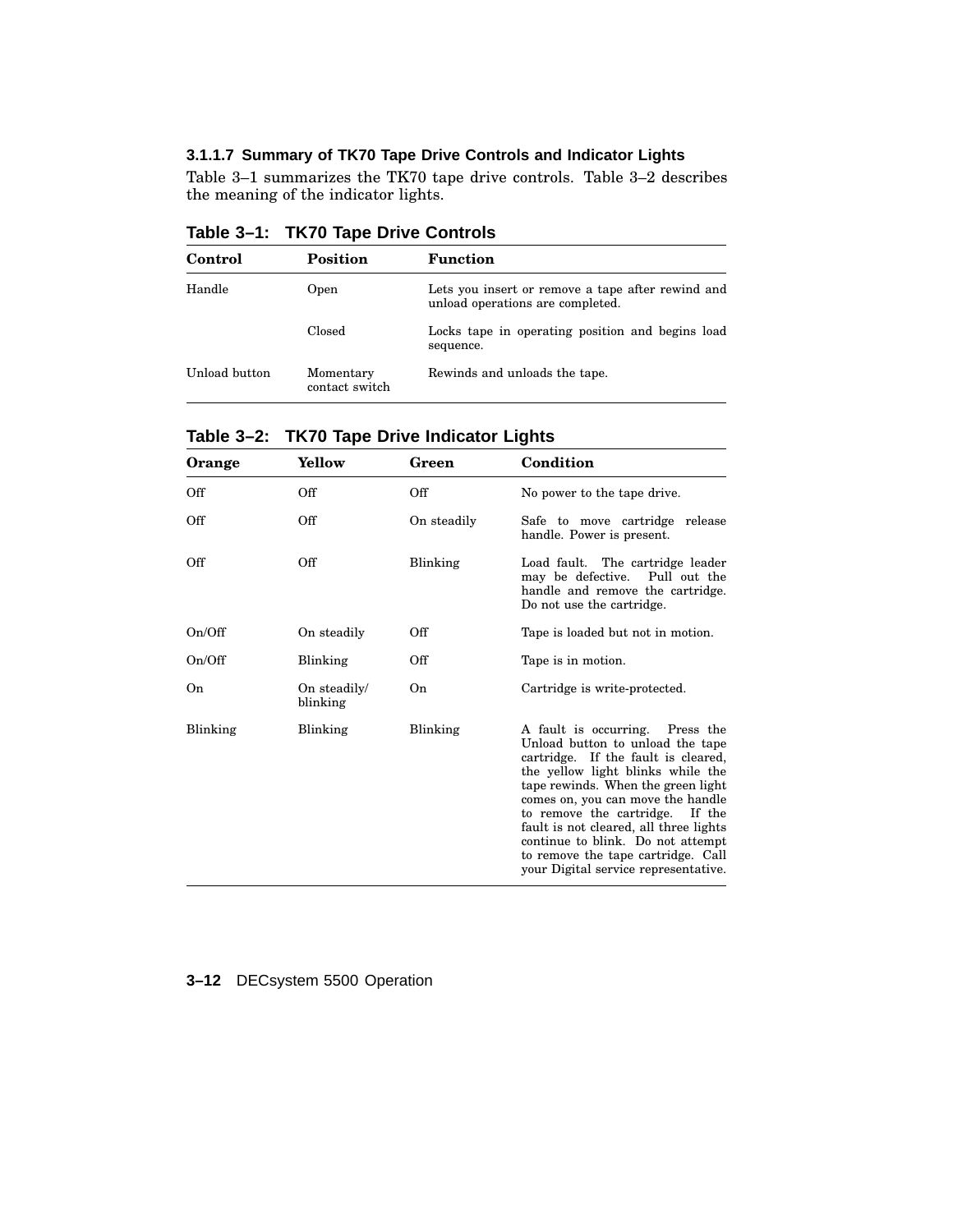#### **3.1.2 TLZ04 Tape Drive**

The TLZ04 tape drive is located behind the upper door of the system. To use the drive, move the key to the top position and open the door.

The TLZ04 tape drive is a backup device that uses digital data storage (DDS) and digital audio tape (DAT) recording technologies. Digital audio tape, such as TLZ04 cassettes, takes advantage of the TLZ04 tape drive's helical scan technology. This technology allows more data to be stored on tape by recording data diagonally. DAT recording also minimizes ''crosstalk,'' providing you with higher data integrity.

Digital data storage uses a recording format that supports the use of digital audio tape for computer applications. The DDS/DAT format allows you to back up 1.2 gigabytes of data in approximately 2 hours with no operator intervention. In addition, this format has three levels of error correction, which ensures high data integrity.

#### **TLZ04 Tape Drive Controls and Indicators**

Figure 3–6 shows the TLZ04 tape drive.

The unload button is used to eject the cassette tape. The Tape and Drive indicators show the status of the TLZ04 and can indicate possible error conditions.

**CAUTION:** *Pressing the unload button during normal tape operations may halt the tape operation in progress.*

Table 3–3 describes the TLZ04 drive indicators as they apply to normal operating conditions. Table 3–4 describes the TLZ04 drive indicators as they apply to abnormal operating conditions.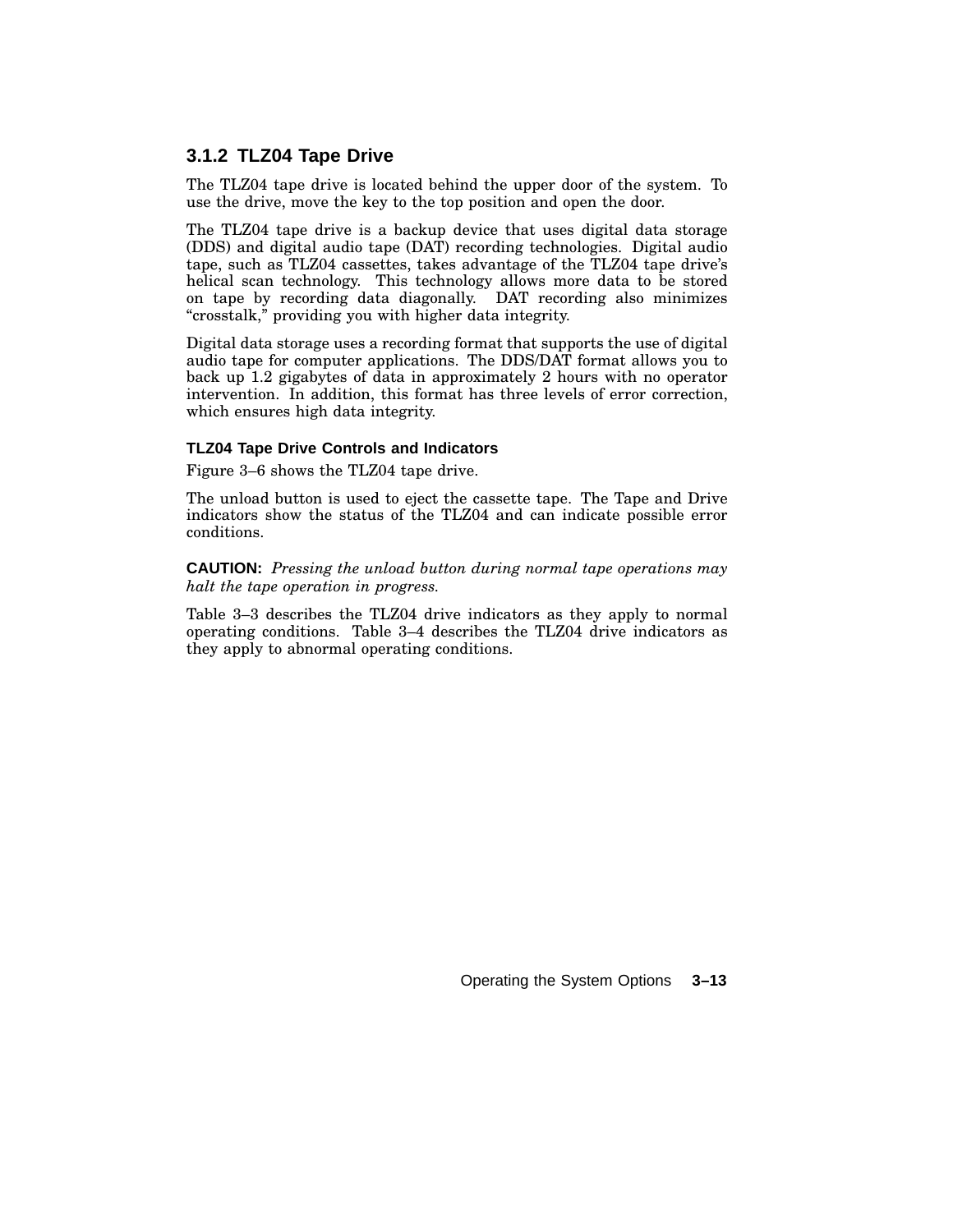**Figure 3–6: TLZ04 Tape Drive**



**Table 3–3: TLZ04 Drive Indicators (Normal Conditions)**

| Indicator | Color(s)        | Meaning                                       |
|-----------|-----------------|-----------------------------------------------|
| Tape      |                 | Indicates status of cassette tape as follows. |
|           | Solid green     | Tape loaded.                                  |
|           | Solid yellow    | Tape loaded and write protected.              |
|           |                 |                                               |
| Drive     |                 | Indicates status of TLZ04 drive as follows.   |
|           | Solid green     | Drive ready/power on.                         |
|           | Flashing green  | Drive active.                                 |
|           | Flashing yellow | Power-on self-test in progress.               |
|           |                 |                                               |

### **3–14** DECsystem 5500 Operation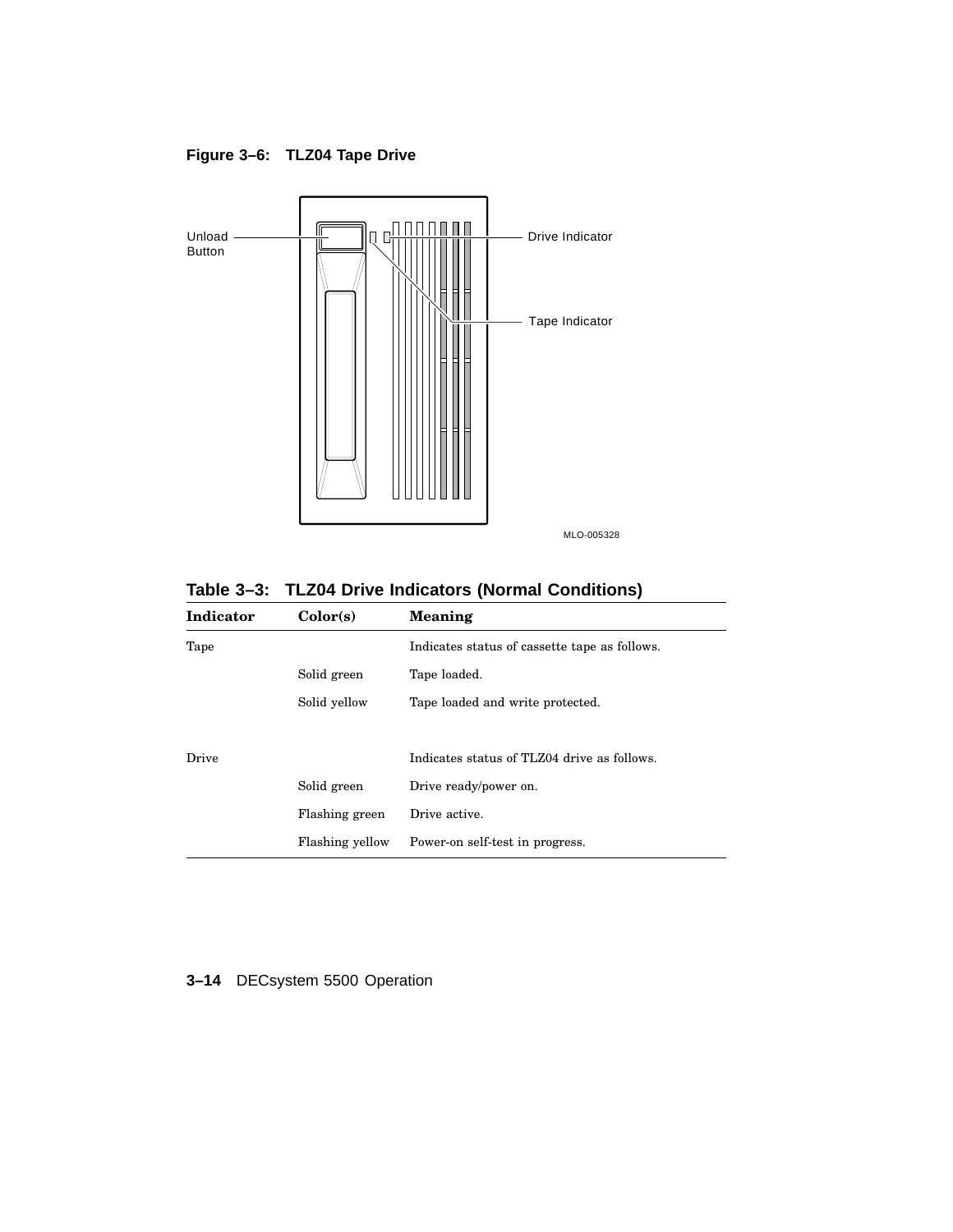| Indicator      | Color(s)                         | <b>Meaning</b>                                                                                                  |
|----------------|----------------------------------|-----------------------------------------------------------------------------------------------------------------|
| Tape           | Slow flashing<br>green or yellow | Excessive tape errors. Use the head cleaning cassette.<br>If failure repeats itself, use another cassette tape. |
| Tape and Drive | Solid yellow                     | High humidity. Adjust operating environment.                                                                    |
| Tape           | Flashing yellow<br>1-3 times     | Power-on self-test failed.                                                                                      |
| Drive          | Solid yellow                     | Power-on self-test failed.                                                                                      |

**Table 3–4: TLZ04 Drive Indicators (Abnormal Conditions)**

#### **3.1.2.1 Proper Handling of Cassette Tapes**

Digital Equipment Corporation recommends that you use TLZ04 cassette tapes. To ensure optimal performance from your cassette tapes, observe the following guidelines when handling them.

- Avoid placing the cassette tapes near sources of electromagnetic interference, such as terminals, and video or X-ray equipment. Emissions from such equipment can erase data on the tape.
- Keep cassette tapes out of direct sunlight and away from heaters and other sources of heat.
- Store cassette tapes (and cleaning cassette) where the room temperatures are between 5°C and 32°C (40°F and 90°F).
- Store cassette tapes in a dust-free environment where the relative humidity is 20% to 60%.

#### **3.1.2.2 Setting the Write-Protect Tab on the Cassette Tape**

If you wish to read or copy from a tape, set the write-protect tab on the cassette to write protect. This disables writing to tape, and ensures data integrity. Use a pen (not pencil) to set the write-protect tab (Figure 3–7) to the desired position.

Observe the following guidelines when setting the write-protect tab.

- If you are reading data (copying from tape), set the write-protect tab to write protected.
- If you are writing data, set the write-protect tab to write enabled.
- Write-protect tab position displays in front panel tape indicator.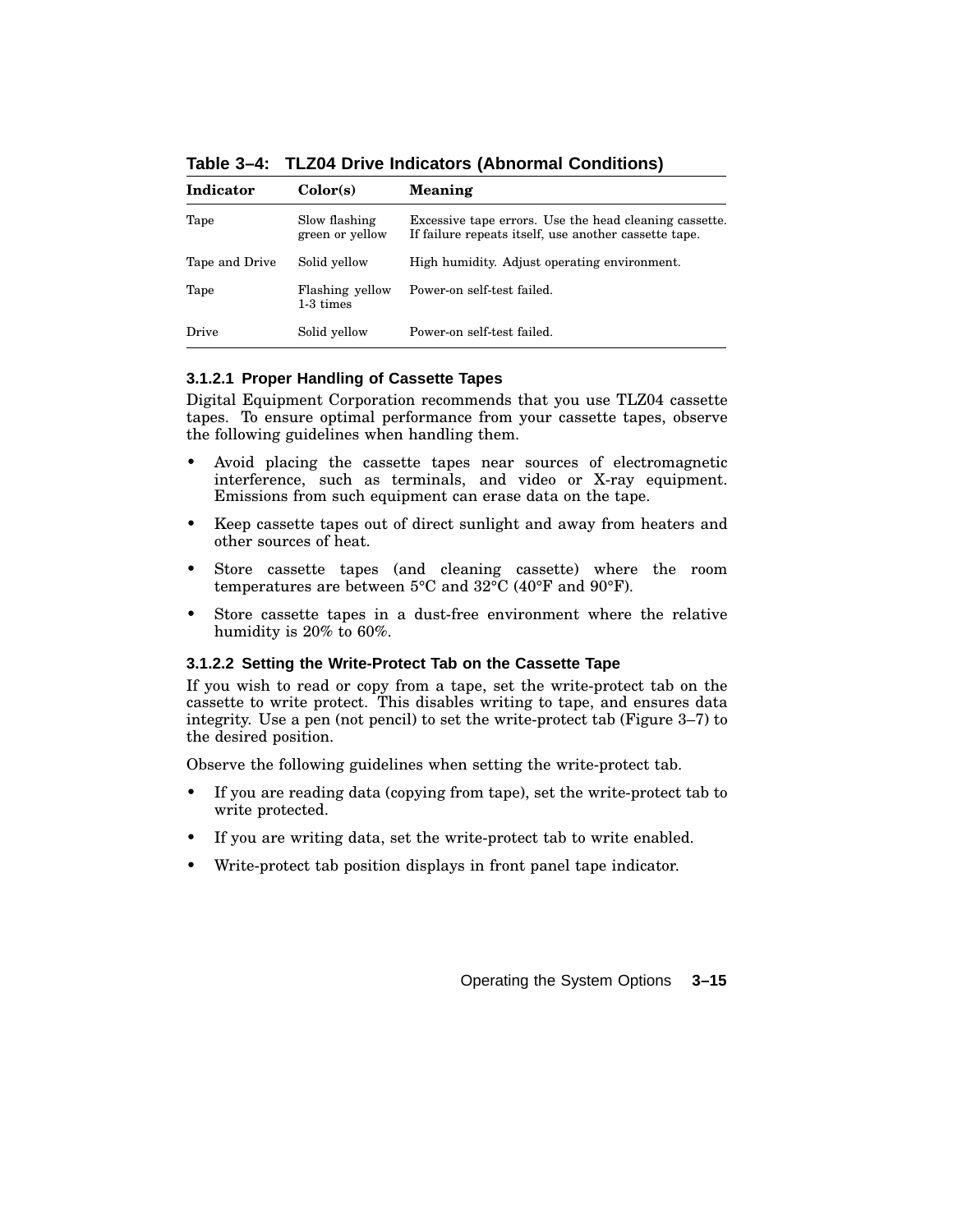

### **Figure 3–7: Setting the Write-Protect Tab on the Cassette Tape**

**3.1.2.3 Inserting a Cassette Tape into the Drive**

Insert the TLZ04 cassette tape into the drive with the cassette's writeprotect tab at the top, as shown in Figure 3–8.

#### **3–16** DECsystem 5500 Operation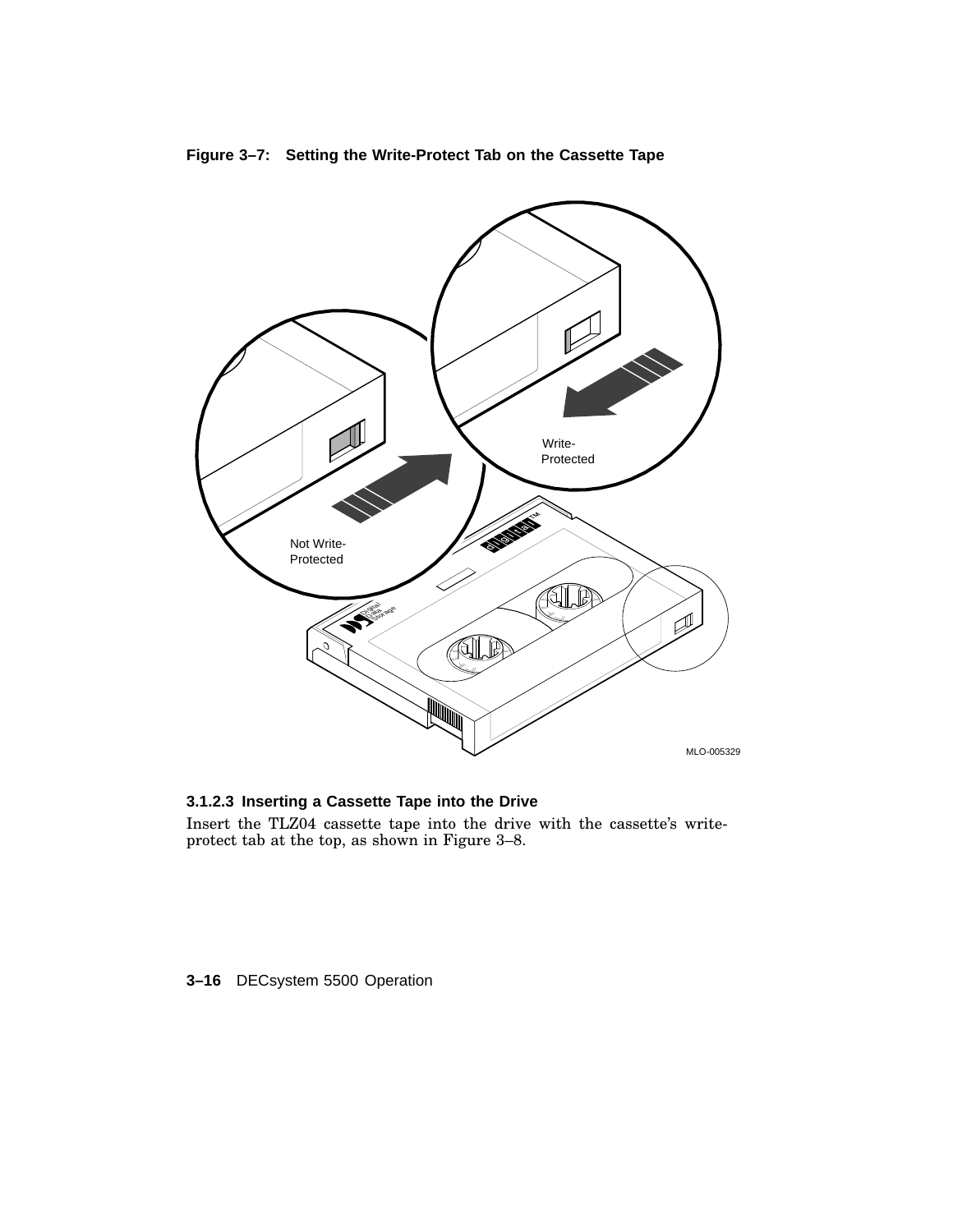



MLO-005331

#### **3.1.2.4 System Software**

System software allows you to execute commands to read and write data to the cassette tape. Your operating system documentation describes specific commands that allow you to do the following:

- Back up data from disk drives to a tape drive
- Copy data from disk to tape, or tape to disk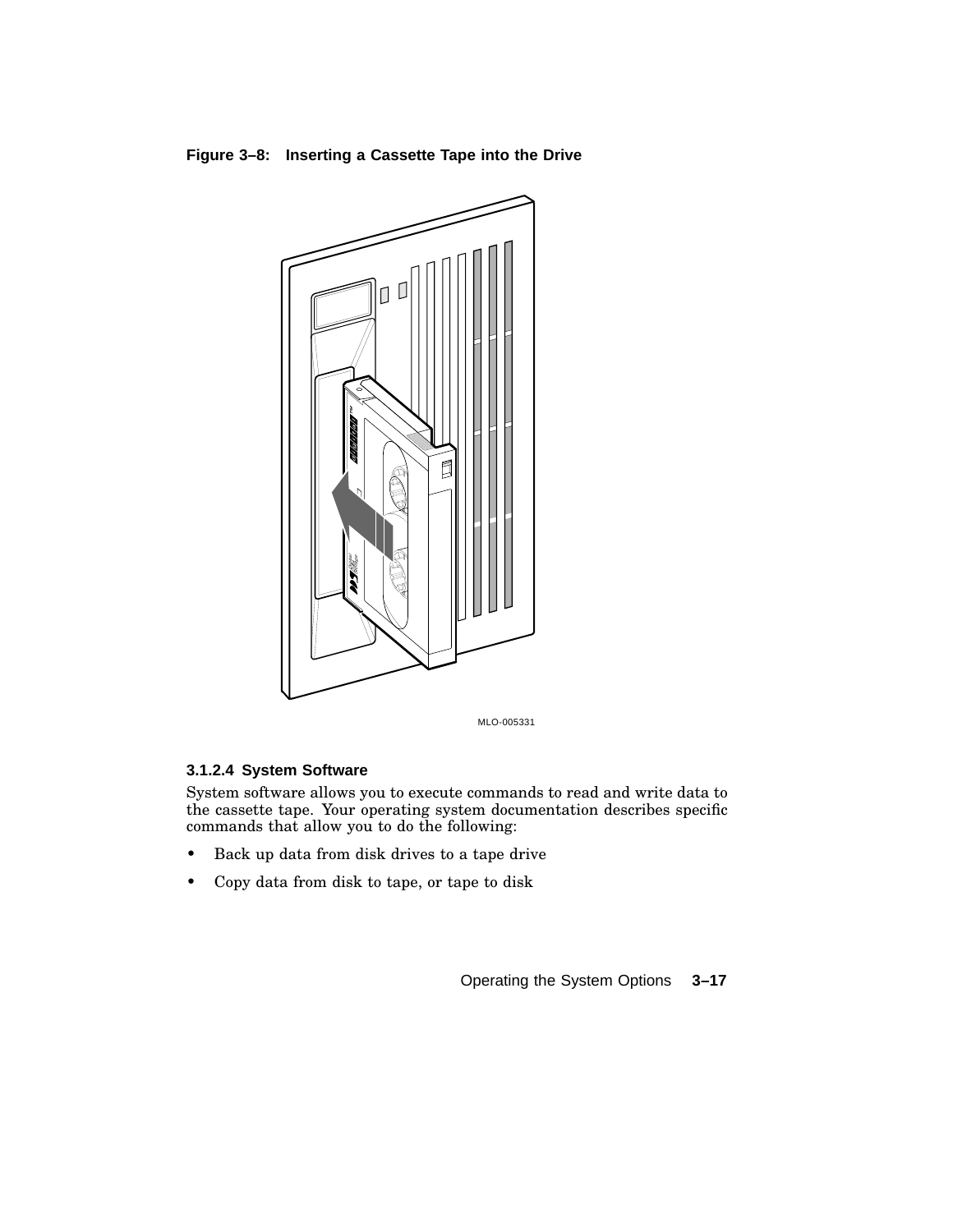#### **3.1.2.5 Cleaning the Heads**

Statistics show that over ninety percent of drive-related problems are associated with the media. Therefore, Digital Equipment Corporation strongly recommends that you follow the instructions for handling cassette tapes and cleaning the heads of the drive.

This section shows you how to perform TLZ04 head cleaning. The heads are the components in a drive that magnetically read and write data to and from the media (in this case, a cassette tape).

**NOTE:** *Digital Equipment Corporation recommends that you perform the head cleaning procedure about every 2 weeks, or after every 25 hours of drive usage.*

*Under normal conditions, it should not be necessary to exceed this cleaning schedule. If a particular cassette causes problems, try changing to another cassette.*

**CAUTION:** *Never attempt to clean the heads in a manner other than described herein. Doing so will void the product warranty.*

To clean the heads, use the head cleaning cassette as follows:

- 1. Observe that the drive indicator is lit solid green.
- 2. Insert the head cleaning cassette (part number TLZ04–HA) into the drive as shown in Figure 3–9.
- 3. With the head cleaning cassette inserted, the drive automatically cleans the head. The drive ejects the head cleaning cassette after approximately 30 seconds.
- 4. In the space provided on the card enclosed with the head cleaning cassette, place a check mark every time you use the head cleaning cassette.

Under normal conditions, the head cleaning cassette performs for approximately 25 cleanings. Additional cassettes are available from your Digital sales representative or DECdirect.

If the head cleaning cassette has been used more times than it was designed to be used, the drive will eject the cartridge in approximately 8 to 10 seconds. No cleaning action will occur.

**CAUTION:** *Do not exceed the recommended 25 uses of the cleaning cassette. After 25 uses, the cleaning cassette no longer cleans the heads. You must use a new cassette.*

**3–18** DECsystem 5500 Operation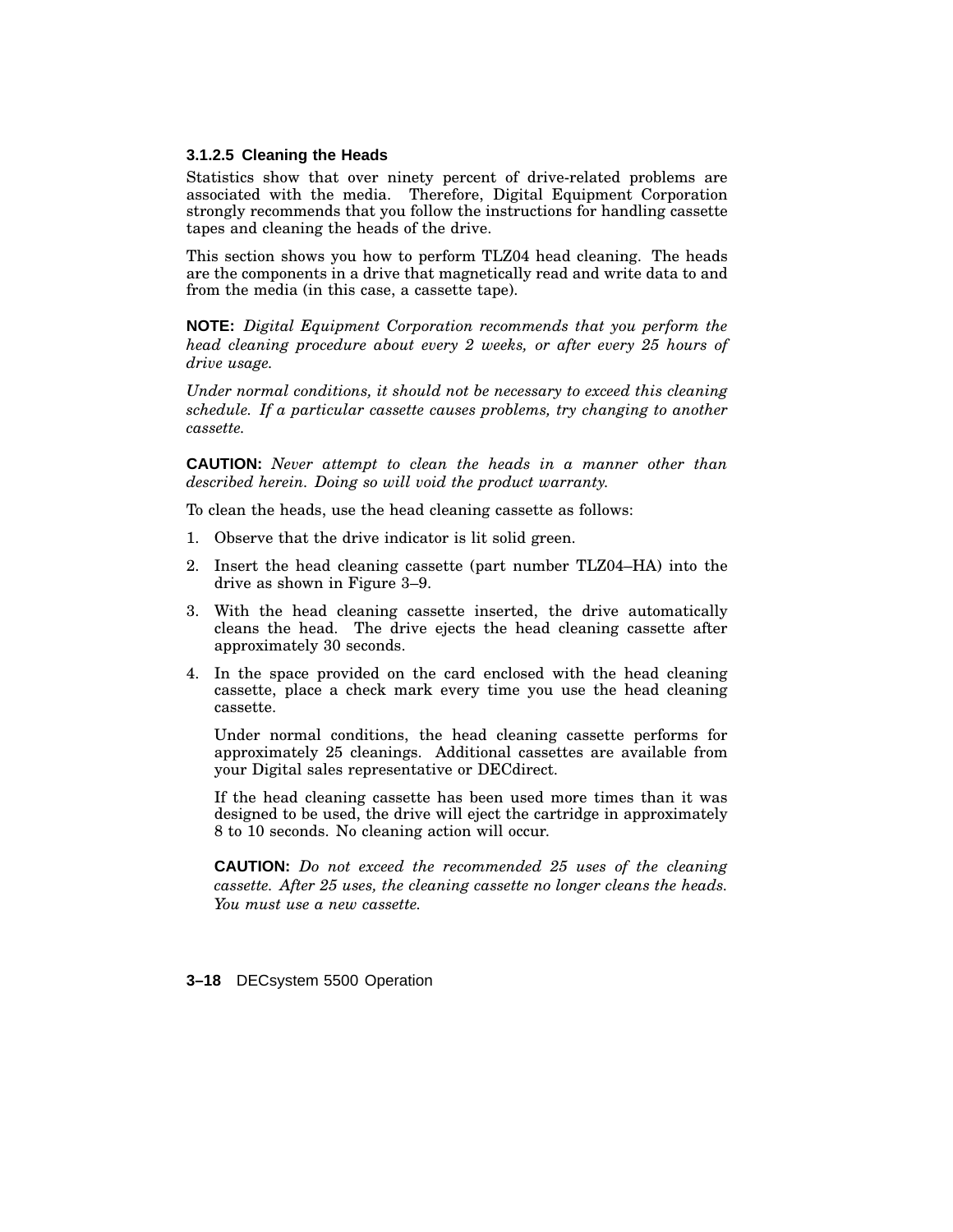**Figure 3–9: Inserting the Head Cleaning Cassette**



### **3.1.3 RF/RZ-Series Integrated Storage Elements**

Your system may have up to four RF/RZ-series ISEs, or up to three RF/RZseries ISEs and a tape drive. When your system has multiple ISEs, Digital recommends that you separate them according to function. For example, if your system has two ISEs, you may want to use them as follows:

ISE 0 contains the operating system and applications installed on the system.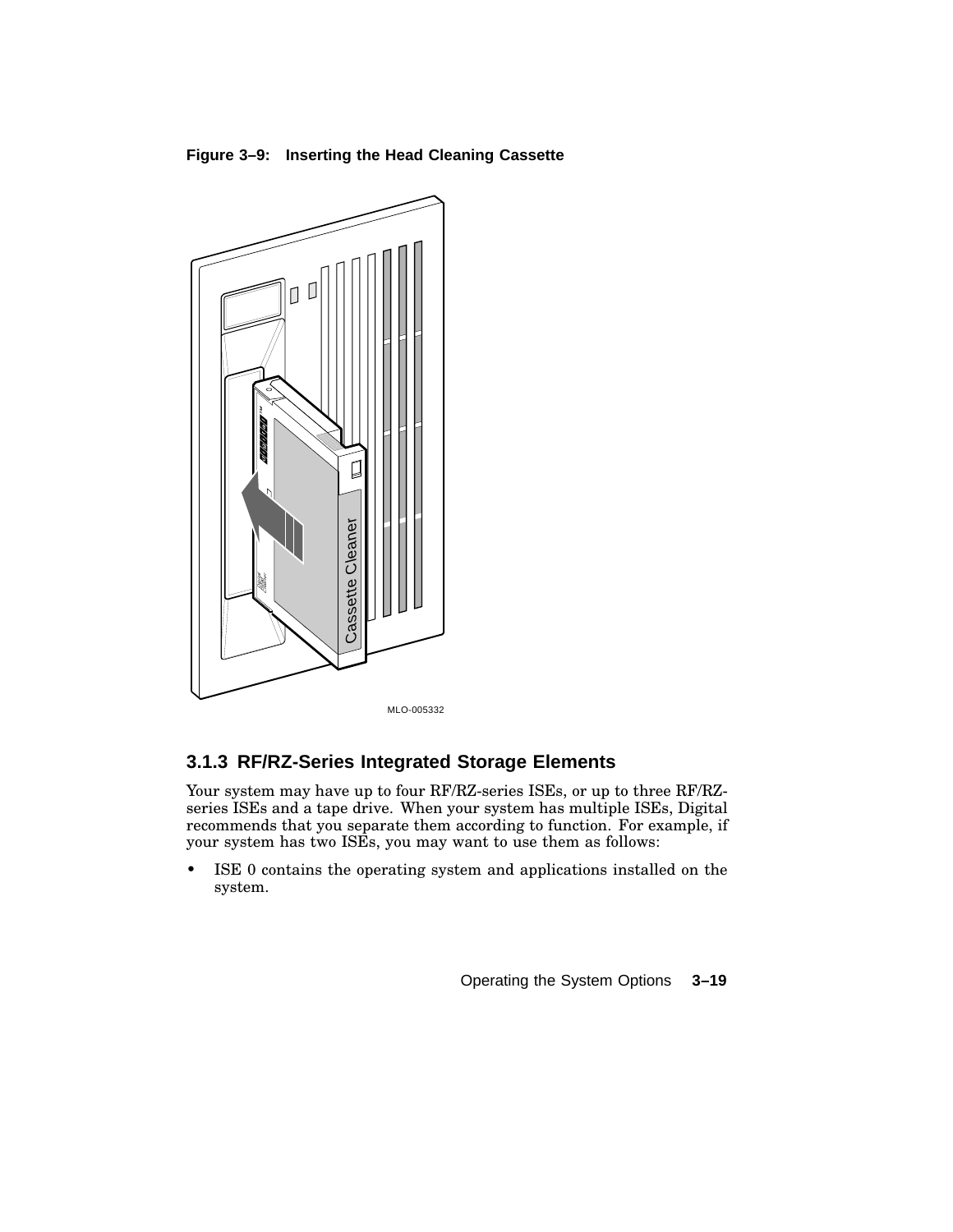• ISE 1 contains work areas for each user with an account on the system.

The storage capacities and other specifications for RF-series ISEs are listed in *DECsystem 5500 Technical Information*.

**NOTE:** *If your system has less than the maximum number of ISEs: three if you have a tape drive, or four without the tape drive, a blank ISE front panel with no controls or indicators is used to cover the empty ISE cavities. The front panels are required to meet international regulatory standards.*

#### **RF-Series Controls and Indicators**

Each RF-series ISE has controls and indicators on its front panel. To access the ISE controls you need only open the upper door (top key position). Figure 3–10 shows the front panel of an RF-series ISE.





Each ISE has the following controls and indicators on its front panel.

• Bus node ID plug

**3–20** DECsystem 5500 Operation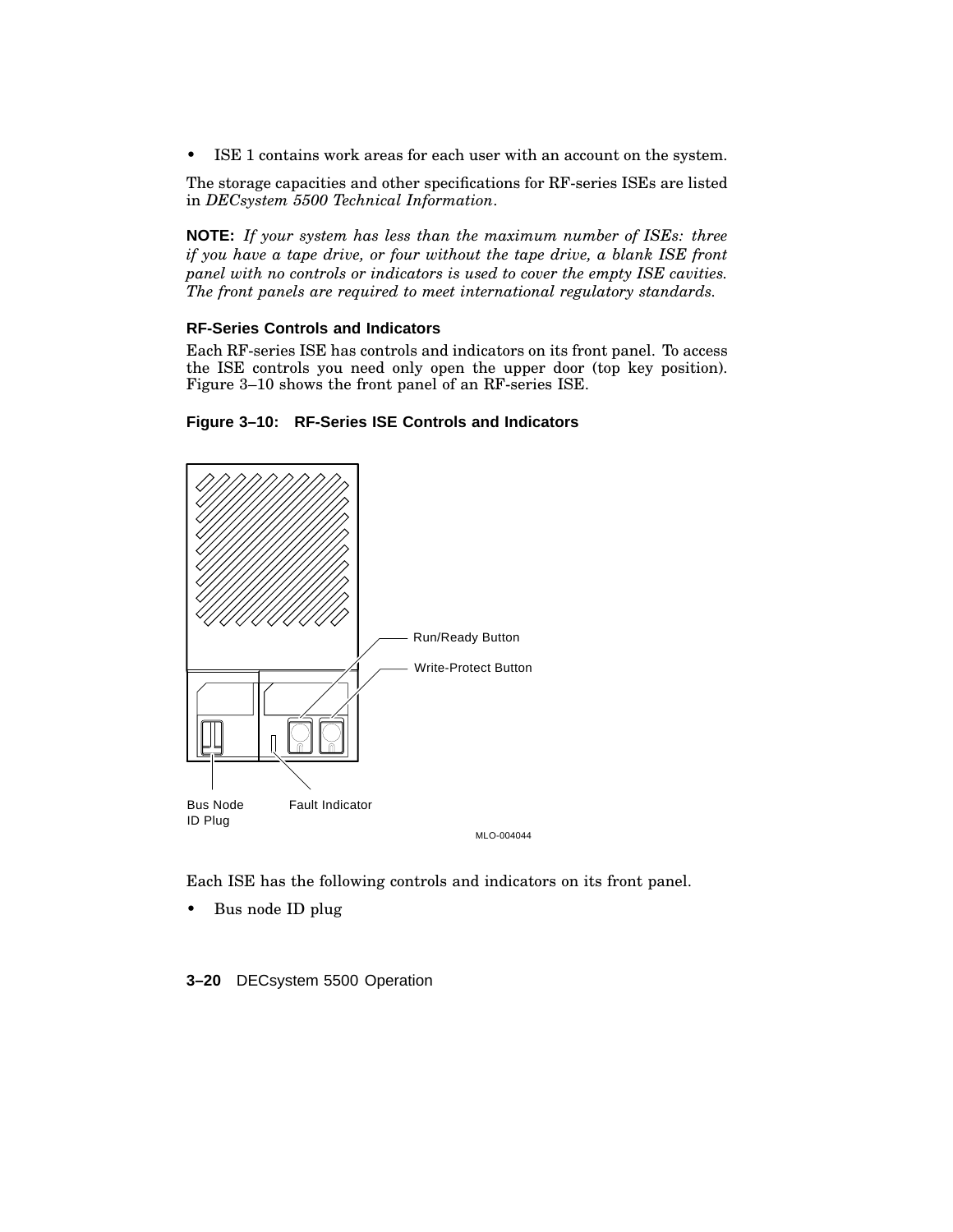- Fault indicator
- Write-Protect button
- Run/Ready button

Bus node ID plugs identify the bus node number of the ISEs to the system, as well as the unit number by default. Bus node numbers are configured at the factory in consecutive order from right to left: the right-most ISE as 0, the center ISE as 1, and the left-most ISE as 2. (Tapeless systems can have up to four ISEs, with the left-most ISE as 3.)

Table 3–5 lists RF-series controls and indicators.

| Control          | Position        | <b>Function</b>                                                                                                                                                                                    |
|------------------|-----------------|----------------------------------------------------------------------------------------------------------------------------------------------------------------------------------------------------|
| Bus Node ID Plug | Installed       | The bus node ID plug identifies the bus node<br>ID number of the ISE to the system and is,<br>by default, the unit number. The ISE bus<br>node ID is factory set to a number 0 through<br>6.       |
|                  | Not installed   | The ISE bus node number is undefined. The<br>ISE Fault indicator lights.                                                                                                                           |
| Fault            | Lit             | Indicates an error condition in the ISE.<br>The light is on temporarily during power-<br>up sequence (normal condition).                                                                           |
|                  | Not lit         | Indicates an error-free condition in the ISE.                                                                                                                                                      |
| Run/Ready        | In (lit, green) | ISE is on line. When the ISE is available<br>for use, the green indicator light in the<br>switch is on. Under normal operation the<br>green indicator flashes as seek operations<br>are performed. |
|                  | Out (not lit)   | ISE is off line and cannot be accessed. The<br>green indicator light cannot be lit when the<br>Run/Ready button is out.                                                                            |
| Write-Protect    | In (lit, amber) | ISE is write-protected. Prevents system<br>software from writing to the ISE.                                                                                                                       |
|                  | Out (not lit)   | ISE is not write-protected. Normal position<br>for software operation. System software is<br>free to read from or write to the ISE.                                                                |

**Table 3–5: RF-Series Controls and Indicators**

The Write-Protect button controls whether the system can write data to the ISE. The system can read from the ISE regardless of the setting of the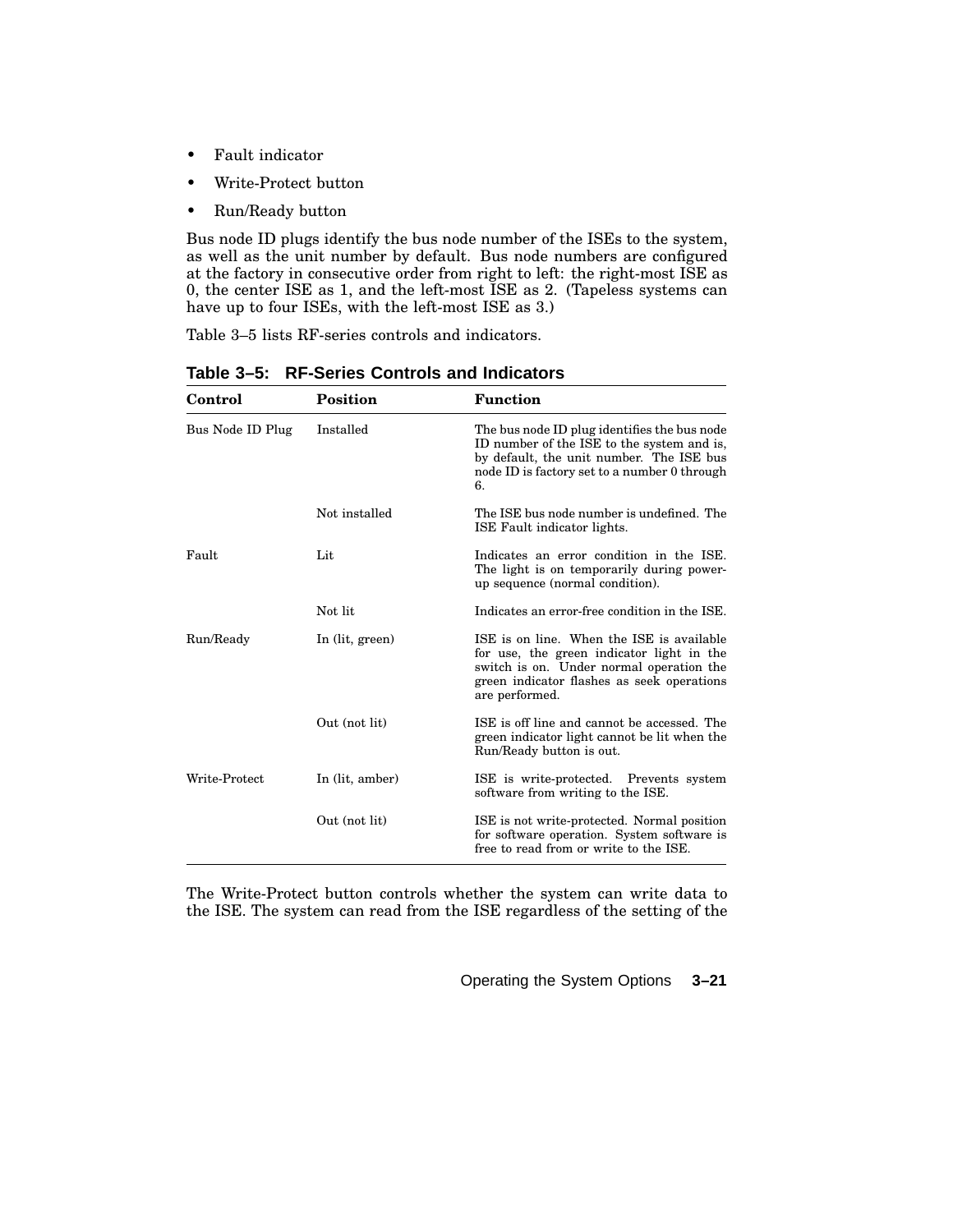Write-Protect button. When the Write-Protect button is out (not lit), the system can write to the ISE. Your system disk (the ISE containing system software) and ISEs containing work areas for users should be write-enabled, the normal operating setting.

If you want to write-protect an ISE containing sensitive data that you do not want changed or accidentally erased, set the Write-Protect button to in (lit).

#### **RZ-Series Front Panel**

Each RZ-series ISE has a front panel that contains a bus node ID plug. To access the front panel you need only open the upper door (top key position). Figure 3–11 shows the front panel of an RZ-series ISE.





#### **Changing the Bus Node ID Plugs**

Spare bus node ID plugs are supplied with your system. The DSSI plugs for RF-series ISEs are dark gray. The part number for these plugs is 12– 28766–19. The SCSI plugs for RZ-series ISEs are a lighter gray. The part

**3–22** DECsystem 5500 Operation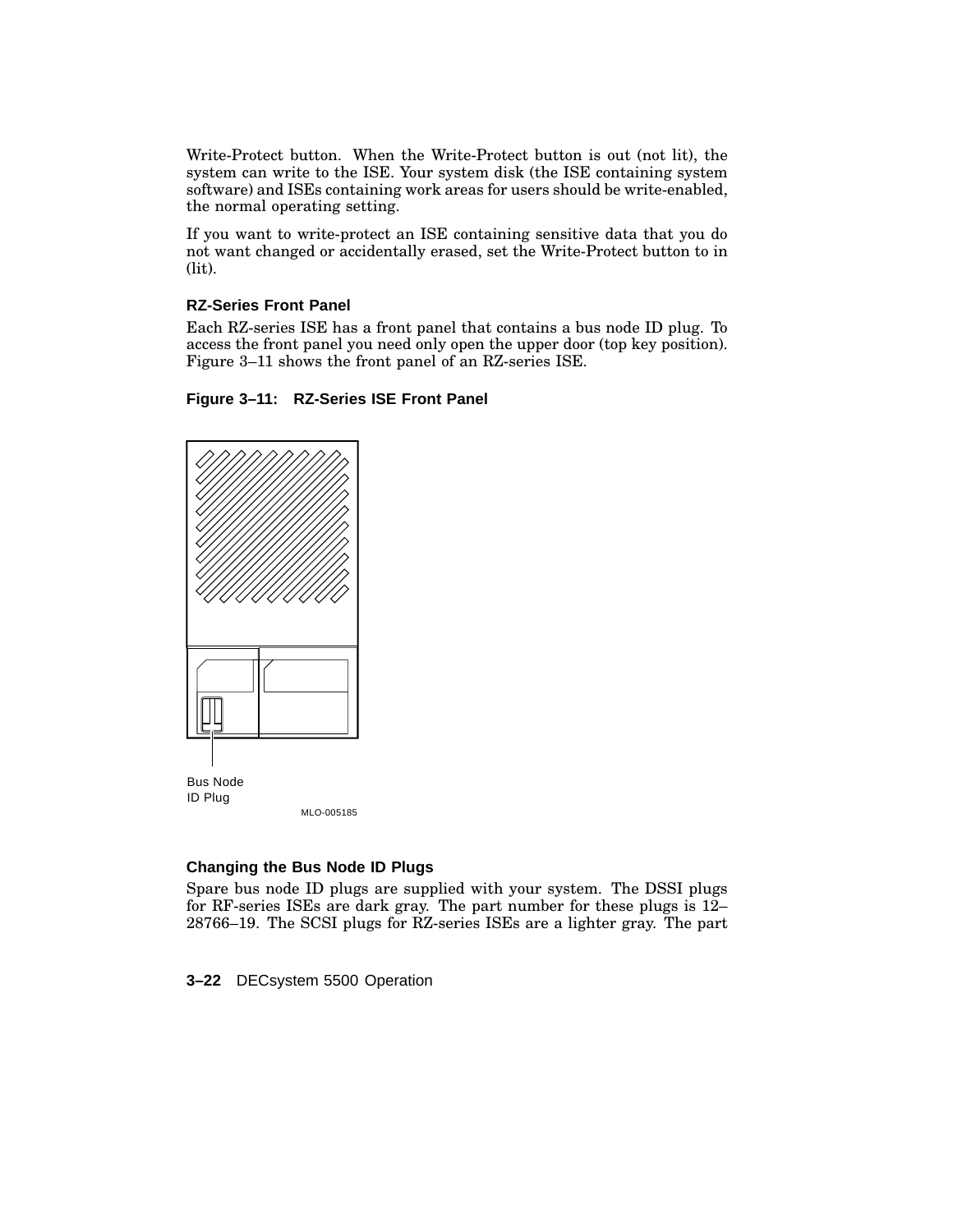number for these plugs is 12–28766–28. Use the spare plugs to renumber your ISEs if you reconfigure your system with an expander.

The bus node ID plugs have prongs on the back that indicate the bus node number (and by default, the unit number) of the ISE. To remove a bus node ID plug, grasp it firmly and pull straight out. To insert a bus node ID plug, align the two center prongs with the two center slots and press the plug into the slots. See Figure 3–12.

#### **Figure 3–12: Inserting Bus Node ID Plugs**



Use the rules below for renumbering your storage elements:

- For each DSSI or SCSI bus, do not duplicate bus node numbers for your storage elements. You can only have one storage element on Bus 0 identified as bus node 1, one storage element as 2, and so on; you can only have one storage element on Bus 1 identified as bus node 1, one storage element as 2, and so on.
- By convention, the ISEs are numbered in increasing order from right to left.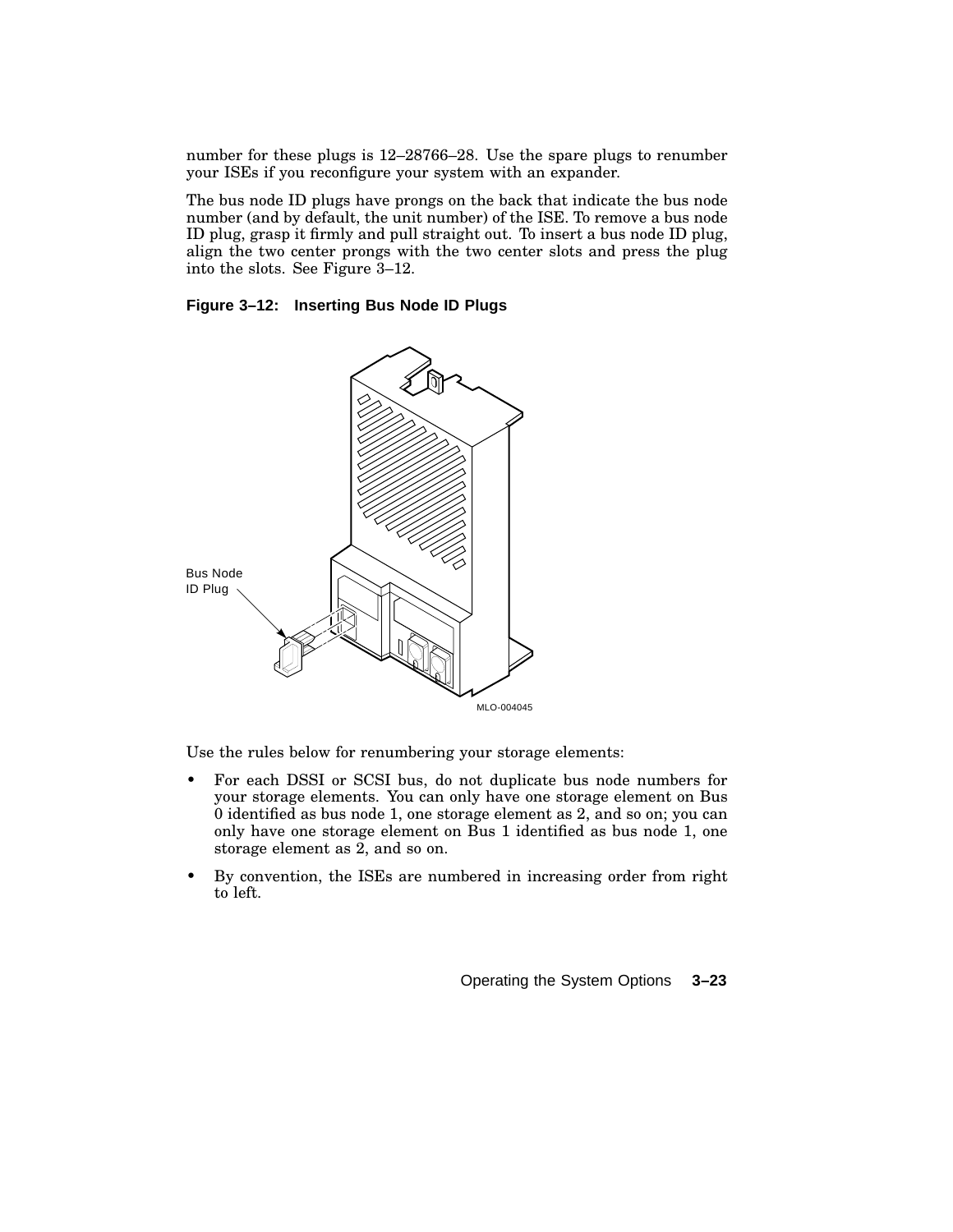**NOTE:** *If you change the bus node ID plugs while the system is operating, you must turn off the system and then turn it back on for the new plug positions to take effect.*

### **3.1.4 RV20 Optical Disk Subsystem**

If your system includes an RV20 Optical Disk Subsystem, refer to the *RV20 Optical Disk Subsystem Owner's Manual* for instructions on how to operate the device.

### **3.1.5 RRD40 Digital Disk Subsystem**

If your system includes an RRD40 Digital Disk Subsystem, refer to its user guide for instructions on how to operate the device.

### **3.1.6 TS05 Tape Drive**

If your system includes a TS05 tape drive, refer to the *TS05 Tape Transport System User's Guide* for instructions on how to operate the device.

**NOTE:** *The TS05 is a data interchange device and is not supported as a backup device.*

### **3.1.7 TU81–Plus Tape Drive**

If your system includes a TU81–Plus tape drive, refer to the *TU81–Plus Tape Subsystem User's Guide* for instructions on how to operate the device.

### **3.2 Communications Controller Options**

The following types of communications controllers are available for the DECsystem 5500 systems:

- Asynchronous serial controllers (with or without modem support)
- Synchronous serial controllers (with or without modem support)
- Network controllers

### **3.2.1 Asynchronous Serial Controllers**

The following asynchronous controllers are available for your DECsystem 5500 system, with and without modem support:

- $\text{CXA16} 16$ -line multiplexer, Q-bus controller
- $\text{CXB16} \rightarrow \text{16-line multiplier}$

#### **3–24** DECsystem 5500 Operation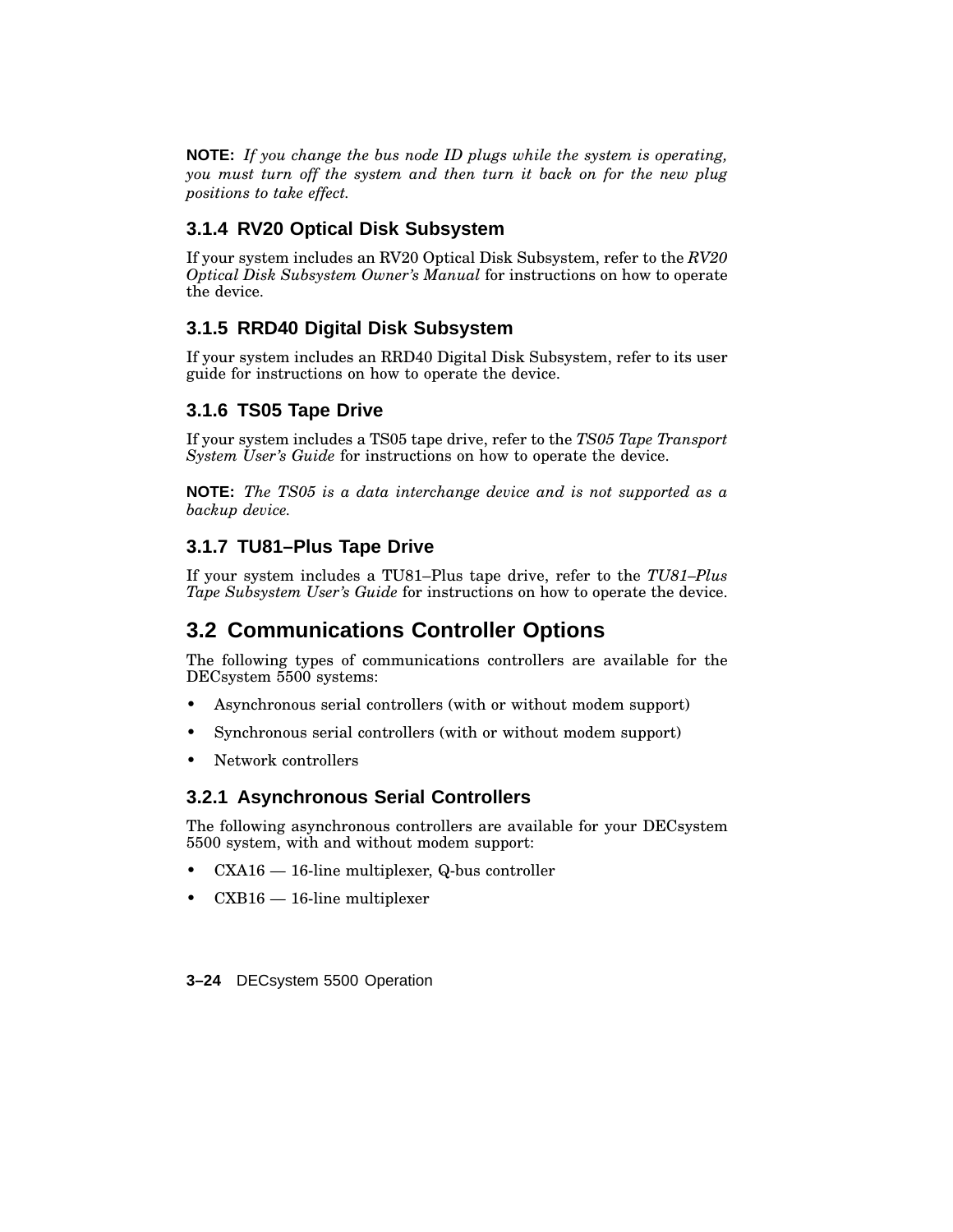$cXY08 - 8$ -line multiplexer with modem control, Q-bus controller

#### **3.2.1.1 Without Modem Support**

Before using any peripheral device connected to a serial communications controller, check the following:

- Make sure the peripheral device is properly connected to the system.
- Make sure the peripheral device is properly installed, plugged into an appropriate power source, and turned on.
- Make sure the peripheral device is properly set up. Set-up involves choosing how the device operates. Some set-up choices are matters of personal choice, for example, the number of columns that display on a terminal screen. Others, like baud rate (a measure of the speed at which data is transmitted over a data line), must match the system setting if the peripheral device and system are to communicate. Refer to your terminal or printer manual for complete set-up instructions. Generally, the default settings for your terminal are acceptable.

While most default settings are acceptable, you should perform the setup procedure for your terminal to ensure appropriate set-up values. The two examples below provide set-up instructions for VT300-series and VT200-series terminals:

#### **For VT300-Series Terminals:**

- 1. Press  $S_{\text{Set-Up}}$  to display the Set-Up Directory screen.
- 2. Use the arrow keys to select the "Communications Set-Up" option and press **Enter**.
- 3. Make sure the "Transmit Speed" option in the "Current Setting" column is set to 9600. Use the left and right arrow keys to change the setting.
- 4. Make sure the "Receive Speed" option in the "Current Setting" column is set to "receive=transmit." Use the down arrow to move the cursor to this option, and the left and right arrows to change the setting.
- 5. Press Select to return to the Set-Up Directory screen.
- 6. Use the arrow keys to select the ''Global Set-Up'' option and press Enter .
- 7. Select the option "Comm Port."
- 8. If the port in the "Current Setting" column is selected for "RS–232," press  $F<sub>other</sub>$  to select the "DEC–423" port.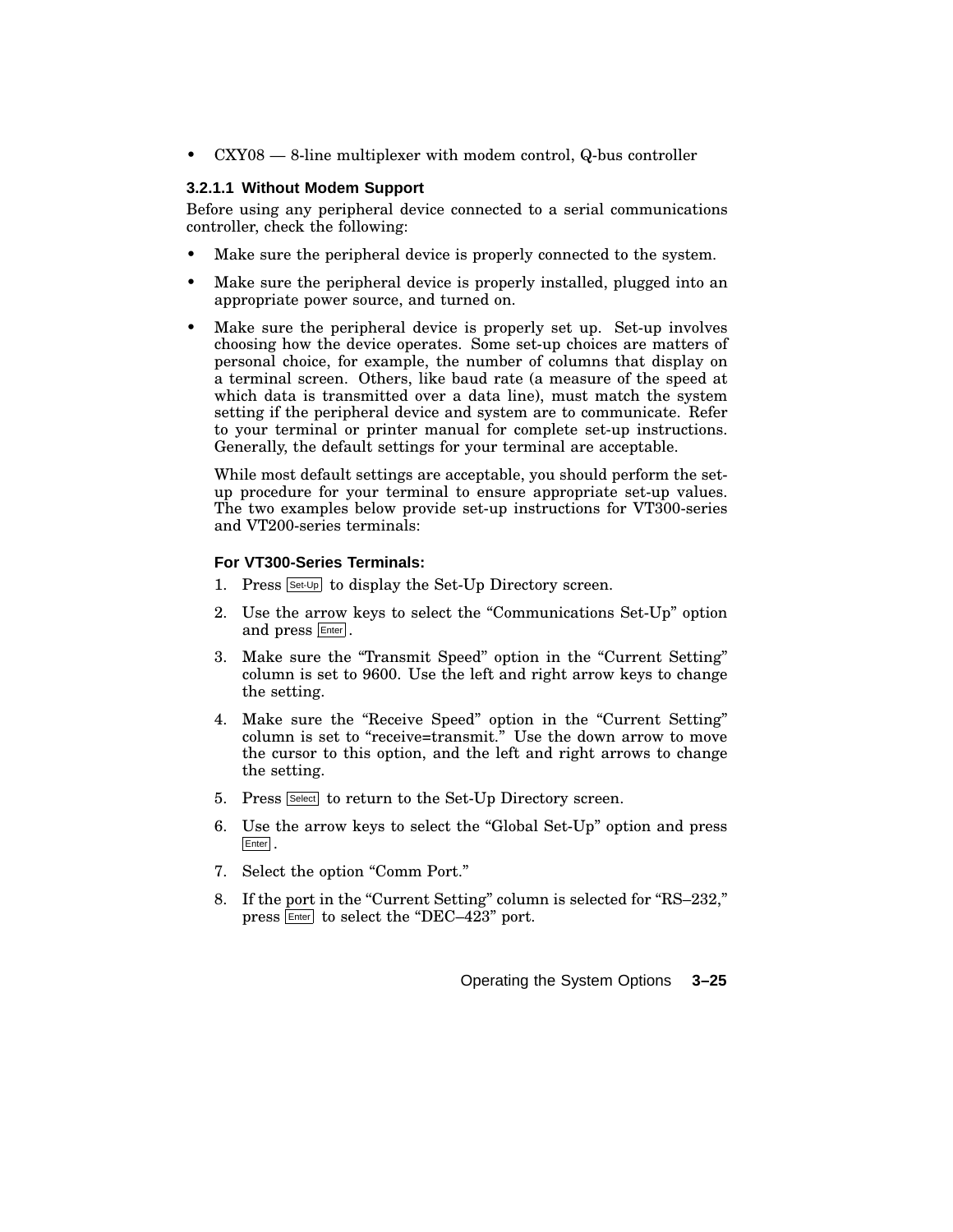- 9. Press Select to return to the Set-Up Directory screen.
- 10. Use the arrow keys to select the ''Save Current Settings'' option. Press  $\boxed{\text{Enter}}$  to save all current settings; then press  $\boxed{\text{Set-Up}}$  to exit the Set-Up Directory.

#### **For VT200-Series Terminals:**

- 1. Press Set-Up to display the Set-Up Directory screen.
- 2. Use the arrow keys to select the "Default" option and press **Enter**. Default correctly sets all values except transmit speed.
- 3. Use the arrow keys to select the "Comm" option and press  $F_{\text{inter}}$  to display the Communications Set-Up menu.
- 4. Use the arrow keys to select the "Transmit" option and press **Enter** to set the speed to 9600.
- 5. Use the arrow keys to select the ''To Directory'' option and press Enter .
- 6. Use the arrow keys to select the "Save" option and press  $[Enter]$ ; this option stores the set-up values. Then press Set-Up to exit the Set-Up Directory.

Your operating system may have other requirements for using serial communications devices. Refer to your system software manual.

#### **3.2.1.2 With Modem Support**

Using serial devices with modem support requires that you install two modems: one connected to the system and one connected to the remote terminal. Both must be connected to phone lines.

Before using modems with your system, check the following:

- 1. Make sure each modem is connected to the system.
- 2. Make sure the modem is properly installed and connected to a phone jack.
- 3. Set controls on the modem according to instructions in the modem user's guide.

Before using the modem connected to the remote terminal, check the following:

1. Make sure the modem is properly installed and connected to a phone jack.

**3–26** DECsystem 5500 Operation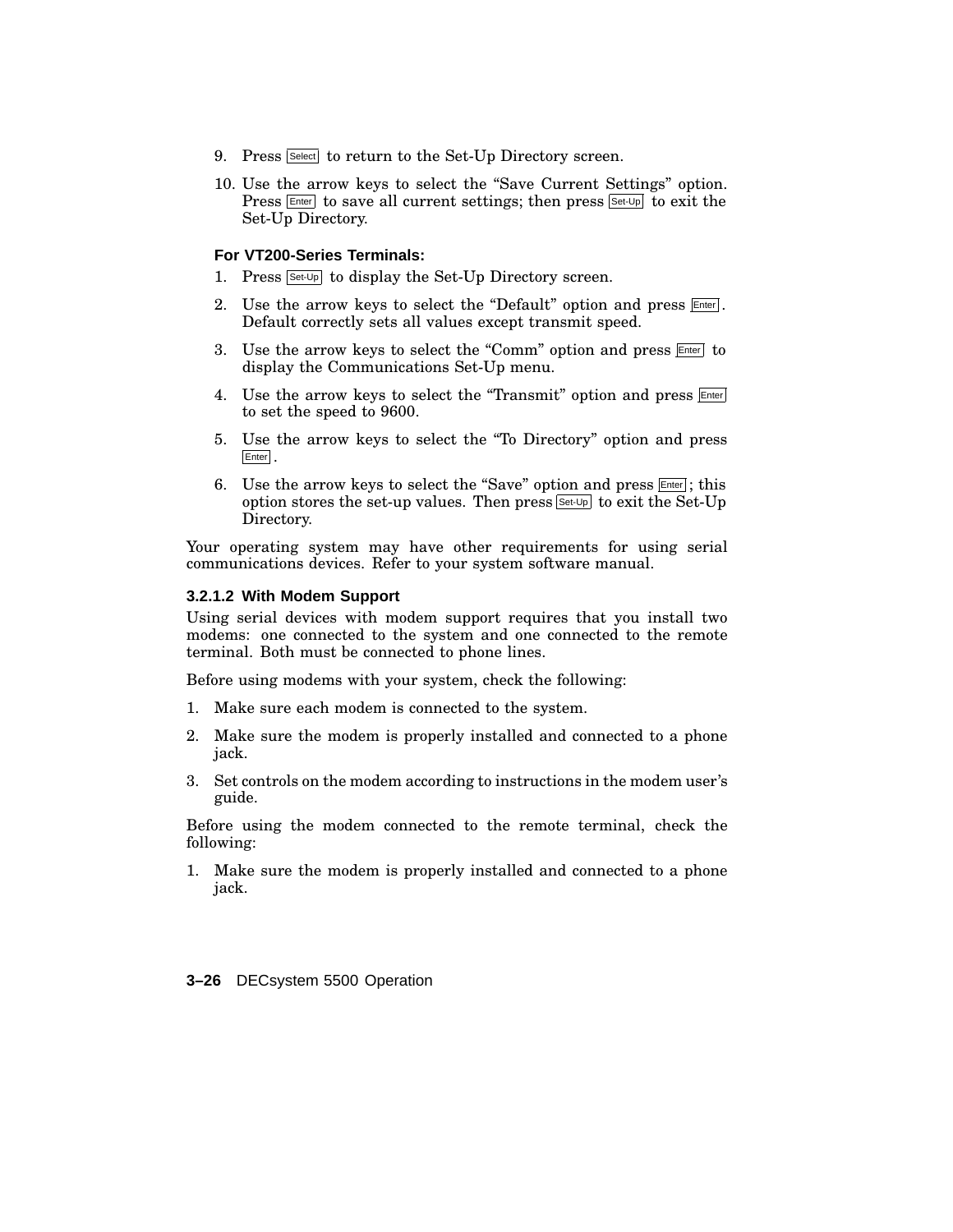- 2. Set controls on the modem according to instructions in the modem user's guide.
- 3. Check the settings on the terminal attached to the modem. Depending on the type of modem and the type of lines used, the baud rate may be 300, 1200, or 2400. Other settings should be the same as those described in the previous section.

Before using a phone line with modem support, you must set certain parameters such as line speed. See your system software manuals for details.

### **3.2.2 Synchronous Controllers**

The DSV11 dual-line synchronous controller is available for your DECsystem 5500 system:

Before using a synchronous controller you must verify the following:

- The system you want to communicate with has an appropriate synchronous controller. Synchronous communications require a synchronous controller on both the transmitting and receiving system.
- Both the transmitting and receiving systems must have supporting host software installed. Synchronous communications operate under specific protocols that define how data is interpreted. Two common protocols are X.25 and PSI. Appropriate host software is required to interpret the protocol.

### **3.2.3 Network Controllers**

**NOTE:** *DECsystem 5500 systems contain an Ethernet controller embedded in the CPU module. You can have a second optional Ethernet controller, the DESQA module, included with your system.*

Before using a network controller you must do the following:

- 1. Make sure the Ethernet cable (either standard transceiver cable or ThinWire cable) is connected to the console module (or optional DESQA module). The light next to the connector should be lit, indicating an active connection. If not lit, move the Ethernet Connector switch to the proper position.
- 2. Make sure the Ethernet cable is properly connected to the network. A transceiver cable can be connected in one of the following ways:
	- To an H4000 or H4005 transceiver located on a traditional Ethernet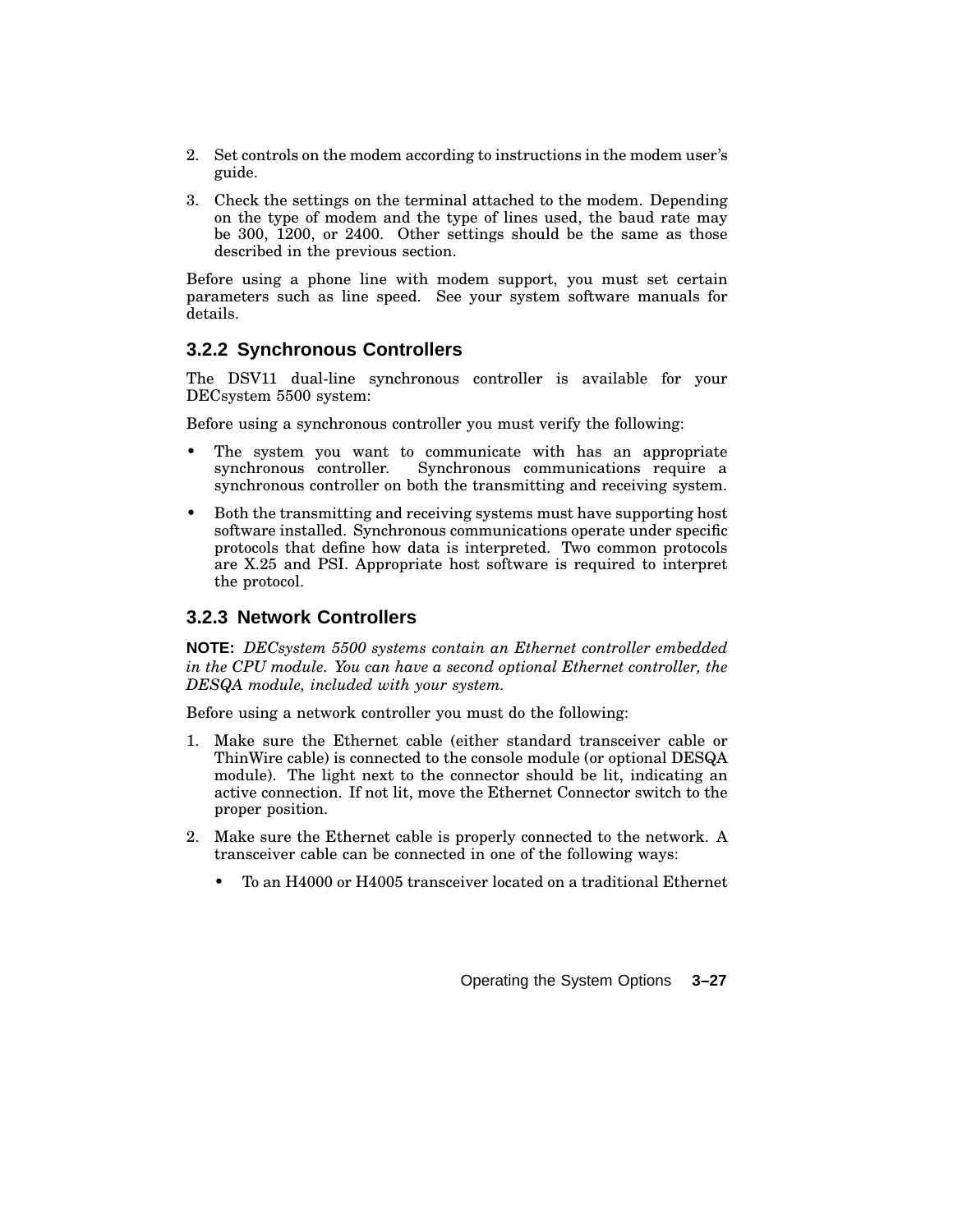• To a local network interconnect (DELNI), which can be connected to a larger Ethernet or can serve to connect up to eight systems in a local area network

A ThinWire cable can be connected as follows:

- To a ThinWire Ethernet multiport repeater (DEMPR) or ThinWire single port repeater (DESPR), which can be connected to a larger Ethernet or can serve to connect many systems in a local area network
- To an available connection on a T-connector of other ThinWire nodes
- 3. Have the DECnet application installed on your system.
- 4. Register your node with the network manager so that your node is recognized by other systems in the network.

Some software products use the Ethernet hardware address of other systems to operate properly.

The hardware address of your on-board Ethernet device is displayed after the self-tests complete at each power-up. If you have an additional DESQA Ethernet adapter, use the **show ether** command at the Maintenance mode console prompt to display the hardware address. As in the following example, the DESQA module is indicated by XQA0:

```
>> maint
>>>show ether
Ethernet Adapter
 -mop() -EZA0 (08-00-2B-12-81-22)
Ethernet Adapter 0 (774440)
 -XQA0 (08-00-2B-06-16-F2)
>>>exit
>>
```
Refer to your software manuals and network manuals for other requirements and further instructions on using a network connection.

### **3.3 Printer Options**

Before using a printer, make sure it is properly set up and passes any selftests. Verify that the printer is connected to an appropriate controller. Some printers, such as the LG01 and LG02, require the LPV11–SA interface. Other printers require modem control signals. Consult your printer documentation for the interface requirements.

**3–28** DECsystem 5500 Operation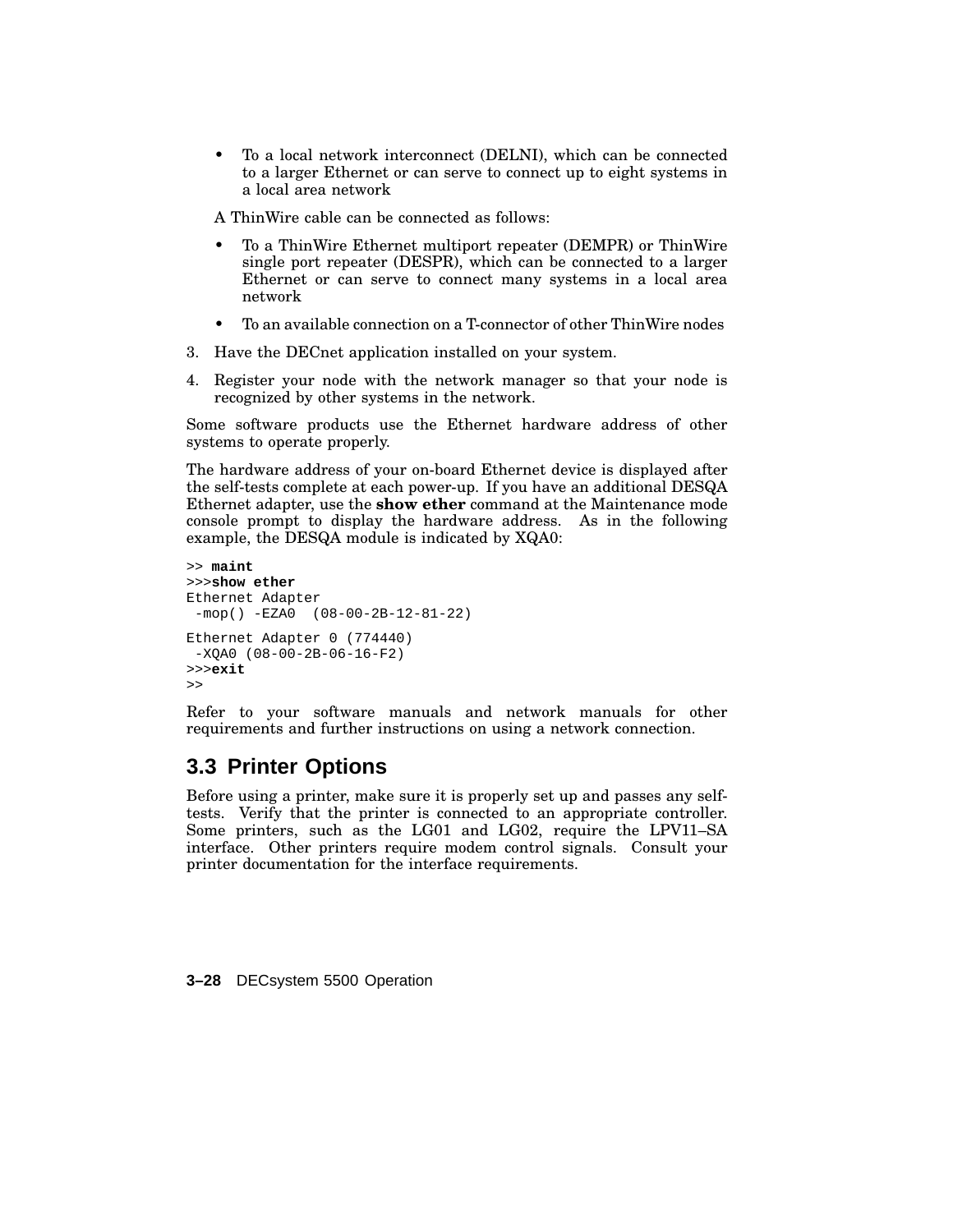DECsystem 5500 systems have several printer options available. Consult the *DECsystem 5500 Technical Information* manual for a list of printers and printer interface requirements.

### **3.4 Adding Options**

If you have available Q-bus slots, you may be able to add modules to your system. Possible limitations to adding modules include the following:

- Power limitations
- Physical space limitations
- Bus limitations (ac/dc loading)

Your Digital sales representative can advise you about modules available for your system and what you need to order. A Digital service representative should perform the installation, since the system must be properly configured to work correctly.

**CAUTION:** *Do not attempt to remove, rearrange, or install modules. Contact your Digital service representative for assistance.*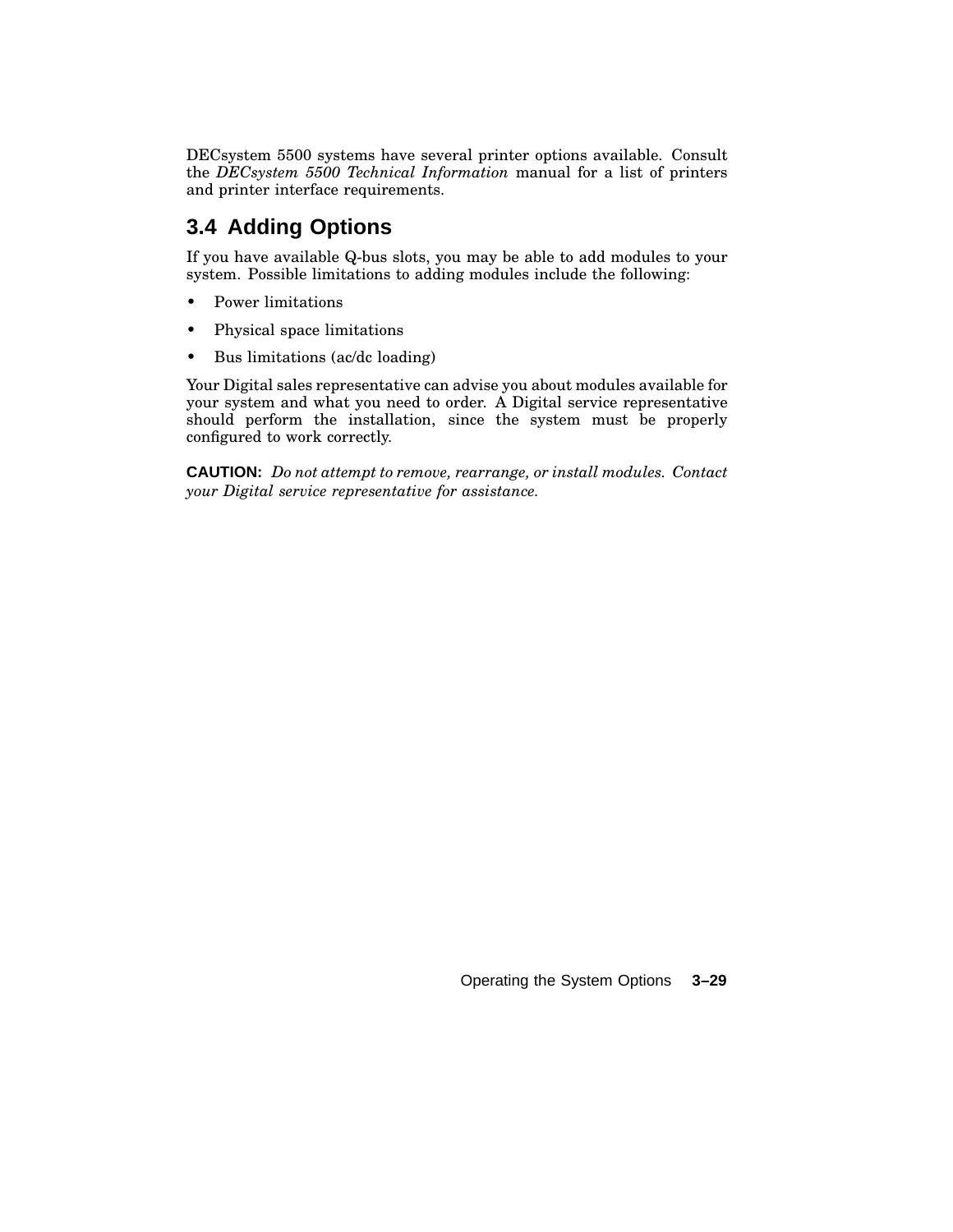# **Appendix A**

# **Related Documentation**

| Document                                 | <b>Order Number</b> |
|------------------------------------------|---------------------|
| <b>Hardware Documentation</b>            |                     |
| KN220 CPU System Maintenance             | $EK-375AA-SM$       |
| R400X Expander Installation              | $EK-R400X-CM$       |
| <b>B400X Expander Installation</b>       | $EK-B400X-AD$       |
| RF30/RF71 User Guide                     | $EK$ -RF71D-UG      |
| <b>Software Documentation</b>            |                     |
| <b>ULTRIX Basic Installation Guide</b>   | AA-PBL0A-TE         |
| ULTRIX Guide to System and Network Setup | QA-ME88B-TE         |
| ULTRIX Reader's Guide                    | AA-ME82B-TE         |
| ULTRIX Guide to Prestoserve for RISC     | TBD                 |

Documentation specific to supported options is listed with the option in *DECsystem 5500 Technical Information*.

Related Documentation **A–1**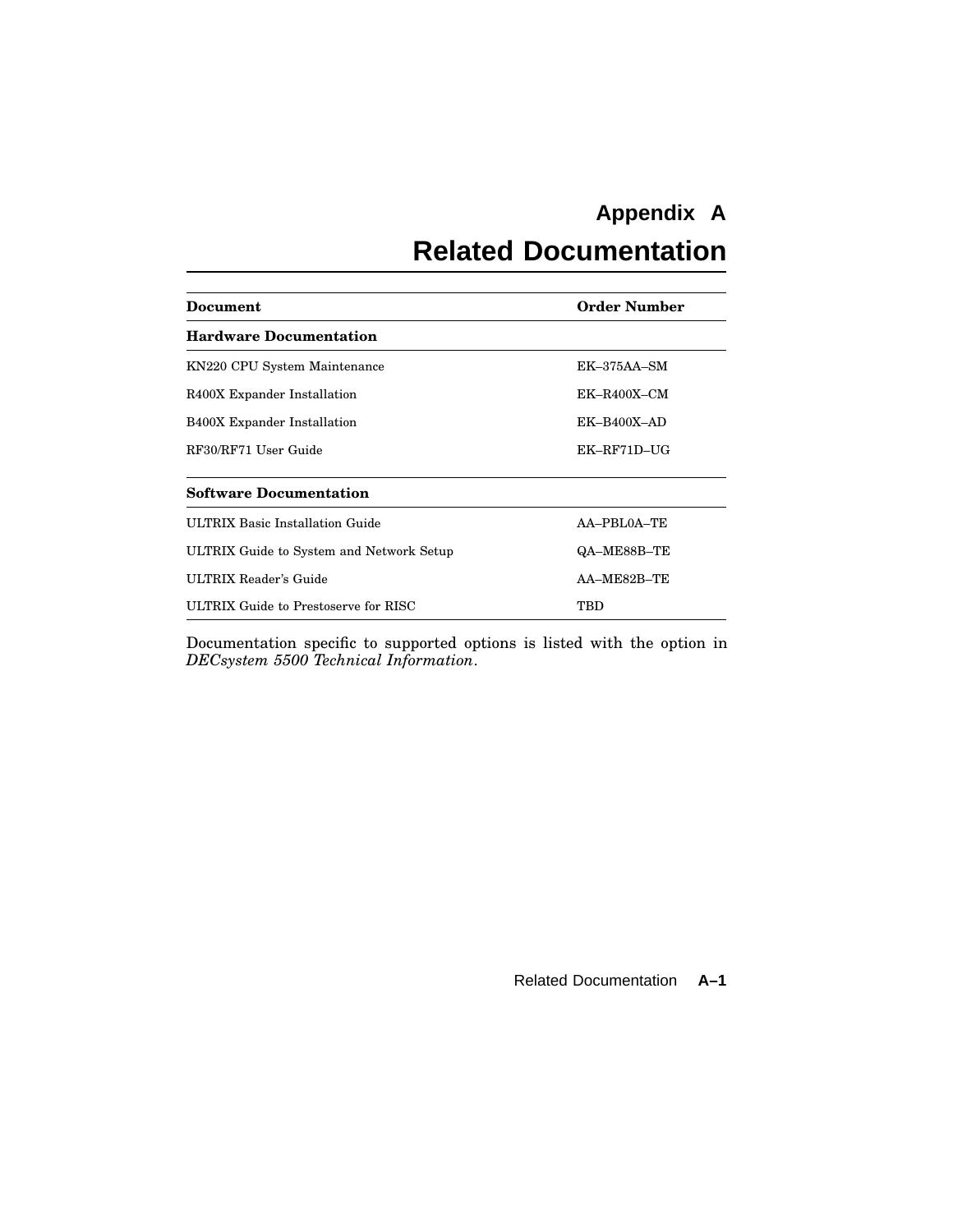#### **Application program**

A program designed to meet specific user needs, such as a program that monitors a manufacturing process.

#### **Allocation class**

The allocation class is used by the operating system to derive a common lock resource name for multiple access paths to the same device.

#### **Backplane**

1. The connector block that printed circuit boards plug into.

2. A printed circuit board containing the bus.

#### **Back up**

The process of making copies of the data stored in the ISE(s) so that you can recover that data after an accidental loss. You make these copies on a tape cartridge and then store it in a safe place.

#### **Backup copy**

A duplicate copy of the operating system or data on the ISE that is stored on a tape cartridge.

#### **Baud rate**

The speed at which signals are transmitted serially over a communication line.

#### **Binary**

A number system that uses only two digits: 0 and 1. These digits are usually represented in circuitry by two voltage levels.

#### **Bit**

A binary digit, the smallest unit of information in a binary system of notation, designated as a 0 or a 1.

#### **Boot**

To use a bootstrap program to start a computer system.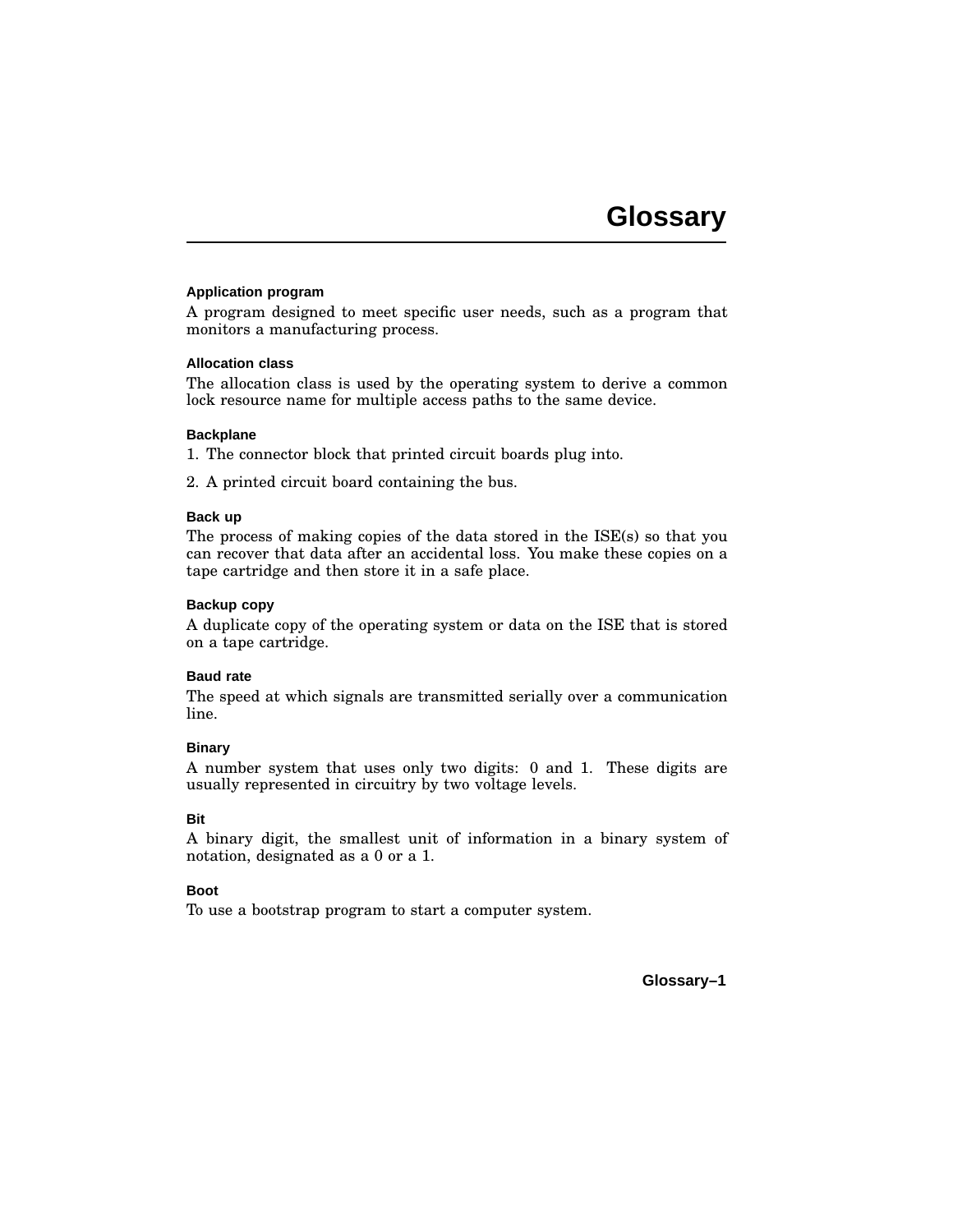#### **Bootable medium**

A fixed disk or magnetic tape containing software (such as an operating system) that the bootstrap program can load into the system memory.

#### **Bootstrap**

A program that you start when you turn on the system. The bootstrap loads software contained on a fixed disk or magnetic tape cartridge into memory. The system then stops executing the bootstrap and starts executing the software in memory. The software usually loads an operating system or other software into memory, so that the system can start processing.

#### **Bug**

An error in the design or implementation of hardware or software system components.

#### **Bus**

The connection between the central processing unit (CPU) and input/output devices in the system. Information signals such as address, data, and control signals are carried through the bus.

#### **Byte**

A group of eight binary digits (bits). A byte is one-half the size of a word and one-quarter the size of a longword.

#### **Central processing unit (CPU)**

The part of a computer system that controls the interpretation and execution of instructions.

#### **Command**

An order given by a user to a computer, often through a terminal keyboard.

#### **Communication line**

A cable along which electrical signals are transmitted. Systems or devices connected by communication lines can share information and resources.

#### **Computer system**

A combination of computer hardware, software, and external devices that performs specific operations or tasks.

#### **Console terminal**

The terminal you use when installing software and running diagnostic programs.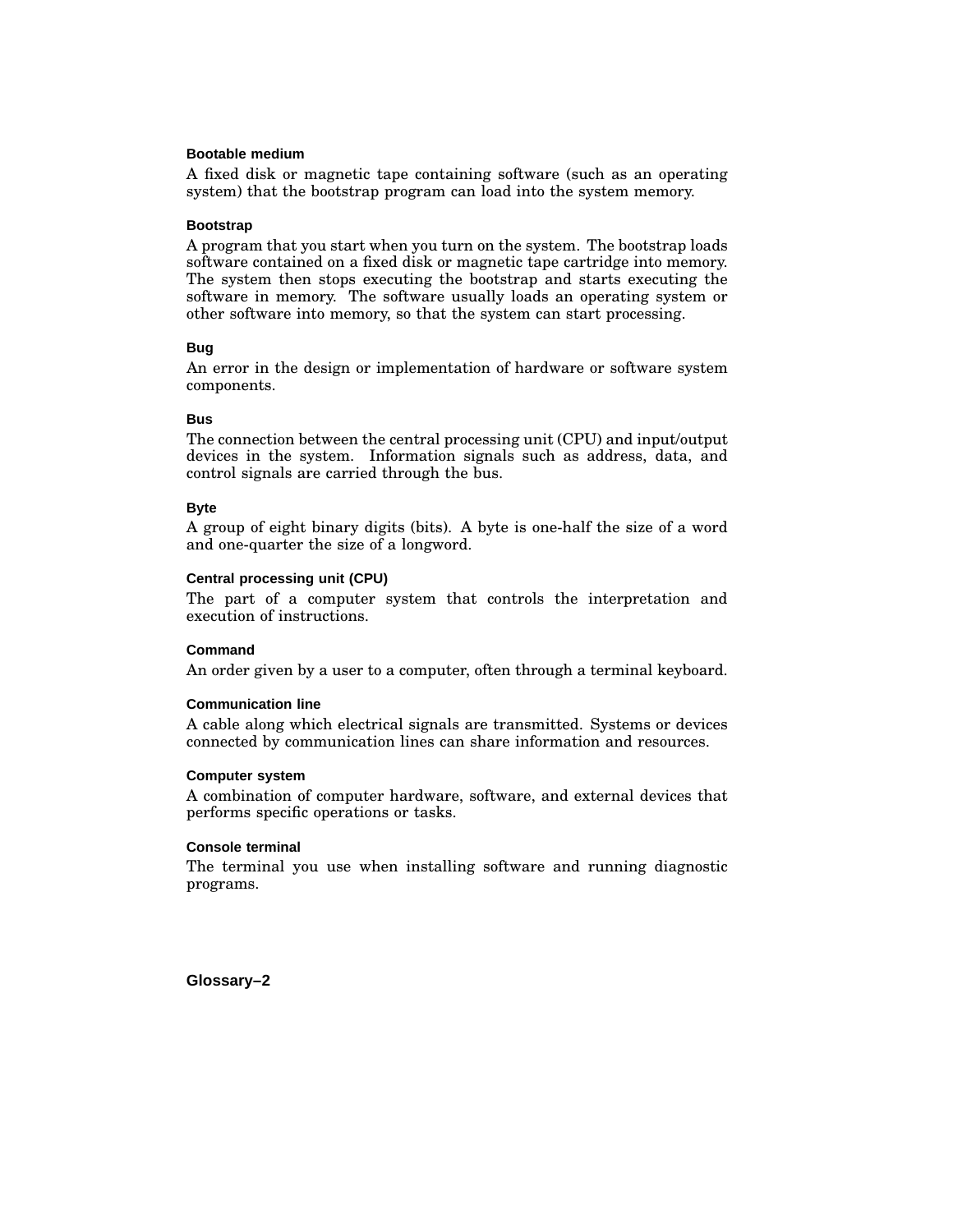#### **Controller**

A component that regulates the operation of one or more peripheral devices. Controllers are often called interface units.

#### **CPU**

See *Central processing unit*.

#### **Data**

A representation of facts, concepts, or instructions, suitable for communication, interpretation, or processing by human beings or by machines.

#### **Data transmission**

The movement of data, in the form of electrical signals, along a communication line.

#### **Debug**

To detect, locate, and correct errors (bugs) in system hardware or software.

#### **DECnet**

Digital networking software that runs on nodes in both local and wide area networks.

#### **DECwindows**

Digital's workstation management product, a superset of the industry standard X Window System. It can be used to run windowing applications efficiently on single workstations, or in distributed processing networks of workstations and non-workstations systems.

#### **Default**

A value or setting that in most cases is normal or expected.

#### **Device**

The general name for any entity connected to a system that is capable of receiving, storing, or transmitting data.

#### **Device name**

The name by which a device or controller is identified within a system. You use the device name to refer to that device when communicating with the system.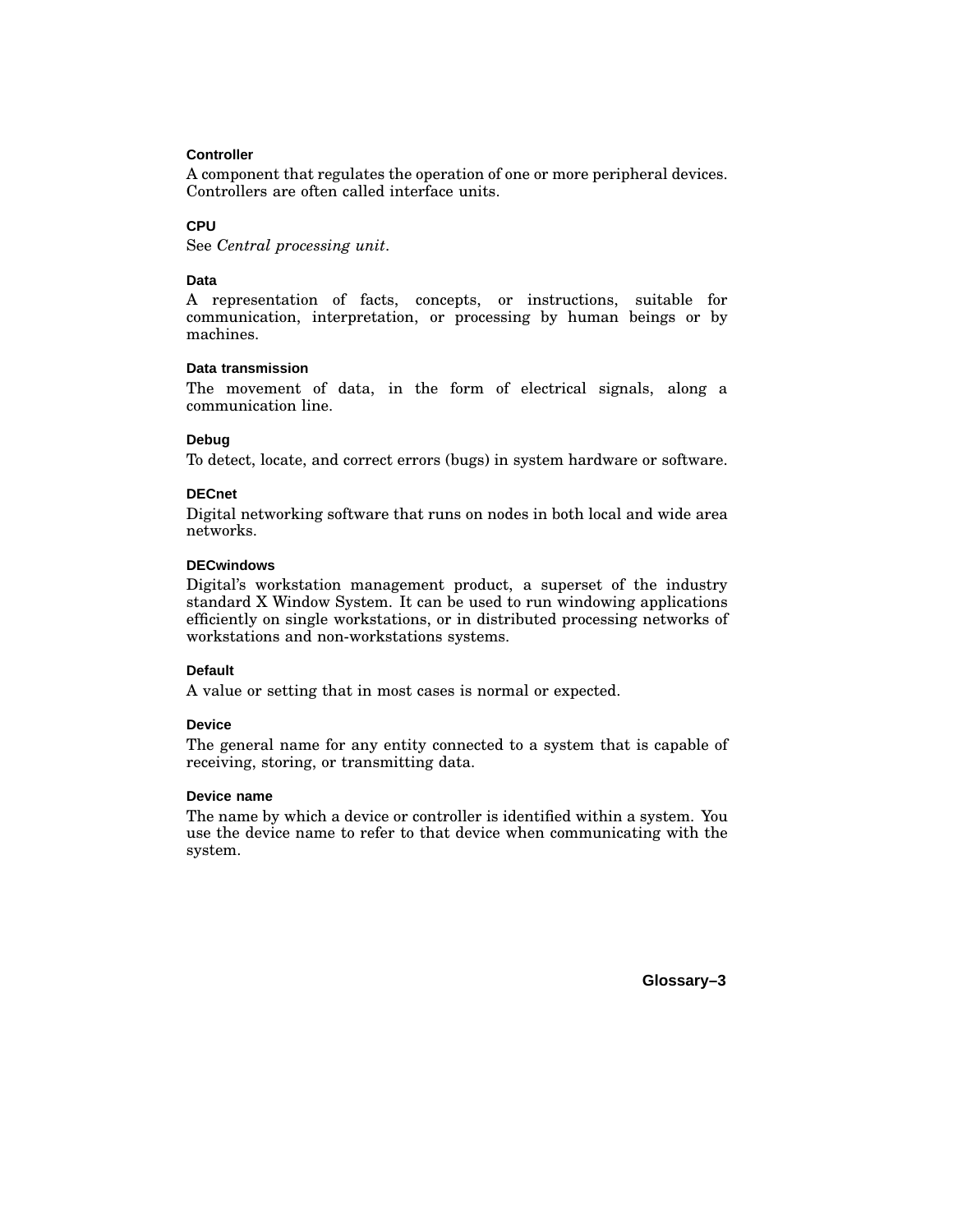#### **Diagnostic program**

A program that detects and identifies abnormal hardware operation. The MicroVAX Diagnostic Monitor software contains several diagnostic programs.

#### **Disk**

A flat circular plate with a coating on which data is stored magnetically in concentric circles (tracks).

#### **Disk drive**

A device that contains a fixed disk or one or more diskettes. The drive contains mechanical components that spin the disk or diskettes and move the read/write heads that store and read information on the surface of the disk or diskettes.

#### **DSSI**

Digital Storage System Interconnect (DSSI) is the technology used for efficient management of integrated disk storage products. DSSI is a member of the Digital Storage Architecture (DSA) product "family."

#### **EIA**

Electronic Industries Association.

#### **Error message**

A message displayed by the system to indicate it has detected an error or malfunction.

#### **File**

A collection of related information treated by the computer as a single item.

#### **Firmware**

Software instructions stored in a fixed form, usually in read-only memory (ROM). In a VAX 4000 system, the power-up self-tests and bootstrap program are firmware.

#### **Formatted data**

Data laid out in a particular pattern to conform to a predetermined structure. The structure is dictated by the system software.

#### **Hardware**

The physical components — mechanical and electrical — that make up a computer system. Compare *Software*.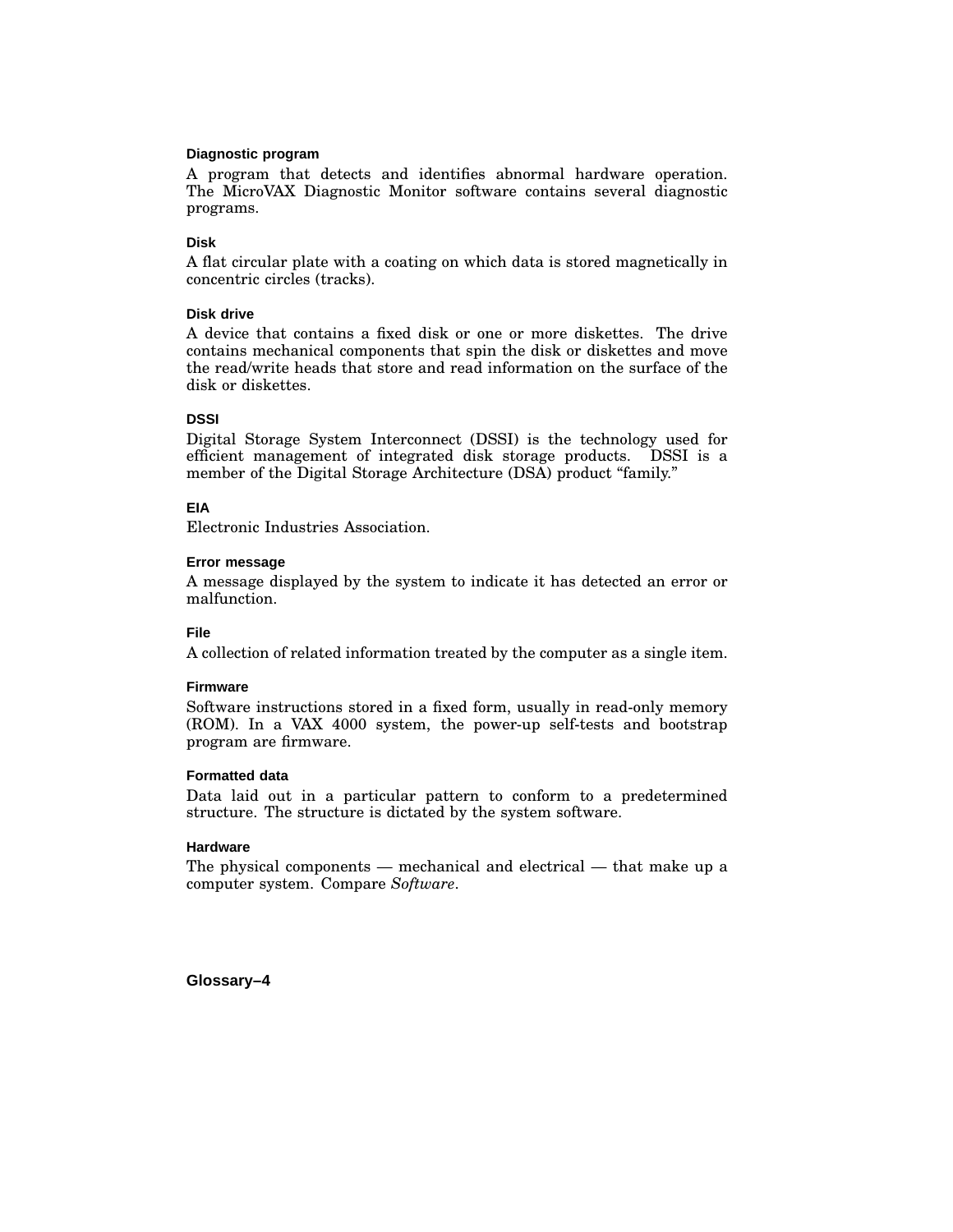#### **Head**

The part of a fixed-disk drive, diskette drive, or tape drive that reads, records, and erases data. Also called read/write head.

#### **Input device**

A piece of equipment used to transfer data into the computer. A keyboard is an input device.

#### **Input/output (I/O) device**

A piece of equipment that accepts data for transmission both to and from a computer. A terminal is an input/output device.

#### **Interactive**

The method of communicating with a computer system. You enter a command at the keyboard, the system executes the command, and then responds with a message or prompts for another command.

#### **Integrated Storage Element**

Integrated Storage Elements are intelligent storage devices that contain their own controller and MSCP server.

#### **Interface**

A device or piece of software that lets different components of a computer communicate with one another.

#### **I/O**

Abbreviation for input/output.

#### **ISE**

See *Integrated Storage Element*.

#### **Kbyte**

1024 bytes.

#### **LED**

Light-emitting diode. An LED on the console module displays a hexadecimal countdown during the power-up sequence.

#### **Load**

1. To move software, usually from a peripheral device into memory.

2. To place a disk in a disk drive, or tape in a tape drive.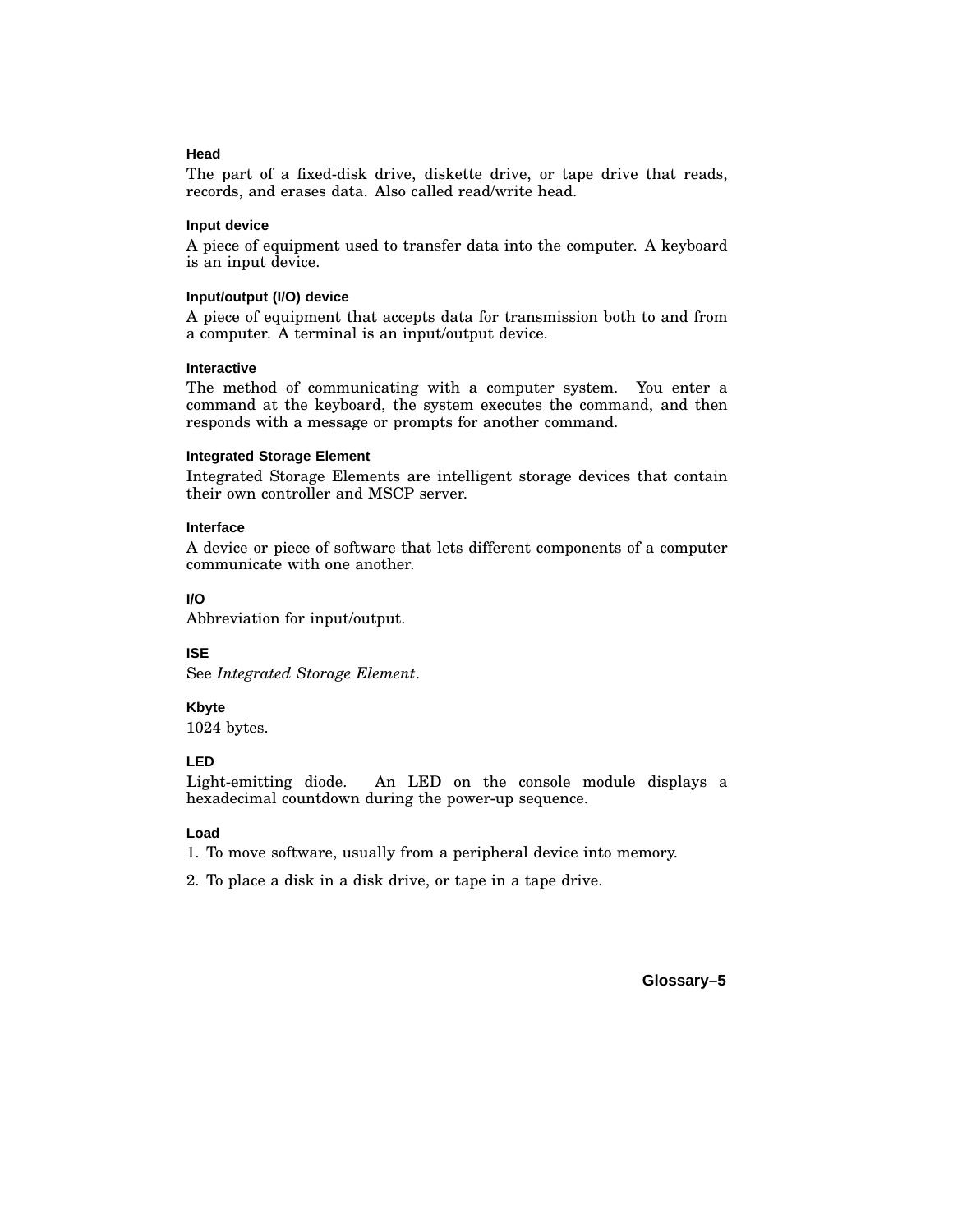#### **Longword**

A group of 32 bits, equal to two words or four bytes.

#### **Magnetic tape**

A long strip of plastic coated with magnetic oxide, used for storing data. Often called magtape. The tape contained in a tape cartridge.

#### **Mbyte**

1,048,576 bytes.

#### **Memory**

The area where a computer finds the instructions and data it will process.

#### **Menu**

A displayed list of options. The list usually contains commands you can enter.

#### **Network**

A group of individual computer systems that are connected by communications lines to share information and resources.

#### **Network coordinator**

The network coordinator manages the network, assigns unique node names and addresses for each system on the network, and provides administrative assistance to network users.

#### **Node**

An individual information processing unit, such as a computer, workstation, or device, that is connected to a network. A node is an end point to any branch of a network or a junction common to two or more branches.

#### **Off line**

Pertaining to equipment, devices, and events that are not under direct control of the computer system.

#### **Operating system**

A collection of programs that controls the overall operation of a computer and performs such tasks as:

- Assigning places in memory to programs and data
- Processing requests, scheduling jobs
- Controlling the operation of input and output devices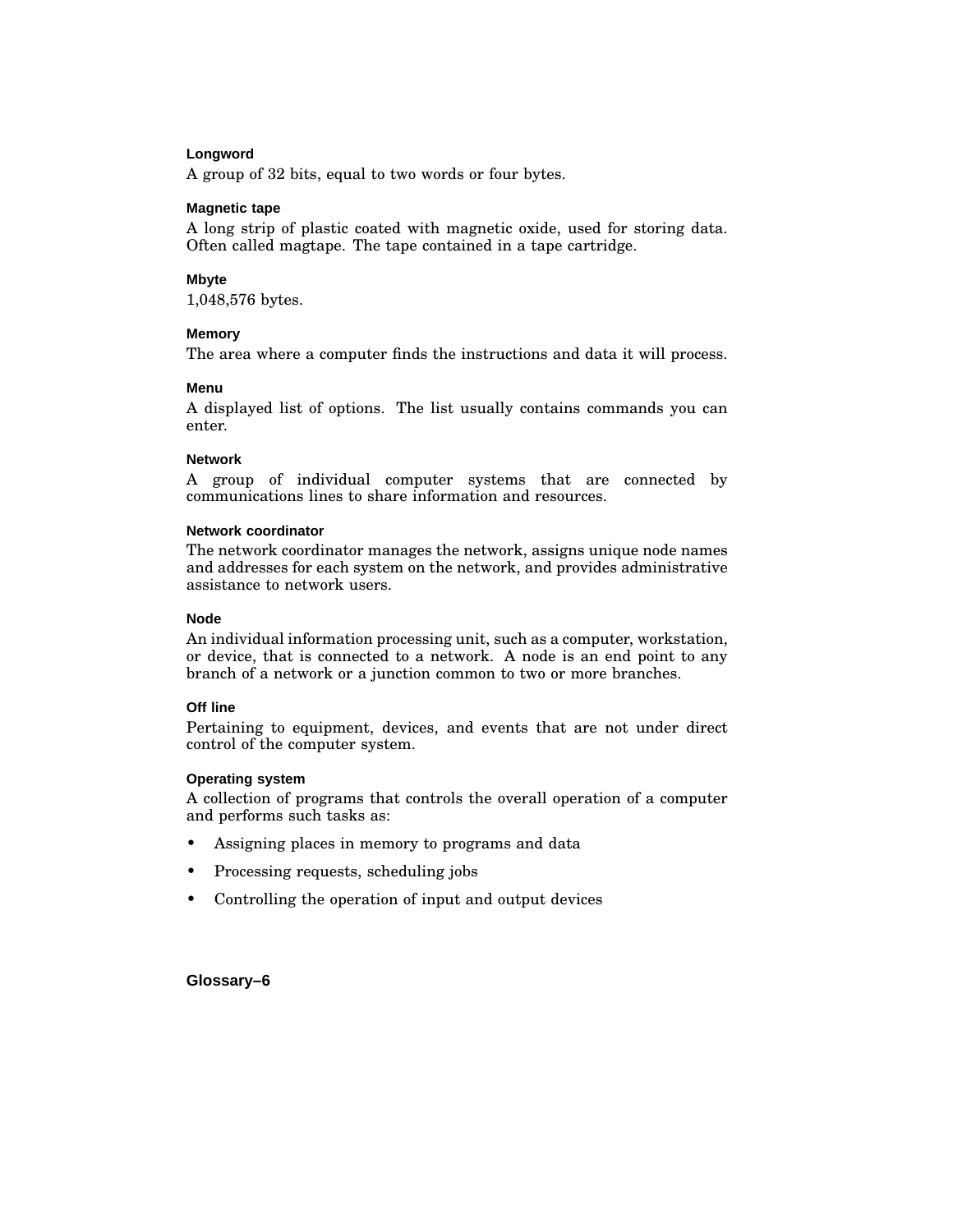#### **Output device**

A device by means of which data can be extracted from a computer system, for example, a printer.

#### **Peripheral device**

Any device distinct from the central processing unit that provides it with additional memory storage or communication capability. Examples are disk and diskette drives, video terminals, and printers.

#### **Power-up sequence**

A series of ordered events that occurs when you supply power to a system by turning it on.

#### **Printer**

A peripheral device that provides paper copies of information stored in a computer.

#### **Product Authorization Key (PAK)**

A PAK is a printed certificate containing information that must be input to the License Management Facility to authorize the user to run a particular software product.

#### **Program**

The complete sequence of instructions necessary for a computer to perform a task. See *Software*.

#### **Prompt**

A character(s) or word(s) that a computer displays to indicate it is waiting for you to type a command.

#### **Read-only memory (ROM)**

A memory that does not allow modification of its contents. The computer can use data in a ROM but cannot change it.

#### **Reboot**

To restart a computer system. Pressing the Reset button reboots the system.

#### **Record**

A set of related data that a program can treat as a unit. A file consists of a number of records.

#### **ROM**

See *Read-only memory*.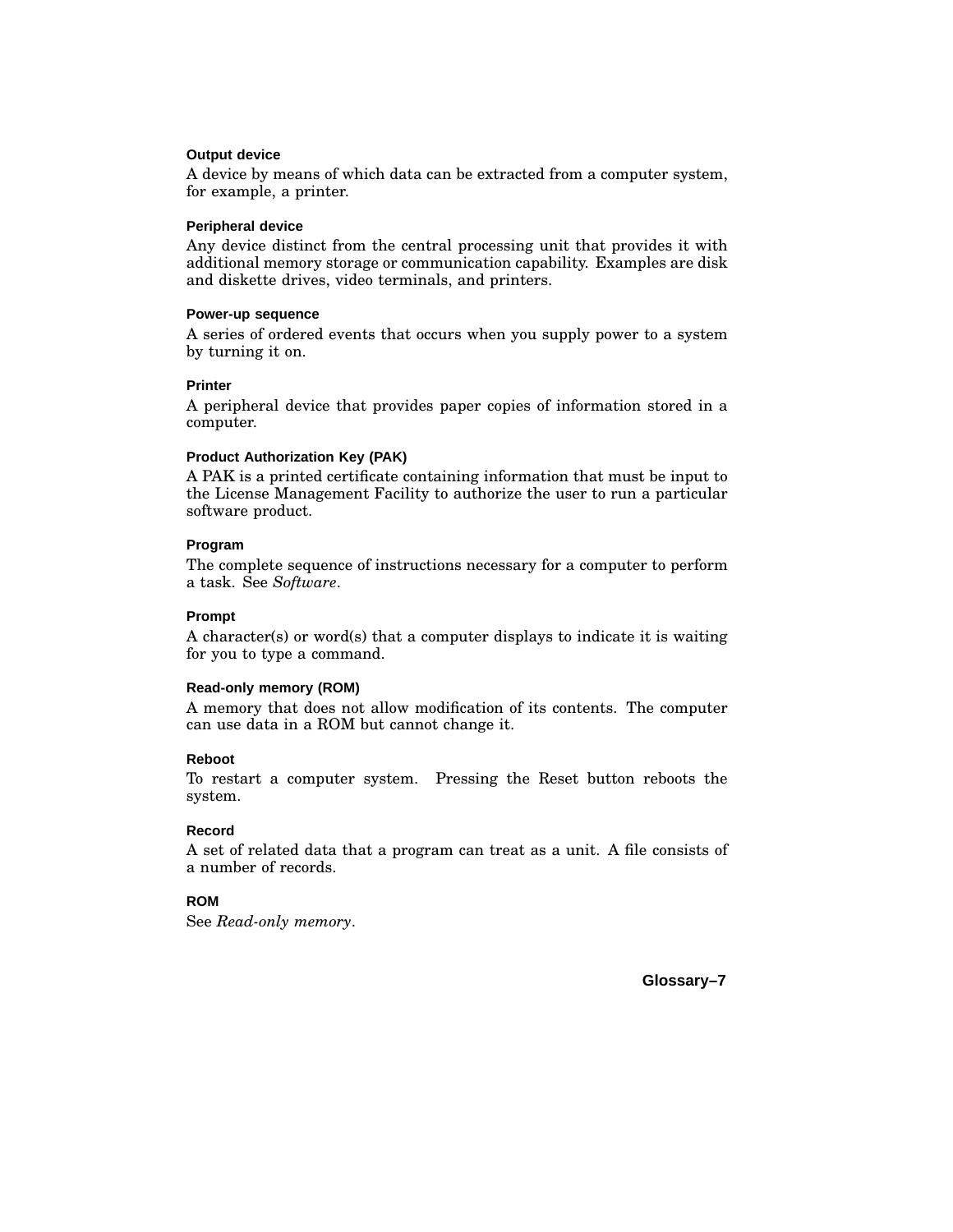#### **Run**

1. A single continuous execution of a program.

2. To execute a program.

#### **Satellite system**

A system that is booted remotely from the system disk on the boot node. A computer system that obtains a specific set of services from a server system.

#### **Server**

Hardware or software that provides a specific set of services to a satellite.

#### **Server system**

A computer that is used to start the satellite systems and to manage their use of common resources.

#### **Software**

Programs executed by a computer system to perform a chosen or required function. Compare *Hardware*.

#### **Software package**

A set of related programs that performs a specific task.

#### **Storage medium**

Any device capable of recording information, for example, a tape cartridge.

#### **Store**

To enter data into a storage device, such as a disk, or into memory.

#### **System**

A combination of computer hardware and software and external devices that performs specific processing operations.

#### **System Disk**

The disk or ISE that holds the system software.

#### **System management**

Tasks performed by the operating system to control the overall operation of the computer system.

#### **Terminal**

An input/output device generally used for communication between the users of a computer system and the system itself.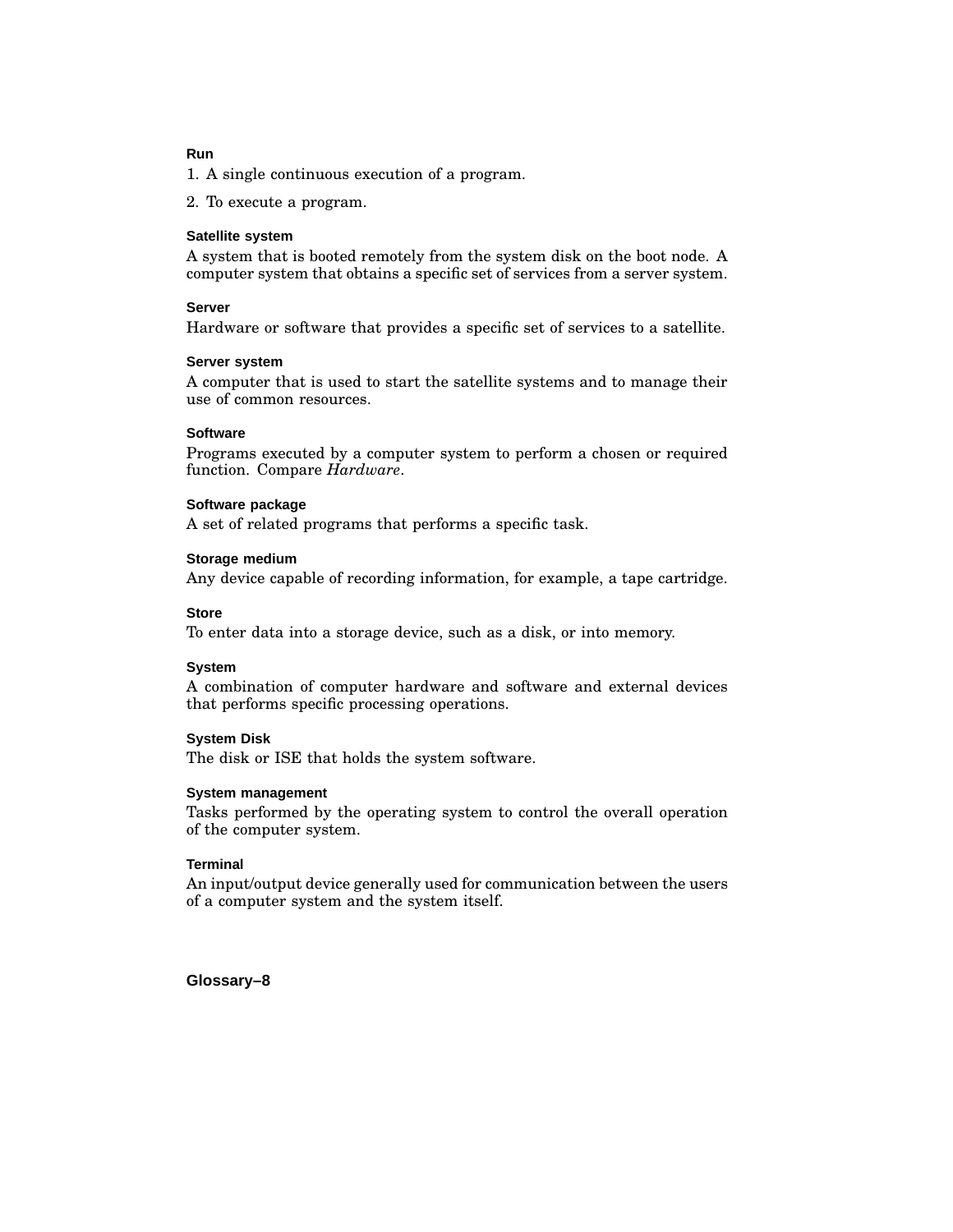#### **Video terminal**

A terminal that displays information on the screen of a cathode ray tube (CRT).

#### **TFTP**

Trivial File Transfer Protocol.

#### **Word**

A word is 16 bits long.

#### **Write-protect**

To protect a disk, diskette, or other storage medium against the addition, revision, or deletion of information.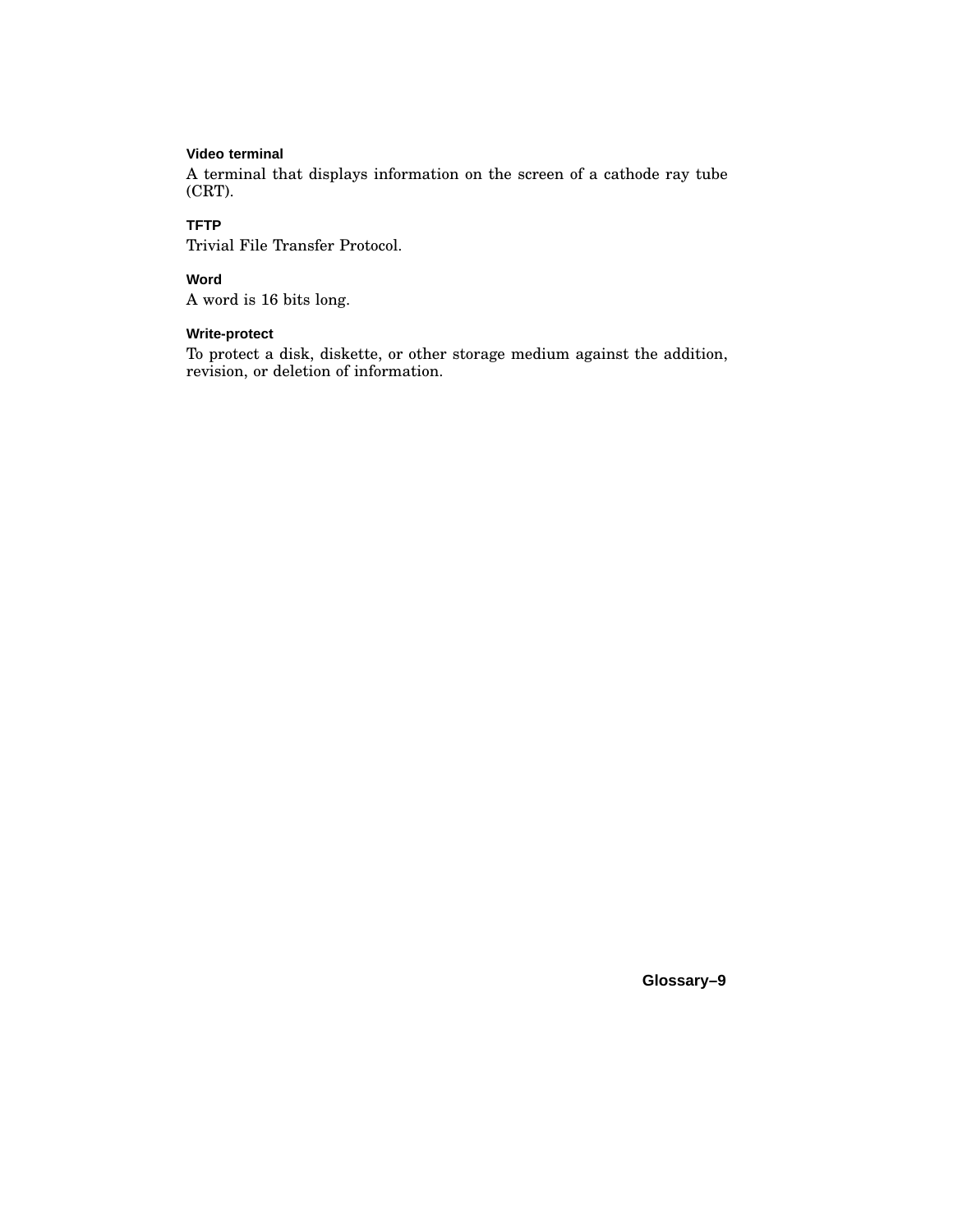## **Index**

### **A**

Action mode, 2–2 Air circulation, 1–17 Autobooting the system, 2–7

### **B**

Base system components function, 1–18 boot command, 2–15 Booting from console mode, 2–6 Booting the system autobooting, 2–7 from console mode, 2–6 Bus node ID plugs changing, 3–22 removing, 3–22

### **C**

Card cage location, 1–9 slots, number of, 1–9 Cartridge release handle, 3–2 Cassette tape handling of, 3-15 Central processing unit (CPU) function, 1–19 location, 1–10 Circuit breaker function, 1–15 location, 1–15 operation, 1–15 ? command, 2–22 Communications controllers asynchronous serial devices, 1–22 CXA16, 1–23

Communications controllers (Cont.) CXY08, 1–23 function, 1–22 network devices, 1–22 set-up required, 3–25 synchronous serial devices, 1–22 types, 1–22, 3–24 using controllers with modem support, 3–26 using controllers without modem support, 3–25 using network controllers, 3–27 Console commands ?, 2–22 boot, 2–15 continue, 2–17 d (deposit), 2–17 dump, 2–18 e (examine), 2–20 exit, 2–21 fill, 2–21 go, 2–22 help, 2–22 init, 2–22 maint, 2–22 passwd, 2–23 printenv, 2–24 setenv, 2–26 show device, 2–26 show dssi, 2–27 show ethernet, 2–27 show scsi, 2–28 unpriv, 2–29 unsetenv, 2–29 Console security, 2–8 privileged, 2–9 unprivileged, 2–8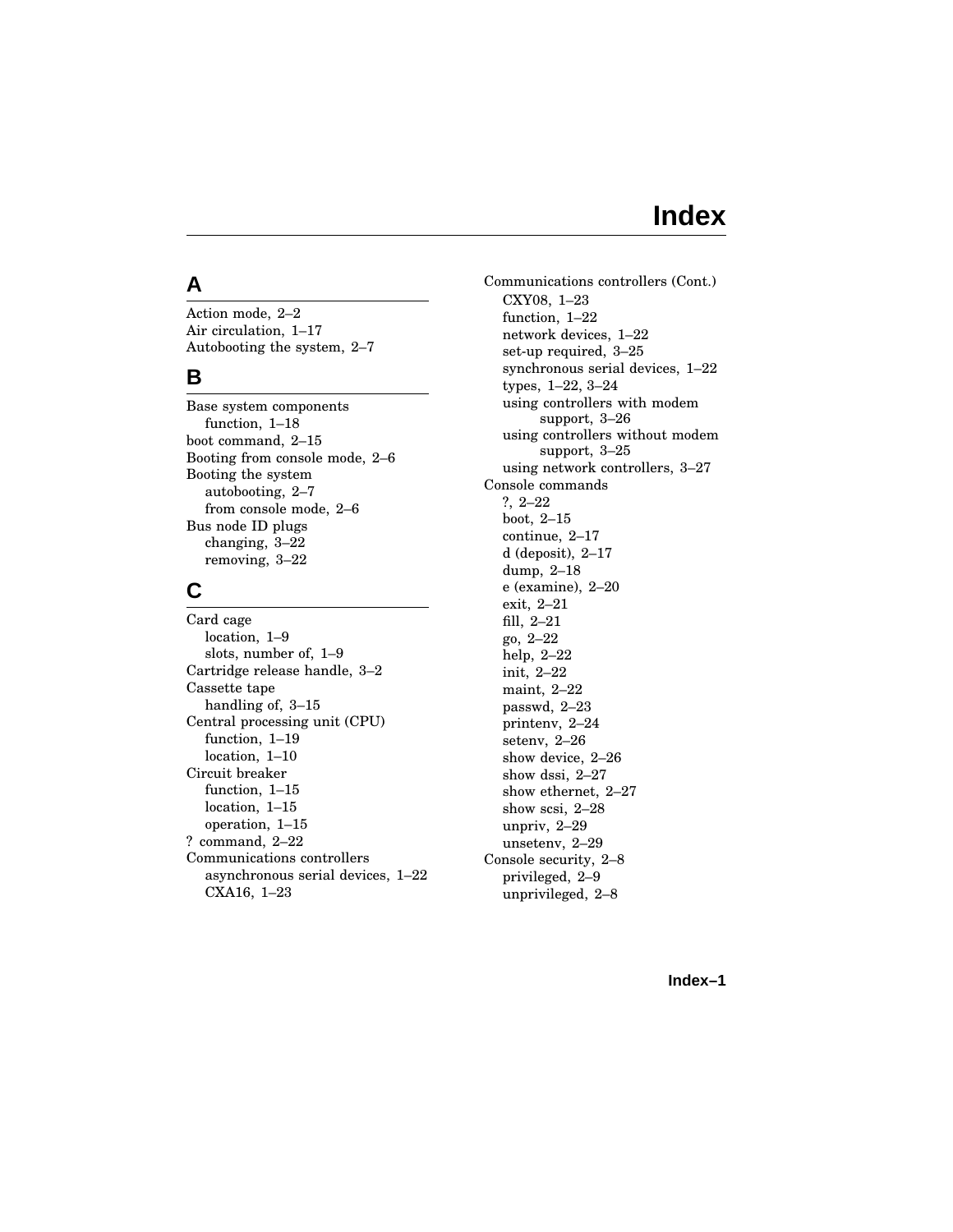Console terminal connector function, 1–13 location, 1–13 Cover panel CPU, 1–10 CPU *See* Central processing unit CXA16 communications controller, 1–22 CXY08 communications controller, 1–23

### **D**

d (deposit) command, 2–17 DC OK indicator system, 1–8 DC OK light function, 1–15 on power supply, 1–14, 1–15 DELNI connecting to an Ethernet cable, 3–27 DESQA before using, 3–27 Door front panel, 1–2 DSSI adapter, 1–20 dump command, 2–18

### **E**

e (examine) command, 2–20 Enclosure front view, 1–6 Environment variables, 2–25 Error messages at power-up, 2–4 exit command, 2–21

### **F**

Fans, 1–17 function, 1–17 location, 1–17

fill command, 2–21 Front door description, 1–2 opening, 1–3 Function switch, 1–12

### **G**

go command, 2–22

### **H**

Halting the system, 2–10 description, 2–10 help command, 2–22

### **I**

init command, 2–22 Inserting a tape cartridge, 3–7 Integrated Storage Elements, 3–20 changing the bus node ID plugs, 3–22 controller, 1–21 description, 1–20 function, 1–20 location, 1–8

### **L**

Labeling a TK70 tape cartridge, 3–4 LED display on CPU cover panel, 1–13 Loading a TK70 tape cartridge, 3–3 Loading system software with boot command, 2–10 Locking the door, 1–2

### **M**

Main memory, 1–19 maint command, 2–22 Maintenance mode, 2–5 setting of Operation switch, 1–13 Mass storage, 1–20 controllers, 1–21 devices, 1–20, 3–2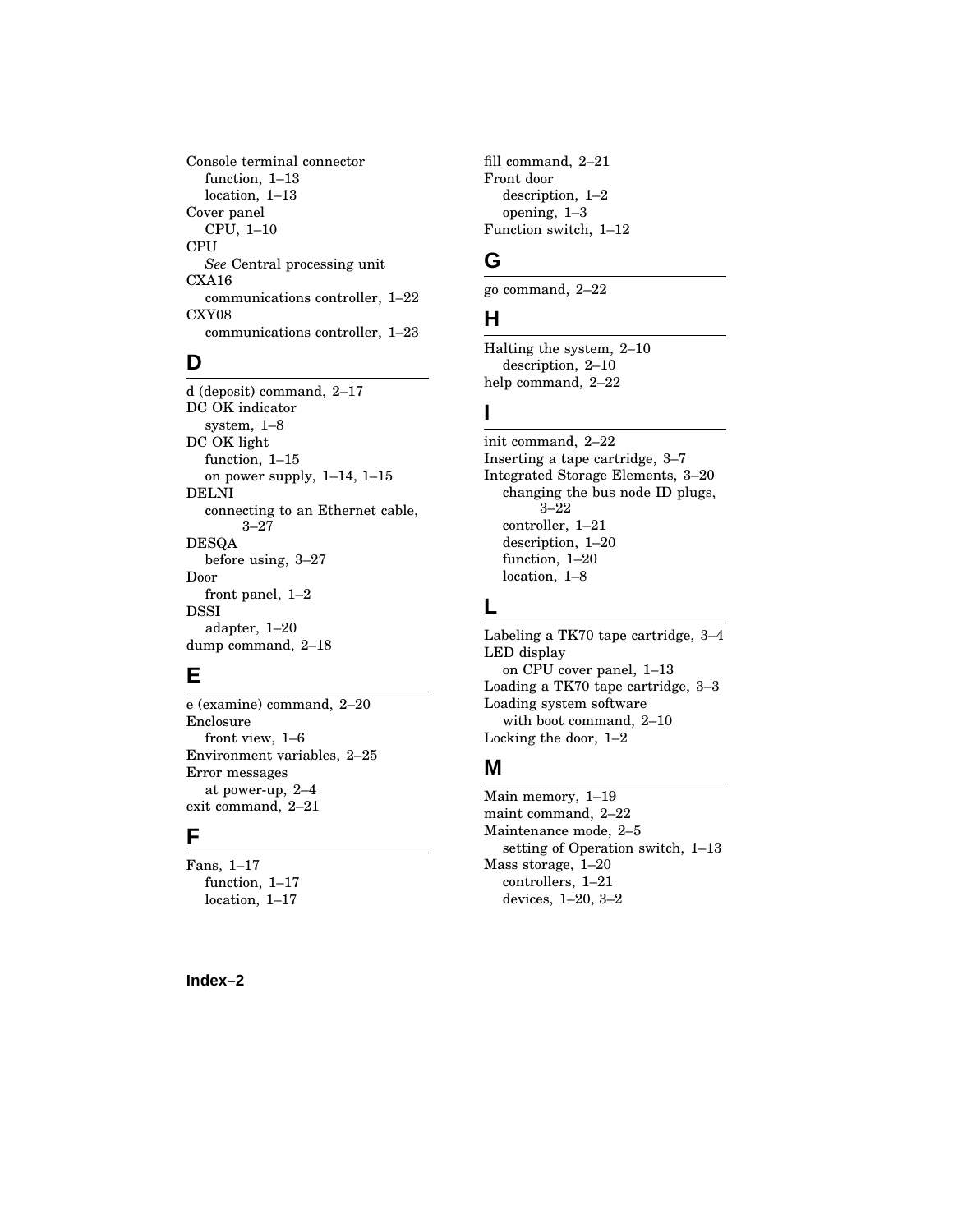Mass storage (Cont.) options, 3–1 subsystems, 1–21 Mass storage devices RF-series ISEs, 3–19 RZ-series ISEs, 3–19 Mass storage shelf description, 1–8 Modems function, 1–22 using, 3–26 Module cover types, 1–11 Module Cover labels, 1–11 Module identification labels, 1–11

### **N**

Network communications controllers, 1–19, 1–23 New system using, 2–1 Normal mode setting of Operation switch, 1–13 special characters for, 2–30

### **O**

Opening the door, 1–2 Operation switch, 1–13 Optional devices adding to system, 1–24 Over Temperature Condition light system, 1–8

### **P**

Pages and memory management, 1–19 passwd command, 2–23 Power supply and system controls, 1–14 location, 1–14 Power-up indicators

Power-up indicators (Cont.) normal, 2–4 Power-up self-tests description, 2–4 Prestoserve software CPU configuration for, 2–1 printenv command, 2–24 Printers use of, 3–28

### **R**

Removable media function, 1–21 Removing a tape cartridge, 3–10 Restarting the system description, 2–11 RF71 Integrated Storage Element controls and indicators, 3–21 description, 1–20 write-protecting, 3–21 RF-series Integrated Storage Elements, 3–19 RZ-series Integrated Storage Elements, 3–19

### **S**

**SCSI** adapter, 1–20 Securing the system, 2–8 Security password forgotten, 2–9 Serial controllers with modem control support, 1–22 without modem control support, 1–22 setenv command, 2–26 show device command, 2–26 show dssi command, 2–27 show ethernet command, 2–27 show scsi command, 2–28 Shutdown procedure when turning off system, 2–11 Switch settings, 2–1